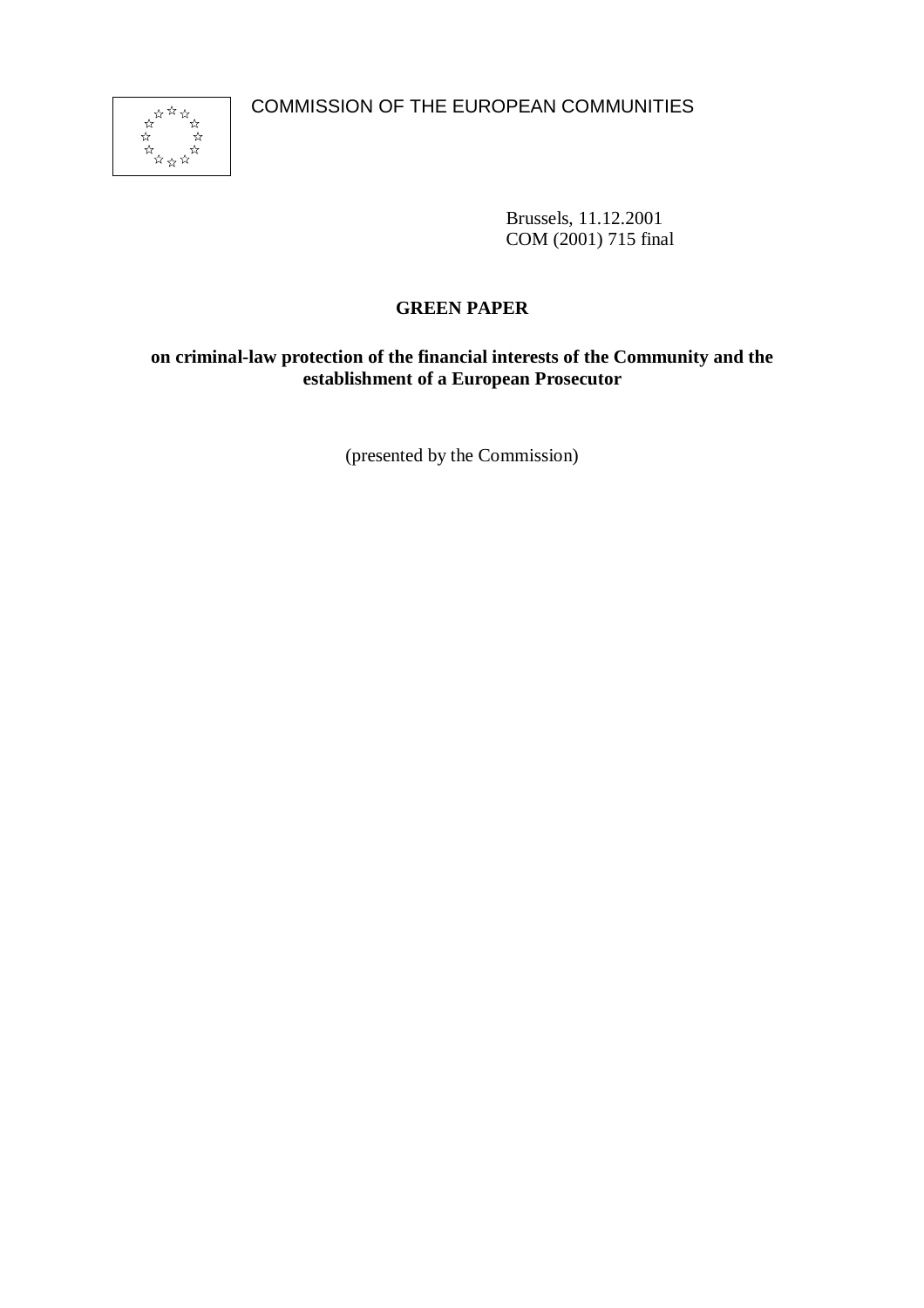# **CONTENTS**

| 1.     |                                                                                          |  |  |
|--------|------------------------------------------------------------------------------------------|--|--|
| 1.1.   | The origins of the Commission's proposal to establish a European Prosecutor 5            |  |  |
| 1.2.   |                                                                                          |  |  |
| 1.2.1. | Fraud against the Community's financial interests: a phenomenon that needs to be         |  |  |
| 1.1.2. | The question of a European Public Prosecutor: an ongoing debate 8                        |  |  |
| 1.3.   |                                                                                          |  |  |
| 1.3.1. |                                                                                          |  |  |
| 1.3.2. |                                                                                          |  |  |
| 2.     |                                                                                          |  |  |
| 2.1.   | Value added by the European Public Prosecutor: the arguments for the Commission's        |  |  |
| 2.1.1. | Overcoming the fragmentation of the European criminal law-enforcement area 12            |  |  |
| 2.1.2. | Move beyond the cumbersome and inappropriate traditional methods of judicial             |  |  |
| 2.1.3. |                                                                                          |  |  |
| 2.1.4. | Reinforce the organisation and effectiveness of investigation activities within the      |  |  |
| 2.2.   |                                                                                          |  |  |
| 2.3.   | Relationship with Europe's political priorities in matters of justice and home affairs16 |  |  |
| 2.3.1. | Complementarity with the objectives of the Tampere European Council 16                   |  |  |
| 2.3.2. | Specific features of the proposal in terms of the objectives of the Tampere European     |  |  |
| 2.4.   |                                                                                          |  |  |
| 3.     |                                                                                          |  |  |
| 3.1.   | Material jurisdiction confined to the protection of the Community's financial            |  |  |
| 3.1.1. |                                                                                          |  |  |
| 3.1.2. | Maintaining the current scope of protection of the Community's financial interests 21    |  |  |
| 3.2.   |                                                                                          |  |  |
| 3.2.1. | The powers of the European Public Prosecutor: centralised direction of investigation     |  |  |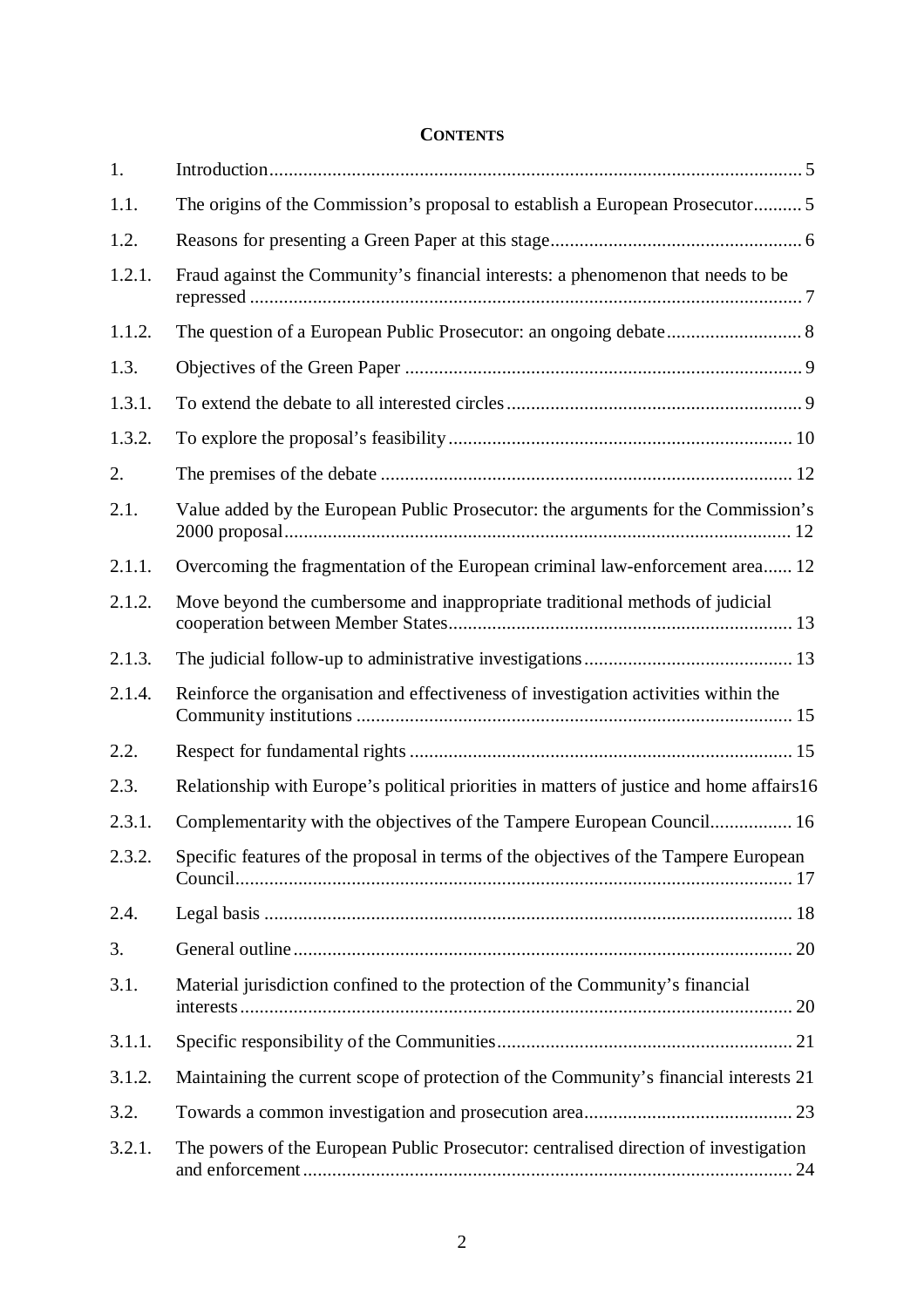| 3.2.2. |                                                                                     |
|--------|-------------------------------------------------------------------------------------|
| 4.     |                                                                                     |
| 4.1.   |                                                                                     |
| 4.1.1. |                                                                                     |
| 4.1.2. |                                                                                     |
| 4.1.3. |                                                                                     |
| 4.2.   | Decentralised organisation of the European Prosecution Service 28                   |
| 4.2.1. |                                                                                     |
| 4.2.2. |                                                                                     |
| 4.3.   |                                                                                     |
| 5.     |                                                                                     |
| 5.1.   | Choice of legislative technique: Community unification or harmonisation of national |
| 5.2.   |                                                                                     |
| 5.2.1. | Offences for the protection of the Community's financial interests, on which the    |
| 5.2.2. | Offences above and beyond the protection of the Community's financial interests 37  |
| 5.2.3. | Offences that might be envisaged for the protection of the Community's financial    |
| 5.3.   |                                                                                     |
| 1.4.   |                                                                                     |
| 1.5.   |                                                                                     |
| 6.     |                                                                                     |
| 6.1.   |                                                                                     |
| 6.2.   |                                                                                     |
| 6.2.1. |                                                                                     |
| 6.2.2. |                                                                                     |
| 6.2.3. |                                                                                     |
| 6.2.4. |                                                                                     |
| 6.3.   |                                                                                     |
| 6.3.1. |                                                                                     |
| 6.3.2. |                                                                                     |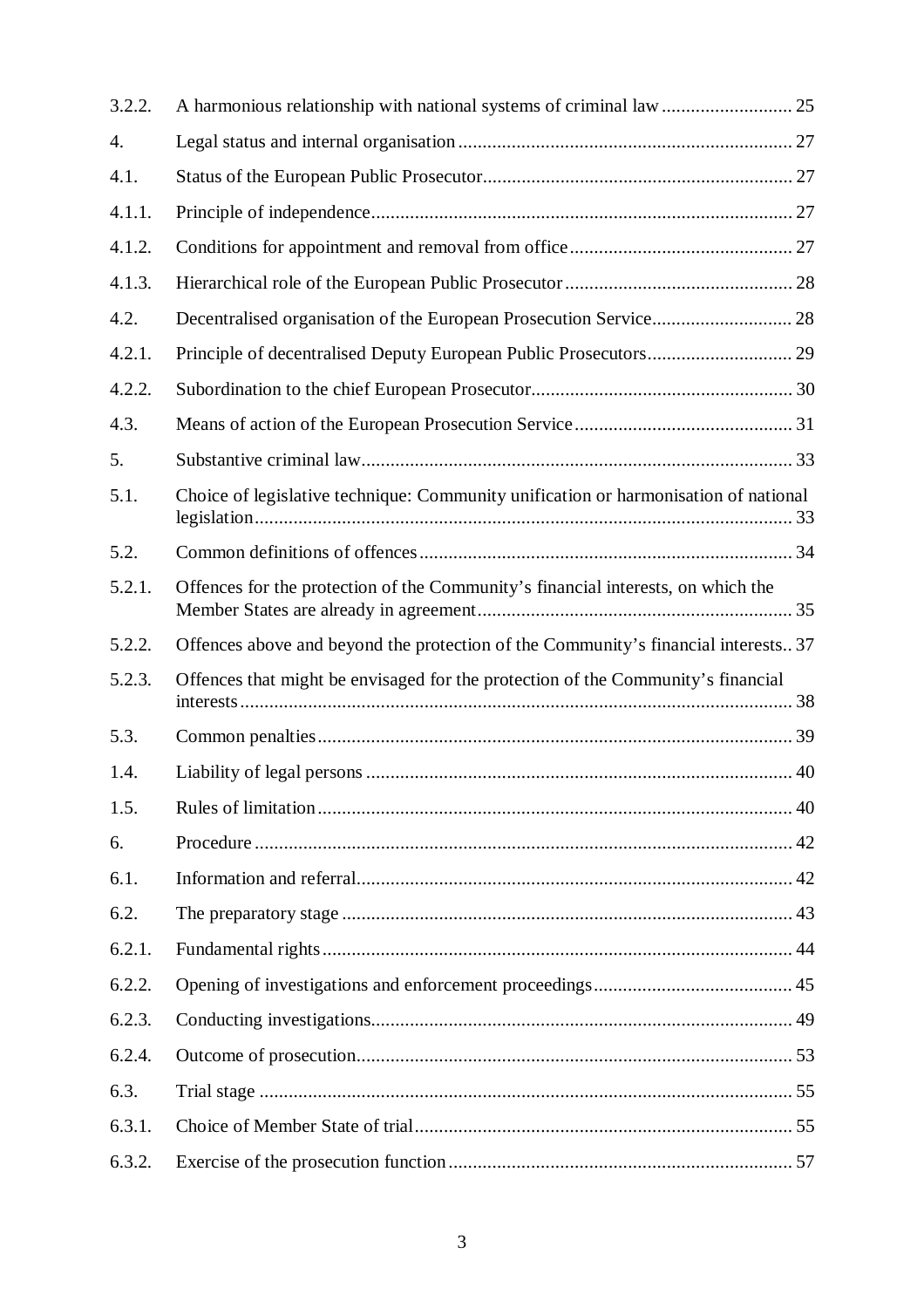| 6.3.3. | The European Communities, victims in accordance with the ordinary law  57            |  |
|--------|--------------------------------------------------------------------------------------|--|
| 6.3.4. |                                                                                      |  |
| 6.3.5. |                                                                                      |  |
| 6.3.6. |                                                                                      |  |
| 6.4.   |                                                                                      |  |
| 6.4.1. |                                                                                      |  |
| 6.4.2. |                                                                                      |  |
| 6.4.3. |                                                                                      |  |
| 7.     |                                                                                      |  |
| 7.1.   |                                                                                      |  |
| 7.2.   | Relations with those involved in cooperation in criminal matters in the European     |  |
| 7.2.1. |                                                                                      |  |
| 7.2.2. |                                                                                      |  |
| 7.2.3. |                                                                                      |  |
| 7.3.   |                                                                                      |  |
| 7.3.1. |                                                                                      |  |
| 7.3.2. |                                                                                      |  |
| 7.4.   |                                                                                      |  |
| 8.     |                                                                                      |  |
| 8.1.   |                                                                                      |  |
| 8.1.1. | Acts of investigation entailing a restriction or deprivation of personal liberty  70 |  |
| 8.1.2. |                                                                                      |  |
| 8.1.3. |                                                                                      |  |
| 8.1.4. |                                                                                      |  |
| 8.2.   |                                                                                      |  |
| 8.2.1. |                                                                                      |  |
| 8.2.2. |                                                                                      |  |
| 9.     |                                                                                      |  |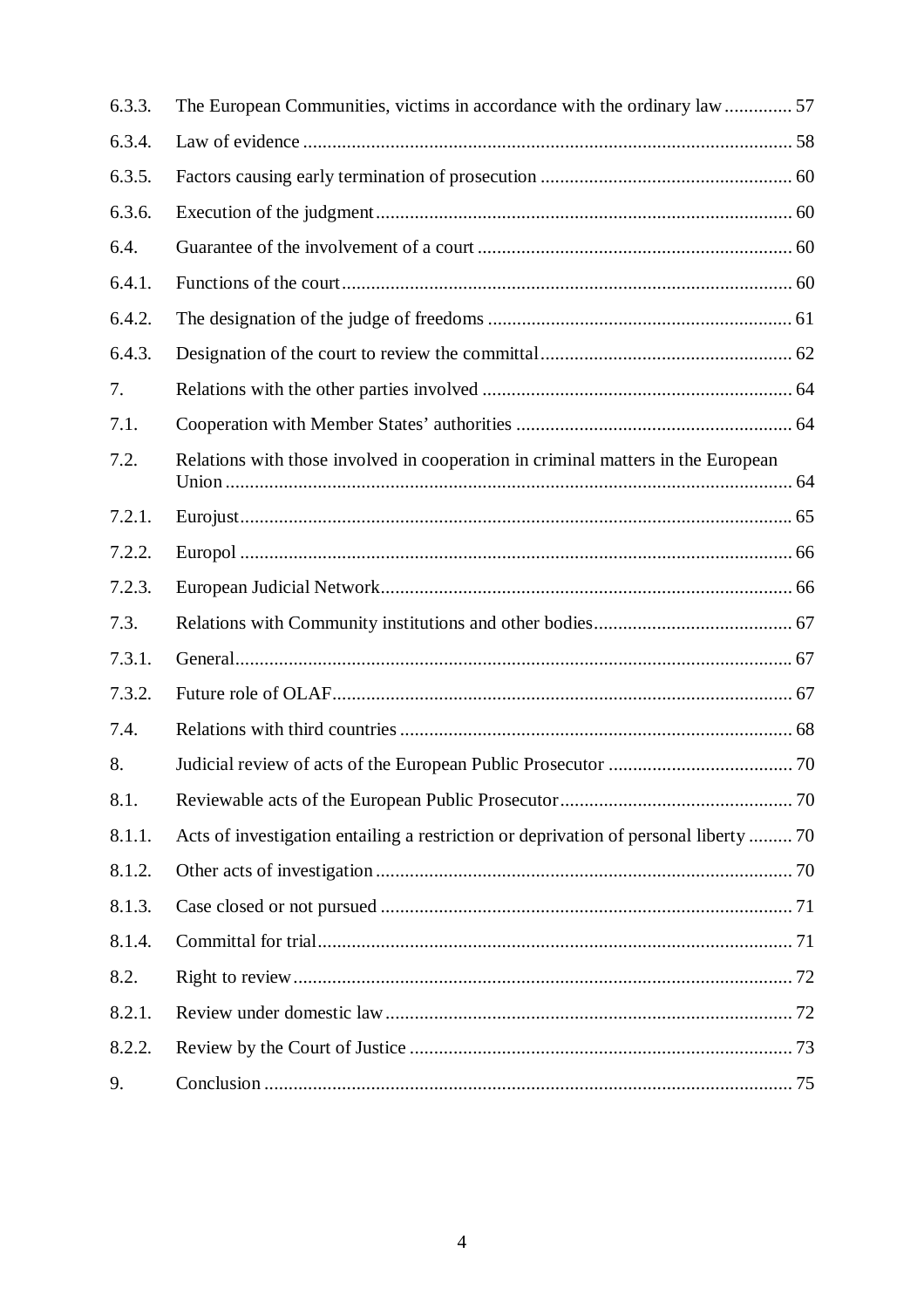### **1. INTRODUCTION**

The need to prosecute perpetrators of fraud affecting the financial interests of the European Communities more effectively has led the Commission to propose establishing a European Public Prosecutor with responsibility in this field. Its proposal deserved closer attention and wide debate, which is why the Commission is presenting this Green Paper today.

Although it is based on a general proposal already adopted by the Commission, this paper is offered as a basis for consultation like any other Green Paper. At a second stage, the idea is that a better-informed view can be taken on the principle following closer preliminary thought about the possibilities for its implementation.

#### **1.1. The origins of the Commission's proposal to establish a European Prosecutor**

In the context of the Nice Intergovernmental Conference, the Commission proposed, as a response to fraud against the Community's finances, to remedy the fragmentation of the European law-enforcement area by establishing a European Public Prosecutor.<sup>1</sup> The protection of the Community's financial interests is a specific enough concern to warrant a specific response transcending the limits of traditional judicial cooperation.

Historically, the idea of specifically furthering criminal-law protection of the Community's financial interests arose following the allocation of own resources to the Community, with a first draft amendment to the Treaty dating from 6 August  $1976<sup>2</sup>$  It evolved further with the signing of agreements and similar instruments, and in particular the Convention of 26 July 1995, $3$  adopted in the context of justice and home affairs cooperation (the third pillar) but not yet ratified by all the Member States. It was first formalised in the Amsterdam Treaty, which provided a legal basis for the Community legislature to establish rules of limited scope for the criminal protection of the Community's financial interests. On this basis, the Commission recently adopted a proposal for a Directive.<sup>4</sup> This specificity of the criminal-law protection of the Community's financial interests lies at the basis of the proposal to establish a European Public Prosecutor.

This proposal was preceded by detailed preparatory work. For almost ten years now, at the request of the European Parliament and the Commission, groups of experts in criminal law from all the Member States have been working on the subject of the criminal-law protection

<sup>1</sup> Additional Commission contribution to the Intergovernmental Conference on institutional reforms - *The criminal protection of the Community's financial interests: A European Prosecutor*, 29.9.2000, COM(2000) 608. See Annex 1. This contribution amplifies the Commission's Opinion given under Article 48 of the Union Treaty on the convening of a Conference of Representatives of the Governments of the Member States to amend the Treaties, *Adapting the institutions to make a success of enlargement*,

<sup>26.1.2000,</sup> COM (2000) 34, point (5)(b).<br><sup>2</sup> Former draft Treaty amending the Treaties establishing the European Communities so as to permit the adoption of common rules on the protection under criminal law of the financial interests of the Communities and the prosecution of infringements of the provisions of those treaties, COM(76)418, OJ C

<sup>222, 22.9.1976.&</sup>lt;br><sup>3</sup> Convention of 26 July 1995 on the protection of the European Communities' financial interests (OJ C 316, 27.11.1995, p. 49) and its additional protocols (OJ C 313, 23.10.1996, p. 1; OJ C 221, 19.7.1997, p.

<sup>11;</sup> OJ C 151, 20.5.1997, p. 1).<br>
Proposal for a Directive of the European Parliament and of the Council on the criminal-law protection of the Community's financial interests, presented by the Commission on 23.5.2001 (COM(2001) 272).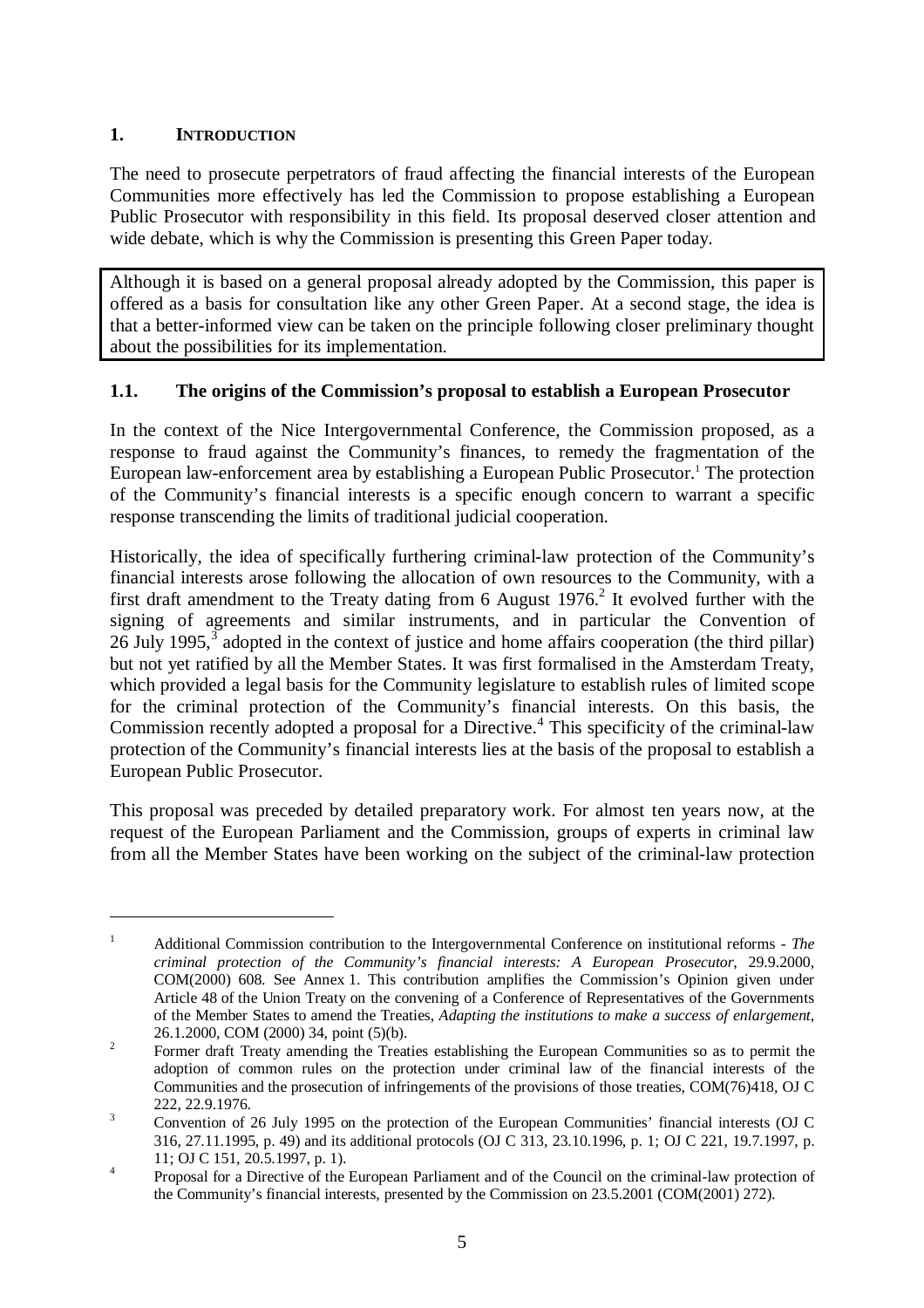of the Community's financial interests.<sup>5</sup> The result of their work, welcomed by the European Parliament<sup>6</sup>and the Commission, was a proposal for a set of rules for the criminal-law protection of the Community's financial interests, the well-known "Corpus Juris". They were based on a vast comparative study of national systems of criminal law which concluded that the project was feasible.<sup>7</sup>

But the debate cannot stop there. In 2000 the Commission presented its contribution. It is conducting its reflections, not proceeding from any particular national model but seeking the system best matching the specific requirements of the objective of protecting the Community's financial interests and aiming at the highest levels of protection of fundamental rights.

#### **1.2. Reasons for presenting a Green Paper at this stage**

The Commission's contribution to the Intergovernmental Conference for revision of the EC Treaty to provide a legal basis for the establishment of the European Public Prosecutor<sup>8</sup> was not taken up by the European Council at Nice in December 2000. In the first place the Intergovernmental Conference was not given the necessary time to examine the proposal. The need for more detailed study of the practical implications was also expressed.

But the underlying philosophy remains unchanged. And there were some encouraging reactions. In accordance with its action plan for 2001-03 on protecting the Communities' financial interests, $9$  the Commission therefore undertook to adopt this Green Paper in order to clarify its ideas and to widen the debate.

The point is to respond to the scepticism which has all too often greeted its proposal by explaining it in practical terms and considering the possibilities for the implementation of a solution which might rightly be seen as ambitious and innovatory.

<sup>&</sup>lt;sup>5</sup> Comparative analysis of the reports by the Member States on the measures taken at national level to combat waste and the diversion of Community resources: Summary paper, European Commission, 13.11.1995, COM(95)556 ; see also several studies commissioned by the Commission: Comparative study on the protection of the Community's financial interests, 3 volumes, 1992-1994; Study on systems of administrative and criminal penalties in the Member States of the European Communities, 2 volumes, 1994; Out-of-court settlements in the European Union, 1995.

 $1996$  Resolution on the creation of a European legal and judicial area to protect the European Union's financial

interests against international crime, European Parliament, 12.6.1997 (OJ C 200, 30.6.1997, p. 157).<br><sup>7</sup> Corpus Juris introducing penal provisions for the purpose of the financial interests of the European Union, under the responsibility of M. Delmas-Marty, Economica, Paris, 1997. In response to these recommendations, the experts more recently revised the Corpus Juris (http://www.law.uu.nl/wiarda/corpus/index1.htm) and completed a comparative study on the need for it and its legitimacy and feasibility, analysing the potential impact of a European Prosecutor on national prosecution systems: *The Implementation of the Corpus Juris in the Member States*, M. Delmas-Marty / J.A.E. Vervaele, Intersentia, Utrecht, 2000 (4 volumes). For the purposes of this Green Paper, all references are to this second version, known as the "Florence version", of the Corpus juris, unless

<sup>%</sup> otherwise specified.<br>8 COM(2000) 608, already referred to.<br>2 COM (2000) 254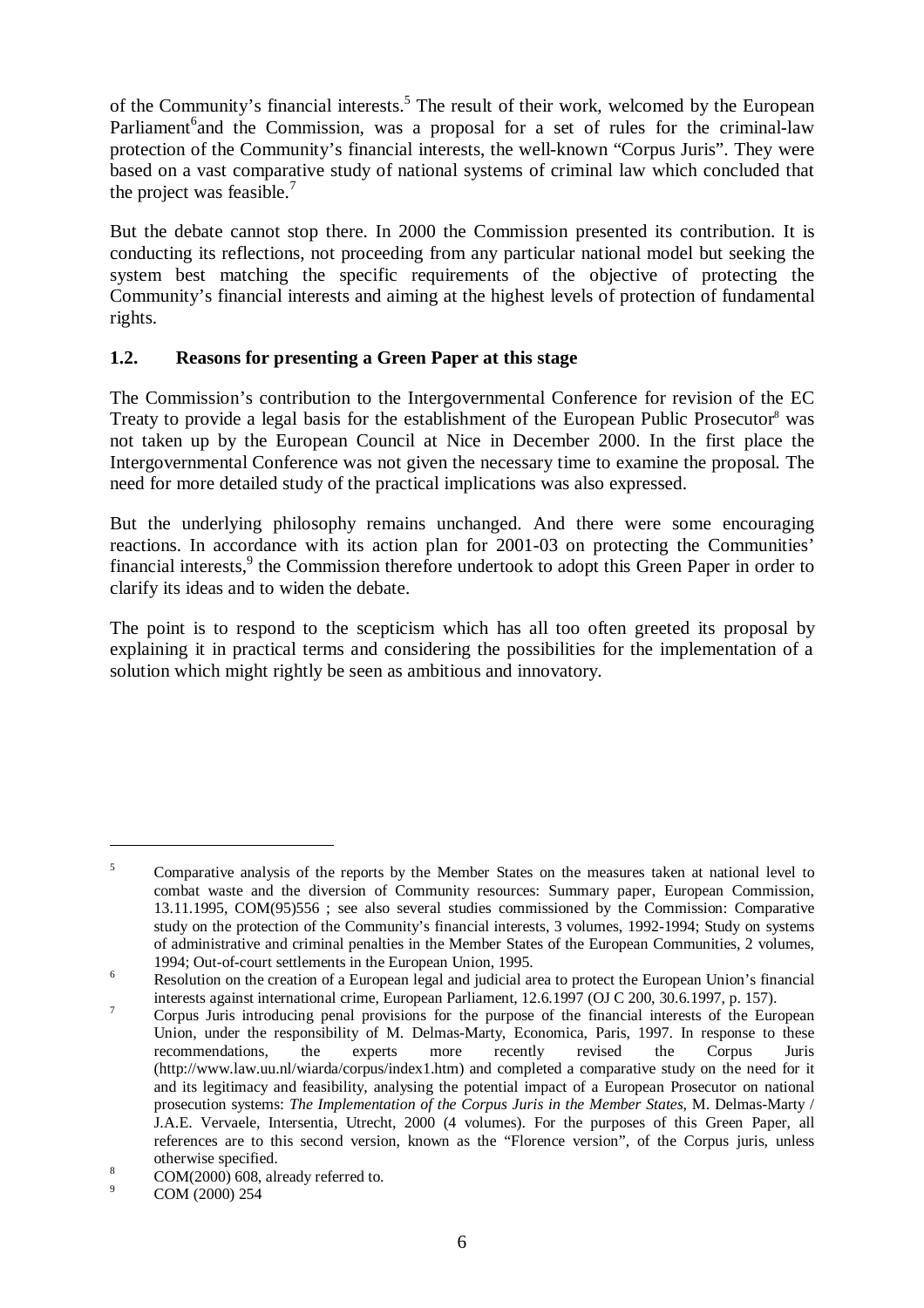#### *1.2.1. Fraud against the Community's financial interests: a phenomenon that needs to be repressed*

Fraud is a phenomenon that needs to be stamped out. In the current general context of a stronger international fight against financial crime, the scale of illegal activity to the detriment of Community funds is worth remembering.

The proportion of all the cases of irregularity detected by the Commission and the Member States which entail criminal proceedings - i.e. where there is intent - was *estimated* by the Commission and the Member States in 1999 at around 20% of known cases and nearly 50% of the corresponding amounts. The scale of fraud affecting the Community's financial interests detected by the Member States and by the European Anti-Fraud Office (OLAF) in 1999 was estimated to account for a total of  $\epsilon$ 413 million.<sup>10</sup>

| <b>Frauds in 1999</b>             | <b>Number of</b><br>cases | Amount $(E$ Mio) |
|-----------------------------------|---------------------------|------------------|
| <b>Reports from Member States</b> | 1.235                     | 190              |
| <b>OLAF</b> investigations        | 252                       | 223              |

Overall, these cases represented fraud with an impact on European own resources of some  $\epsilon$ 122 million (or 0.9 % of traditional own resources) and on expenditure of  $\epsilon$ 291 million (or 0.3 % of the budget),  $\epsilon$ 170 million of which was in the area of agricultural expenditure,  $\epsilon$ 73 million concerned external action by the Communities and  $\epsilon$ 48 million in the field of structural actions.

Every year since 1991 the Commission has given a description of the fraud phenomenon with statistics and examples in its annual report on the protection of the Community's financial interests and the fight against fraud. $11$ 

The administrative detection facilities in the Community have been refined over the years.<sup>12</sup> There has also been an enhanced effort to prevent fraud in the context of the reform of the administration of the Commission, of which OLAF's anti-fraud strategy is a component.

But prevention and detection are not enough by themselves. The need for effective enforcement activities remains. It is known that organised crime has been involved in numerous cases that have come to the knowledge of the Commission departments over the years, and especially of the Unit for the Coordination of Fraud Prevention (UCLAF) set up in 1988 and replaced in 1999 by the European Anti-Fraud Office (OLAF), with independent investigative powers. Fraud affecting the Community's financial interests primarily concerns major cases involving the criminal courts of several Member States. They are complex and distinctly transnational in nature.

<sup>&</sup>lt;sup>10</sup> European Commission, Protection of the Communities' financial interests and the fight against fraud, annual report 1999, COM(2000) 718, points 4 and 5.<br>
<sup>11</sup> European Commission, Annual report 2000: protection of the Communities' financial interests and the

fight against fraud, COM (2001) 255. <sup>12</sup> The Cologne European Council in June 1999 welcomed the rapid creation of OLAF and the legal

framework accompanying it, called for by the Vienna European Council in December 1998.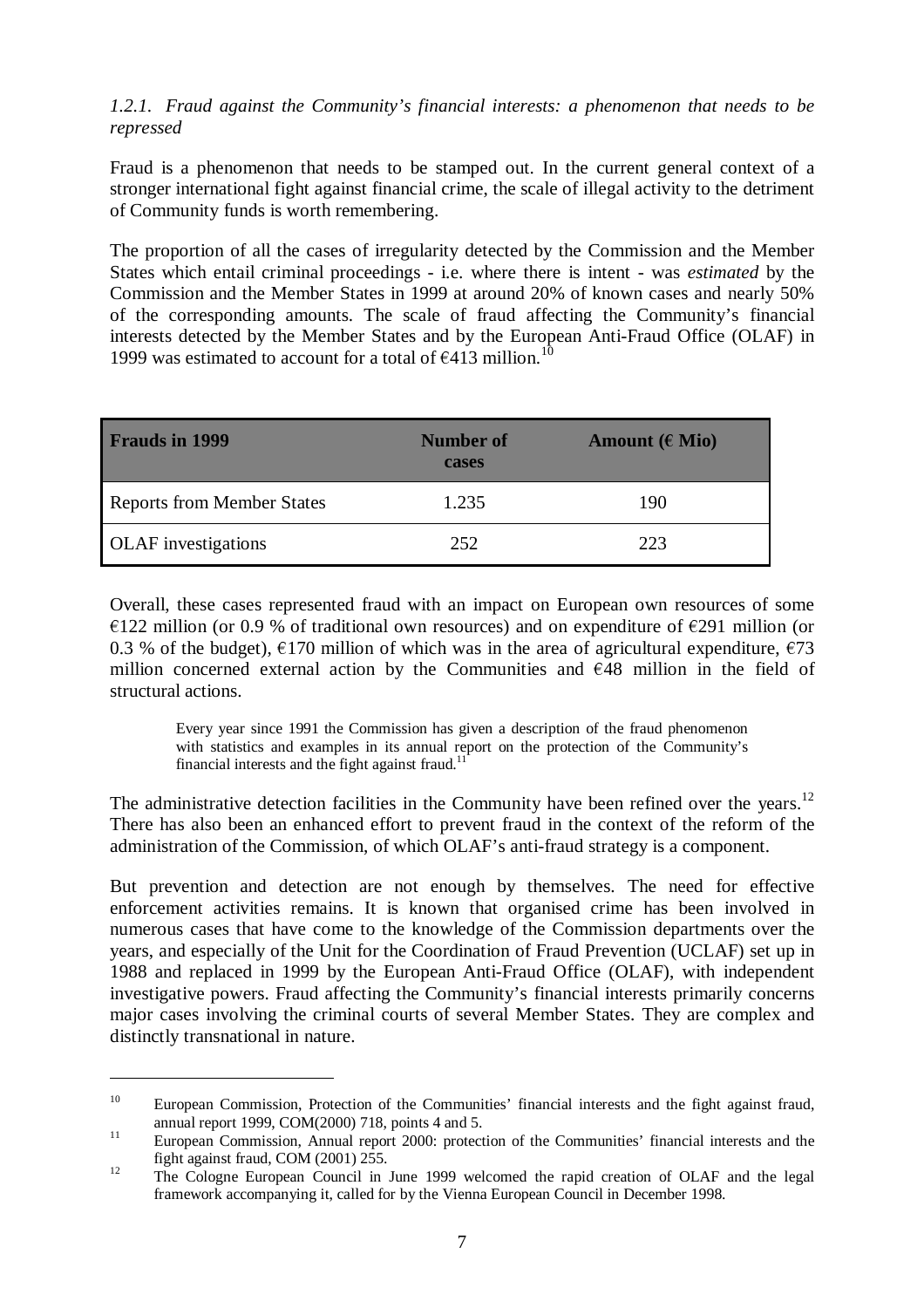A problem on this scale must be met with an appropriate response. This is a specific form of crime which calls for a specific response. Given its nature, the response must include a repressive dimension, in accordance with the requirements introduced by the Treaty of Amsterdam. Article 280 of the EC Treaty now requires protection of the Community's financial interests to be effective, dissuasive and equivalent in all the Member States. In these circumstances, the Community must guarantee to Member States and Europe's taxpayers that offences of fraud and corruption are genuinely prosecuted in the courts. Otherwise the credibility of European integration to public opinion could be seriously compromised.

# *1.2.2. The question of a European Public Prosecutor: an ongoing debate*

The debate on the establishment of a European Prosecutor did not wait for the Green Paper before taking off.

At European level, the limitations on national law-enforcement areas faced with transnational economic and financial crime have been denounced for years now by practitioners, judges, police forces and lawyers. From the Geneva appeal on 1 October 1996 to the recent Trier declaration on 15 September 2001 in favour of relaunching the question of the European Public Prosecutor in the run-up to enlargement of the Union, via the Strasbourg Manifesto of 20 October 2000, professional circles have taken the subject up in several Member States. In a more latent way, the question is now near the top of the list of popular concerns, no longer being confined to specialist or academic circles.<sup>13</sup>

The European Parliament has played a leading role here, repeatedly calling since the 1990s for this proposal to be implemented, in order to ensure effective follow-up at the criminal prosecution stage to the prevention and administrative detection of fraud.<sup>14</sup>

More recently, the Committee of Independent Experts, $15$  the Committee of Wise Men<sup>16</sup> and the OLAF Supervisory Committee, $17$  each in its own area of concern, recommended in 1999 that a European Public Prosecutor be established with powers to act here.

At national level, the political debate hotted up, in some Member States at least. Without claiming to be exhaustive, let us report on a few expressions of opinion here.

In the United Kingdom, the House of Lords published its enquiry into prosecuting fraud on the Communities' finances, conducted by its Select Committee on the European

<sup>&</sup>lt;sup>13</sup> An annual opinion poll conducted by the Institut Louis-Harris in eight Member States in December 2000 for *Le Monde* revealed that 68% of respondents supported harmonisation of court systems in the Member States.<br><sup>14</sup> See in particular Resolution on the Commission's annual report for 1996 (JO C 339; 10.11.1997 p. 68);

Resolution on criminal procedures in the European Union (*Corpus Juris*), 13.4.1999; Resolution of 19 January 2000 on the establishment of criminal protection for the financial interests of the Union (OJ C 304, 24.10.2000, p. 126); Resolution of 13.4.2000 for the Intergovernmental Conference; Resolution of 16.5.2000 of the Commission's annual report for 1998 on the protection of the Community's financial interests; Resolution of 13.12.2000 on the Commission's antifraud strategy (OJ C 232, 17.8.2001, p.191); Resolution of 14 March 2001 of the Commission's annual report for 1999 on the protection of the

Community's financial interests.<br>
Second report on the reform of the Commission, 10.9.1999, recommendation 59.<br>
Report by Mr Dehaene, Mr Simon and Mr Von Weizsäcker, 18.10.1999, point 2.2.6.<br>
OLAF Supervisory Committee, Op 14.12.2000).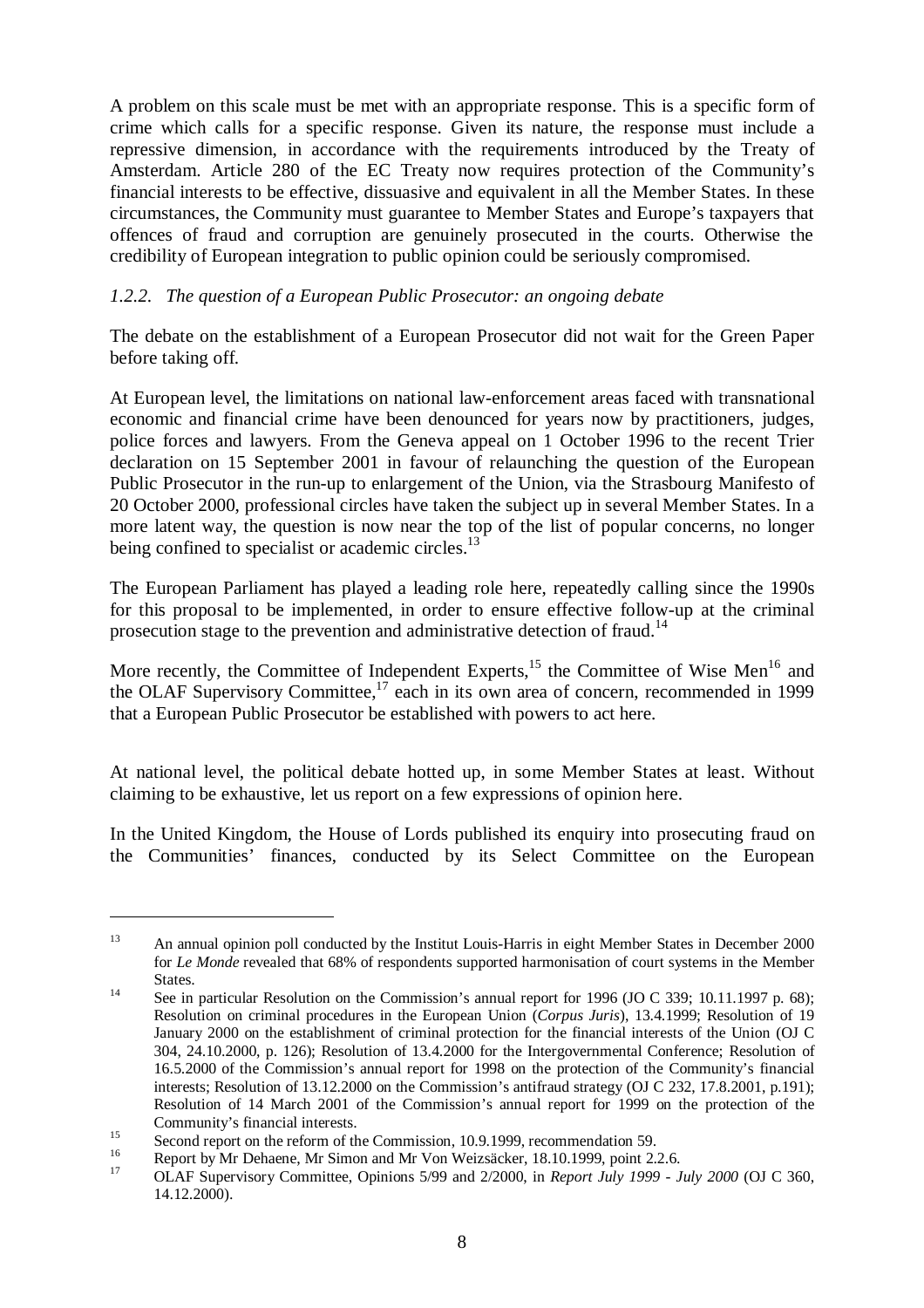Communities.<sup>18</sup> The Chairman of this Committee, while not endorsing the conclusions of the Corpus Juris, recognises that the introduction of a special regime for prosecuting fraud should be considered if the efforts still to be made on intergovernmental judicial cooperation were to be delayed or to fail.

In France, the National Assembly delegation on the European Union, considering the fight against fraud in Europe, portrays the question of a European Public Prosecutor as one aspect of the choice in the field today.<sup>19</sup> Its rapporteur concludes that the effectiveness of prosecution in this area is a real problem and that a European Public Prosecutor is essential.

In Germany, the Federal Government replied to a question from a group of members of the Bundestag regarding possible criminal-law developments at Community level, in particular with a view to protecting the financial interests of the Communities.<sup>20</sup> The reply was that, despite serious reservations on the general part of the Corpus juris study, the establishment of a European Public Prosecutor should be planned in the context of a possible sectoral unification of substantive and procedural criminal law and proceed from experience with the establishment of Eurojust, regarded by the German Government as the embryo of a future European Public Prosecutor.

The Dutch Minister of Justice has described the Commission contribution to the Intergovernmental Conference as interesting. He considers that they can usefully contribute to a discussion on the substance of measures to improve the fight against fraud in the Community and is ready to cooperate.<sup>21</sup>

In the broader context of the fight against crime in the European Union, certain Heads of Government now refer to various versions of the concept of a European prosecution service when speaking of their vision of Europe's future.<sup>22</sup>

These opinions are, if nothing else, evidence both of the interest in the subject and of the need for a more in-depth debate of how a European Public Prosecutor should operate. The Commission is proposing an innovatory solution that is both narrower and more specific, in order to meet a specifically common need. Hence the reason for this Green Paper.

#### **1.3. Objectives of the Green Paper**

The nature of the Green Paper distinguishes it from earlier preparatory work. It seeks to both broaden and deepen the debate on the Commission proposal with a view to its being considered by the Convention which is to prepare for the next Treaty revision.

#### *1.3.1. To extend the debate to all interested circles*

With this end in mind, the first objective of the Green Paper is to initiate as wide a consultation process as possible throughout 2002 with all interested circles – Community and

<sup>&</sup>lt;sup>18</sup> Prosecuting fraud on the Communities' finances - The Corpus Juris, 8.5.1999, Select committee on the European Communities, House of Lords, London.

<sup>19</sup> Rapport d'information sur la lutte contre la fraude dans l'Union européenne, Délégation de l'Assemblée nationale pour l'Union européenne, 22.6.2000, No 2507.<br>
<sup>20</sup> Bundestagsdrucksache 14/4991, 14.12.2000, p. 32 et seq.<br>
<sup>21</sup> Letter to the Legal Affairs Committee of the Dutch Parliament concerning judicial cooperation in

criminal matters, 5.7.2001.<br><sup>22</sup> SPD motion on Europe, presented by Chancellor Schröder on 30.4.2001 and adopted in November 2001;

speech on the future of the European Union by Prime Minister Jospin, 23.5.2001.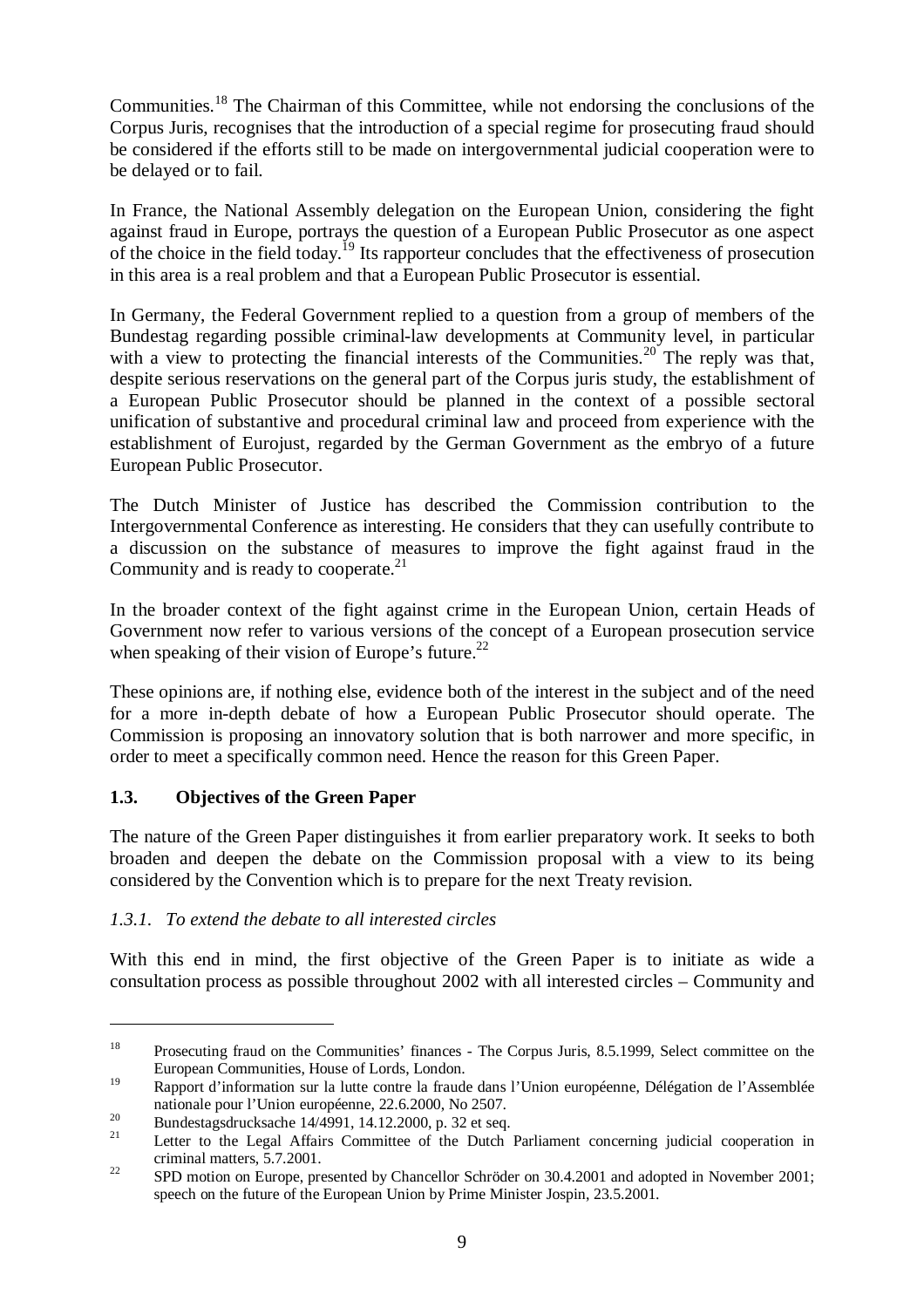national public authorities, crime-related professions, academic circles, relevant non-governmental organisations. The consultations will relate to the possible duties and operation methods of a European financial Prosecution Service. The Green Paper will enable the debate to be structured along a number of themes and will give it a wide audience, in the spirit of good governance.

The themes are the following:

- The premises of the debate (Chapter 2)
- General outline (Chapter 3)
- Legal status and internal organisation (Chapter 4)
- Substantive law (Chapter 5)
- Procedural law (Chapter 6)
- Relations with other parties involved (Chapter 7)
- Judicial review (Chapter 8)

On each of these themes, the Commission begins by setting out the facts that can underlie the debate. It then sets out a number of options and sometimes expresses a preference reflecting the current state of its thinking. Lastly, it raises questions on which it would be glad to have the views of interested circles. While the Commission's preferences, taken as a set, would produce a coherent system, there is no reason to believe this is the only possible system, and the debate is not closed in advance.

#### *1.3.2. To explore the proposal's feasibility*

The Green Paper also gives the Commission an opportunity to spell out its ideas looking beyond the preparatory studies that have been conducted for several years now. In its Communication of 29 September 2000, the Commission proposed including in the Treaty only the essential characteristics of the European Prosecutor (appointment, removal, duties and independence), leaving the rules and mechanisms governing the Prosecution Service's operation to be regulated by secondary legislation.

What this Green Paper is specifically about is to outline a possible scenario for the secondary legislation. This legislation should, in particular, establish Community-level definitions of offences (fraud, corruption, money-laundering, etc.) and penalties relating to activities that harm the Community's financial interests. It should determine how the Community legislation will mesh with the national systems of criminal law. It should deal with the procedures for laying cases before the European Public Prosecutor, his powers of investigation and the opening and outcome of detection activities. It should also provide for judicial review of acts done by the European Public Prosecutor.

While the debate in 2000 focused on the legitimacy of and reasons for creating such an office, the Green Paper extends it to the feasibility and the possible mechanisms for ensuring the operation of the European Prosecutor. Beyond the principle, already set out by the Commission in its Communication, the purpose here, out of a concern for the transparency of legislative preparatory work, is to consider the practical conditions for actually implementing the measures it proposes.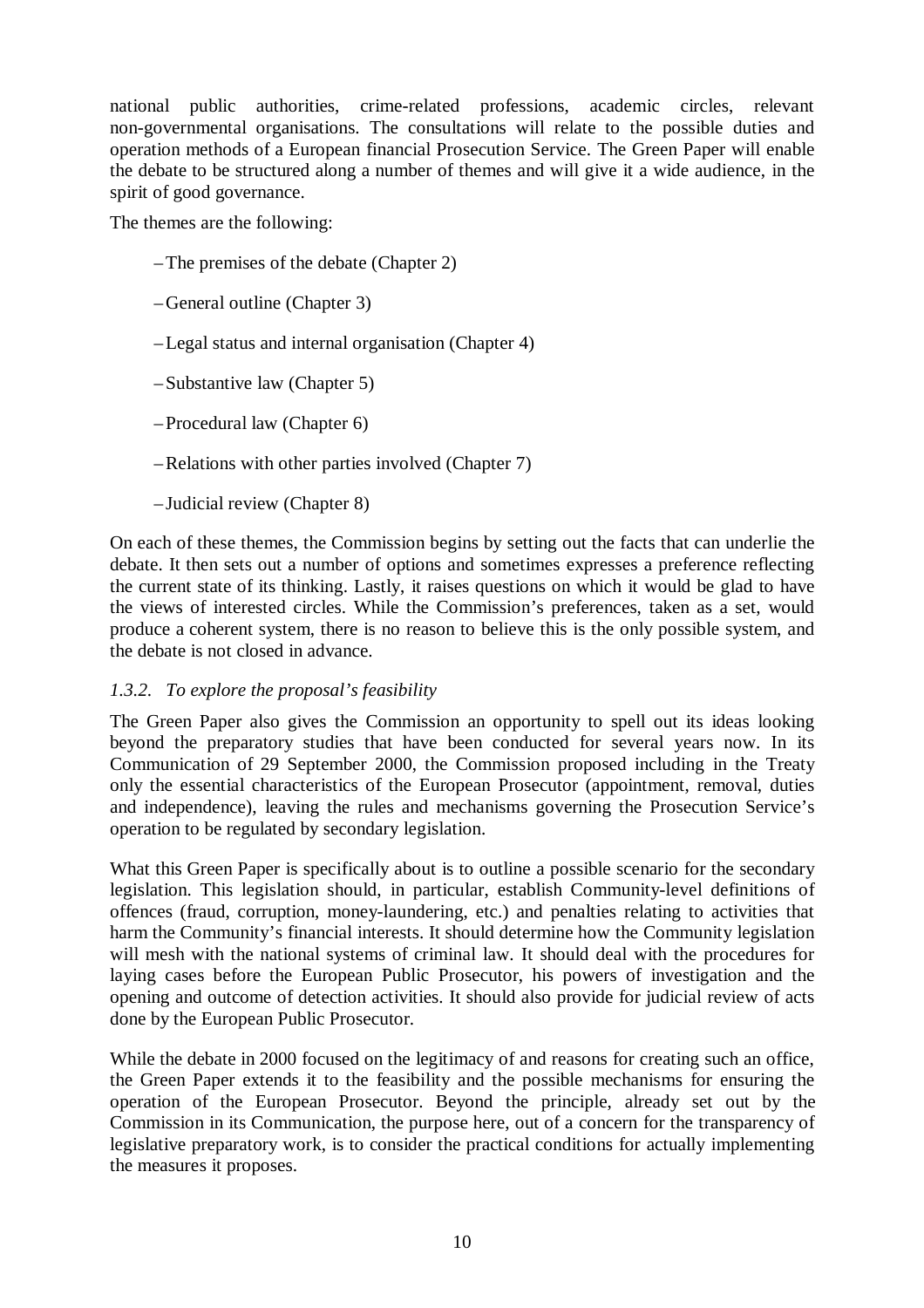The Commission therefore invites your comments on this Green Paper and in particular on the questions set out in boxed items and listed in an annex.

To facilitate exchanges of views, a website is opened, hosting this Green Paper and a series of relevant links.

#### *http://europa.eu.int/olaf/livre\_vert*

Until 1 June 2002, answers may be given, preferably to the following address:

*olaf-livre-vert@cec.eu.int*

or by post to:

# *European Commission European Anti-Fraud Office (Unit A.2) Answer to Green Paper on the European Public Prosecutor Rue Joseph II, 30 B-1049 Brussels*

Comments received will be published on the website unless their author specifically asks for them to be treated as confidential.

There will be a public hearing for those interested in 2002. The Commission will present conclusions, and possibly a fresh contribution, in 2003, on the basis of the answers it receives, in connection with its preparations for revision of the Treaties.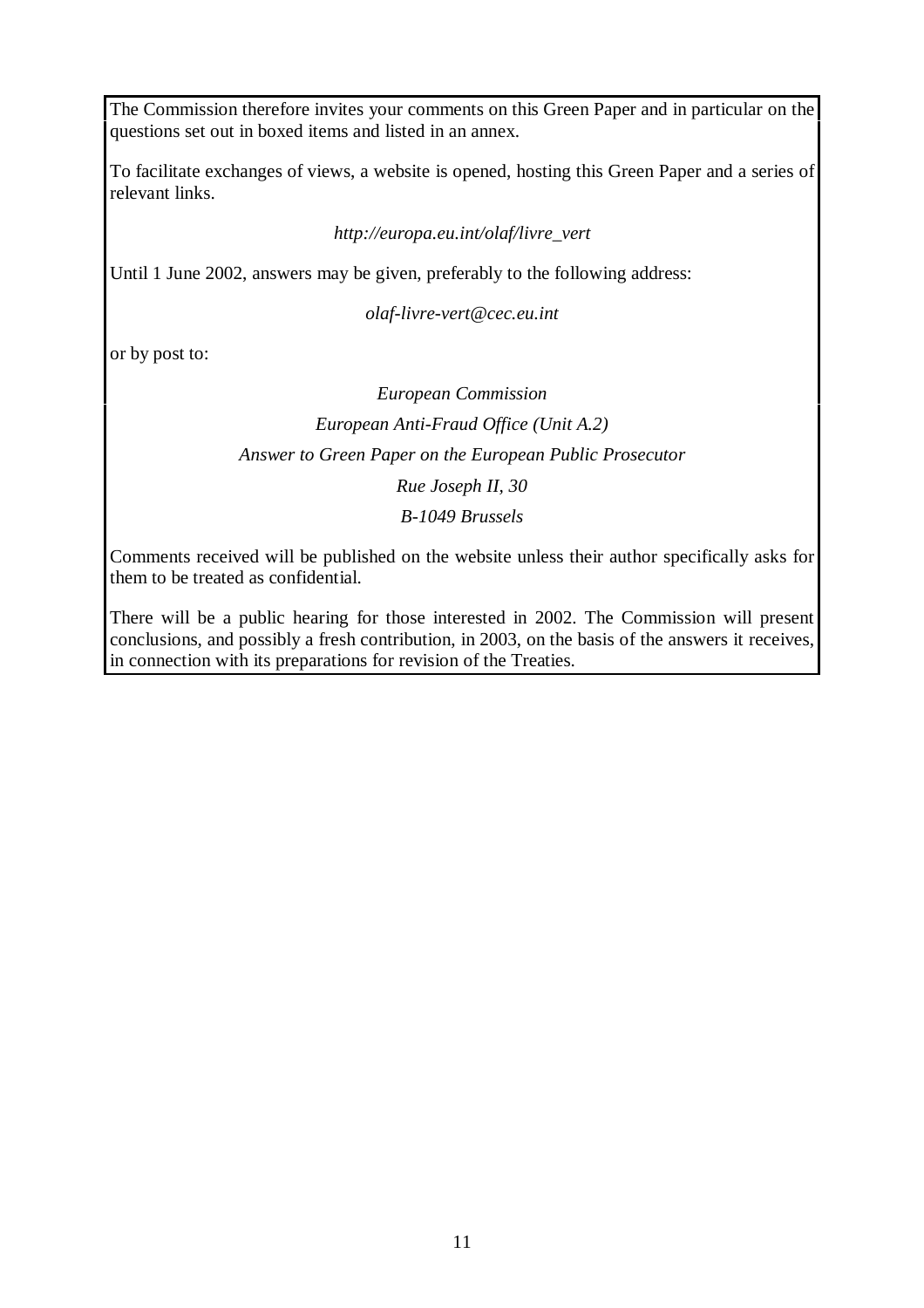#### **2. THE PREMISES OF THE DEBATE**

In its contribution to the Nice Intergovernmental Conference, the Commission for the first time set out the reasons why the European Public Prosecutor would be an effective form of criminal protection for the Community's financial interests. The proposal is linked to a series of conditions which are worth recalling as a preliminary to the debate. Provided the Treaties are revised (point 2.4), it offers value added in relation to the current situation (2.1) with full respect for fundamental rights (2.2) and specifically complements Europe's political priorities in matters of justice (2.3).

#### **2.1. Value added by the European Public Prosecutor: the arguments for the Commission's 2000 proposal**

The exercise of the detection and prosecution functions at Community level would add value in relation to the current situation. However legitimate and irreplaceable they may be, existing systems, in the absence of a specific Community institutional structure, do not allow sufficiently effective enforcement. The Commission communication of 29 September 2000 develops and illustrates a number of arguments, which are merely outlined here.<sup>2</sup>

#### *2.1.1. Overcoming the fragmentation of the European criminal law-enforcement area*

The involvement of organised crime in fraud against the Community's financial interests and the transnational nature of such fraud imply cooperation with seventeen legal orders applying different rules of substance and procedure.<sup>24</sup> With the enlargement of the Union, these difficulties will increase as the number of Member States and the number of operators and administrations involved in the management of Community funds rise.

The shortcomings of the current arrangements lie above all in the fragmentation of the European criminal law-enforcement area. True, exceptions from the principle of national territoriality now appear in international conventions to which the Member States are parties.<sup>25</sup> But the police forces and courts of the Member States still basically have jurisdiction solely in their own territory. This fragmentation between authorities has lead to competing or incomplete investigations, and in some cases to none at all.

This is borne out by the example of completed or abandoned prosecutions cited by the Commission at paragraph 1.1 of its Communication to the Nice Intergovernmental Conference (see Annex 1).

In more specific terms, before the adoption of the Amsterdam Treaty, the signing of the Convention of 26 July 1995 and its additional protocol constituted a first major step towards the criminal protection of the Community's financial interests. But not all these instruments have yet come into force, as they have not been ratified by all the Member States.<sup>26</sup> This was one of the reasons why on 23 May 2001 the Commission presented the proposal for a

<sup>&</sup>lt;sup>23</sup> See Annex 1.<br><sup>24</sup> Some Member States have several national legal orders, as is the case of the United Kingdom (England & Wales, Scotland, and Northern Ireland).<br><sup>25</sup> Example: Schengen Implementing Convention of 19 June 1990 (Articles 39 et seq: observation and hot

pursuit); Convention of 18 December 1997 on mutual assistance and customs cooperation between customs administrations (Naples II); Convention of 29 May 2000 on mutual judicial assistance in

criminal matters (controlled deliveries, joint investigation teams, covert investigations). <sup>26</sup> At the end of September 2001 three Member States had still not notified their ratification of the Convention on the protection of financial interests, and eight still had to ratify the Protocol of 19.6.1997.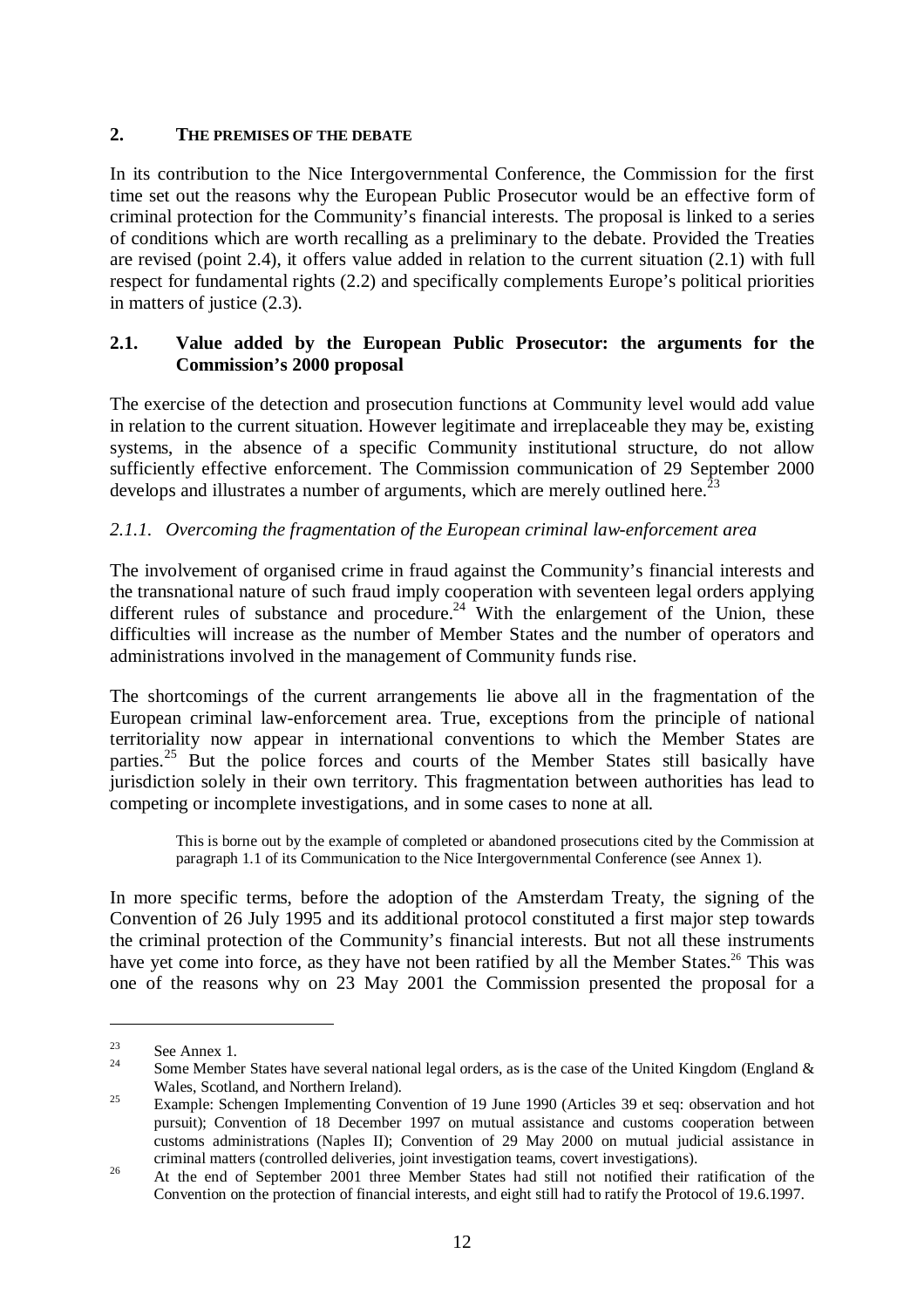directive to enact the provisions contained in third-pillar instruments on the basis of Article 280 of the EC Treaty. $2^2$ 

But these provisions will not suffice on their own to overcome the fragmentation of the European criminal law-enforcement area since the prosecution function will still be exercised at national level.

Thus, while retaining seventeen separate systems of criminal courts, this Green Paper sets out to show that as a result of the European Public Prosecutor and the centralised management of detection and prosecution activities the Community would enjoy effective and equivalent protection of its financial interests throughout the Union, as demanded by the Treaty.

*2.1.2. Move beyond the cumbersome and inappropriate traditional methods of judicial cooperation between Member States*

Some forms of international cooperation in criminal matters already exist; it can be expected that the strengthening of judicial cooperation as part of the third pillar will facilitate this process. But none of the instruments currently in force or at proposal or negotiation stage gives an adequate response to the specific question of criminal proceedings for acts to the detriment of the Community's financial interests.

Organised crime harmful to these interests has developed in such a way that the conventional tools of mutual judicial assistance are no longer suited to the task, and the progress so far made in judicial cooperation is limited. These inadequacies are the cause of delays, dilatory actions and even impunity. This is particularly harmful for attempts to reconstitute financial circuits upstream of fraud.

This is illustrated by the example of successive prosecutions cited by the Commission at paragraph 1.2 of its Communication to the Nice Intergovernmental Conference (see Annex 1).

As will be seen below, the European Public Prosecutor would help to overcome these difficulties. He would provide an interface between the Community and the national judicial authorities. In transnational fraud cases, this would make it easier to avoid the destruction of evidence and the disappearance of suspects, both of which are currently assisted by the absence of judicial cooperation between the Community and the Member States.

#### *2.1.3. The judicial follow-up to administrative investigations*

Accumulated operational experience shows how difficult it is for administrative investigations on the ground to culminate in proceedings in court. In the current state of Community law,  $^{28}$ however effective the detection and coordination work done by the European Anti-Fraud Office, which now has a Judicial Advice Unit, criminal prosecution remains uncertain. The

<sup>&</sup>lt;sup>27</sup> COM(2001) 272, referred to above.<br><sup>28</sup> Parliament and Council Regulation (EC) No 1073/99 and Council Regulation (Euratom) No 1074/99 of 25.5.1999 concerning investigations conducted by the European Anti-Fraud Office (OLAF) (OJ L 136, 31.5.1999); Commission Decision of 28.4.1999 establishing the European Anti-fraud Office (OLAF) (OJ L 136, 31.5.1999); Interinstitutional Agreement of 25.5.1999 concerning internal investigations by the European Anti-fraud Office (OLAF) (OJ L 136, 31.5.1999); Regulation (Euratom, EC) No 2185/96 of the Council concerning on-the-spot checks and inspections carried out by the Commission in order to protect the European Communities' financial interests against fraud and other irregularities, OJ L 292, 15.11.1996. Council Regulation (EC, Euratom) No 2988/95 of 18.12.1995 on the protection of the European Communities financial interests: OJ L 312, 23.12.1995, p.1.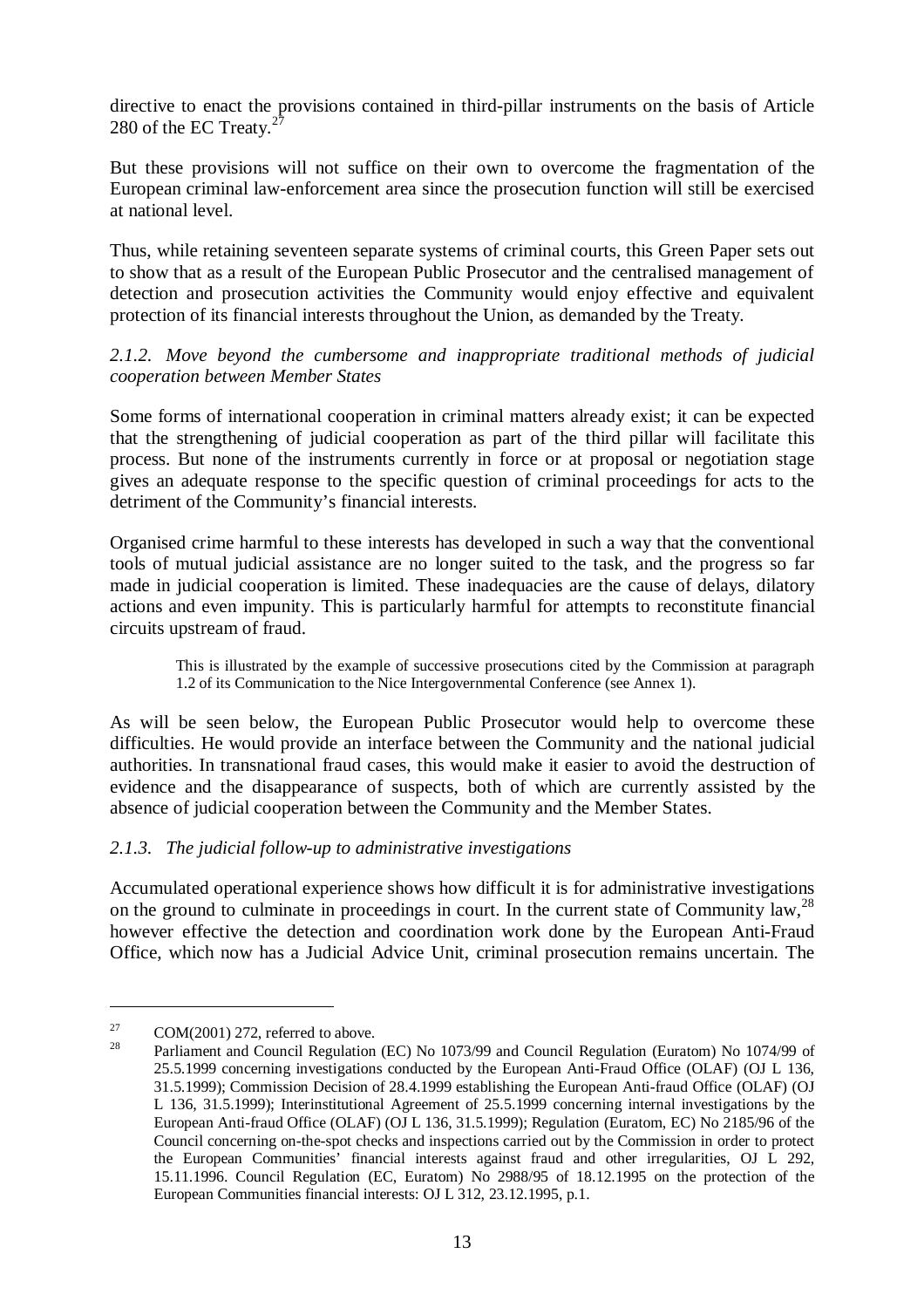Community does not have a criminal prosecution function to supplement preventive action and administrative investigation.

The transmission of information between Member States and between them and OLAF comes up against a series of barriers in the form of differing rules governing criminal prosecutions in the Member States. If, for the same offence, the inquiry is handled in some Member States by a judge but in others by an administrative authority, direct contact between the two is generally impossible in both fact and law. Moreover, not all the relevant national authorities even have access to information under the various national rules, in particular those concerning the secrecy of tax and business information<sup>29</sup> or the confidentiality of criminal investigations. The integration of the investigation and prosecution functions that the establishment of the European Public Prosecutor would achieve would iron out these difficulties.

And the diversity of national rules on evidence often means that evidence gathered in one Member State cannot be used in courts in another.

This is borne out by the example of inadmissible evidence, cited by the Commission at paragraph 1.3 of its Communication to the Nice Intergovernmental Conference (see Annex 1).

All trial courts apply the rules in force in their own country (principle that *forum regit actum*), particularly as regards evidence. They do not necessarily recognise the rules of the place where acts of investigation took place if those rules are different, with the effect that evidence gathered in that context may be inadmissible. This situation can ruin investigation efforts in transnational fraud cases.

#### *A typical fraud case in the absence of recognition of evidence rules*

In a recent case, an importer of olive oil was suspected of presenting false customs declarations to avoid paying agricultural duties (Community resources evaded). He had used a series of companies in several Member States for transport, distribution, sales and financing. The evidence was scattered over Community territory. The completeness of the prosecution file depended on being able to use the results of administrative investigations carried out by OLAF among other bodies, and judicial investigations, including the results of international letters rogatory.

When the case came to trial, the criminal in the Member State where the case was being heard held that the bulk of the evidence was inadmissible as it had been obtained by an administrative authority (OLAF) or by law-enforcement officers (crime investigation police) and not by a prosecution service or examining judges. Statements by private individuals (lorry drivers), duly recorded by law-enforcement officers, were also excluded.

This is just one case among many others. In certain Member States the rules of evidence are even stricter as regards documentary evidence and require direct oral testimony in the courts.

This Green Paper shows that the establishment of a common investigation and prosecution area guided by the principle of mutual admissibility of evidence would help to overcome this barrier. Evidence gathered as a result of acts of investigation by administrative and judicial authorities under the direction of the European Public Prosecutor, if necessary with a warrant

<sup>&</sup>lt;sup>29</sup> Final report on the first evaluation exercise devoted to judicial assistance in criminal matters, approved by the Council on 28.5.2001 (JO C 216, 1.8.2001), heading III(e) (Tax offences): "The evaluations showed that the issue of tax offences remained such a sensitive one that mutual assistance could, on this basis be limited and slowed down or at worst be refused."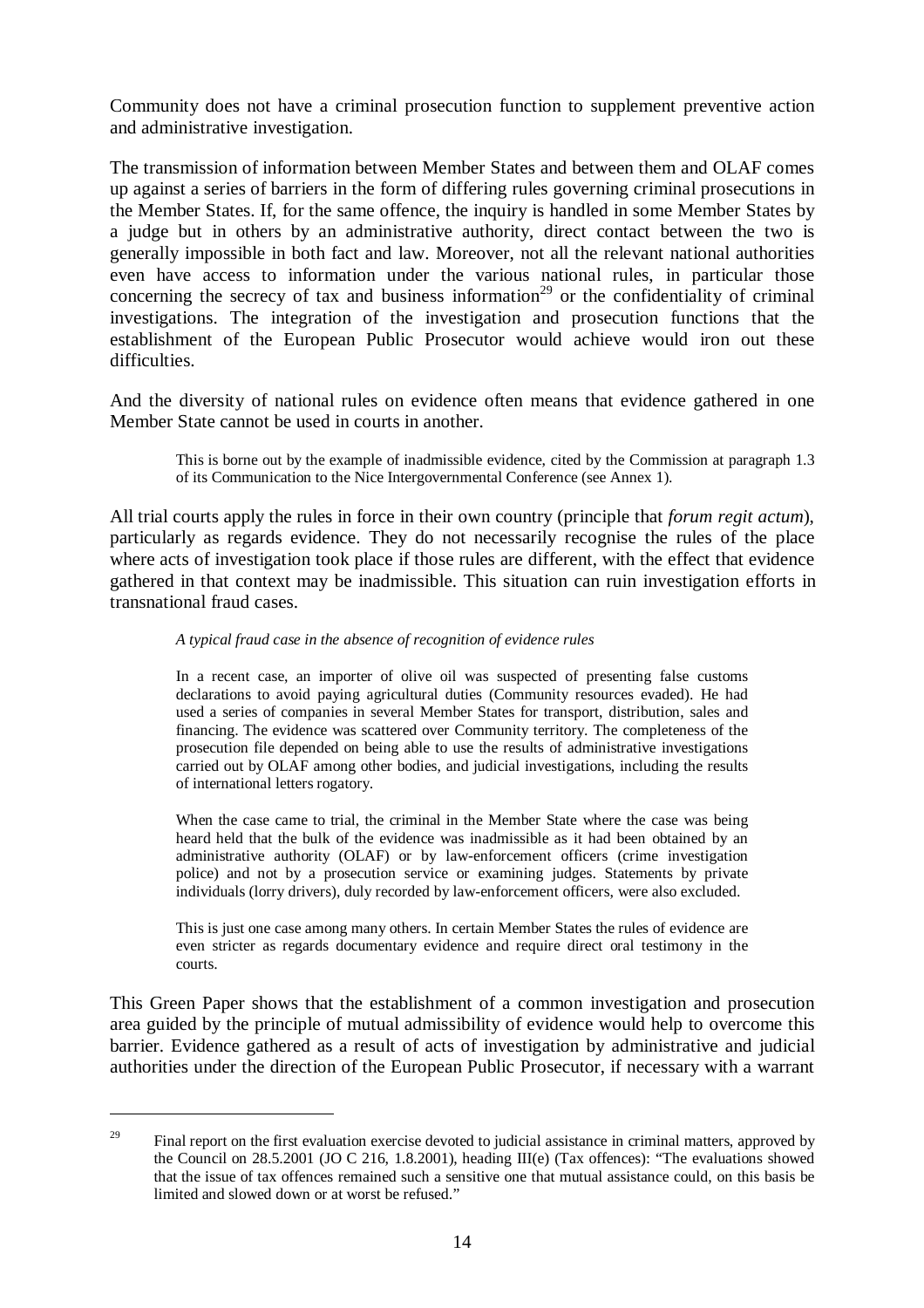from the judge of freedoms, would be recognised as admissible evidence in criminal courts throughout the Community.<sup>30</sup>

# *2.1.4. Reinforce the organisation and effectiveness of investigation activities within the Community institutions*

For the moment there is no European judicial body with jurisdiction to conduct investigations within the Community institutions. The European Anti-fraud Office (OLAF) is still an administrative investigation service, despite the assistance it can already offer the judicial authorities. Proceedings in cases internal to Community bodies still depends on the goodwill of the national enforcement authorities in the headquarters State.

#### *An example: fraud within the Community institutions*

An internal investigation by OLAF with judicial follow-up in several Member States concerned a situation where officials were suspected of being involved in the award of Community grants to firms in which they had interests. These firms were in several Member States and even in financial centres outside the Communities.

Several obstacles have been encountered in this type of case. OLAF's administrative prerogatives are too limited to allow it to handle all the facts of the case, which may require it to question witnesses, order house searches and examine bank records, and even issue international letters rogatory.

The question of determining the national enforcement authorities before whom the same facts must be laid where several may have jurisdiction is currently a source of difficulty. The disparity between the relevant national laws is a great source of complexity where testimony gathered by OLAF is to be used in the courts as, for example, the procedural requirements of one Member State for the protection of individual rights may be regarded as inadequate in criminal proceedings in another Member State. The diversity of limitation rules can also have the effect that cases are referred out of time. And a judicial authority might decide to close a case with no further action on the grounds that the disciplinary penalties and the fact that the official has left his post remove the need for proceedings.

The organisation and effectiveness of internal investigations in the institutions would inevitably be boosted by the establishment of a European Public Prosecutor.<sup>31</sup> The Commission's proposal accordingly acts more specifically on the European Parliament's repeated request for an initiative for the establishment of a European Public Prosecutor with jurisdiction within the European Union institutions. $32$ 

#### **2.2. Respect for fundamental rights**

The European Public Prosecutor would be required, in the exercise of his functions, to respect the fundamental rights guaranteed by Article 6 of the Union Treaty, the fundamental principles of Community law upheld by the Court of Justice of the European Communities

<sup>&</sup>lt;sup>30</sup> Cf. point 6.3.4 (evidence).<br><sup>31</sup> See Opinion No  $3/2001$  of the OLAF Supervisory Committee of 6.9.2001 on the possible establishment of a European Public Prosecutor responsible for internal investigations.<br><sup>32</sup> Resolution of the European Parliament of 16.5.2000 on the Commission's annual report for 1998 on the

protection of the European Communities' financial interests and the fight against fraud, point 2; Resolution of 13.12.2000 on the Commission's antifraud strategy, point 12 (OJ C 232, 17.8.2001, p. 192); recital 14 of the proposal for a Directive on the criminal-law protection of the Community's financial interests, as amended by the European Parliament on 29.11.2001 (PE 305.612)..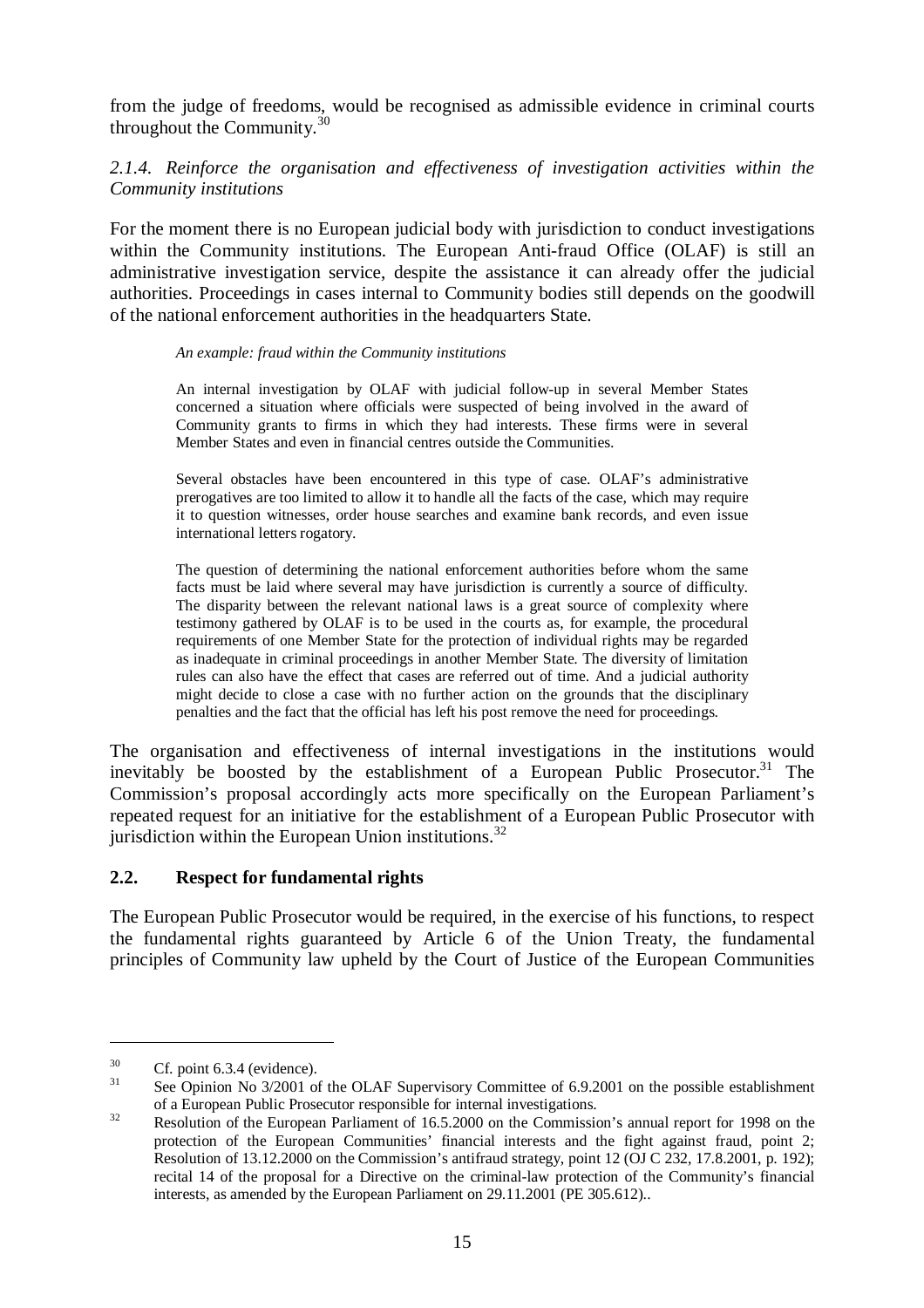(the "Court of Justice"), the Charter of Fundamental Rights of the European Union<sup>33</sup> and the European Convention for the Protection of Human Rights and Fundamental Freedoms.

In particular, as will be seen below, all acts involving an element of compulsion carried out by the European Public Prosecutor should be subject to review by a court designated by the Member State as the "judge of freedoms".<sup>34</sup>

The establishment of a European Public Prosecutor would, of course, have the effect that offenders who currently go unpunished would be brought to justice: that is the purpose of the exercise. But the proposed system would also help to improve the position of accused persons.<sup>35</sup> By definition, it would reduce the accumulation of national proceedings. It would allow the preparatory stages of the procedure to be speeded up, thus speeding up proceedings generally. It should also have the effect that the national authorities would have less need to remand suspects in pre-trial custody or order other measures in restraint of freedom designed to ensure that the accused person does not leave the national territory, for there would be a substantial boost to the effectiveness of Community-wide proceedings.

# **2.3. Relationship with Europe's political priorities in matters of justice and home affairs**

One of the objectives of the European Union defined by the Amsterdam Treaty is its development "as an area of freedom, security and justice, in which the free movement of persons is assured in conjunction with appropriate measures with respect to ... the prevention and combating of crime".<sup>36</sup>

The Tampere European Council on 15 and 16 October 1999 attached high political priority to establishing this area.

The Commission contribution to the Intergovernmental Conference in 2000 was conceived as a contribution to the same general objective. It does not in any way contradict the spirit of Tampere. It complements the efforts made to boost judicial cooperation, of which the establishment of Eurojust is the latest manifestation,  $37$  by furthering integration in a specific area of shared powers between the Community and the Member States (Article 280 EC).

# *2.3.1. Complementarity with the objectives of the Tampere European Council*

On many points, the proposal to establish a European Public Prosecutor is supported by the Tampere guidelines.

The diagnostic underlying the Commission's proposal is basically the same. The European Council recognised that "*Criminals must find no ways of exploiting differences in the judicial systems of Member States*".<sup>38</sup>

 $33$  OJ C 364, 18.12.2000.<br><sup>34</sup> See below at point 6.4 (freedom secured by the courts).<br><sup>35</sup> In the Green Paper the concept of accused person is used in a generic sense and may correspond to various forms of status depending on the legal terminology in the different Member States. Accused person here means a person who is suspected of an offence and who has been notified by the European

Public Prosecutor of the charges against him.<br>36 Article 2 of the Union Treaty.<br>37 Cf. point 7.2.1 (Eurojust)<br>38 Presidency Conclusions, Tampere European Council, 15 and 16 October 1999, point 5.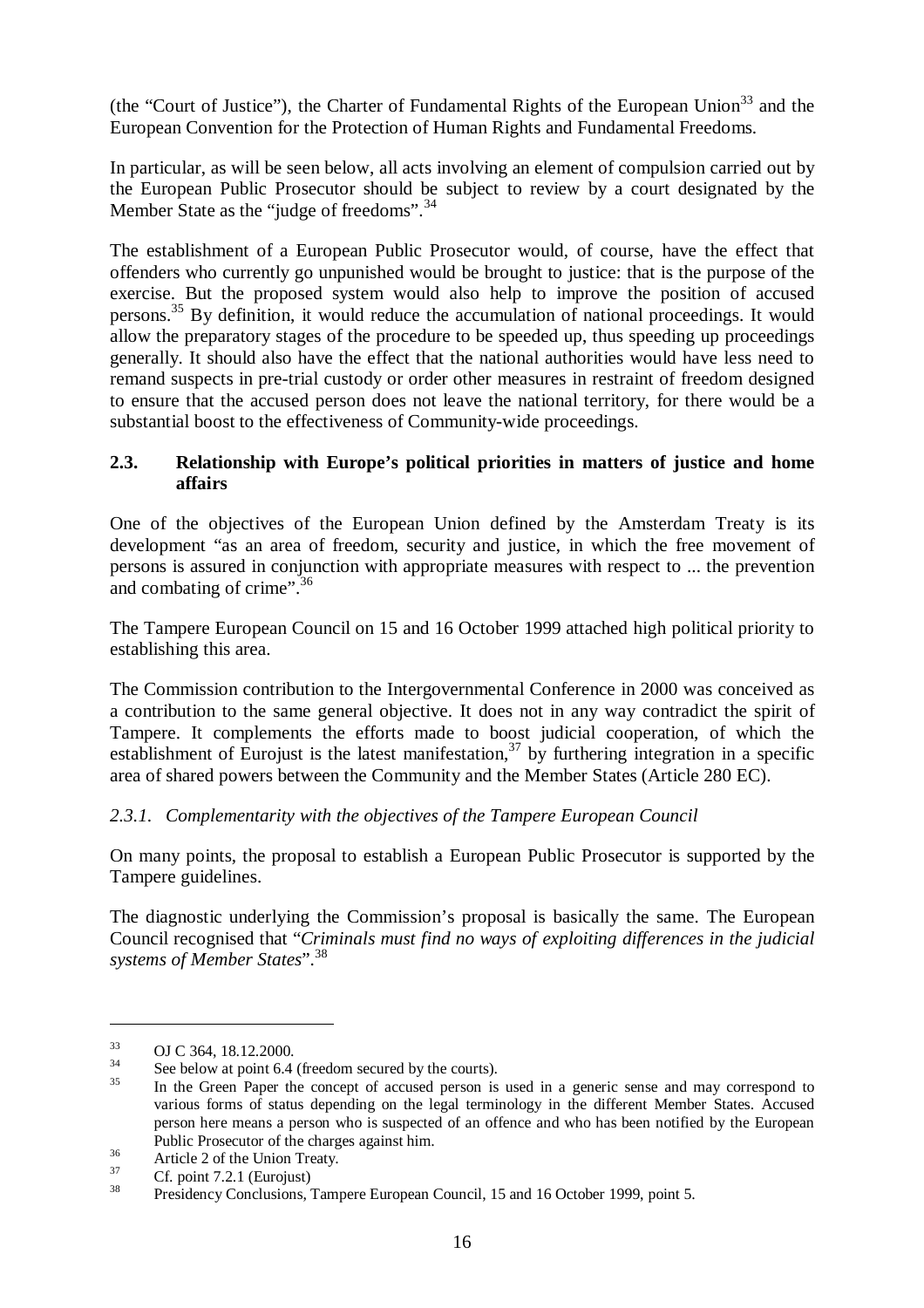Certain general objectives are also in common, since the overriding aim is to contribute to the "area of freedom, security and justice" called for by the Amsterdam Treaty. The proposal to establish a common investigation and prosecution area would make a significant contribution in the specific matters of protection of the Community's financial interests. At the same time the guarantee of fundamental rights, the importance of which has already been referred to, is to balance out the stronger effectiveness of enforcement measures flowing from the establishment of the European Public Prosecutor, in accordance with the Tampere conclusion that "A balanced development of unionwide measures against crime should be achieved while protecting the freedom and legal rights of individuals and economic operators".<sup>39</sup>

One of the main vectors of the establishment of an enforcement system for the criminal protection of the Community's financial interests while fully maintaining the jurisdiction to try and judge cases at national level is the principle of mutual recognition of court decisions between Member States. This principle presupposes mutual trust in the Member State' legal systems and a shared fundamental basis. It implies that there would be no further need for additional decisions to validate or register judgments for enforcement. The European Council has made the principle of mutual recognition the "cornerstone of judicial co-operation in both civil and criminal matters within the Union", specifying that it will "also apply to pre-trial orders, in particular to those which would enable competent authorities quickly to secure evidence and to seize assets which are easily movable".<sup>40</sup>

One of the instruments available to enhance the action taken by the European Public Prosecutor will be the European arrest warrant. Identified as a priority task at Tampere, there is now a Commission proposal for a Framework Decision in a broader context,  $4^{\circ}$  and keen interest has been shown by all the Community institutions, which have declared that "The European Union will accelerate the implementation of a genuine European judicial area, which will entail, among other things, the creation of a European warrant for arrest and extradition, in accordance with the Tampere conclusions, and the mutual recognition of legal decisions and verdicts".<sup>42</sup> The proposal to establish a European Public Prosecutor is part of this dynamic.

#### *2.3.2. Specific features of the proposal in terms of the objectives of the Tampere European Council*

But in other respects, the proposal amplifies the Tampere guidelines. It is on a limited scale and in no way competes with the more general initiatives that are being made in the context of the third pillar. On the contrary, it extends them by other means into the Community context of the first pillar, adapting them to the specific features of the criminal-law protection of the Community's financial interests.

While Eurojust, according to the Tampere conclusions, is to exercise powers conferred on it in a wide-ranging judicial cooperation context, the European Public Prosecutor would be a Community authority with his own enforcement powers in the specific area of protection of the Community's financial interests.

 $\frac{39}{40}$  Conclusions, point 40.<br>
Conclusions, points 33 and 36.<br>
Commission proposal for a Framework Decision on the European arrest warrant and the procedures for

surrender between Member States of the European Union, COM(2001)522.<br>
4<sup>2</sup> Joint Declaration by the Heads of State or Government of the European Union, the President of the European Parliament, the President of the European Commission and the High Representative for the common foreign and security policy, 14.9.2001.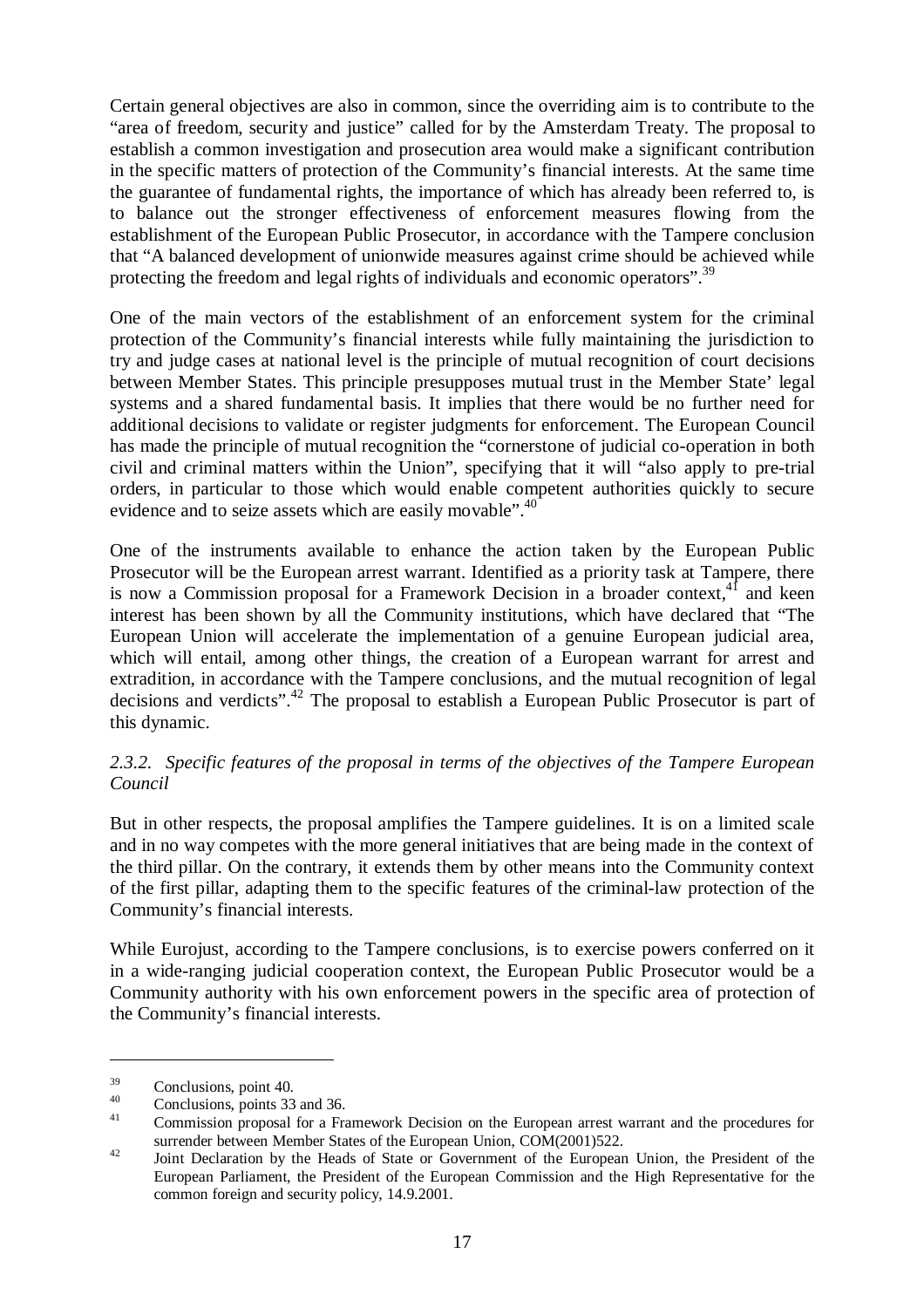Regarding justice more generally, the European Council asked the Council and Commission to launch "work ... on those aspects of procedural law on which common minimum standards are considered necessary".<sup>43</sup> As for the means, the Commission goes further, as regards the preparatory stage of trials relating specifically to offences against the Community's financial interests, proposing a degree of procedural harmonisation. Acts done by the European Public Prosecutor, subject to review by the national judge of freedoms designated for the purpose, would then be valid in all Member States as acts done by a common body.

Basically, the establishment of a common investigation and enforcement area for the protection of the Community's financial interests is not an initial experimental measure prefiguring a future component of the area of freedom, security and justice. Rather, it is the logical culmination of the process of Community integration. The effect of the internal market and the Community policies that accompany it is that the Communities now enjoy extensive financial resources of their own, and protecting them against crime now requires there to be a Community enforcement function. Where there are basically common interests, there must also be common protection.

In a nutshell, then, the European Public Prosecutor for the criminal protection of the Community's financial interests would be part of the "Europe of justice" but less concerned with justice "in Europe" than with justice "for Europe".

# **2.4. Legal basis**

The proposal considered here requires that there should be a legal basis for it. Article 280 of the EC Treaty provides that measures adopted by the Community legislature to combat illegal activities to the detriment of the Community's financial interests "shall not concern the application of national criminal law or the national administration of justice". The EC Treaty and a fortiori the Euratom Treaty, unchanged on this point since Maastricht, do not currently provide a legal basis for a European law-enforcement area involving a common judicial authority such as a Prosecutor.

The Community Treaties would accordingly have to be amended. This is the only way of giving the proposal its proper legitimacy. The Commission has proposed inserting a new Article 280a in the EC Treaty. The proposal is that the requisite amendment of the Treaty be confined to what is necessary to lay down the conditions for the European Public Prosecutor's appointment and resignation and to determine his tasks and the main features of his function. If the EC Treaty was so amended, similar provisions to those of the proposed Article 280a of the EC Treaty would also have to be written into Article 183a of the Euratom Treaty.

The Convention to prepare the next Treaty revision would do well to consider this question.

The amended Treaties would then leave it for secondary legislation to regulate the status and operation of the European Public Prosecutor. The proposed Article 280a accordingly provides for the European Parliament and the Council of the European Union acting by a qualified majority, to adopt the following provisions by the codecision procedure.

*« 2. … The Council, acting in accordance with the procedure of Article 251, shall determine the general rules applicable to the European Public Prosecutor.*

<sup>43</sup> Tampere Conclusions, point 37.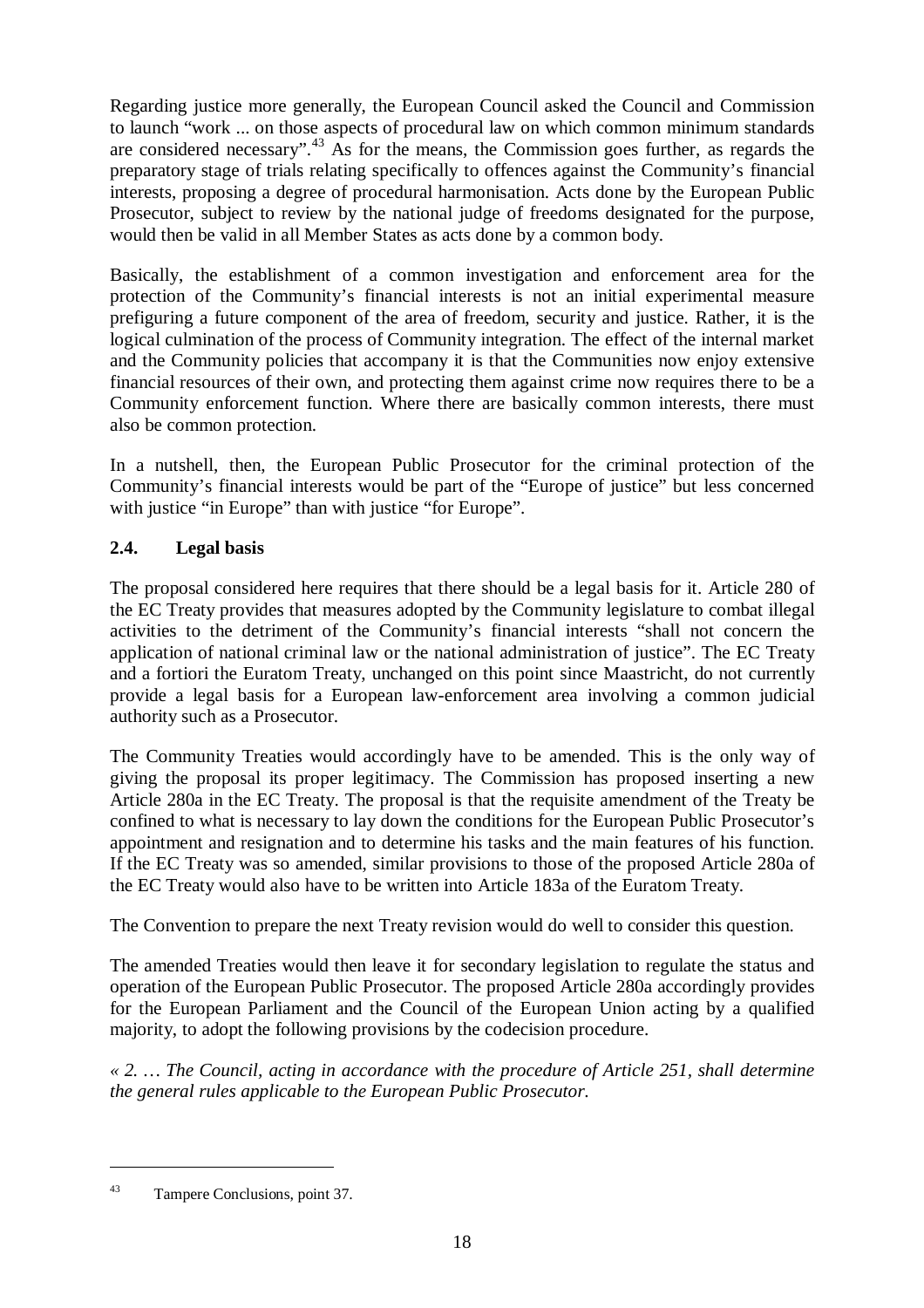*3. The Council, acting in accordance with the procedure laid down by Article 251, shall lay down the general conditions governing the performance of the functions of the European Public Prosecutor and shall adopt, in particular:*

*(a) rules defining the facts constituting criminal offences relating to fraud and any other illegal activity prejudicial to the Community's financial interests and the penalties incurred for each of them;*

*(b) rules of procedure applicable to the activities of the European Public Prosecutor and rules governing the admissibility of evidence;*

*(c) rules applicable to the judicial review of procedural measures taken by the European Public Prosecutor in the exercise of his functions.*

These rules of secondary legislation are precisely what this Green Paper is about and should at the same time determine the relationship between the Community rules and the national systems of criminal law. In this context the Green Paper should facilitate discussion of two crucial questions: how the European Public Prosecutor can be established without also establishing a special Community court with jurisdiction top review acts done by him and how far it is necessary to harmonise the law for him to be able to operate effectively.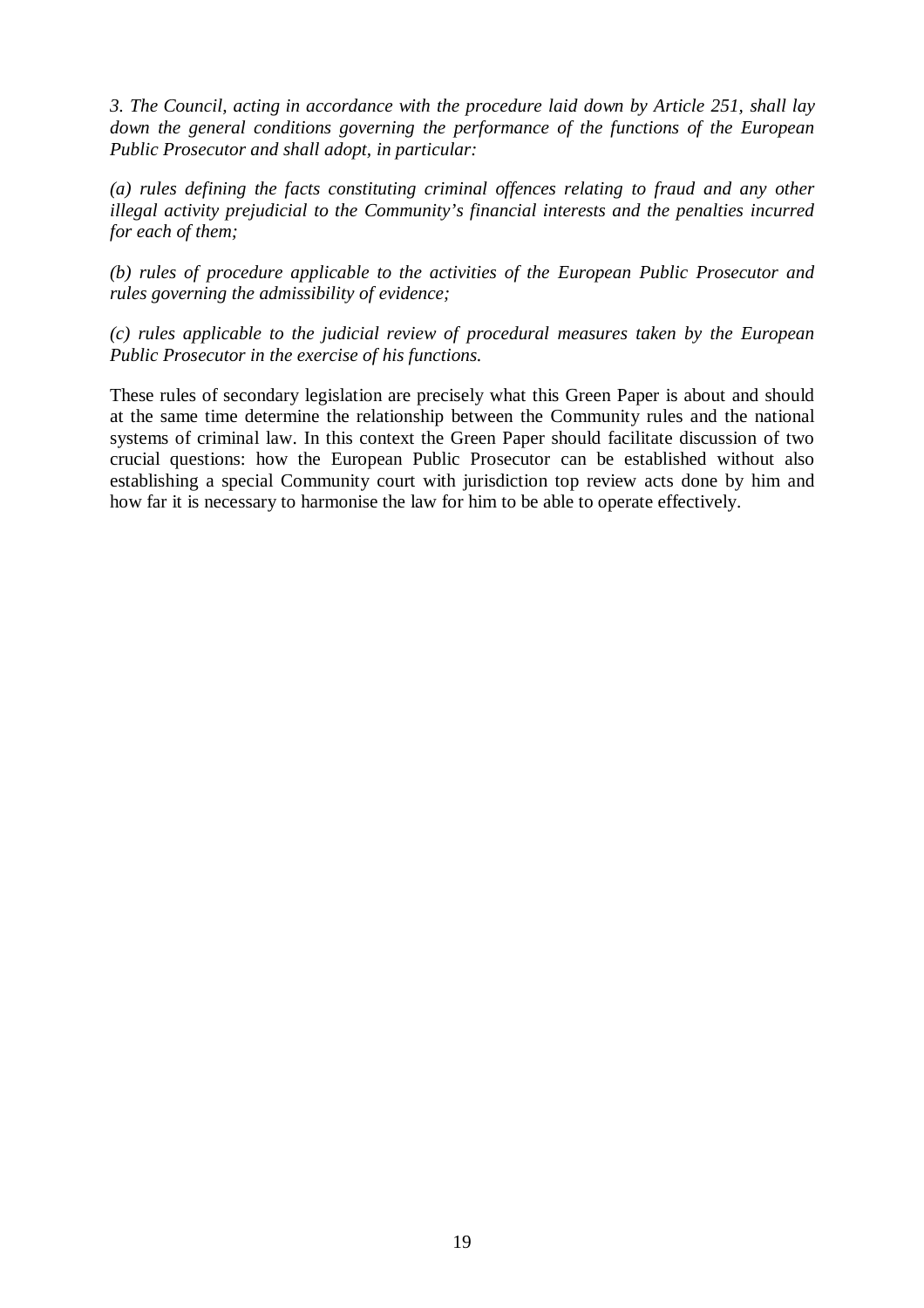#### **3. GENERAL OUTLINE**

Under Article 280a of the EC Treaty as proposed by the Commission, the European Public Prosecutor would be "responsible for detecting, prosecuting and bringing to judgment the perpetrators of offences prejudicial to the Community's financial interests and their accomplices and for exercising the functions of prosecutor in the national courts of the Member States in relation to such offences in accordance with the rules provided for by" the relevant Community legislation.

To gain a sound understanding of the position, it is necessary to begin by considering the general approach of the proposal. The Commission is adopting the following guidelines here. The European Prosecutor must have only the jurisdiction expressly conferred on him, confined to what has already been described here. In accordance with the principles of subsidiarity and proportionality, this jurisdiction would remain limited to the minimum necessary in order to ensure effective and equivalent prosecution of unlawful conduct harmful to the Community's financial interests anywhere in the Community (Article 280 of the EC Treaty).

In this Green Paper the Commission is only proposing that Community law should determine the minimum needed for the European Public Prosecutor to operate effectively. The principle is therefore that national law applies except in duly substantiated cases where, on the ground that the European Public Prosecutor cannot operate effectively, Community law will apply.

In this spirit, the possible material scope of the jurisdiction of the European Public Prosecutor (point 3.1), acting in a common investigation and prosecution area (point 3.2), is outlined here. In particular his main powers (point 3.2.1.) and his status in relation to the national legal systems (point 3.2.2.) are set out.

# **3.1. Material jurisdiction confined to the protection of the Community's financial interests**

The Commission proposes that the European Prosecutor's jurisdiction be limited to the protection of the Community's financial interests as now limited by the provisions of Article 280 of the EC Treaty.

There are, of course, other basically common interests, such as the single currency, the European public service, the Community trademark etc. But following the same line as in its September 2000 contribution, the Commission is proposing no extension of the European Public Prosecutor's jurisdiction to offences beyond the scope of the protection of the Community's financial interests (other offences committed by Community staff in the exercise of their functions<sup>44</sup> or euro counterfeiting, a wholly new but no less important class of offence).<sup>45</sup> This Green Paper merely mentions these topics as hypothetical examples, to ensure that the debate is properly informed.

<sup>&</sup>lt;sup>44</sup> Cf. point 5.2.3 (offences above and beyond the protection of the Community's financial interests).<br><sup>45</sup> Articles 3 and 4 of the Council Decision of 29.5.2000 to increase protection by providing for criminal penalties and other sanctions against counterfeiting in connection with the introduction of the euro, OJ L 140, 2.6.2000.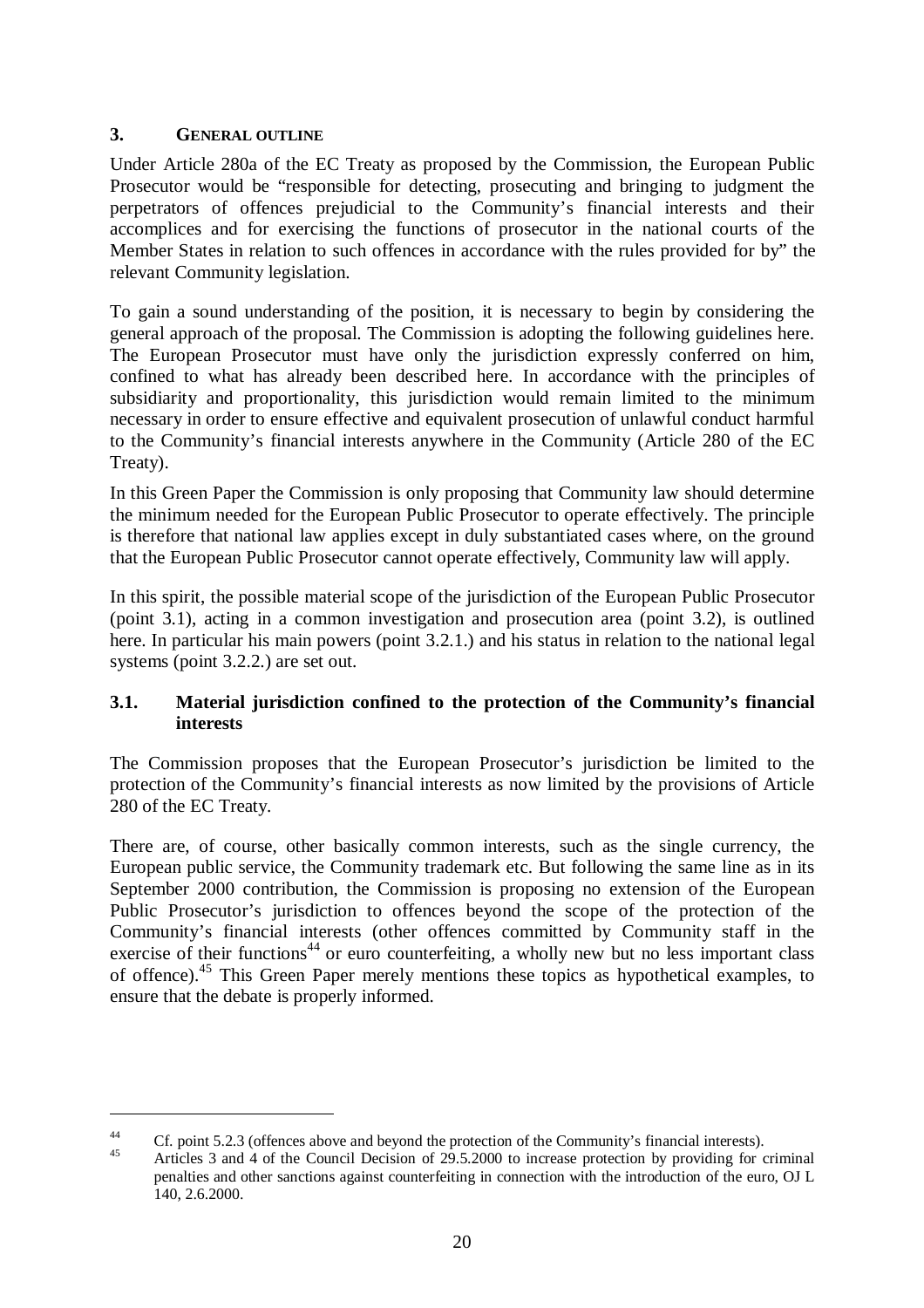#### *3.1.1. Specific responsibility of the Communities*

The European Communities have a heightened responsibility for the protection of their financial interests. The Treaty of Amsterdam introduced an express reference to this responsibility, alongside that of the Member States, in Article 280 EC.

The European Communities have been provided with a budget since the start of European integration. Under Articles 274 and 276 of the EC Treaty, the Commission is responsible, before the Budgetary Authority made up of the European Parliament and the Council of the European Union, for implementing the budget.

As regards the protection of the Community's financial interests more specifically, the EC Treaty sets tough requirements. Protection must be effective, dissuasive and equivalent in all Member States. Effectiveness presupposes that beyond the administrative detection of fraud, penalties will be genuinely imposed and enforced. Experience has shown that a credible deterrent depends on being able, in the most serious cases, to come up not only with an administrative response but also with a criminal-law response, including mandatory investigation measures and penalties extending as far as prison sentences. Lastly, equivalence implies that enforcement is homogeneous throughout the Community.

These particularly tough requirements are fully justified by the fact that Community funds have from the start of European integration constituted essentially shared interests.

However, these interests are the target of financial crime, which, in the most serious cases, is organised. This category of crime uses all the latest communication techniques. It cares nothing for frontiers and is distinctly transnational. In these circumstances, the Communities must guarantee that offences of fraud and corruption are genuinely prosecuted in the courts. The financial interests of the Communities justify particular means of protection.

#### *3.1.2. Maintaining the current scope of protection of the Community's financial interests*

There is no question of the establishment of the European Public Prosecutor extending the substantive competence of the Communities. The Community's financial interests would remain defined exactly as in Article 280 of the EC Treaty.

It should be pointed out that the financial interests of the Communities requiring protection comprise the general budget, budgets administered by the Communities or on their behalf and certain funds not covered by the budget, $46$  and which are administered for their own account by Community bodies which do not have institutional status.<sup>47</sup> The protection of the Community's financial interests concerns not only the management of budget appropriations, but currently extends to all measures affecting or liable to affect its assets.<sup>48</sup>

On the expenditure side, this basically means expenditure managed by the Member States subsidies paid for the purposes of agricultural guarantees<sup>49</sup> and structural operations.<sup>50</sup> Secondly, there is the expenditure directly managed by the Communities.<sup>51</sup>

<sup>&</sup>lt;sup>46</sup> The Development Funds administered by the Commission and the European Investment Bank, for instance, are included.<br>
Explanatory report on the Convention on the protection of the European Communities' financial interests,

approved by the Council on 26.5.1997, section III.1.1 (OJ C 191, 23.6.1997, p. 1).<br>Second recital of Regulations Nos 1073/99 and 1074/99.

<sup>49</sup> European Agricultural Guidance and Guarantee Fund, Guarantee Section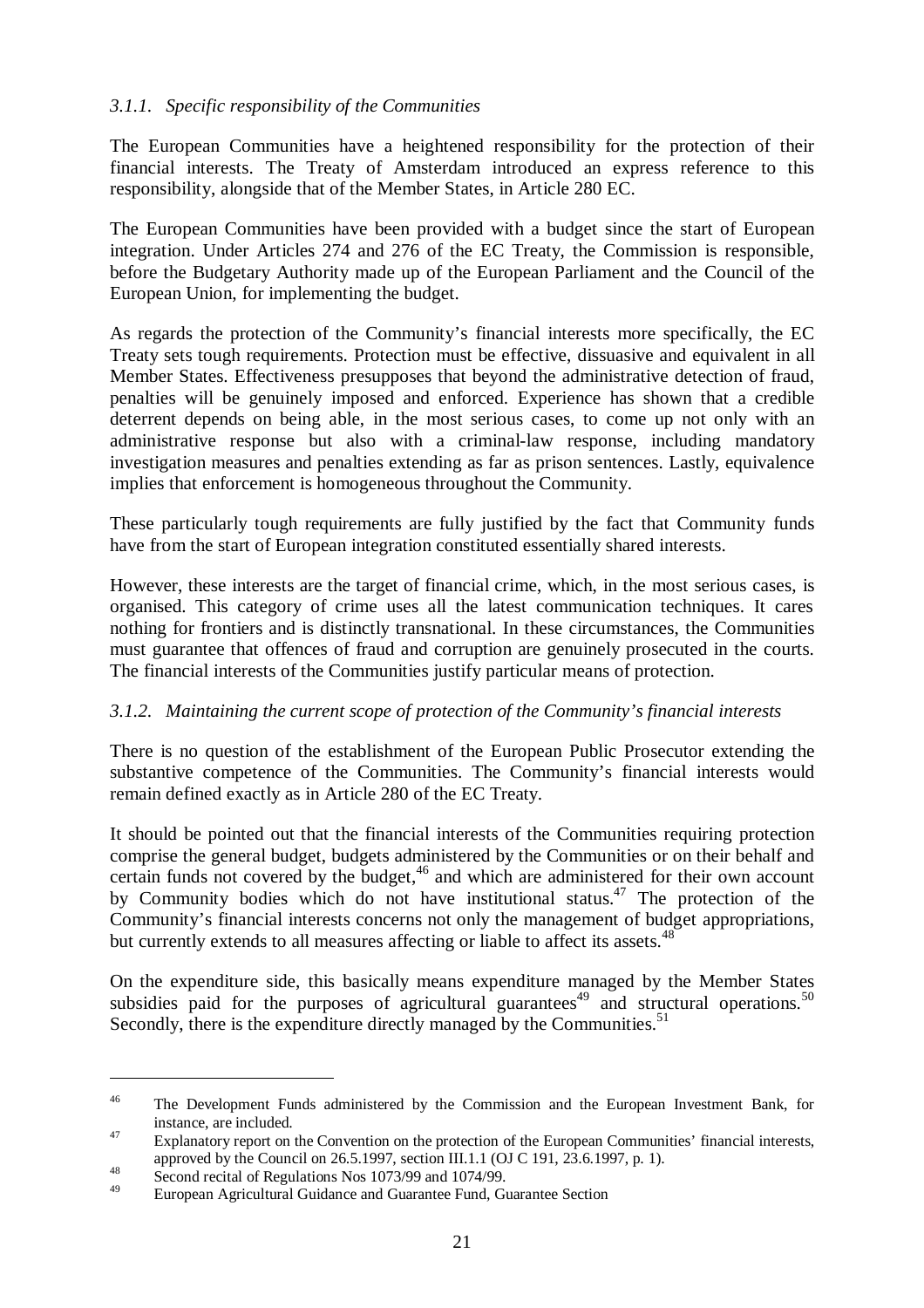*An example of a case with an internal component: diversion of funds intended for external aid programmes*

Following suspicions regarding the final destination of humanitarian aid under four contracts awarded by the Humanitarian Office (ECHO), UCLAF conducted an administrative investigation.<sup>52</sup> One of the contracts concerned the African Great Lakes Region, and the other three concerned the former Yugoslavia, in the period from 1993 to 1995. The funds allocated to company X responsible for their performance and to offshore companies linked to it totalled ECU 2.4 million.

Initial checks in Member States A and B in 1997 revealed that part of the funds had been used to illegally finance external personnel working for the Commission in its premises and elsewhere.

An inspection mission in ex-Yugoslavia in 1998 revealed that the three contracts concerning that region had not actually been performed and that neither the scheduled staff nor the equipment has been deployed for the purposes indicated.

Disciplinary measures were taken against several Community officials for receiving payments from companies directly involved in the case where work contracted for was wholly or partly unperformed. The penalties ranged from downgrading to dismissal with part-loss of pension rights.

Although attempts were made to reconstitute the relevant expenditure, the resources deployed in the administrative investigation were inadequate to ascertain where all the money went. For example, an on-the-spot inspection into company X in Member State B on the basis of Regulation No 2185/96 in 1998 revealed no accounting records to justify the amounts paid under the contracts.

Such facts as were likely to be used as a basis for criminal proceedings were transmitted to the national prosecution authorities in Member State A and C. Court proceedings are still in motion at the time of writing.

On the resources side, this means first, revenue from duties in respect of trade with non-member countries in the framework of the common agricultural policy and contributions provided for under the common organisation of the markets in sugar,  $53$  and second, customs duties in respect of trade with third countries. The Prosecution Service's responsibility should also extend to revenue from the application of a uniform rate to the Member States' VAT bases, especially in transnational cases which are found to be particularly worthwhile treating at Community level. But the European Public Prosecutor would not have jurisdiction for revenue from the application of a uniform rate to the total GNP of Member States.

*An example of an external case: VAT fraud*

Apart from certain routine types of fraud (taxes evaded on sales or unjustly deducted on fictitious purchases), there is a form of fraud linked to the Community's current transitional system of value added tax (VAT) based on the principle of taxation in the country of destination. These fraudulent transactions are based on carrousels of goods and letter-box companies formed for short periods only. Criminal organisations have set up fictitious

<sup>50</sup> European Social Fund, European Regional Development Fund, European Agricultural Guidance and Guarantee Fund - Guidance Section, Financial Instrument for Fisheries Guidance, Cohesion Fund.<br><sup>51</sup> Policies in a variety of fields such as training, youth, culture, information, energy, environment, internal

market, trans-European networks, research, external activities, etc.<br>
This example has already been published. European Commission, Protection of the Communities'

financial interests and the fight against fraud, annual report 1999, COM(1999) 590, point 2.2.5.2.<br><sup>53</sup> The first two categories of own resource mentioned in Article 2(1) of Council Decision 94/728/EC, Euratom of 31 October 1994 on the system of the European Communities' own resources.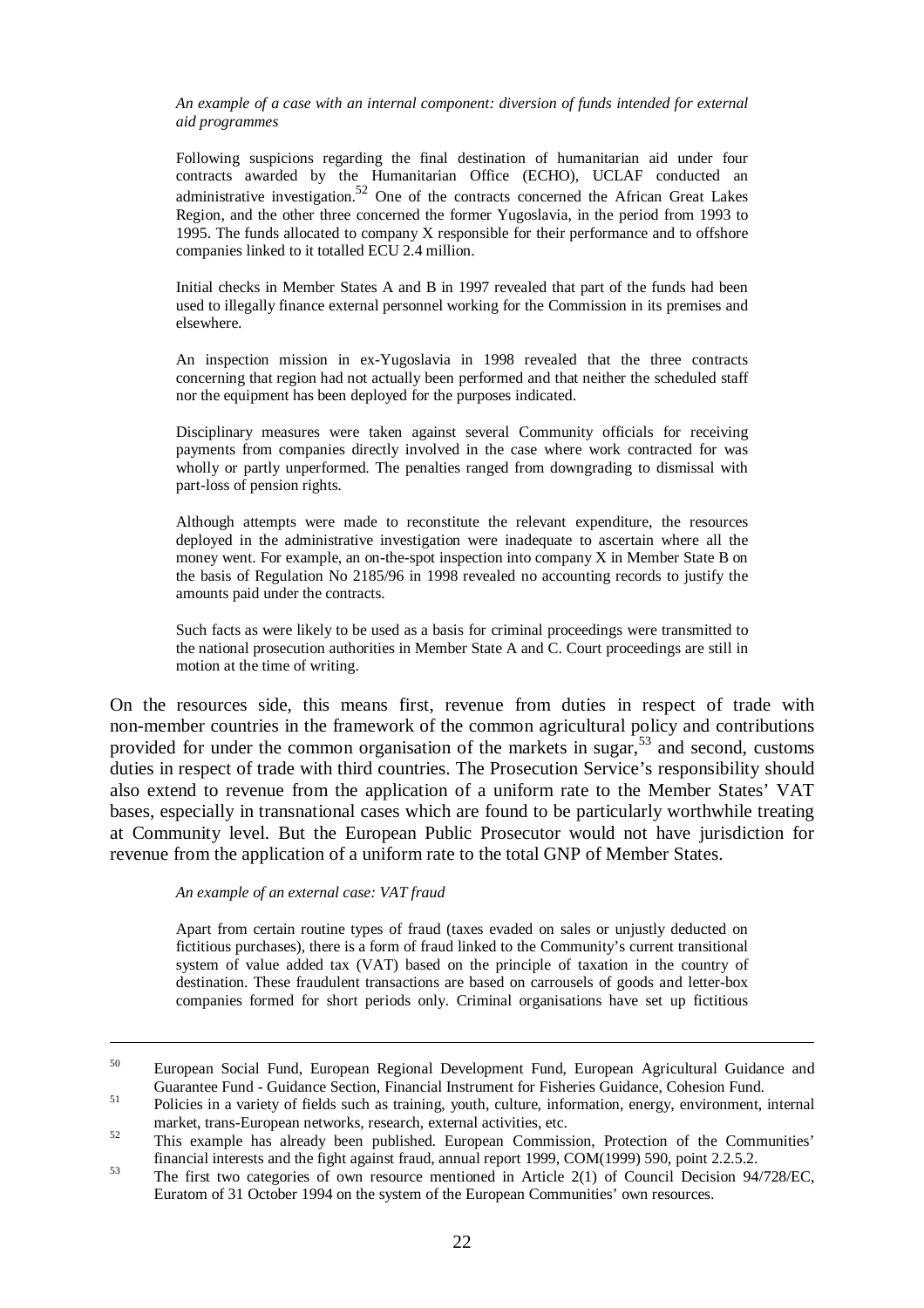transactions to enjoy the benefit of the rules allowing VAT exemption for intra-Community deliveries and favourable exemption rules for exports. The idea here was to use false declarations as a means of obtaining refunds of VAT that was never paid in the first place.

The international VAT fraud techniques are well known. But it is very difficult in practice for a single national authority to detect cases as the accounting situation in any one Member State taken in isolation will always appear to be in order. Most Member States acknowledge that international VAT fraud is a major problem, even if national VAT fraud is currently more significant in terms of total revenue lost than international VAT fraud. International fraud particularly affects high value added products that are easy to transport quickly (for example: computer components, mobile telephones, precious metals).

#### *The current difficulties*

VAT fraud cases are by no means all identified in time or, therefore, being dealt with properly. OLAF can handle coordination only if the relevant national authorities specifically ask it to on a case-by-case basis.<sup>54</sup> Cases of this type are often dropped because of the transnational investigation and coordination efforts required at European level. Even with Eurojust, coordination may not be enough as Eurojust will not be systematically involved.<sup>55</sup> The comprehensive information available to the European Public Prosecutor and the priority enjoyed by the case before him would enable cases to be handled on a more systematic basis.

Here, cooperation between OLAF and the judicial authorities in certain Member States has been stepped up to make it easier to gather the evidence needed to commence court actions. But the European Public Prosecutor would be useful in terms of the link that he could establish between judicial and administrative (in particular tax) authorities. No national judicial authority can work direct with all the Member States' tax authorities as the European Public Prosecutor could.

Thus defined, the financial interests of the Communities require an effective protection mechanism in the criminal law. With the European Prosecutor, the Commission proposes to establish a new instrument in order to permit the Community to assume effectively one of the most demanding of its responsibilities in an area where the scope of its activity is well defined.

#### **3.2. Towards a common investigation and prosecution area**

The idea of a European Prosecutor arose from the need to resolve the now unjustifiable contradiction between the fragmentation of Community territory into seventeen different national criminal-law enforcement areas and the serious attacks on shared, specifically Community, interests.

The Commission proposes that the European Prosecution Service exercise the powers that may be conferred on it throughout the entire territory of the Communities as defined in Article 299 of the EC Treaty.

In this territory, the European Public Prosecutor would act in a common investigation and prosecution area, since his acts would have the same value in all the Member States. That is the minimum condition for the European Public Prosecutor to be able to operate. Constituting this common area represents a qualitative leap forward from mere coordination between fragmented national areas.

<sup>&</sup>lt;sup>54</sup> COM(1999)590, point 2.3.<br><sup>55</sup> See below, Section 7.2.1 (Eurojust).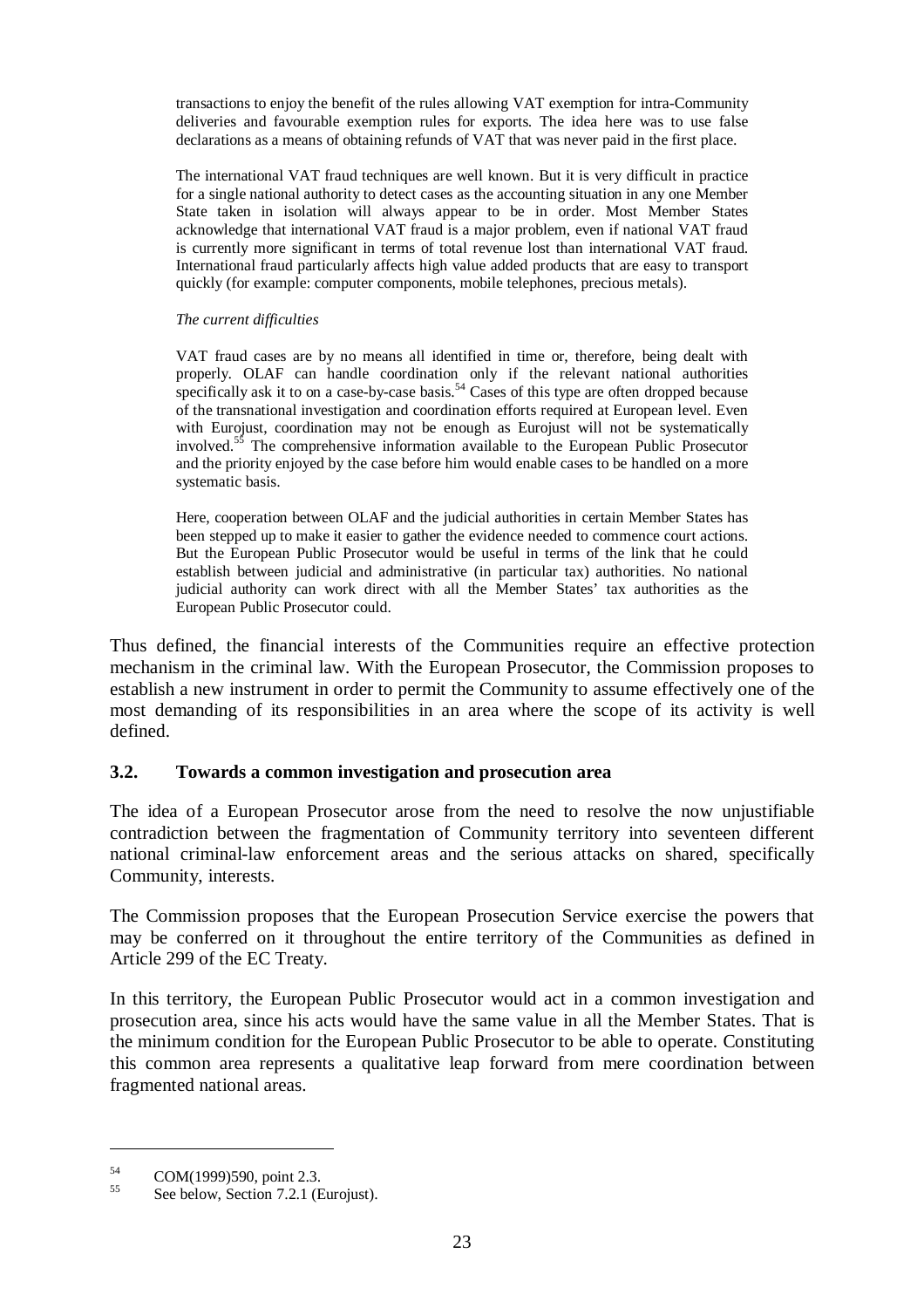Looking beyond this vital first step, the substance of the common area could depend on the options presented in this Green Paper. Its content will be determined by the degree of harmonisation of the procedure, in particular as regards investigation measures and the admissibility of evidence.

#### *3.2.1. The powers of the European Public Prosecutor: centralised direction of investigation and enforcement*

Specialised in the protection of the Community's financial interests but with jurisdiction for the entire territory of the European Communities, the European Prosecutor should be provided with a coherent set of powers. Before going into detail below on possible procedures, a general outline should be given of the Prosecutor's role.<sup>56</sup> Outline procedures are set out in an annex.<sup>57</sup>

What is novel about the proposal is that it would place in the hands of a Community body the centralised management of investigation and prosecution in a common area. At the preparatory and trial stages, acts done by the European Public Prosecutor would be valid throughout that area. But the trial stage would remain entirely in national hands. The establishment of the European Public Prosecutor is without prejudice to deepening general judicial cooperation and to the Community-level prevention of international financial crime.

- The European Public Prosecutor would gather all the evidence for and against the accused, so that proceedings can be commenced where appropriate against the perpetrators of common offences defined in order to protect the Community's financial interests.<sup>58</sup> He should also be responsible for *directing and coordinating prosecutions.*<sup>59</sup> The European Public Prosecutor would have specialised jurisdiction, prevailing over the jurisdiction of the national enforcement authorities but meshing with them to avoid duplication.<sup>60</sup>
- The European Public Prosecutor would have recourse to existing authorities (police) to actually conduct the investigations but would *direct investigation activities* in cases concerning him.<sup>61</sup> It would further reinforce the *judicial guarantee* as regards investigations conducted within the European institutions. $62$
- Action taken under the authority of the European Prosecutor, whenever it could impinge on individual freedoms and basic rights, must be subject to review by the judge performing the office of "judge of freedoms".<sup>63</sup> This review, exercised in a Member State, would be recognised throughout the Community, to allow the execution of authorised acts and the admissibility of evidence gathered in any Member State.

<sup>&</sup>lt;sup>56</sup> Point 6 looks at these powers from a procedural point of view.<br>
See Annex 2.<br>
Cf. point 5.1 (substantive law).

This principle is innovatory in the Community context but it is already accepted in the international legal order. The Statute of the International Criminal Tribunal, adopted in Rome on 17.7.1998, provides for an International Prosecutor with investigative powers for the purposes of prosecution in the territory of the Party States. The European Union Member States signed the Convention and the Council states that it wished it to enter into force rapidly (common position of 11.6.2001 concerning the International Criminal

Tribunal (OJ L 155, 12.6.2001 p. 19).<br>
60 Cf. point 6.2.2.2 as regards hybrid cases.<br>
Cf. point 6.2.3.2 (working relations with national investigation services).<br>
Cf. point 7.3 (future role of OLAF) below.<br>
See point 6.4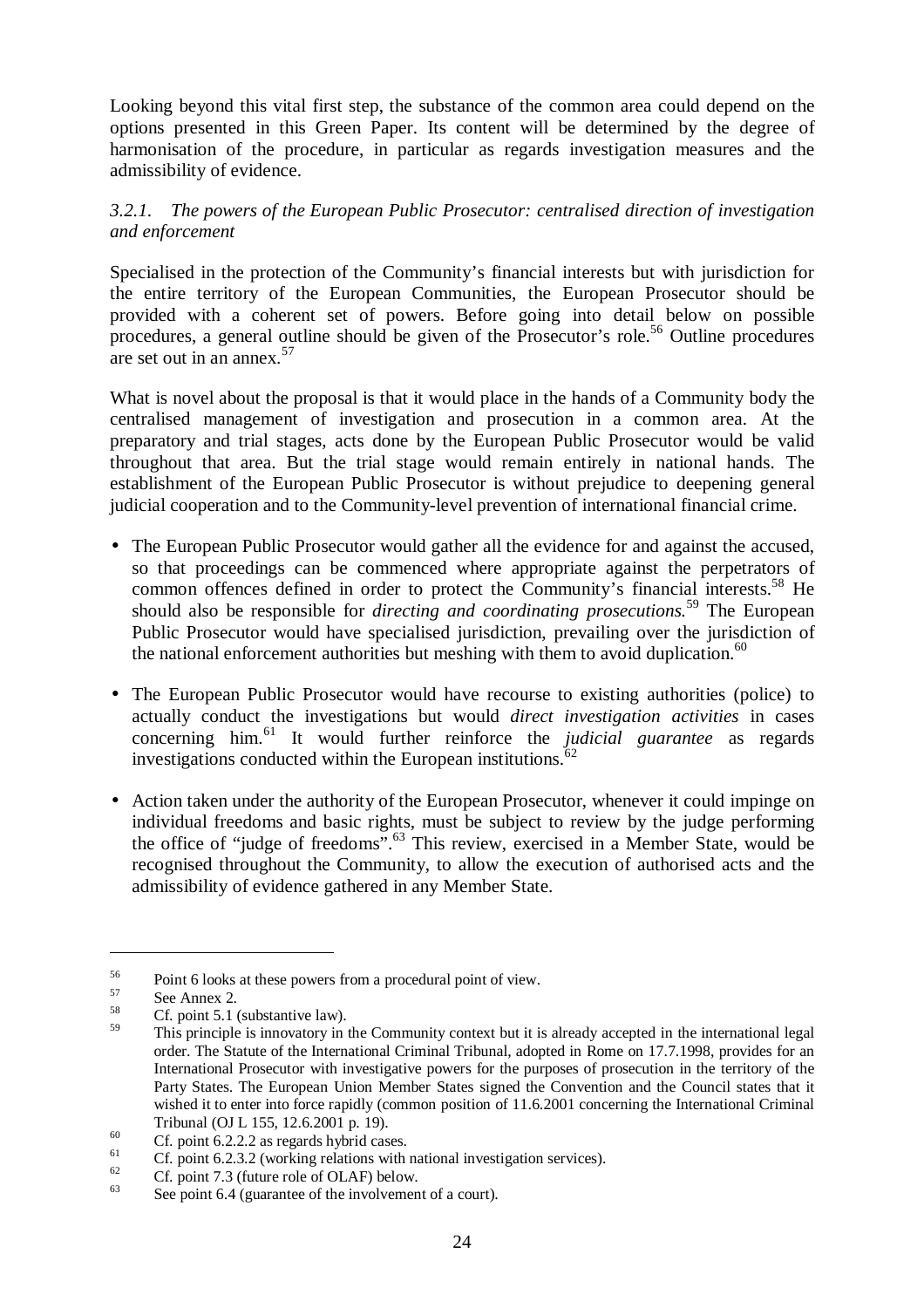- The European Prosecutor would have authority, subject to judicial review, to send for trial in the national courts the perpetrators of the offences being prosecuted.<sup> $64$ </sup>
- When cases come to trial the Prosecutor must prosecute cases in the national courts, in order to defend the financial interests of the Communities. The Commission considers it essential that the trial stage remain in national hands. There is no question of creating a Community court to hear cases on the merits.<sup>65</sup>

#### *3.2.2. A harmonious relationship with national systems of criminal law*

The national legal systems are the foundation of the structure of criminal law providing protection against cross-border crime, and they will continue to be indispensable. The proposal to establish a European Public Prosecutor aims simply to plug a specific gap. There is no plan to create a full and autonomous Community system of criminal law.

Instead, the proposal seeks to create a supplementary mechanism that would be in a harmonious relationship with national criminal justice systems by appointing Deputy European Public Prosecutors in the Member States (see next Chapter). Its ambition is to put the national courts in a position where they can actually try cases concerning transnational crime in an area where Community integration (common funds, own resources) is making isolated attempts at enforcement more and more futile. The national courts acting as courts of Community law would apply to this category of offences the same rules incorporated into the national legal order as they already apply rules of Community law in all areas where the EC Treaty operates.

But centralising the management of proceedings does not entail major changes to national systems. For several decades now there has been a trend for the various legal traditions on Europe to converge. Investigation and prosecution functions correspond to common needs and exist in all Member States. Their structures vary but have none the less tended to come closer. There are many causes for this, but the convergence is in large measure due to the fact that the Member States have accepted the fair trial provisions of the European Human Rights Convention. This is borne out by the work done by the experts representing the national systems of criminal law, in both the continental and the common law traditions.<sup>66</sup>The proposal aims solely to make national judicial systems more effective in an area that is now of intrinsically common concern. The European Prosecutor, then, would not so much involve a transfer of existing powers as an allocation to a particular body of national powers held in common.

*General Question What do you think of the general outline proposed for the European Public Prosecutor, in particular as regards:*

*his scope of action (confined to the financial dimension of Community interests)?*

<sup>&</sup>lt;sup>64</sup> Cf. point 6.3.1 (choice of State of trial).<br><sup>65</sup> Cf. point 6.3.2 (prosecutions).<br><sup>66</sup> Cf. *The implementation of the Corpus juris in the Member States, <i>op. Cit.*, Vol. 1, p. 42: "The result of this evolution is that, from the legal point of view, the national systems in force in Europe have become more compatible than they were previously. … This change makes a system based on synthesis possible in the shape of a European Public Prosecutor. The European Public Prosecutor respects the principle of public prosecution (from the inquisitorial tradition) but excludes the juge d'instruction, preferring a "judge of freedoms", to provide judicial guarantees in an impartial and neutral manner ( in the spirit of the accusatorial tradition)."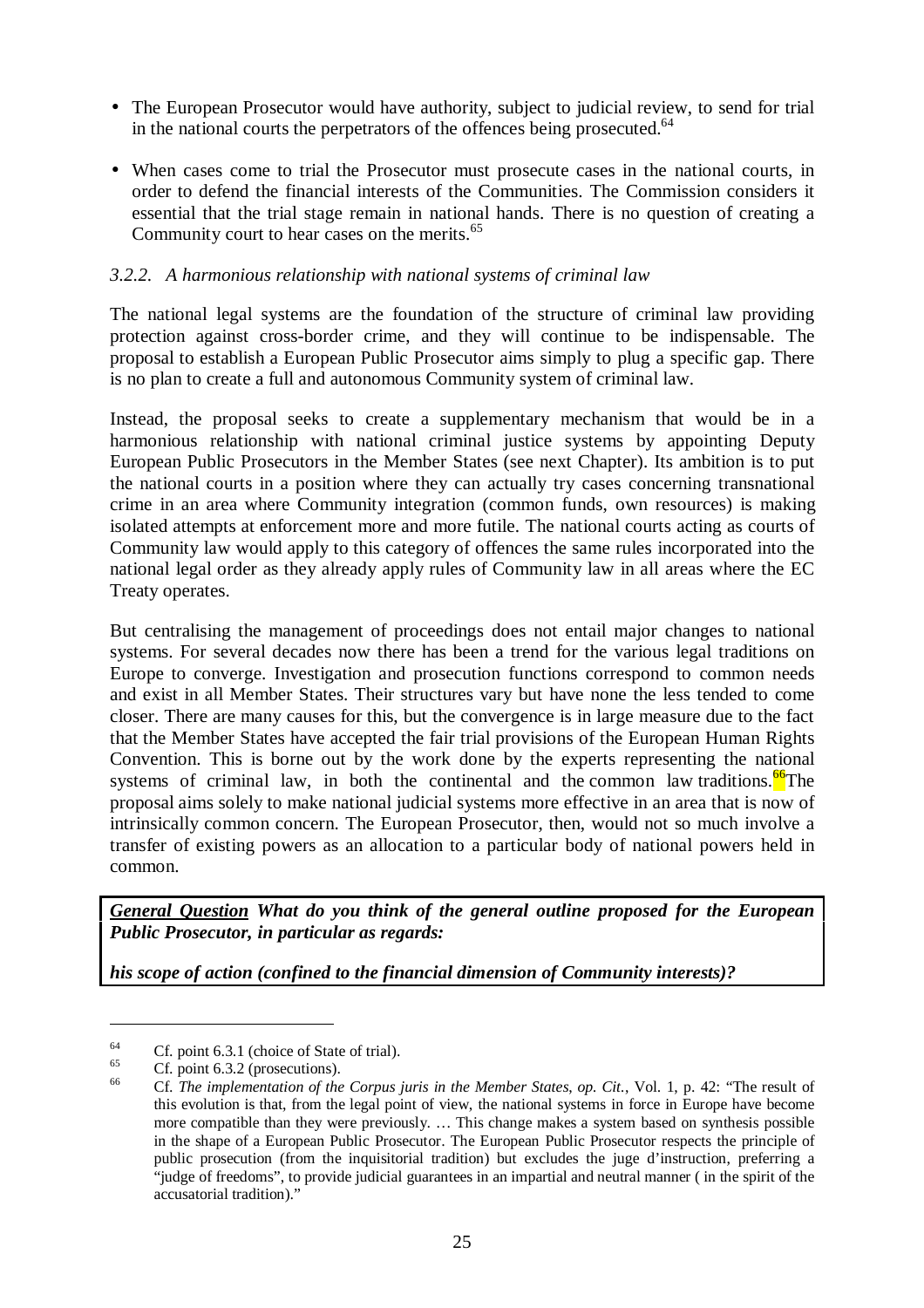*his powers?*

*his relationship with national systems of criminal law?*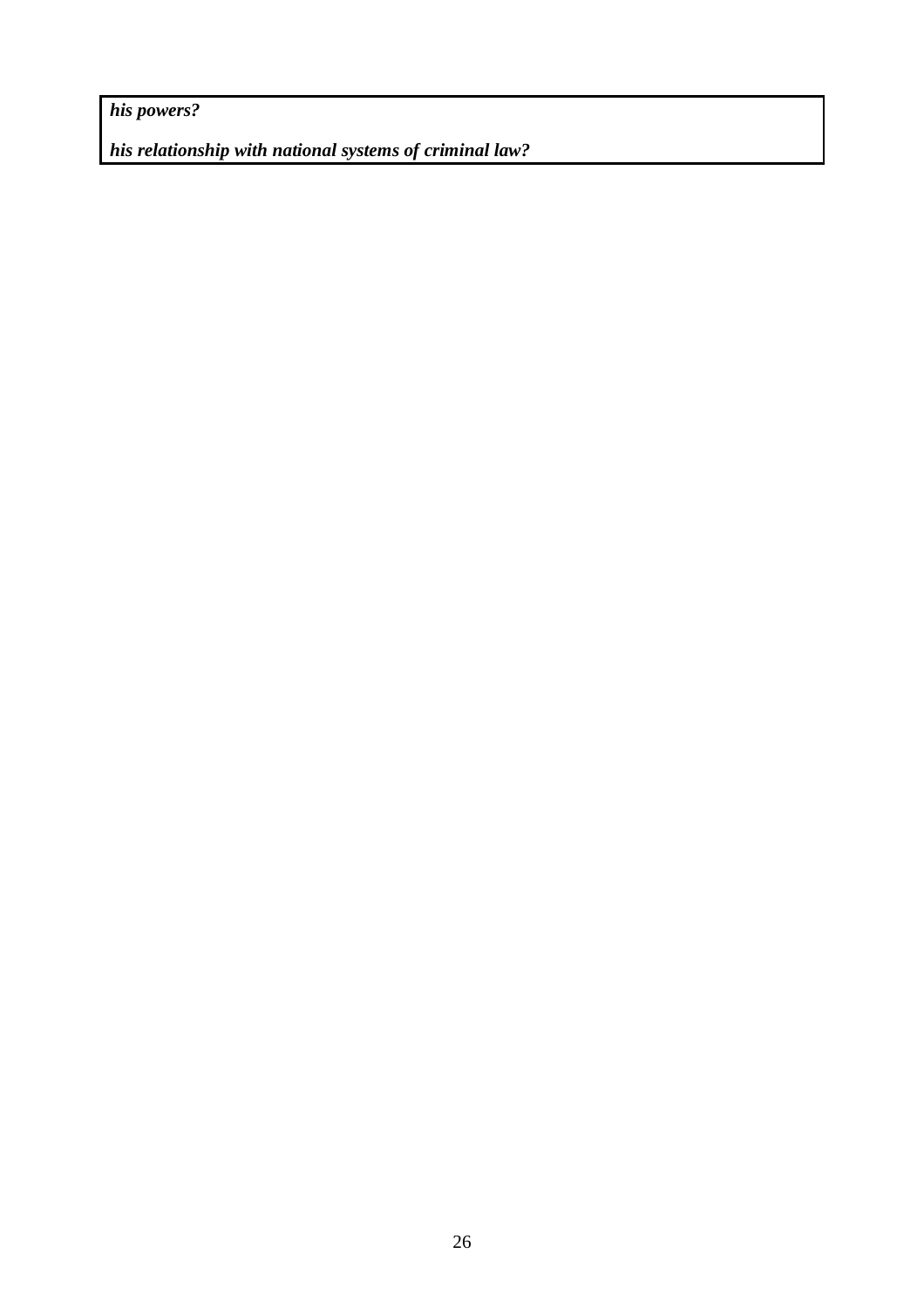#### **4. LEGAL STATUS AND INTERNAL ORGANISATION**

The possible status and internal organisation of the European Public Prosecutor are worth outlining here. The expression "European Public Prosecutor" may be used here to refer either to the proposed body or to the person heading it (point 4.1). In the former case, it is synonymous with the European Prosecution Service, including its administrative staff (point 4.3); in the latter case, it includes the Deputy European Public Prosecutors (point 4.2).

#### **4.1. Status of the European Public Prosecutor**

The European Public Prosecutor would be a law officer exercising judicial functions, and the rules governing his office, and especially the mechanisms for his appointment and removal from office, should give him full legitimacy to perform these duties.

#### *4.1.1. Principle of independence*

The Commission has proposed that a provision inspired by those providing for the independence of the Members of the Court of Justice be inserted into the Treaty, stating that "*The European Public Prosecutor shall be chosen from persons whose independence is beyond doubt and who possess the qualifications required for appointment to the highest judicial offices in their respective countries*." *In the performance of his duties, he shall neither seek nor take any instructions."*<sup>67</sup>

This independence is an essential feature of the European Public Prosecutor. It is warranted by the fact that the European Public Prosecutor would be a specialised judicial body. He should be independent both of the parties to any dispute in the context of adversarial proceedings<sup>68</sup> and of the Member States and the Community institutions and bodies.

The Prosecutor should possess and should be seen to possess all the powers his office requires. He should perform his duties impartially, being guided only by a concern to see the law applied.

#### *4.1.2. Conditions for appointment and removal from office*

The method of appointing the European Public Prosecutor, and if necessary removing him from office, ought to reflect the principles of independence and legitimacy.

#### 4.1.2.1. Appointment of the European Public Prosecutor

The Commission has proposed that the Prosecutor, meaning for present purposes the person heading the European Prosecution Service, should be appointed by the Council acting by qualified majority, on a proposal from the Commission, and with the assent of Parliament.<sup>69</sup> This procedure takes over certain features of the procedure laid down by the Treaty of Nice for the appointment of the Commission (qualified majority in the Council, vote by the European Parliament). It would ensure the total legitimacy of the European Public Prosecutor.

The role of nominating the European Public Prosecutor given to the Commission would proceed from its special responsibility for protecting Community financial interests.

Faragraph 2 of the draft Article 280a.<br>
68 Cf. point 6.2.1 (general principles of the preparatory stage).<br>
69 Paragraph 1 of the draft Article 280a.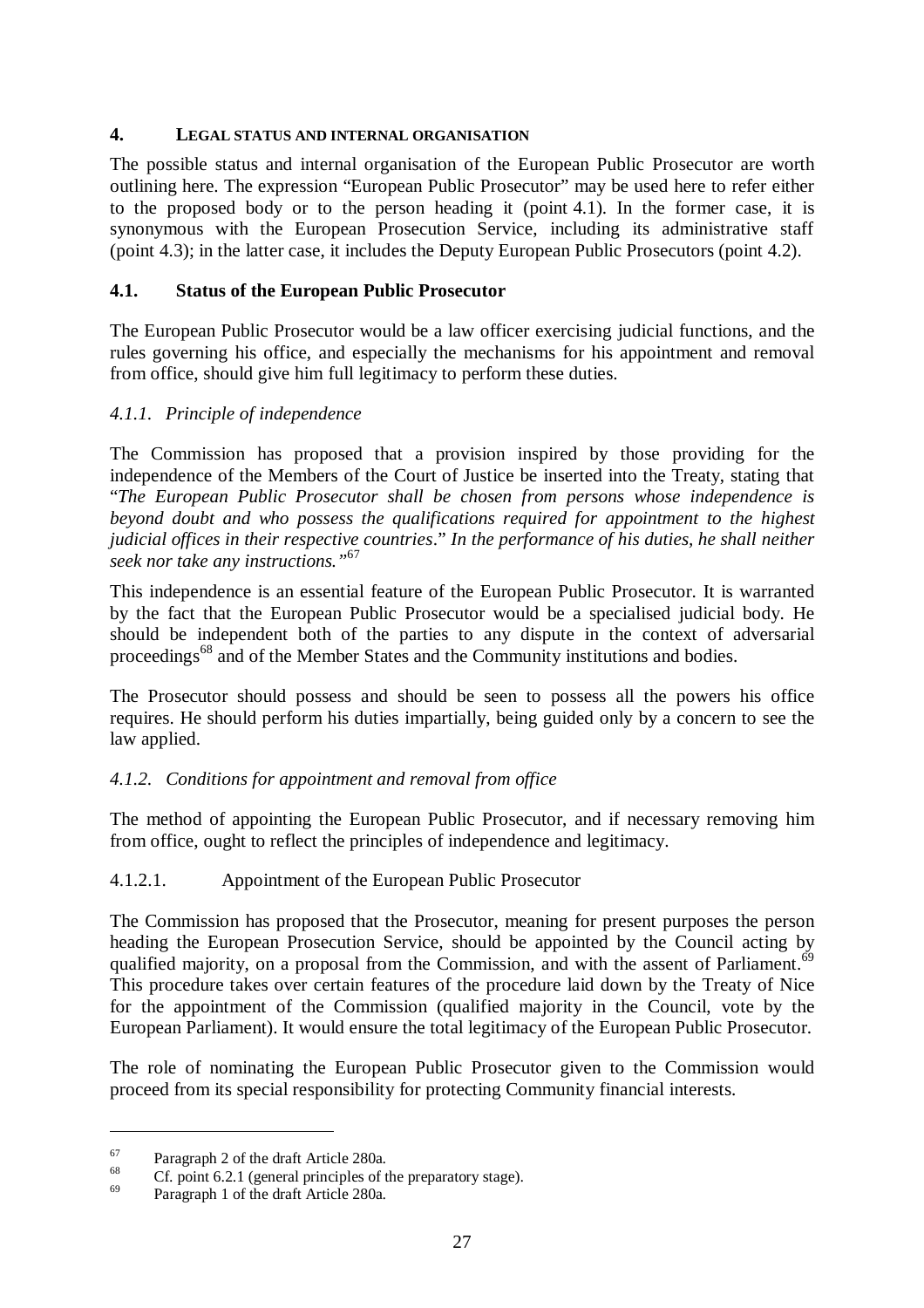The Commission is proposing that the Prosecutor's term of office should be six years non-renewable.<sup>70</sup> The Prosecutor's term would thus be a long one, longer than that of a European Parliament or a Commission. The fact that his term could not be renewed would be a very strong safeguard of his independence.<sup>71</sup>

There is also the question whether the European Public Prosecutor should be subject to the Staff Regulations of Officials of the European Communities.

4.1.2.2. Removal from office and other grounds for cessation of functions by the European Public Prosecutor

The Commission proposes that the European Public Prosecutor should answer for his acts in the event of serious misconduct in the exercise of his functions. In the Commission's view the disciplinary mechanism for removing the Prosecutor from office should, however, reflect the principle of his independence. A decision of this kind can be taken only by a Community-level court of law, meaning the Court of Justice of the European Communities.

The draft Article 280a of the EC Treaty provides that "*The Court of Justice may, on application by the European Parliament, the Council or the Commission, remove him from office if he no longer fulfils the conditions required for the performance of his duties or if he is guilty of serious misconduct*."72

The general rules applying to the European Public Prosecutor should make provision for three other cases in which the European Public Prosecutor ceases to perform his functions: death, resignation and expiry of his term of office.

# *4.1.3. Hierarchical role of the European Public Prosecutor*

The European Public Prosecutor as head of the European Prosecution Service would be responsible for directing and coordinating investigation and prosecution activities for all offences within his jurisdiction throughout the common territory defined for the purpose.

This responsibility should be accompanied by powers over the internal organisation of his service, powers of investigation, powers over the delegated Prosecutors, and power to define guidelines in relation to criminal procedure, within limits set by the Community legislature.<sup>73</sup>

# **4.2. Decentralised organisation of the European Prosecution Service**

The overall architecture of the prosecution service proposed by the Commission is based on a division of tasks between a chief European Public Prosecutor, who would provide the minimum degree of centralisation necessary at Community level, and Deputy Prosecutors, who would be integrated into the national justice systems and who would actually bring offences to trial.

<sup>&</sup>lt;sup>70</sup> Paragraph 1 of the draft Article 280a.<br><sup>71</sup> For the same reasons, the prosecutor at the future International Criminal Court is to have a term of nine years non-renewable (Article 42 of the Statute of the International Criminal Court).<br>Paragraph 2 of the draft Article 280a.<br>Cf. point 6.2.2.1 (mandatory or discretionary prosecution).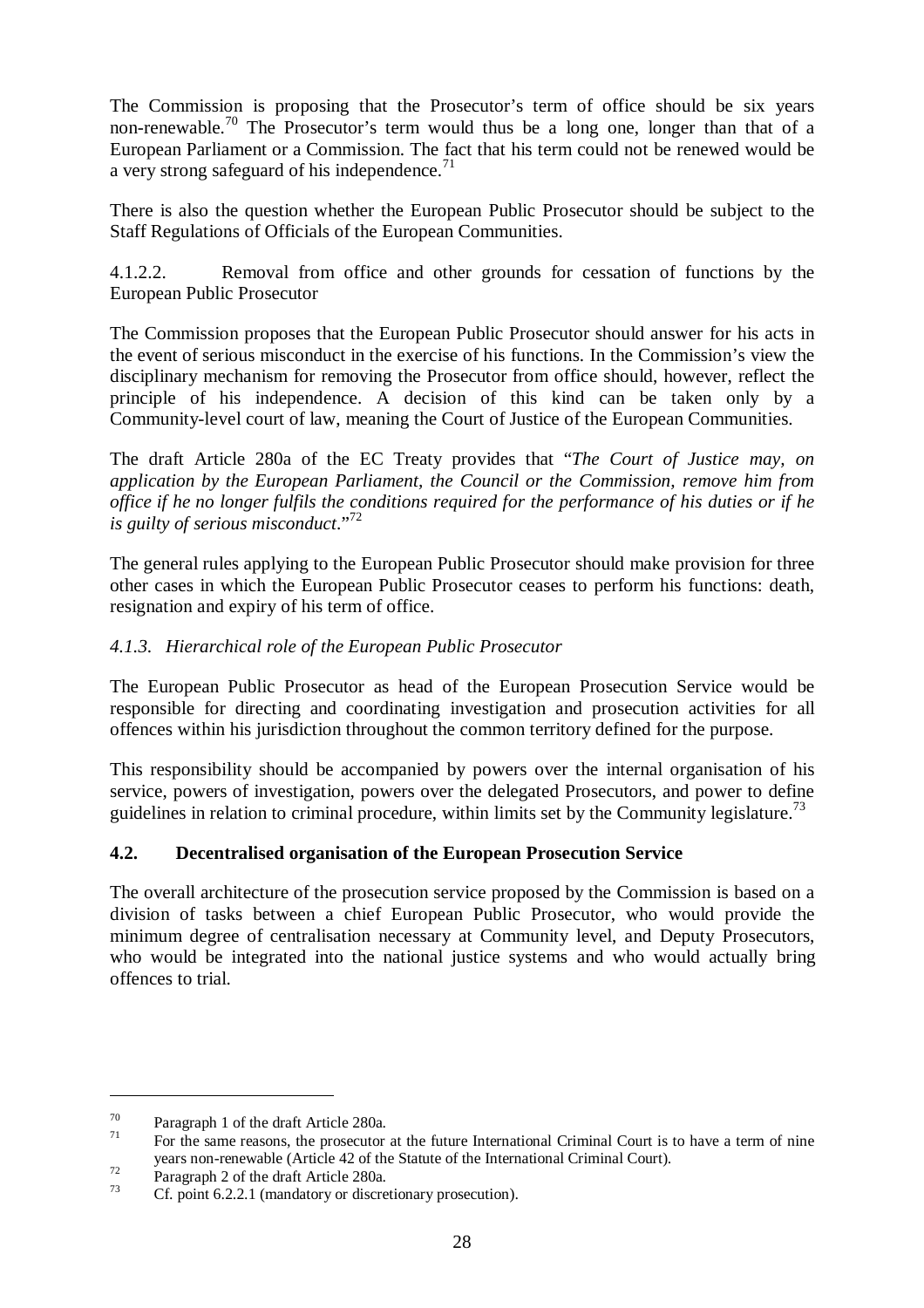# *4.2.1. Principle of decentralised Deputy European Public Prosecutors*

In the spirit of the subsidiarity principle, the Commission is proposing that the organisation of the European Public Prosecutor should be decentralised to guarantee integration into the national legal systems without upheavals for them. The European Public Prosecutor would rely on Deputy European Public Prosecutors in the Member States, so as to secure the link between the Community mechanism and the national systems of justice.<sup>74</sup>

## 4.2.1.1. General rules applying to Deputy European Public Prosecutors

Depending on the volume of cases to be handled and the internal court organisation of the Member States, one or more Deputy European Public Prosecutors could be appointed in each Member State. The Deputy Prosecutors would be appointed by the chief Prosecutor; candidates would be nominated by their Member State of origin, from among national officials who conduct criminal prosecutions in the particular Member State and who can therefore claim relevant experience. Depending on the Member State these might be public prosecutors in the domestic system, who may or may not be qualified judges, or, in countries where an office of this kind is unknown, officials or civil servants who have been performing these duties.

The Commission does not necessarily envisage that the Deputy Prosecutors should have autonomous status. They could retain their national status in all respects regarding recruitment, appointment, advancement, remuneration, social protection, routine management, etc. Their hierarchical and disciplinary status would alone be affected for the duration of their term of office, as set out below. This would be the solution having the least in the way of implications for the law of the Member States. In any event the rules applicable to the Deputy European Public Prosecutors should be reviewed in close cooperation with the Member States, particularly in order to secure a genuine assurance of independence.

Deputy European Public Prosecutors would be designated for a specified period. Unlike the European Public Prosecutor, this term of office could be renewable, to take account of the pool available for recruitment in the Member States. This would also allow appointees to acquire a degree of specialisation in the field of the Community's financial interests while retaining their practical up-to-date familiarity with the national system.

Could this European office be combined with a domestic one? There are several options.

The first is that a Deputy European Public Prosecutor might be excluded from holding any other office. The effect would be to make them into veritable specialists. The object would be to prevent conflicts of interest and priorities in criminal policy, and ensure that the effect of the prosecutors' work was not diluted.

Secondly, the office of Deputy European Public Prosecutor might be simply a specialisation ("two hats"). Deputy Prosecutors would have a duty to prosecute unlawful conduct harmful to the financial interests of the Community, and in the second place would continue their ordinary work, which would include the prosecution of crime. The Community interest should prevail in the event of a conflict of interests. This solution has the advantage of facilitating the

<sup>74</sup> COM(2000) 608.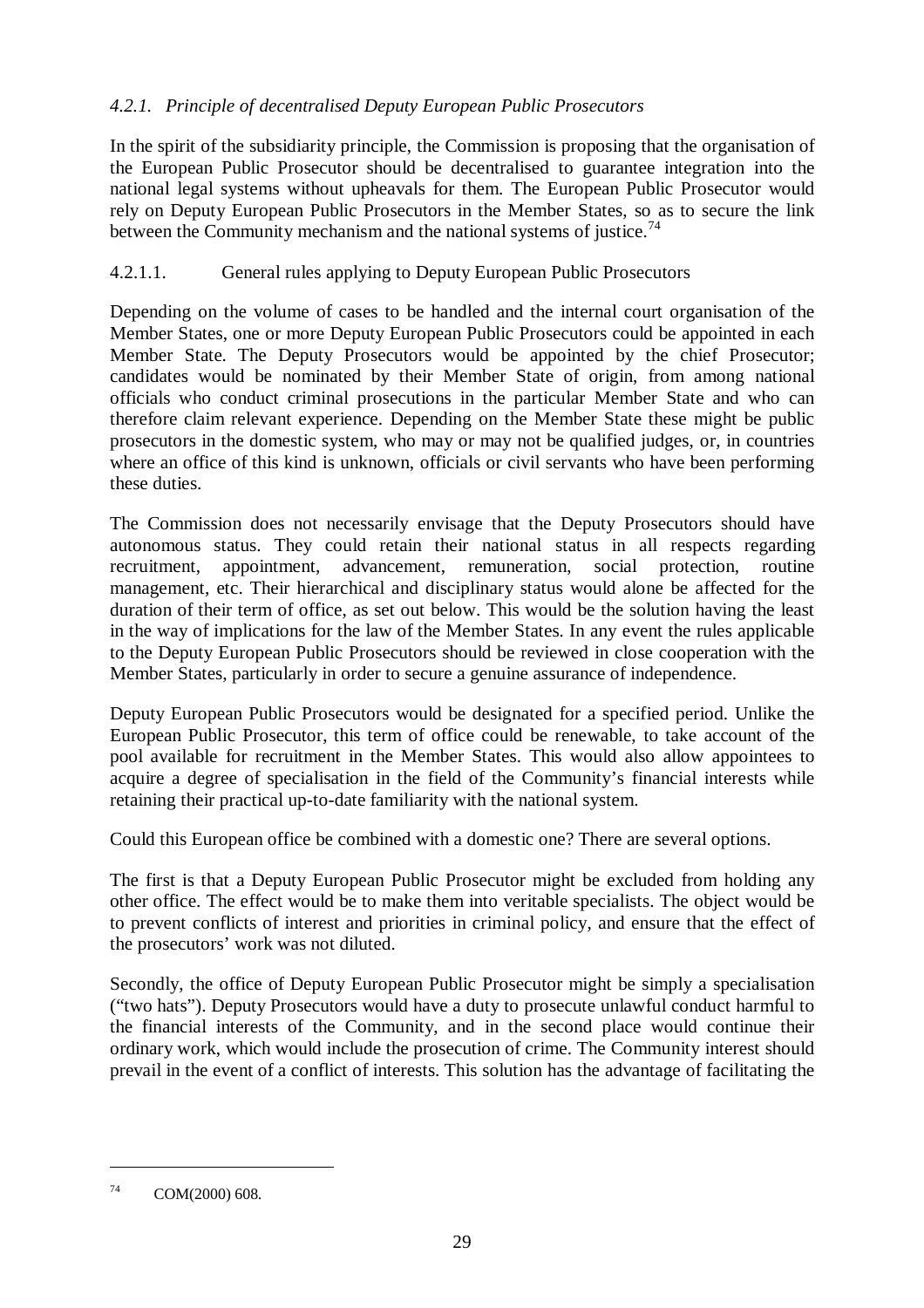processing of hybrid cases in which both Community and national interests are at stake (see  $below$ ).<sup>75</sup>

Third option: leave each Member State free to opt between the first two options.

The disciplinary liability of Deputy European Public Prosecutors in or in connection with the exercise of their European function should be before the Court of Justice, for the sake of symmetry with the rules for the European Public Prosecutor himself.<sup>76</sup> As the Head of the European Prosecution Service, he would have a role to play in the disciplinary procedure. The heaviest disciplinary penalty for a Deputy European Public Prosecutor would be loss of his European function.

If Deputy European Public Prosecutors were to be able to hold two functions, they would remain liable in disciplinary matters as regards their national function, subject to sound guarantees of their independence. The relationship between the effects of the two disciplinary procedures must therefore be considered. Loss of the European function would have no impact under Community law on the Deputy European Public Prosecutor's national status. But in the event of national disqualification, the Deputy European Public Prosecutor would no longer meet one of the requirements for European office, and would therefore lose it automatically.

# 4.2.1.2. Role of Deputy European Public Prosecutors

The Deputy Prosecutors would have a vital role to play: anything the chief Prosecutor could do he could delegate to his Deputies. In practice they would be the channel through which he acted, because in most cases it would be a Deputy Prosecutor who would actually handle investigations or prosecutions.

Each Deputy Prosecutor would in the ordinary course of events act within his own Member State. But any Deputy Prosecutor might be authorised by the European Public Prosecutor to take action in any other Member State, in cooperation with the Deputy Prosecutor for that jurisdiction. Deputy Prosecutors would have a duty to assist one another.

Decentralisation of this kind is in line with the thinking that has governed the establishment of judicial networks between the Member States (liaison magistrates, the European judicial network, etc.).<sup>77</sup> No separate Community system would be introduced: the mechanism proposed is based essentially on the capacities of the Member States in the spirit of Community integration.

#### *4.2.2. Subordination to the chief European Prosecutor*

For obvious reasons of consistency and unity, however, the European Public Prosecutor should be hierarchical. At the top, the European Prosecutor would be responsible for directing and coordinating the work of the Deputy Prosecutors as investigations and prosecutions progressed. The Deputy Prosecutors, for the duration of their term of office, would be subordinate to the European Public Prosecutor on an exclusive or non-exclusive basis, depending on the option selected, and would be bound by his instructions in both general and specific matters. In any event they would be banned from receiving any instructions from

<sup>&</sup>lt;sup>75</sup> Cf. point 6.2.2.2 (hybrid cases).<br> *T*<sup>6</sup> Cf. point 4.1.2.2 (removal of European Public Prosecutor from office).<br> *Cf.* point 7.2 (institutional actors in the European Union).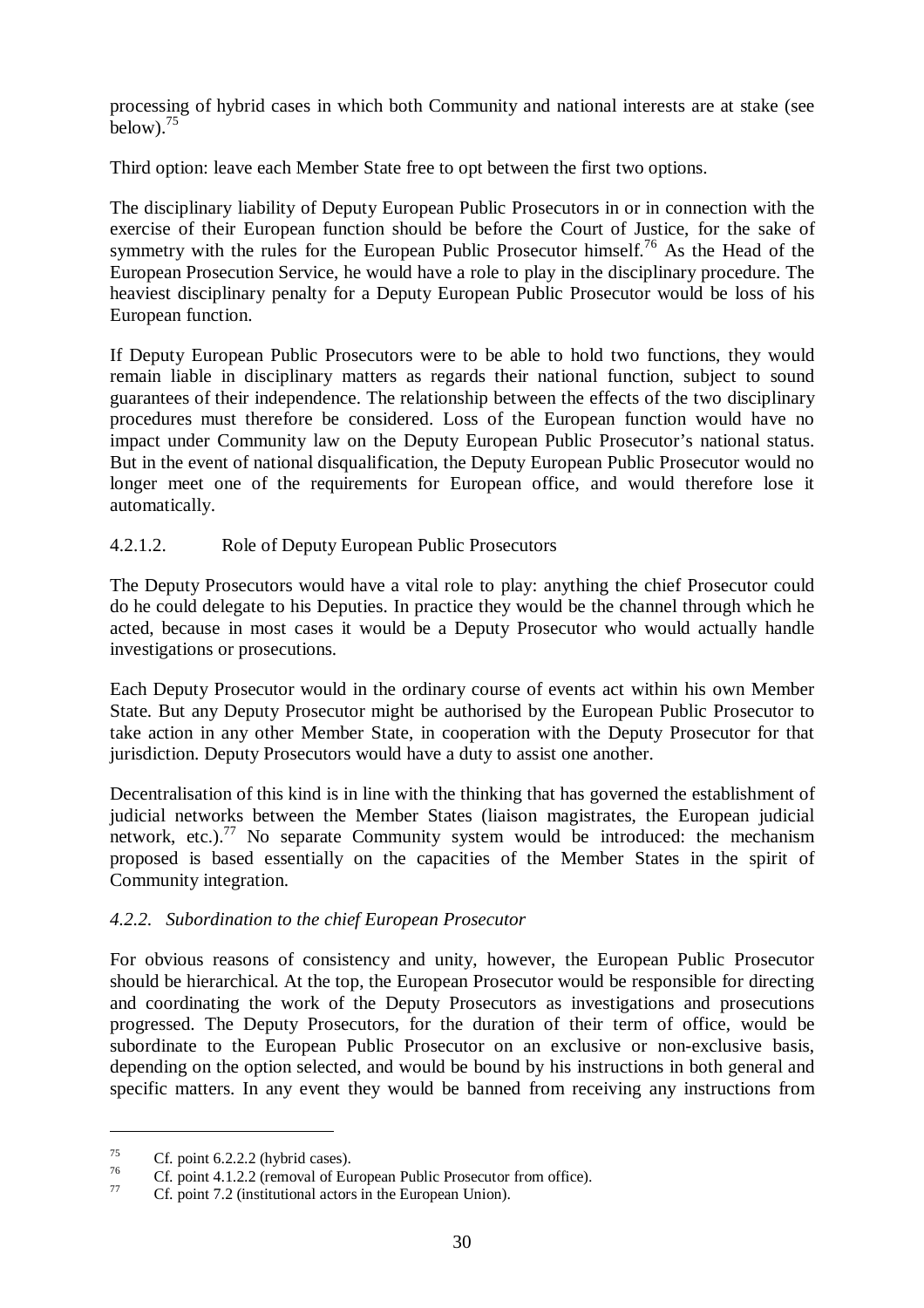their national authorities in any matter concerning the protection of the Community's financial interests.

The Commission takes the view that the European Public Prosecutor should be governed by a principle of indivisibility of the kind that applies to prosecutors inside a single country, meaning that any act done by a Deputy Prosecutor would commit the whole organisation. Every Deputy Prosecutor would have the appropriate powers delegated to him by the chief Prosecutor. Under the supervision of the European Public Prosecutor, therefore, one European Prosecutor should be able to replace any other in law.

*Question 1 What are your views on the proposed structure and internal organisation of the European Public Prosecutor? Should the European function conferred on the Deputy European Public Prosecutor be an exclusive function or could it be combined with a national function?*

#### **4.3. Means of action of the European Prosecution Service**

It would then be for Community secondary legislation to determine the rules governing the European Public Prosecutor, and particularly the more practical aspects (location, budget, staffing and so on); such legislation would be adopted in accordance with Article 251 of the EC Treaty, that is to say by qualified majority in Council and codecision with Parliament.

The European Public Prosecutor being organised on a decentralised basis, the structure of the headquarters of the new body to be set up should be the simplest compatible with sound operation. The European Public Prosecutor's own staff would be small compared to the staffs of the Deputy Prosecutors, which would account for the bulk of the human and material resources needed. Synergy with existing national structures should contribute to the efficiency of the whole.

The European Public Prosecutor would have full authority over the management of human and operational resources at his headquarters. He should be assisted by one or more Deputies for these purposes.<sup>78</sup>

The European Public Prosecutor should have his own budget, charged to the general budget of the European Communities. This budget would be managed on a totally independent basis by the European Public Prosecutor in accordance with the rules of the Treaty and the financial legislation implementing them. Each Deputy European Public Prosecutor would remain subject to national rules and be remunerated by the Member State. But if there are extra operational costs for the Member States as a result of the European Prosecution Service, they could be charged to the European Public Prosecutor's budget.

The European Prosecution Service's staff could be recruited, appointed and managed by the chief prosecutor, in the case of headquarters staff, and, in the case of decentralised staff, by the Member State in accordance with its own rules. Th European Public Prosecutor's own powers in staff matters should be exercised in compliance with the relevant Community rules, in particular the Staff Regulations.

<sup>&</sup>lt;sup>78</sup> Note for comparison purposes that the staff of the Prosecutor at the International Criminal Court will be recruited, appointed and managed by the Prosecutor, assisted by one or more Deputy Prosecutors (Articles 42 and 44 of the Court's Statute).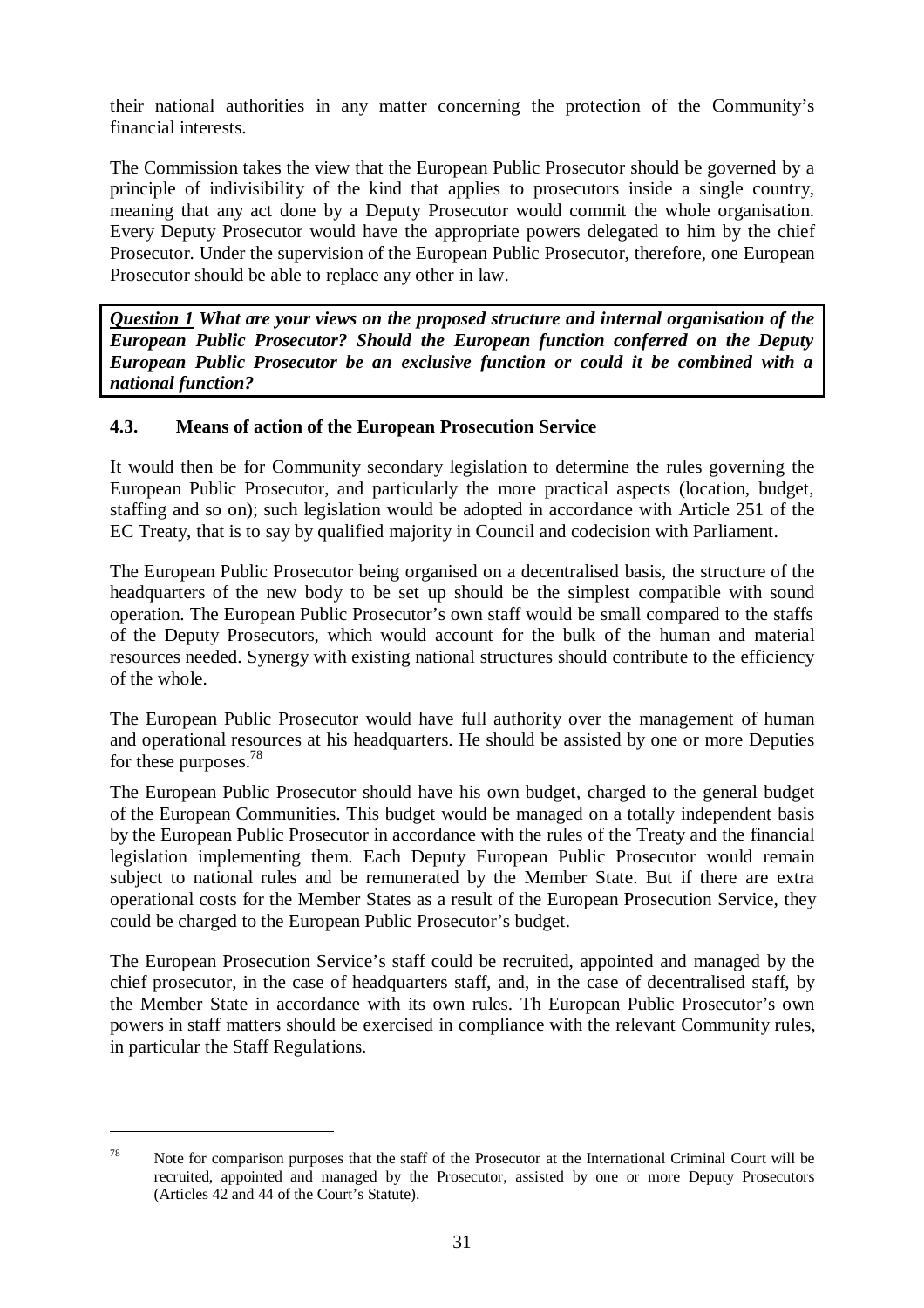The chief prosecutor can be expected to establish his headquarters in accordance with the procedure for Community bodies, but the deputy prosecutors, at the discretion of the Member States, would be based in their respective national or regional capitals, or in any other place that might be better suited to the performance of their duties, taking account of the location of the national courts in which they would have to plead.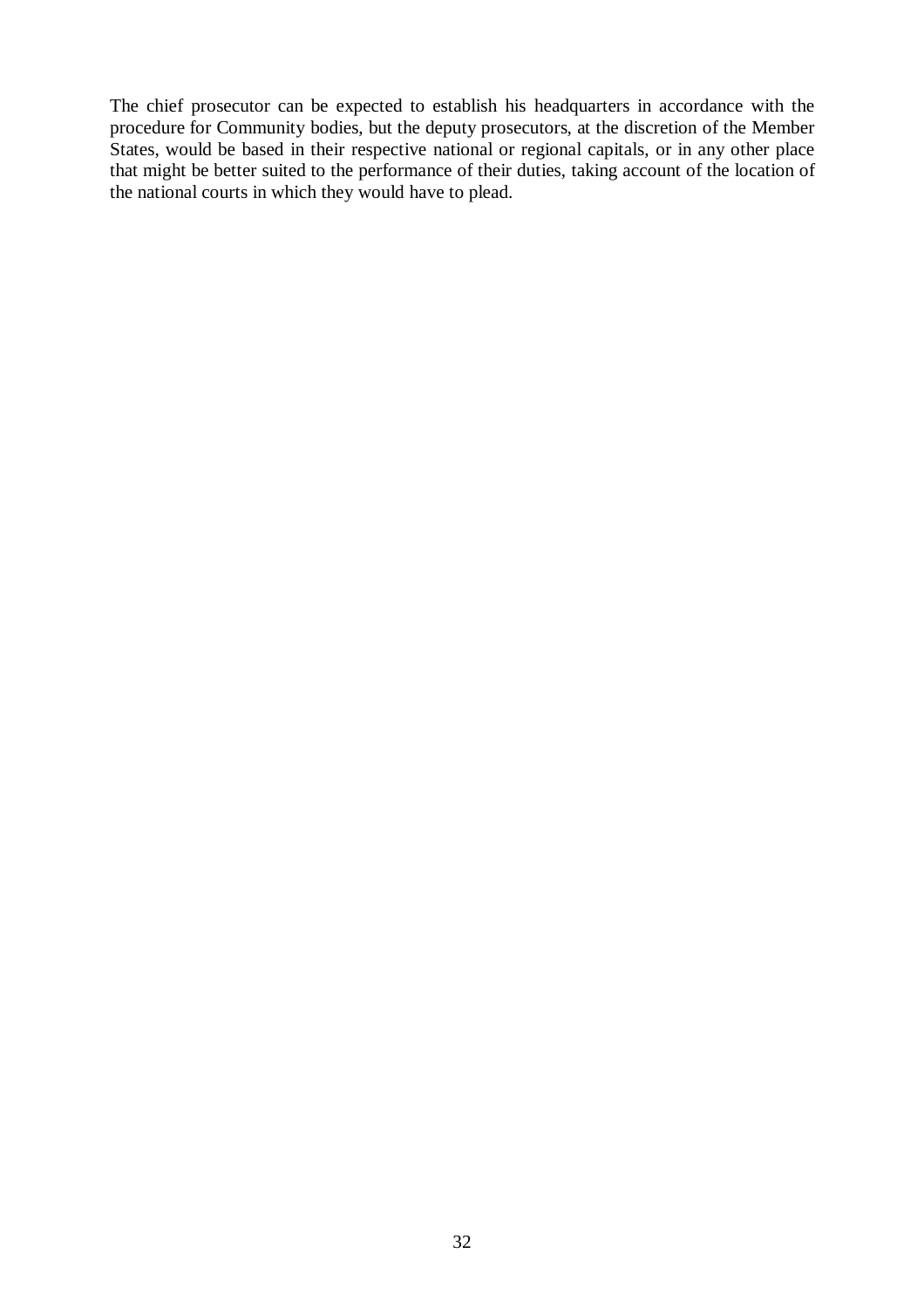#### **5. SUBSTANTIVE CRIMINAL LAW**

The Commission has proposed a provision in the EC Treaty that the Council, in codecision with the European Parliament, "*shall lay down the general conditions governing the performance of the functions of the European Public Prosecutor and shall adopt, in particular: (a) rules defining the facts constituting criminal offences relating to fraud and any other illegal activity prejudicial to the Community's financial interests and the penalties incurred for each of them;…*".

There is a need for specific rules relating to the definition of these offences (point 5.2) and the corresponding penalties (point 5.3). The utility of providing for more general substantive rules to assist the European Public Prosecutor in his function, governing matters such as criminal liability (point 5.4) or limitation periods (point 5.5) will have to be considered in the light of the acquis. The question of the most suitable legislative technique arises for each of these areas (point 5.1).

#### **5.1. Choice of legislative technique: Community unification or harmonisation of national legislation**

The Commission is of the opinion that establishing a common investigation and prosecution area relating specifically to the protection of the Community's financial interests does not necessitate the general codification of the Member States' criminal law.

To operate effectively the European Public Prosecutor will need a set of substantive rules like those applied by national enforcement authorities.

*In theory*, different techniques could be combined to define such rules:

- reference to the Member States' domestic law purely and simply (with no harmonisation);
- harmonisation of part of the national law, to an extent to be determined, with reference for the rest to the national law;
- total harmonisation of certain national provisions, the Community rules then superseding the national rules;
- unification, meaning the creation of a corpus of autonomous Community law, separate from the law of the Member States.

*In practice*, the acquis regarding criminal protection of the Community's financial interests so far has followed the harmonisation technique, in varying degrees depending on the area. That is the technique underlying both the Convention of 26 July 1995 and its Protocols and the proposal for a Directive of 23 May 2001.

Looking further, the question of the choice of the most suitable method of establishing the common substantive law needed if the European Public Prosecutor is to operate effectively arises repeatedly in this Green Paper.

In general terms there are two distinct approaches that must be reconciled. The first is total harmonisation or unification. The European Public Prosecutor will find it much easier to act if the substantive law is harmonised or unified. Total harmonisation or unification of the law would ensure by definition that equivalence of protection throughout the Community that the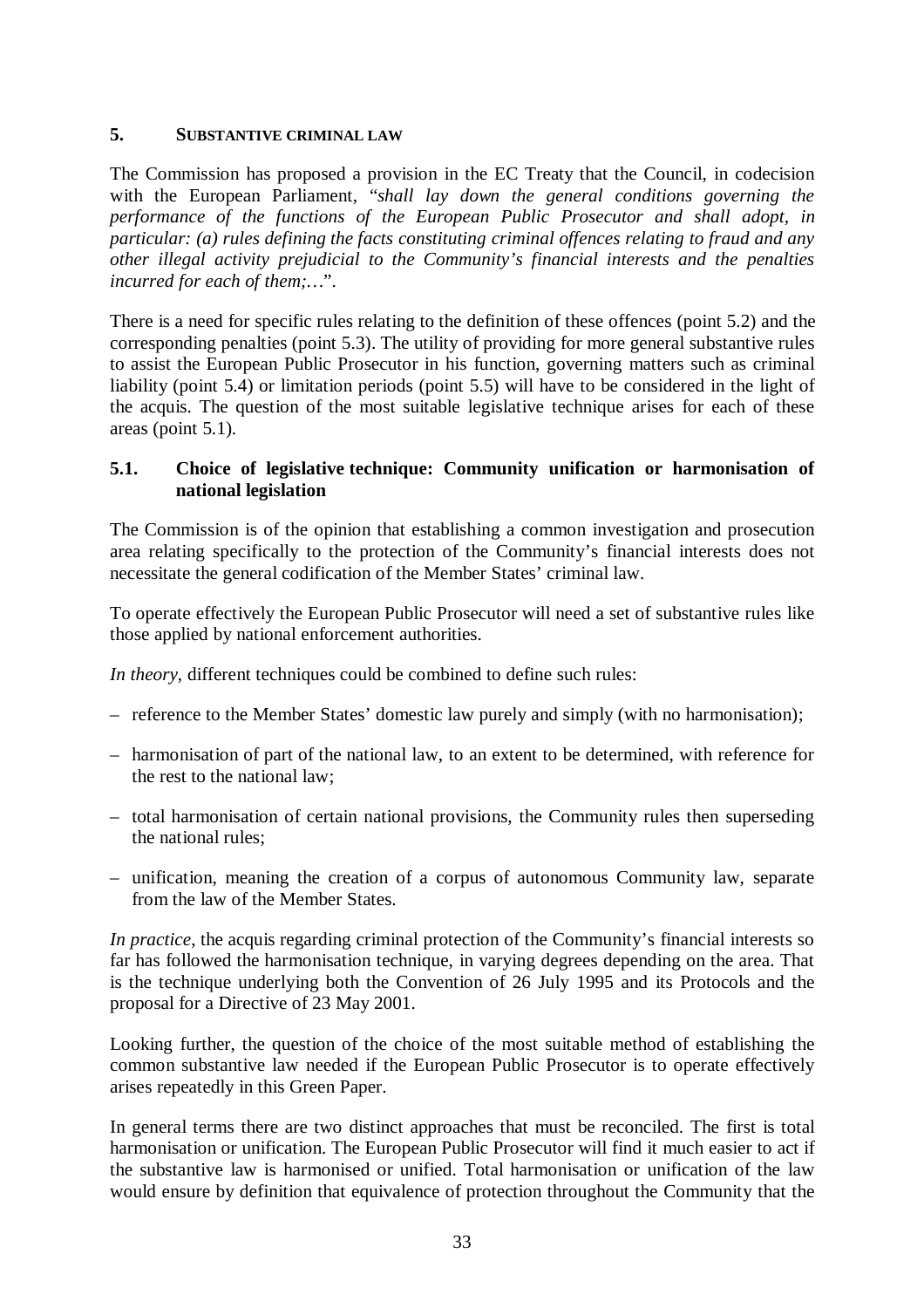EC Treaty demands. Lastly, as far as litigants are concerned, this approach would help to establish greater certainty as to the law and simplify access to the relevant rules. But it is legitimate only if it is in proportion to the specific objective pursued: the criminal protection of the Community's financial interests. It will be all the easier to imagine if it applies in matters within the specific jurisdiction of the European Public Prosecutor, such as the definition of the components of offences or the corresponding limitation periods.

The second approach is the reference wholly or partly to national law. This would seem to be the most suitable method for determining general rules in matters going beyond the protection of the Community's financial interests, despite the diversity that it inevitably preserves in terms of the objective of attaining equivalent protection throughout the Community. The national legal orders will be all the less affected as the European Public Prosecutor will have to take account of each of them, depending on the Member State in which he acts.

The sought-for reconciliation between these two approaches entails finding an answer in every area of the substantive law to two questions: what rules should be unified or harmonised? And, in the latter case, how far should the harmonisation go? These are the questions addressed in the next few sections.

The authors of the Corpus juris proposed a higher level of harmonisation of the general criminal law. But the Commission considers that such harmonisation must be proportionate to the specific objective of the criminal protection of the Community's financial interests and proceed on a variable degree of intensity depending on the areas concerned (see points 5.2 to 5.5).

And it must be borne in mind in all that follows that the European Public Prosecutor must be part of an evolving dynamic. For one thing the Commission in this Green Paper is concerned to launch a debate on the minimum needed for the European Public Prosecutor to be able to operate effectively. Once the Prosecutor has been established on the basis of a sufficient set of common rules and principles, after the time needed to adopt the requisite basis and legal framework, experience will show whether it is necessary to amplify the minimum needed for him to operate.

The diversity of the national systems of criminal law should show a tendency to become less pronounced as progress is made in the broader context of the area of freedom, security and justice, with the spin-off that the European Public Prosecutor's job will become all the easier. The trust placed by the Commission in the harmonisation technique is based on this: the specific harmonisation proposed for the European Public Prosecutor will be amplified by a general evolution of his legal environment, guided by the principle of mutual recognition.

#### **5.2. Common definitions of offences**

For the definition of these offences, the Commission could prefer a high degree of harmonisation corresponding to a level of precision no less than that of its proposal for a Directive of 23 May 2001.

The effect of the principle of legality is that the prosecutor can be responsible for proceeding against only certain very clearly defined offences. If there is to be a prosecution service with jurisdiction throughout the Community, a common definition of the offences is therefore clearly an essential condition for its operation.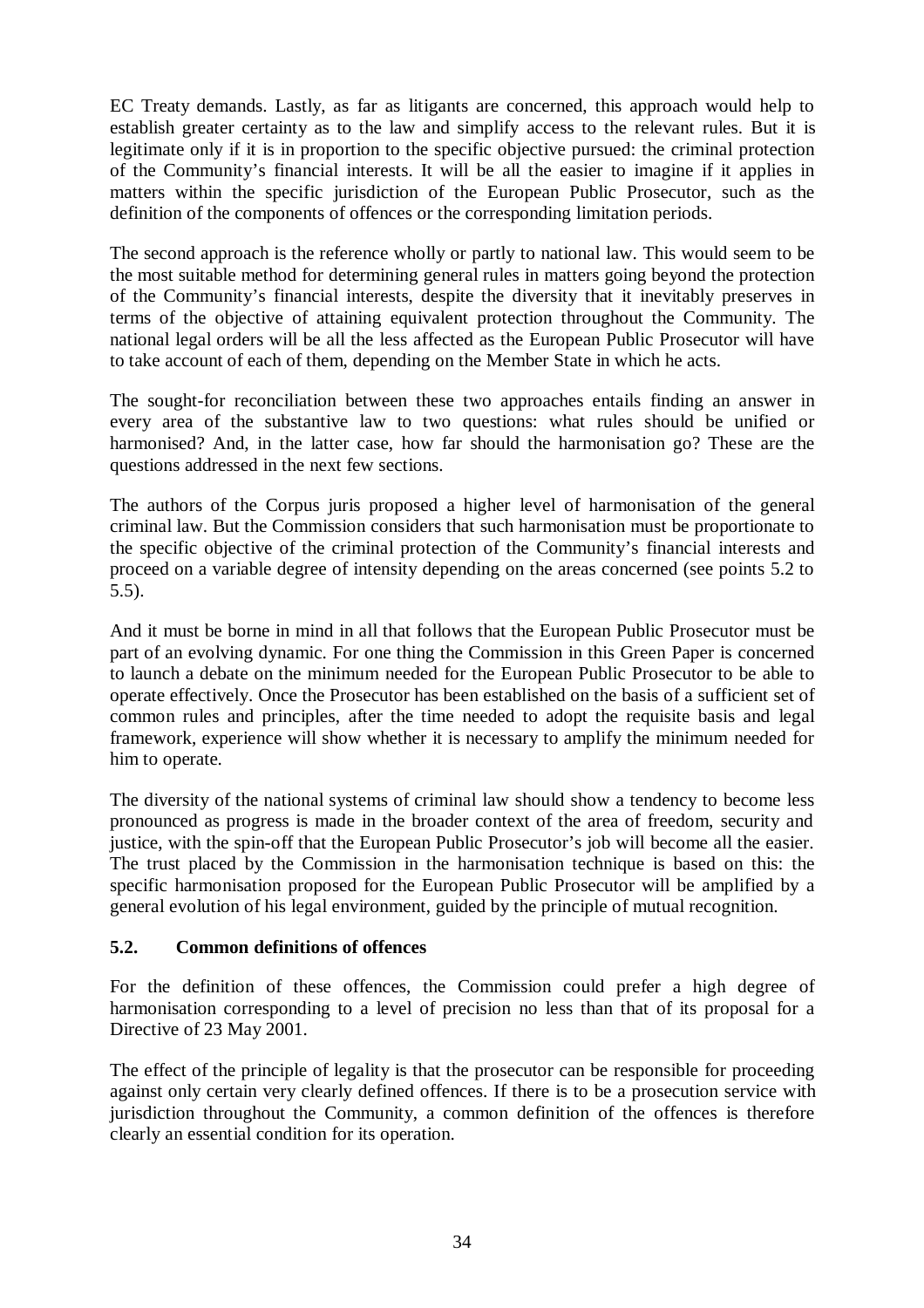In accordance with the principle of speciality applied to the European Public Prosecutor, even if other offence could be envisaged (point 5.2.3), these common offences should focus on the protection of the Community's financial interests. There is already an agreement between the Member States on certain offences (point 5.2.1). Others might be envisaged (point 5.1.2), based on, among other things, the Corpus Juris.

*5.2.1. Offences for the protection of the Community's financial interests, on which the Member States are already in agreement*

There is already substantial agreement among Member States on the content of what may become the nucleus of a special criminal law in this field. The provisions on substantive criminal law of the Brussels Convention of 26 July 1995 on the protection of the financial interests of the European Communities and its additional protocols,  $\bar{r}^9$  which have been wholly incorporated in the proposal for a Directive of 23 May  $2001$ ,<sup>80</sup> are an unavoidable point of reference when it comes to defining the offences which might fall within the jurisdiction of the European Prosecutor. They are fraud, corruption and money-laundering in connection with those offences.

#### 5.2.1.1. Fraud

Article 3 of the proposal, which reproduces the terms of Article 1 of the Convention of 26 July 1995, defines fraud affecting the Community's financial interests, in respect of expenditure, as "*any intentional act or omission relating to the use or presentation of false, incorrect or incomplete statements or documents which has as its effect the misappropriation or wrongful retention of funds from the general budget of the Community or budgets managed by, or on behalf of, the Community, non-disclosure of information in violation of a specific obligation, with the same effect, [or] the misuse of such funds for purposes other than those for which they were originally granted*".

The same instruments define fraud affecting the Community's financial interests, in respect of revenue, as "*any intentional act or omission relating to the use or presentation of false, incorrect or incomplete statements or documents which has the effect of unlawfully reducing the resources of the general budget of the Community or budgets managed by, or on behalf of, the Community*".

Such acts must be punishable either as a principal offence or as participation in, instigation of, or an attempt to commit, fraud.

Beyond this potential acquis, the definition might be unified (expenditure and revenue) and broadened. Along the lines of the Corpus Juris's proposal, a single definition of fraud might be adopted irrespective of the subject-matter, be it Community expenditure or revenue.<sup>81</sup> The effect of the fraud might be extended to include the endangering of the Community's financial interests so as not to make the successful outcome of the fraudulent act a precondition for its prosecution. The element of intention might be supplemented by the taking into account of cases of gross negligence.

<sup>79</sup> OJ C 316, 27.11.95, p. 48; OJ C 313, 23.10.1996, p. 1; OJ C 221, 19.7.1997, p. 11; OJ C 151 20.5.1997, p. 1. See also the explanatory reports on the Convention (OJ C 191, 23.6.1997, p. 1) and the Second

Protocol (OJ C 91, 31.3.1999, p. 8).<br>
COM(2001) 272, referred to above.<br>
Article 1 of the Corpus juris.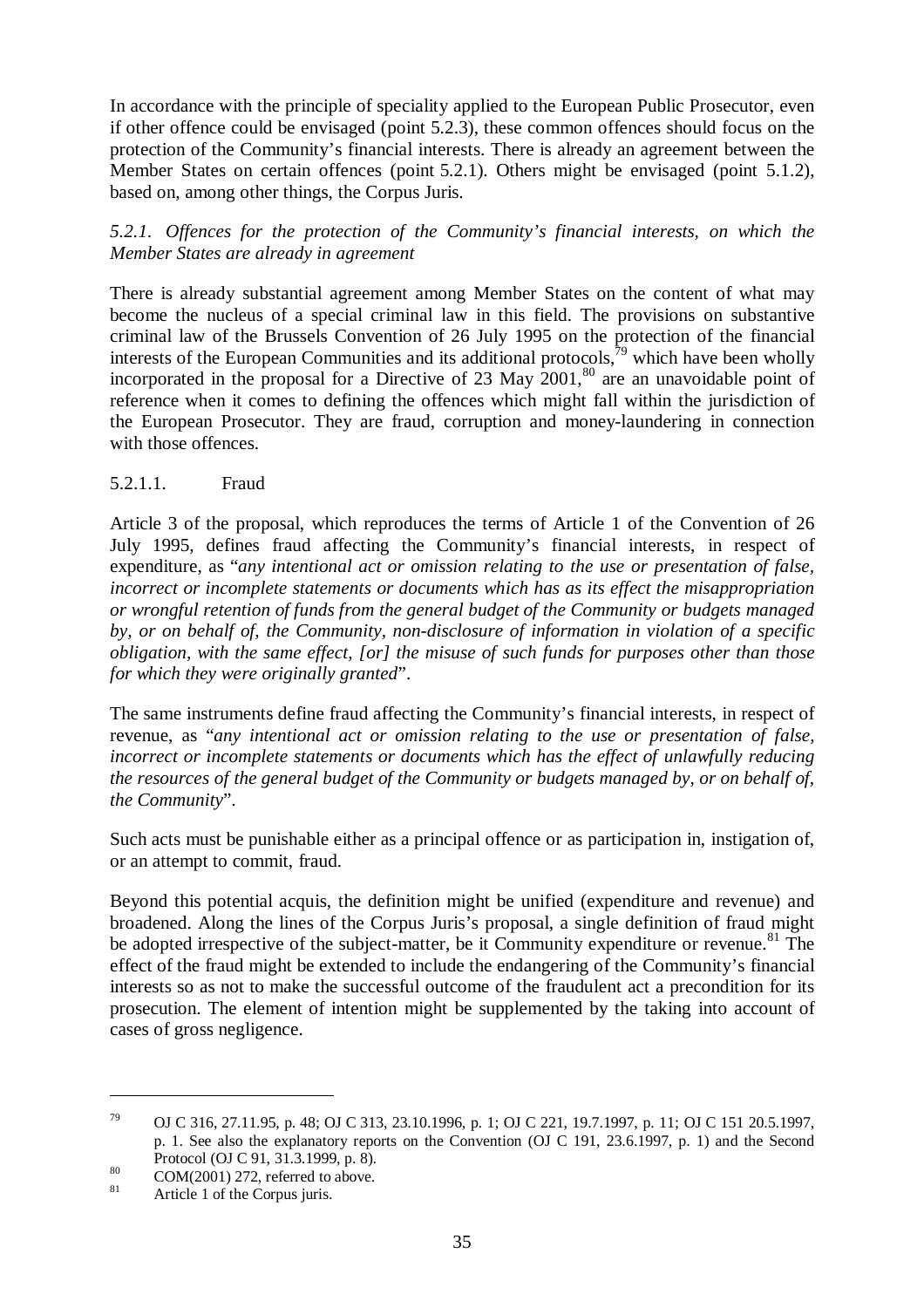# 5.2.1.2. Corruption

According to Article 4(1) of the proposal for a Directive, which reproduces the terms of Article 2 of the Protocol of 27 September 1996 to the 1995 Convention,  $82$  passive corruption consists of "*the deliberate act on the part of an official, whether directly or through an intermediary, of requesting or receiving advantages of any kind whatsoever, for themselves or for a third party, or accepting a promise of such an advantage, as inducement for them to breach their official obligations and carry out or refrain from carrying out an official duty or an act in the course of their official duties in a way that damages or is likely to damage the Community's financial interests*".

Active corruption is for its part defined in Article 4(2) of the proposal for a Directive, which reproduces the terms of Article 3 of the same Protocol, as "*the deliberate act of promising or giving, directly or through an intermediary, an advantage of any kind whatsoever to officials, for themselves or for a third party, as inducement for them to breach their official obligations and carry out or refrain from carrying out an official duty or an act in the course of their official duties in a way that damages or is likely to damage the Community's financial interests*".

Corruption, both passive and active, must be punishable either as a principal offence or as participation in, or instigation of, the conduct in question (Article 5 of the above-mentioned Protocol).

#### 5.2.1.3. Money-laundering

Article 6 of the proposal for a Directive, which reproduces the terms of Article 1 of the Protocol of 19 July 1997 to the 1995 Convention, refers, for the definition of money laundering related to the proceeds of fraud - at least in serious cases - and of active and passive corruption, to the general concept of money laundering as defined in the amended Directive of 10 June  $1991$ <sup>8</sup>

The latter defines money laundering as the act of committing intentionally either "*the conversion or transfer of property, knowing that such property is derived from criminal activity or from an act of participation in such activity, for the purpose of concealing or disguising the illicit origin of the property or of assisting any person who is involved in the commission of such activity to evade the legal consequences of his action", or "the concealment or disguise of the true nature, source, location, disposition, movement, rights with respect to, or ownership of property, knowing that such property is derived from criminal activity or from an act of participation in such activity", or "the acquisition, possession or use of property, knowing, at the time of receipt, that such property was derived from criminal activity or from an act of participation in such activity*". Moreover, money laundering is to be regarded as such even where the activities which generated the property to be laundered were perpetrated in the territory of another Member State or in a third country

Participation in, association to commit, attempts to commit and aiding, abetting, facilitating and counselling the commission of any of the above-mentioned acts are also an offence.

<sup>&</sup>lt;sup>82</sup> The concept of civil servant (official) is defined in Article 2 of the proposal for a Directive, taking over

the definition in Article 1 of the 27 September 1996 Protocol to the 1995 Convention.<br><sup>83</sup> Third indent of Article 1 of Council Directive 91/308/EEC of 10 June 1991, as amended, on the prevention of the use of the financial system for the purpose of money laundering (OJ L 166, 28. 6. 1991, p. 77). 6. .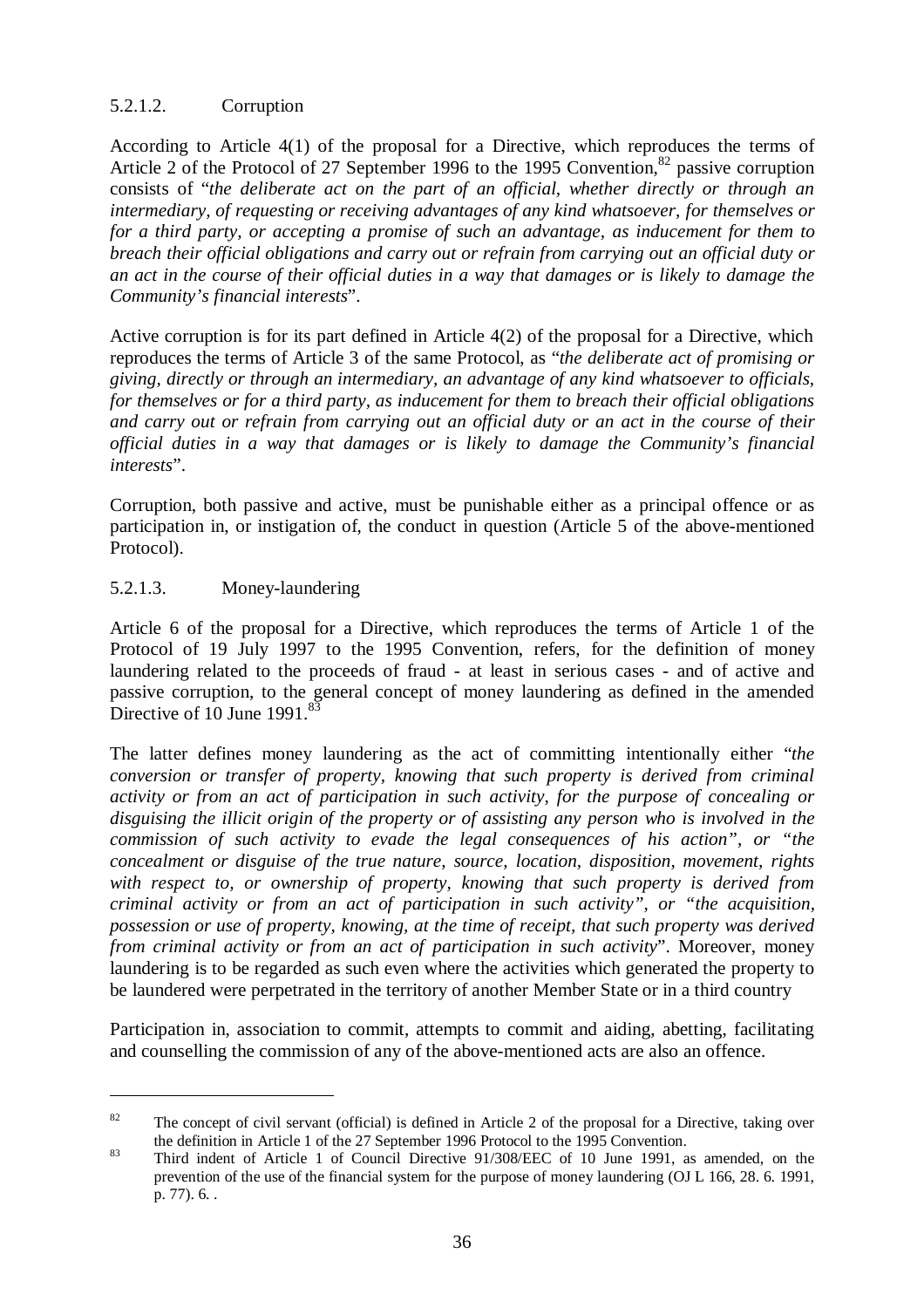### *5.2.2. Offences above and beyond the protection of the Community's financial interests*

Since the establishment of a European Public Prosecutor represents a qualitative leap forward towards the area of freedom, security and justice, the thinking here cannot be confined to the hypothesis of merely taking over the Union acquis. The European Public Prosecutor should have jurisdiction to proceed against other offences connected with the protection of the Community's financial interests, as considered above.

The definition of these common offences could be based on the progress made under the third pillar and the Corpus juris proposals, whether earlier definitions are to be developed or new ones devised alongside them. The Commission is particularly interested in this kind of approach.

### 5.2.2.1. Market-rigging

The idea of creating a Community level offence of market-rigging is worth pursuing in view of the amounts involved and the major shortcomings in the laws of a number of Member States.<sup>84</sup> In particular, bringing a charge of fraud is ineffective in that material damage is difficult to prove.

Getting, or trying to get, a specific bid accepted by any contract-awarding authority whatever, using means that violate Community rules on public procurement, such as an illegal agreement, might therefore be made a common criminal offence if there is actual or potential damage to the Community's financial interests.

#### 5.2.2.2. Conspiracy

As has been shown for a number of years now by the operational activities of the Commission and the Member States, organised crime is often behind offences against the Community's financial interests. It might therefore be necessary to focus specifically on membership of a criminal organisation in order to prevent the commission of the other common offences.<sup>8</sup>

One does not have to wait until the Community suffers financial damage before prosecuting those intent on methodically causing such damage. Moreover, the availability of an offence of this type can help to dismantle a conspiracy by leading the way up to its instigators. This solution would give practical expression in a specific area to the principle asserted by the Tampere European Council, "*deeply committed to reinforcing the fight against serious organised and transnational crime*".<sup>86</sup>

The offence might thus be created, either as a common offence in its own right or as an aggravating circumstance in the event of one of the other common offences considered so far, of conspiracy<sup>87</sup> in the form of membership of a permanent organisation consisting of several persons with a view to committing acts of fraud, corruption, money laundering or any other act covered by common offences still to be defined.

<sup>&</sup>lt;sup>84</sup> The implementation of the Corpus juris in the Member States, op. cit., Vol. 1, Part II, Chapter 1, §I-2.<br><sup>85</sup> See in particular Article 4 of the Corpus juris.<br><sup>86</sup> Conclusions, point 40.<br>Joint Action of 21.12.1998 ad

on making it a Criminal Offence to Participate in a Criminal Organisation in the Member States of the European Union (OJ L 351, 29.12.1998).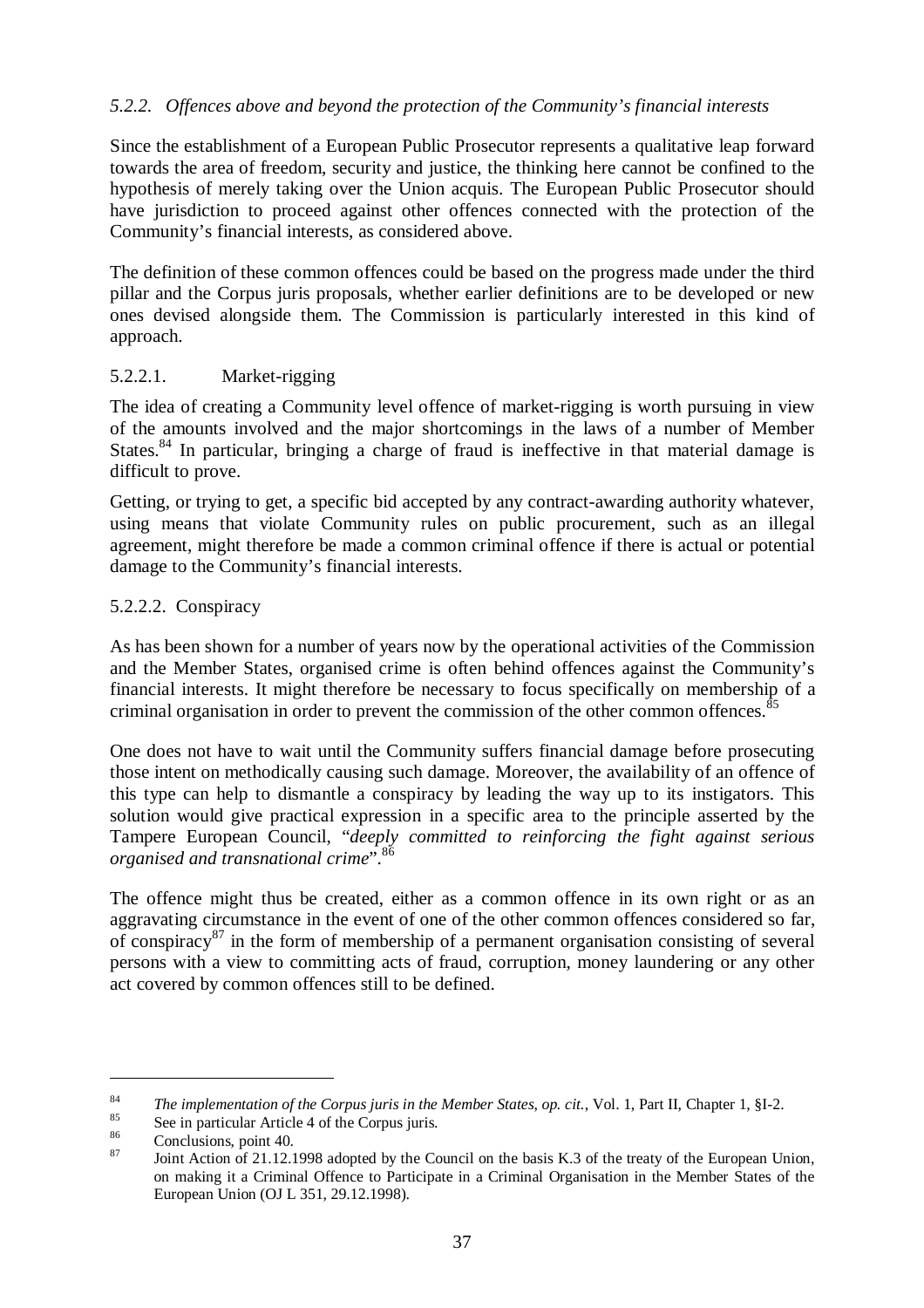## 5.2.2.3. Abuse of office

Acts done by officials to the detriment of financial interests do not always entail a benefit for them, notably in corruption cases. That is why the more general and secondary offence of abuse of office to the detriment of the Community's financial interests might be envisaged.<sup>88</sup>

The idea would be to make it a full criminal offence for a civil servant in charge of the management of Community financial interests to act intentionally to their detriment, abusing for that purpose the powers conferred on him.

### 5.2.2.4. Disclosure of secrets pertaining to one's office

In the Explanatory Memorandum to the Draft Treaty of 1976 on the liability and protection under criminal law of officials and other servants of the European Communities, the Commission already stated that neither the national authorities nor private organisations should hesitate to supply confidential information to the Community authorities on the ground that breaches of secrecy are not criminal offences.<sup>89</sup>

Consequently it could be defined as a Community criminal offence for a public servant, contrary to a professional obligation of secrecy, to divulge information acquired in the performance or on the occasion of his functions where divulging the information is or may be detrimental to the Community's financial interests.<sup>90</sup>

### *5.2.3. Offences that might be envisaged for the protection of the Community's financial interests*

For a fully informed debate, it is worth remembering that the Commission proposal could have ranged beyond the criminal-law protection of financial interests to provide for the general protection of the criminal law for the European public service, as envisaged at the beginning of the  $1970s$ <sup>91</sup>. This option might have founded, for example, a general reference, not tied to the Community's financial interests, to abuse of office and the disclosure of secrets pertaining to one's office, or to giving the European Public Prosecutor the power to proceed against such simple offences as theft of personal effects in the institutions, violations of data-protection or favouritism in the application of Community law.

But that is not the purpose of the Commission's proposal, which is confined to the Community's financial interests (proposed Article 280a).

*Question 2 For what offences should the European Public Prosecutor have jurisdiction? Should the definitions of offences already provided for in the European Union be amplified?*

 $\frac{88}{89}$  See in particular Article 7 of the Corpus juris.

<sup>89</sup> Draft for a Treaty amending the Treaty establishing a Single Council and a Single Commission of the European Communities so as to permit the adoption of common rules on the liability and protection under criminal law of officials and other servants of the European Communities (OJ C 222, 22.9.1976).

<sup>90</sup> See in particular Article 8 of the Corpus juris.

<sup>91</sup> OJ C 222, 22.9.1976.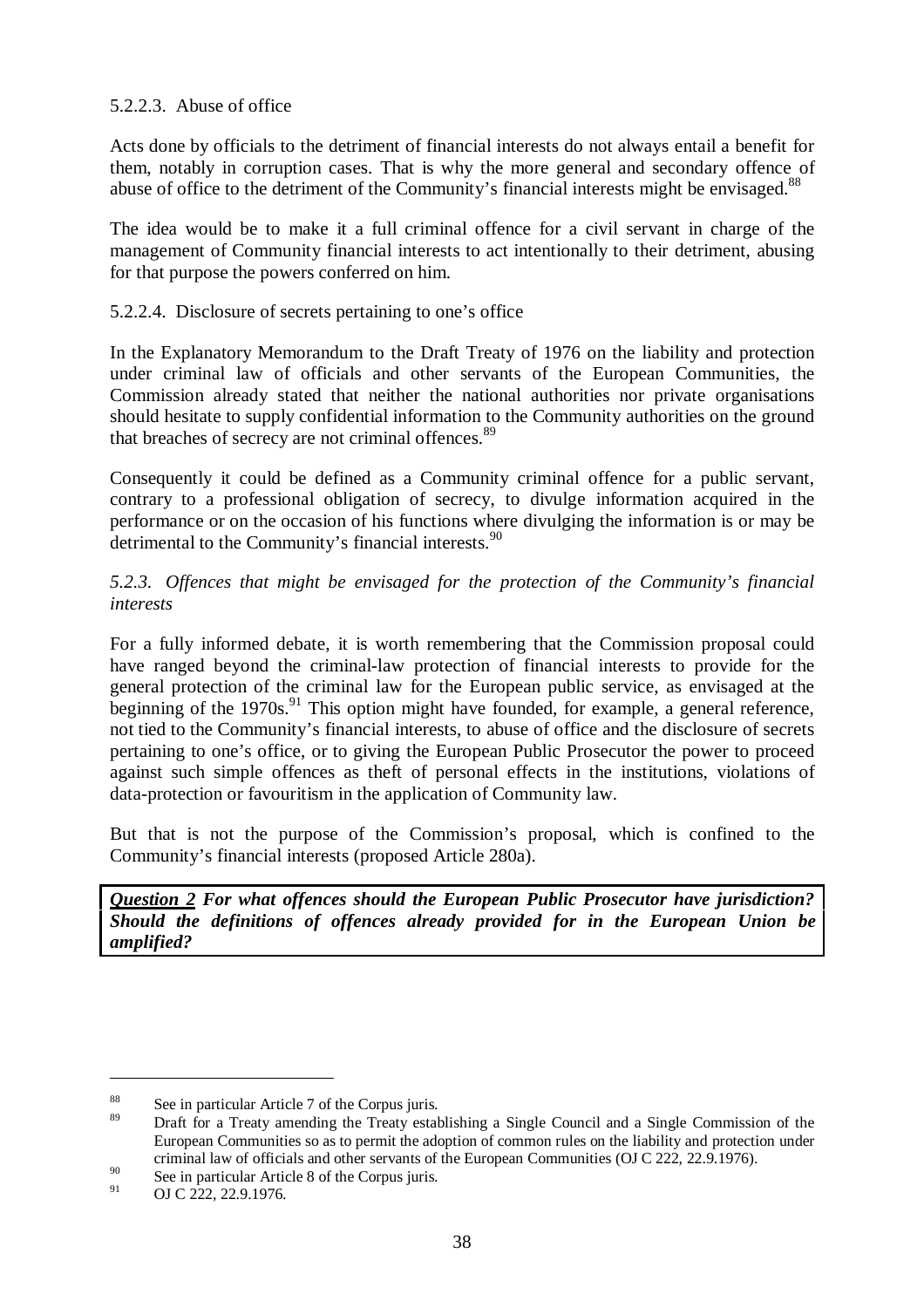### **5.3. Common penalties**

It is also important to establish Community rules relating to the penalties corresponding to the offences within the European Public Prosecutor's jurisdiction.

A priority harmonisation effort here is clearly justified and would by no means by in contradiction with the conclusions of the Tampere European Council that: "*with regard to national criminal law, efforts to agree on common definitions, incriminations and sanctions should be focused in the first instance on a limited number of sectors of particular relevance, such as financial crime (money laundering, corruption, Euro counterfeiting), ...*".92

Respect for the acquis in relation to protection of the Community's financial interests means not setting the level of criminal penalties below that which is already provided for by the proposal for a Directive of 23 May 2001 and the provisions of Conventions and similar instruments that it takes over. These instruments stipulate that the conduct referred to therein consisting of fraud, corruption and money laundering must be punishable by effective, proportionate and dissuasive criminal penalties, including, at least in serious cases, penalties involving deprivation of liberty which can give rise to extradition. They provide for confiscation of the corresponding instruments and proceeds.

Article 3 of the proposal for a Directive, which reproduces the terms of Article 2 of the Convention of 26 July 1995, states that serious fraud consists of any case of fraud involving a minimum amount which may not be more than  $\epsilon$ 50 000. Article 11 of the proposal for a Directive, which reproduces the terms of Article 4 of the Protocol of 19 June 1997, provides for the imposition of penalties, including those of a criminal-law nature, on bodies corporate held liable for fraud, active corruption or money laundering.

To respect the principles that offences and penalties must be defined by law and must be proportionate to the offence, restated by the Charter of Fundamental Rights of the European Union,  $93$  the Commission considers that it is necessary to go much further in the harmonisation of criminal penalties incurred for the offences defined here. But while this harmonisation effort should be pitched higher in view of the common nature of the relevant offences, it must remain consistent with the more general debate in the European Union on the harmonisation of penalties.

The maximum penalties – both custodial sentences and fines – should be determined by Community legislation, leaving the national courts free within these limits to assess the sentence actually passed. The possibility of alternative or additional penalties should also be envisaged. In particular, a Community type of additional penalty could be established, such as exclusion from the European public service, from access to grants or from access to public contracts if Community financing is applied for.  $94$ 

The effects of aggravating or mitigating circumstances on the maximum levels of penalties could be provided for in the Community legislation, but these circumstances themselves could be left to be defined by national law. Likewise, provision should be made for the penalties applicable where several offences are committed.

 $\frac{92}{93}$  Presidency Conclusions, point 48.

<sup>&</sup>lt;sup>93</sup> Article 49 of the Charter of Fundamental Rights of the EU.

See in particular Article 14 of the Corpus juris.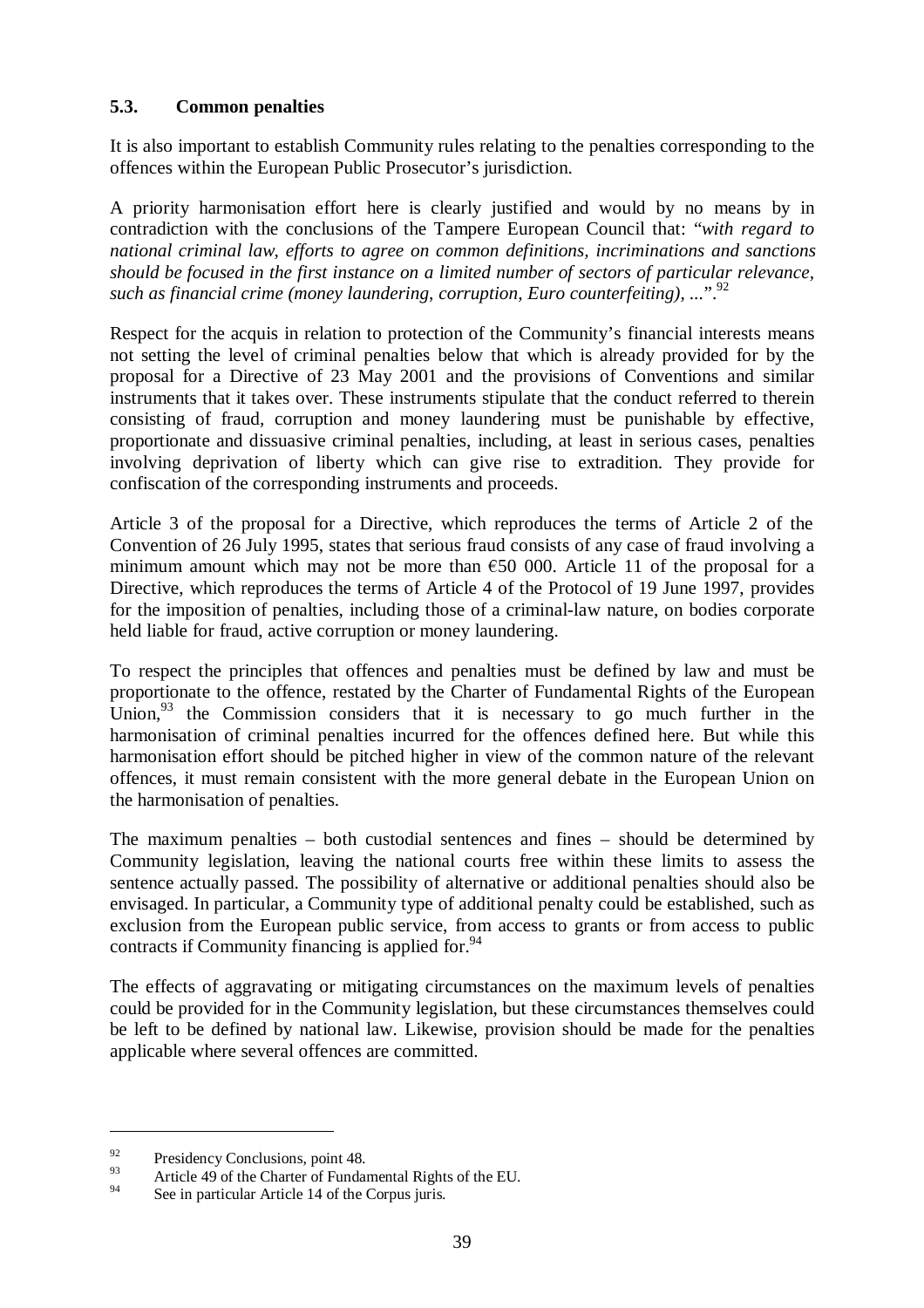The European Public Prosecutor should also be empowered to apply for confiscation of the instruments and proceeds of offences within his jurisdiction, in the spirit of the Union acquis here.<sup>95</sup> And rules governing the publication of final judgments could be devised.

# **5.4. Liability of legal persons**

Regarding criminal liability, the Commission considers that the principle of proportionality would be respected by abiding by the acquis and the degree of harmonisation that it suggests in its proposal for a Directive of 23 May 2001. With the exception of the existing provisions concerning the liability of heads of businesses and legal persons, there would be a general reference to the law of the Member States. This solution, which the Commission prefers, would provide the minimum basis needed for the European Public Prosecutor to operate.<sup>96</sup>

Articles 8 and 9 of the proposal for a Directive of 23 May 2001, which reproduce the terms of Article 3 of the Convention of 26 July 1995 and of the Protocol of 19 June 1997, already provide for a degree of harmonisation of the rules on the liability of (a) heads of businesses and (b) bodies corporate.

On this basis, heads of businesses or other persons with decision-making or controlling powers within a business could be held criminally liable in accordance with the principles determined by the domestic law, in the event of fraud, corruption or money-laundering the proceeds of such offences committed by a person under their authority on behalf of the business.

Likewise, legal persons should be liable for commission, participation (as accomplice or instigator) and attempts as regards fraud, active corruption and capital laundering, committed on their behalf by any person who exercises managerial authority within them.<sup>97</sup> There should also be provision for them to be liable where defective supervision or management by such a person made it possible for a person under his authority to commit the offences on behalf of the legal person.

Liability of a body corporate under paragraphs 1 and 2 does not exclude criminal proceedings against natural persons who are perpetrators, instigators or accessories in the fraud, active corruption or money laundering.

# **5.5. Rules of limitation**

Limitation in respect of offences within the jurisdiction of the European Public Prosecutor would constitute a ground for terminating the action. The rules relating to limitation vary widely from one Member State to another, and will do so even more with enlargement of the Union. Equal treatment of all litigants accordingly requires a real harmonisation effort.

<sup>&</sup>lt;sup>95</sup> Council Framework Decision of 26.6.2001 on money laundering, the identification, tracing, freezing, seizing and confiscation of instrumentalities and the proceeds of crime (OJ L 182, 5.7.2001, p .1).<br><sup>96</sup> For a different approach, supporting greater harmonisation of the general of criminal liability, see Articles

<sup>9</sup> to 13 of the Corpus juris, proposing that the Convention-based rules on the liability of businesses be amplified and that the bases be laid for a Community definition of mens rea, of mistake, of individual

liability and of attempts.<br><sup>97</sup> Whether the person acts individually or as a member of a body within the legal person. The managerial authority referred to here may be a power to represent the legal person as agent or authority to take decisions on behalf of the legal person or to exercise powers of control within it.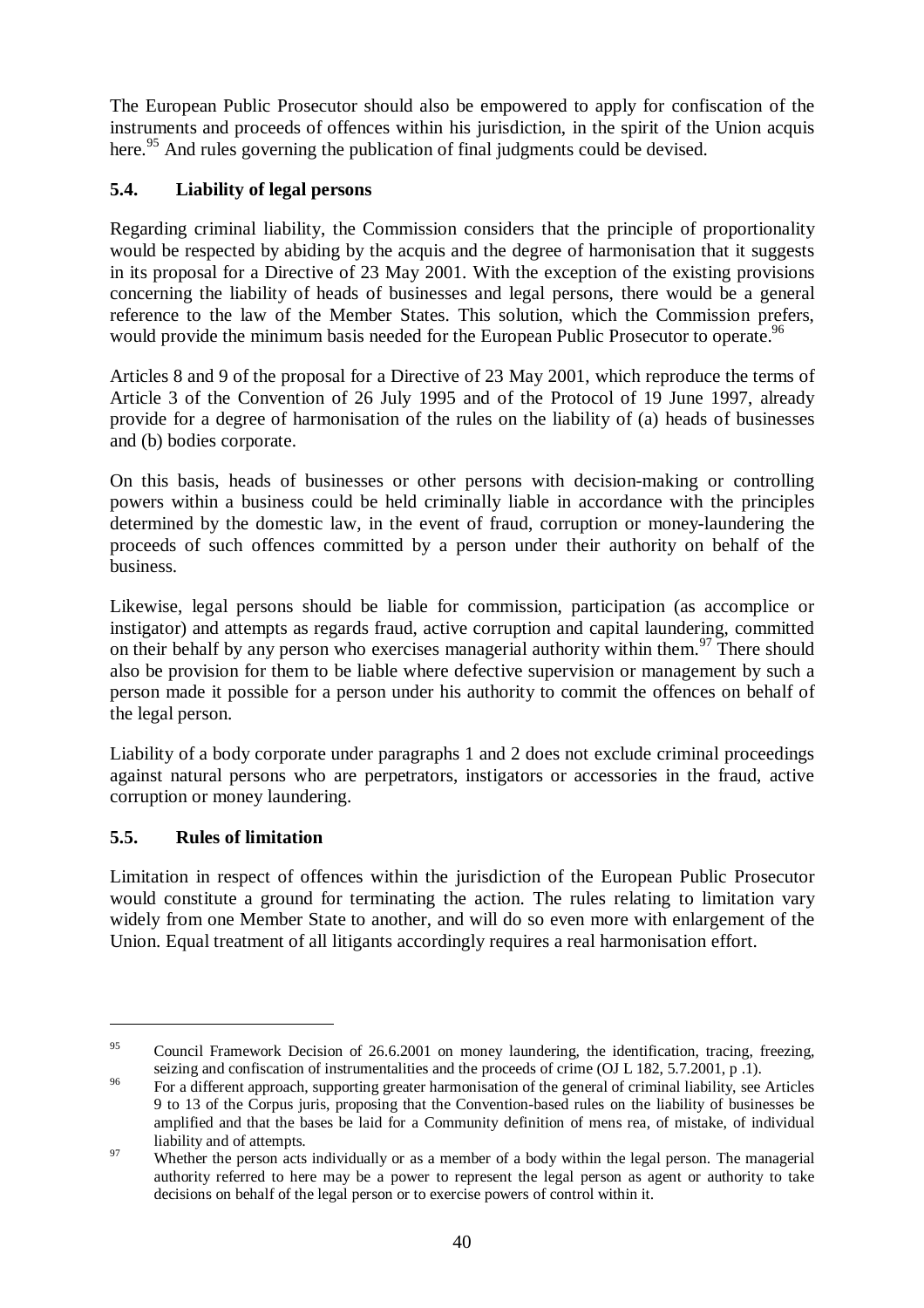Preserving excessive diversity when the aim is to achieve maximum effectiveness in enforcing the law against practices harming the Community's financial interests would be a source of difficulties. If several persons are prosecuted in different Member States for committing the same offence, there is a risk of unequal treatment. Where one and the same person has committed identical offences, a prosecution that has been dropped in one Member State might still be available in another, and proceedings might be focused in that other State for that reason alone.

Moreover, the European Public Prosecutor's prosecution activities should not be hampered by an excessively short limitation period. The experience accumulated by the Commission and the Member States with the administrative detection of fraud confirms the length of time needed for investigations. The complexity of financial cases, the transnational nature of the forms of conduct concerned, and the seriousness of the offences, often involving organised crime, compound the difficulties at the investigation stage. By way of example, the Corpus juris argues, in respect of all the offences it defines, in favour of a period of five years out of a maximum ten.

The Commission's preference is for at least a Community definition of the duration of limitation periods for offences within the European Public Prosecutor's jurisdiction. In the absence of existing provision on this point, it wishes to consider the duration of the limitation period to be set for each of the offences, as there is no obvious identical period for all offences. For all the other rules relating to these matters, in particular the interruption of the limitation period, the possibility of referring to national law, subject to mutual recognition between Member States, should be considered.

| Question 3 Should the establishment of the European Public Prosecutor be accompanied |  |  |
|--------------------------------------------------------------------------------------|--|--|
| by certain further common rules relating to:                                         |  |  |
|                                                                                      |  |  |

*– penalties?*

*– liability?*

*– limitation?*

*– other matters?*

*If so, to what extent?*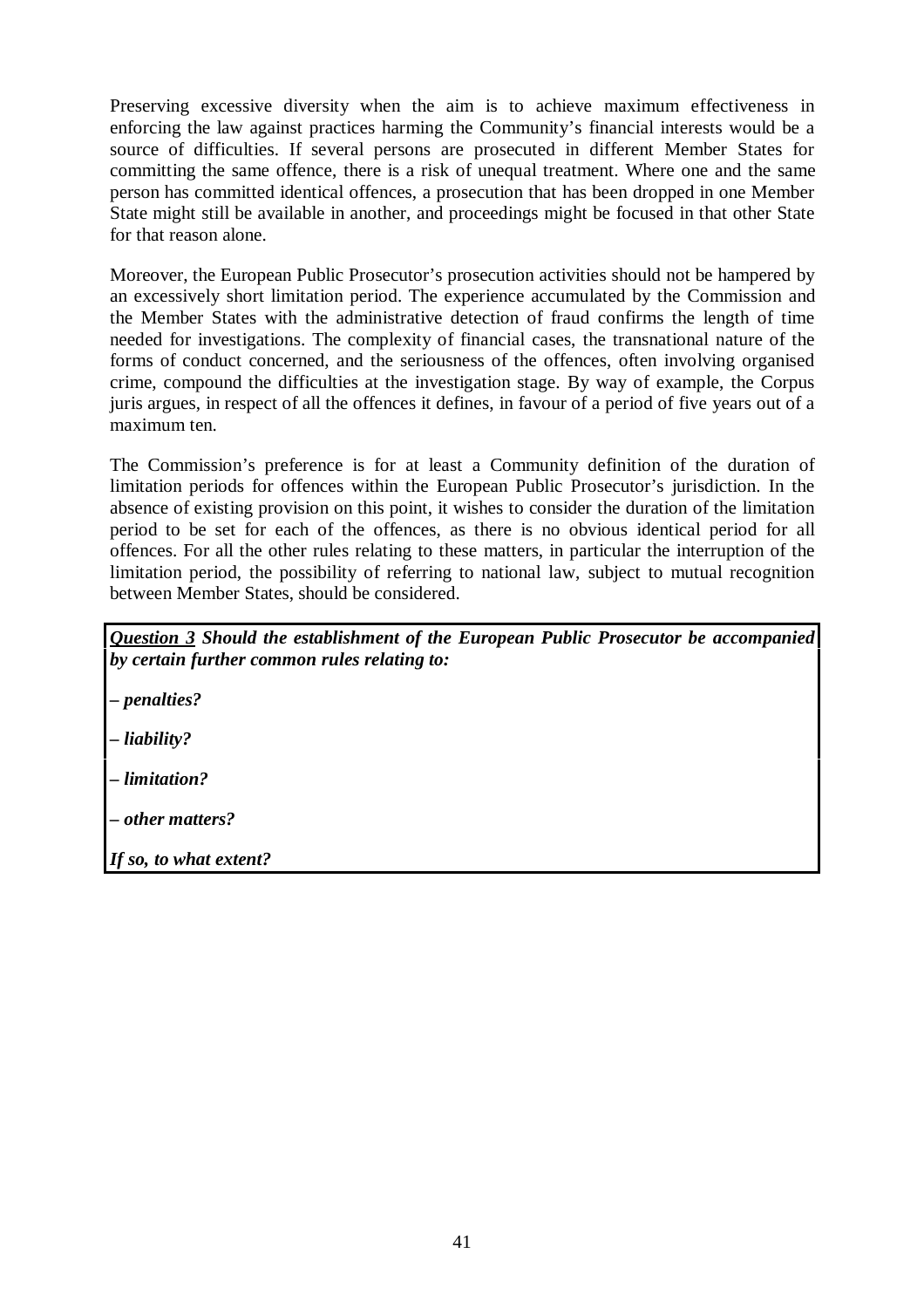# **6. PROCEDURE**

The Commission has proposed writing into the EC Treaty a provision that the Council of the European Union, acting in accordance with the procedure laid down by Article 251 (codecision with the European Parliament), "*shall lay down the general conditions governing the performance of the functions of the European Public Prosecutor and shall adopt, in particular ... (b) rules of procedure applicable to the activities of the European Public Prosecutor and rules governing the admissibility of evidence*"; *(c) rules applicable to the judicial review of procedural measures taken by the European Public Prosecutor in the exercise of his functions."*

In order to operate properly, the European Public Prosecutor needs to have a procedural framework that meshes well with the national judicial systems. This procedural framework should be defined at the most appropriate level in accordance with the principles of subsidiarity and effectiveness in both European and national terms.

The methods identified in the previous Chapter could be combined for this purpose. Since this is necessary for the European Public Prosecutor to operate effectively, it will be essential to define a common set of European Rules of Procedure. But the total or partial approximation of national procedures may be enough if all the European Public Prosecutor really needs is equivalence between the Member States. Otherwise, reference should be made wherever possible to national law. Regarding criminal procedure, the Commission is particularly attached for the purposes of this Green Paper to the principle of mutual recognition.

At this stage the powers of the European Public Prosecutor set out in general terms above<sup>98</sup> and the corresponding guarantees in terms of fundamental freedoms should be analysed in greater detail as regards each stage of the procedure. The question of judicial review is considered in Chapter 8.

The European Public Prosecutor would have to direct and coordinate investigations and proceedings with a view to protecting the Community's financial interests. To this end, having received proper information (point 6.1), provision should be made for him to carry out investigations (point 6.2), either directly or by delegation. He should also take the decision to send the accused for trial and choose the national court where this would be done (point 6.3). But in view of their impact on basic human rights, some of these acts would have to be subject a priori control by a court (see point 7.3) in order to ensure that the principles of legality and proportionality, inter alia, are complied with.

### **6.1. Information and referral**

Unlike information, open to all without any obligation to respond, the expression 'referral to the European Public Prosecutor' in this Green Paper means the official information laid before him by a public authority for the purposes of proceedings to be taken. Upon receiving a referral the European Public Prosecutor would therefore be obliged to give a reasoned reply to the request put to him.

It should be made possible for the European Public Prosecutor to receive information or a referral regarding any fact potentially constituting one of the predefined Community

<sup>&</sup>lt;sup>98</sup> Cf. point 3.3 (powers of the European Public Prosecutor).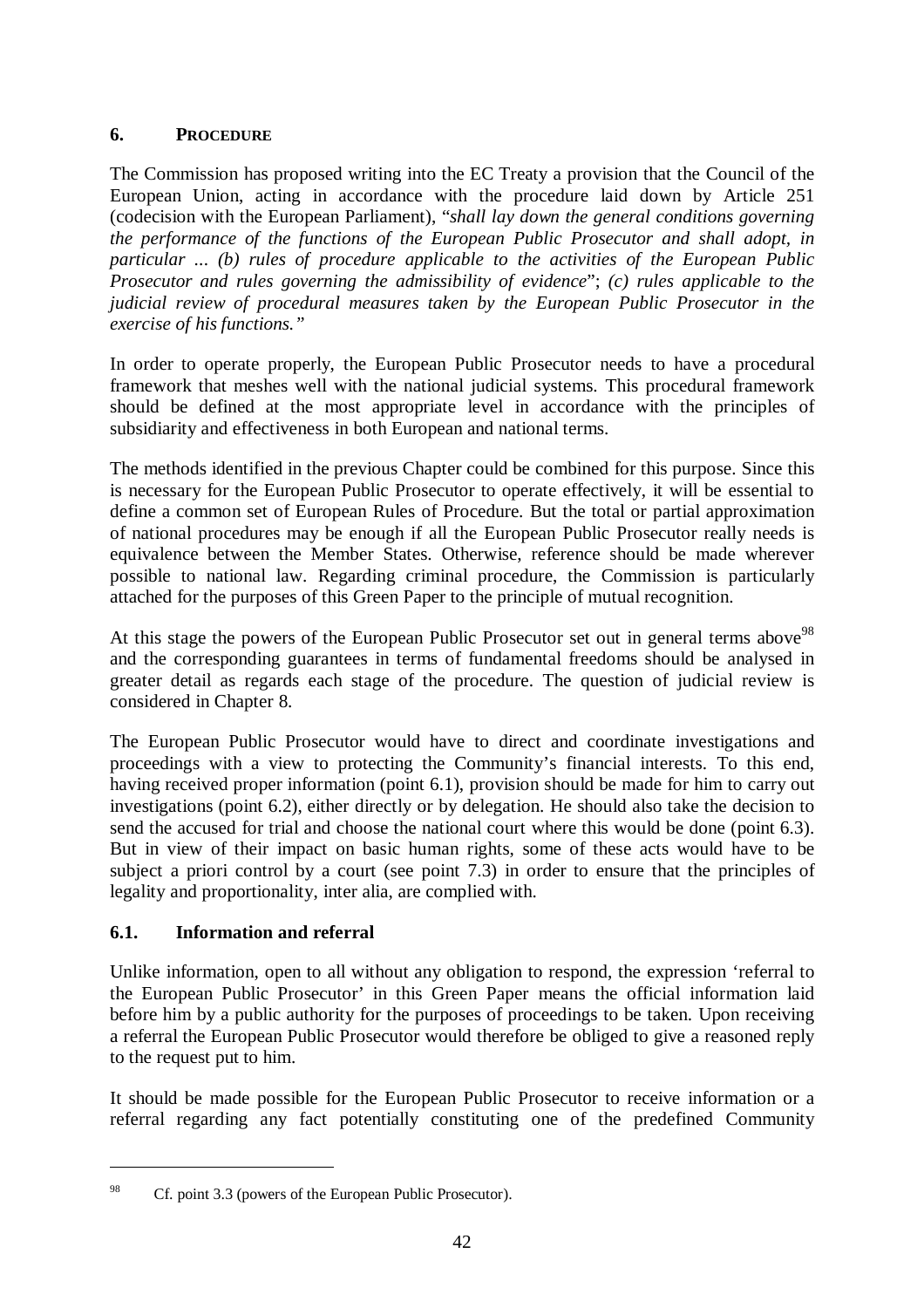offences.<sup>99</sup> The question then arises as to who would have the power to do this and to what extent doing so should be mandatory or discretionary.

Europe's citizens are entitled to demand a high level of protection for the Community's financial interests. Any natural or legal person, whether or not a Union resident, could inform the European Public Prosecutor of facts in his possession, by any means whatever. The European Public Prosecutor could then act as required on any information thus received.<sup>100</sup>

In addition there could be a specific *obligation* for certain national and Community authorities having defined categories of powers to refer facts to the European Public Prosecutor.<sup>101</sup>

The Commission, on the basis of comparable obligations regularly found in national systems, has a preference for mandatory referral or information to the European Public Prosecutor by Community authorities and staff $102$  and by national authorities of all kinds in performance of their duties: staff of government departments, especially the customs and tax authorities.<sup>103</sup> police forces and judicial authorities.

The philosophy underlying the proposal to establish a European Public Prosecutor is that specifically Community interests should be matched by a European enforcement function in relation to perpetrators of offences against them. To provide for only discretionary referrals to the European Public Prosecutor would run counter to that philosophy. National enforcement authorities do not have the broad, Community-wide view of the cases they handle. What may look like a trivial case to them may well form part of a more serious complex of offences. Hence the importance attached by the Commission to the principle of systematic referrals to the European Public Prosecutor wherever the Community's financial interests are at stake.

Cases could be referred to the European Public Prosecutor by the relevant national or Community authorities, or he could take them up of his own motion on the basis of the information in his possession.<sup>104</sup>

*Question 4 When and by whom should cases be referred to the European Public Prosecutor?*

### **6.2. The preparatory stage**

Under Article 280a of the EC Treaty as proposed by the Commission, the European Public Prosecutor would be "*responsible for detecting, prosecuting and bringing to judgment the perpetrators of offences prejudicial to the Community's financial interests and their accomplices ... in accordance with the rules provided for by"* the relevant Community legislation. The preparatory stage begins with the first investigative measures ordered by the

<sup>&</sup>lt;sup>99</sup> Cf. point 5 (substantive law).<br><sup>100</sup> See, by way of comparison, Article 17 of the Statute of the International Criminal Court for Rwanda and Article 18 of the Statute of the International Criminal Court for the former Yugoslavia.<br><sup>101</sup> Without prejudice to obligations to report irregularities to the Commission under the Community

legislation in the context of administrative and financial management and control.<br>
See point 7.3 for the role of the European Anti-fraud Office.<br>
The tax authorities are subject to extensive obligations of confidentiality

confidentiality are never without exceptions. New exceptions will have to be provided for so that the European Public Prosecutor can be given information.<br>See Annex 2, first procedure.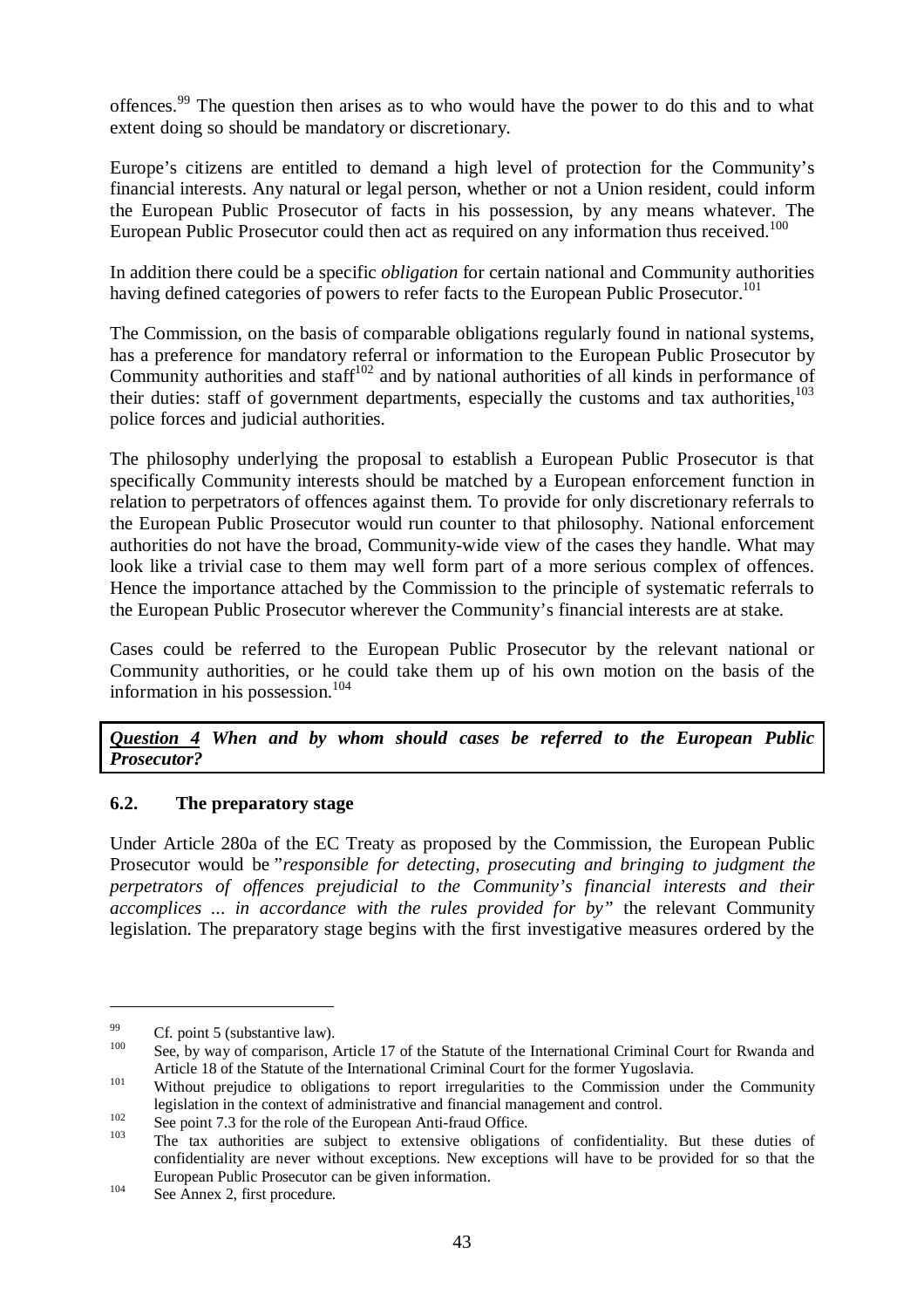prosecutor and ends at the point where a decision is taken to close the case or commit it for  $\text{trial}$ .<sup>105</sup>

## *6.2.1. Fundamental rights*

One preliminary point: it is clear that the European Public Prosecutor must act with full respect for fundamental rights as secured by Article 6 of the Union Treaty, the Charter of Fundamental Rights of the European Union and the European Convention for the Protection of Human Rights and Fundamental Freedoms. These principles include rights of ownership, respect for private life and the confidentiality of correspondence and communications.

The European Public Prosecutor should also act in accordance with the Treaties, particularly the Protocol on the Privileges and Immunities, and in compliance with the Staff Regulations of Officials and the Conditions of Employment of Other Servants of the European Communities.

### 6.2.1.1. Defence rights and protection of the accused

Without claiming to be exhaustive, it is worth stressing the importance of certain general principles at the preparatory stage. At this stage, the European Public Prosecutor would conduct the investigations needed to ascertain the truth, gathering all evidence that will help to prepare the case. Investigations must be conducted with all due despatch<sup>106</sup> to assemble all evidence for and against the suspect.

The performance by the European Public Prosecutor of acts adversely affecting the accused would then be subject to the principle of the presumption of innocence<sup>107</sup> and the principle of adversarial proceedings. For the Green Paper the latter principle means that the parties and their lawyers are entitled to have access to the European Public Prosecutor's file. As far as the accused is concerned, it also means that defence rights must be respected, and particularly the right to make his views known on the facts concerning him.<sup>108</sup> The European Public Prosecutor should also be subject to the principle of equity and to compliance with the law as regards the fact that his conclusions must be based solely on the valid evidence before him.

6.2.1.2. Double jeopardy

Article 50 of the Charter of Fundamental Rights states that "*No one shall be liable to be tried or punished again in criminal proceedings for an offence for which he or she has already been finally acquitted or convicted within the Union in accordance with the law*". This "*ne bis in idem*" principle is widely recognised by a large number of international conventions.<sup>109</sup>

The importance of applying it to the European Public Prosecutor is beyond doubt. But the question arises as to when the principle is to be applicable during the preparatory stage. The case-law on this point is not entirely clear. $110$ 

<sup>&</sup>lt;sup>105</sup> See Annex 2, second procedure.<br><sup>106</sup> Article 6(1) of the European Convention for the Protection of Human Rights and Fundamental Freedoms and Article 47(2) of the Charter of Fundamental Rights of the European Union (reasonable period).<br>Article 6(2) of the Convention and Article 48(1) of the Charter.<br>Article 6(3) of the Convention and Article 48(2) of the Ch

See, in particular, Article 7 of the Convention of 25 July 1995 on the protection of the Community's financial interests and Article 54 of the Convention implementing the Schengen Agreement. <sup>110</sup> Case C 187/01, now pending before the Court of Justice.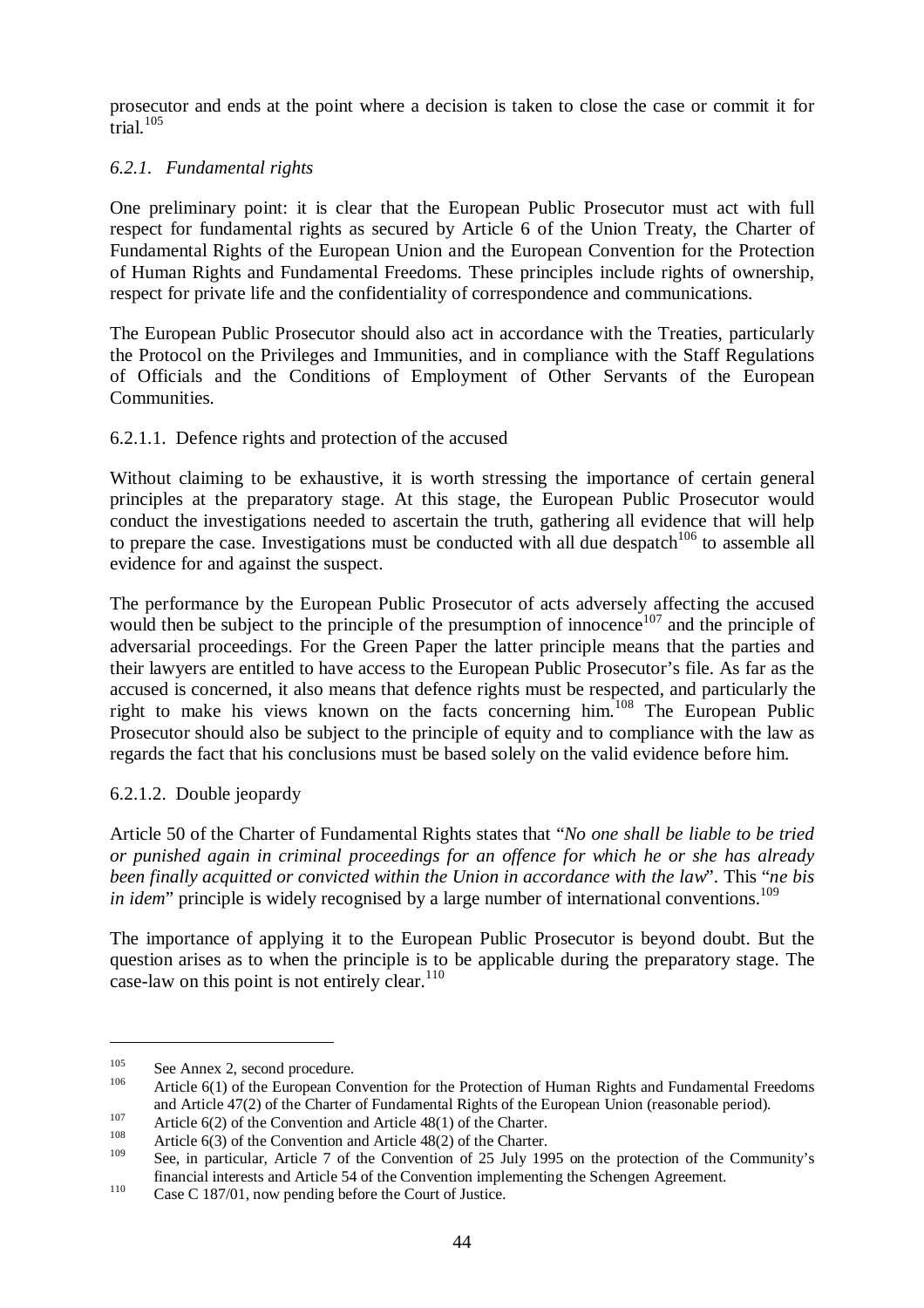But in the context of this Green Paper there is a hypothesis that can be put forward. The European Public Prosecutor should not be able to open proceedings against a person who has already been acquitted or convicted by a final judgment of a criminal court for the same offence. But he must be in a position to ascertain that the case really does concern the same person and the same offence. It might therefore be possible to provide that the European Public Prosecutor may order a preliminary enquiry, not having the status of commencement of proceedings, to ensure that the "*ne bis in idem*" principle is applied. If the enquiry shows that the case has already come to judgment, the European Public Prosecutor should abandon it. The *ne bis in idem* principle should apply also to other final decisions that preclude subsequent repeat prosecutions, such as a settlement. But if it is the investigation reveals that the national enforcement authorities have dropped the case for lack of evidence, the European Public Prosecutor may proceed at his level if he has new evidence.

## *6.2.2. Opening of investigations and enforcement proceedings*

Investigations may begin only after proceedings have been commenced on orders from the European Public Prosecutor. The prosecutor would initiate enquiries only if the known facts might constitute a Community offence within the prosecutor's jurisdiction, or at least give reason for suspecting that such an offence had been committed.

### 6.2.2.1. Obligation or discretion to prosecute?

Once these conditions are met, a vital question arises: would the European Public Prosecutor then have the power or the duty to proceed? In the former case, there would be a discretionary prosecution system; in the latter, a mandatory prosecution system. National systems respond to this question in different ways, but always on a hybrid basis.

Where the European Public Prosecutor is concerned, the question will have to be settled at Community level. The purpose of establishing a European Public Prosecutor is to reinforce and unify the protection of the Community's financial interests. Basically that means uniform proceedings throughout the European law-enforcement area and therefore no discretion for the European Public Prosecutor. And the European Public Prosecutor's independence is neatly matched by strict application of the law. The Commission's preference is accordingly for a mandatory prosecution system, modified by exceptions.

The tendency towards approximation of national systems should facilitate this solution. The hybrid mandatory and discretionary system is now typical of the situation in the Member States. Where prosecution is discretionary, for example, the prosecutor has to state reasons for a decision to close a case without further action, and such decisions can be challenged. And where prosecution is mandatory the requirement is rendered more flexible by allowing a variety of cases to be closed subject to stated conditions.

Being subject to the principle of mandatory prosecutions, the European Public Prosecutor would have the possibility of closing a case not only on technical grounds that he cannot  $\epsilon$  escape<sup>111</sup> but also on discretionary grounds such as those set out below.

First, the exceptions from the principle of mandatory prosecution could be designed primarily to avoid overburdening the European Public Prosecutor with cases of minor importance for the protection of the Community's financial interests, applying the *de minimis* rule. There are several ways of going about this. A criterion such as "minor impact on the Community's

<sup>&</sup>lt;sup>111</sup> Cf. point 6.2.4.1 (closure of proceedings or decision not to prosecute).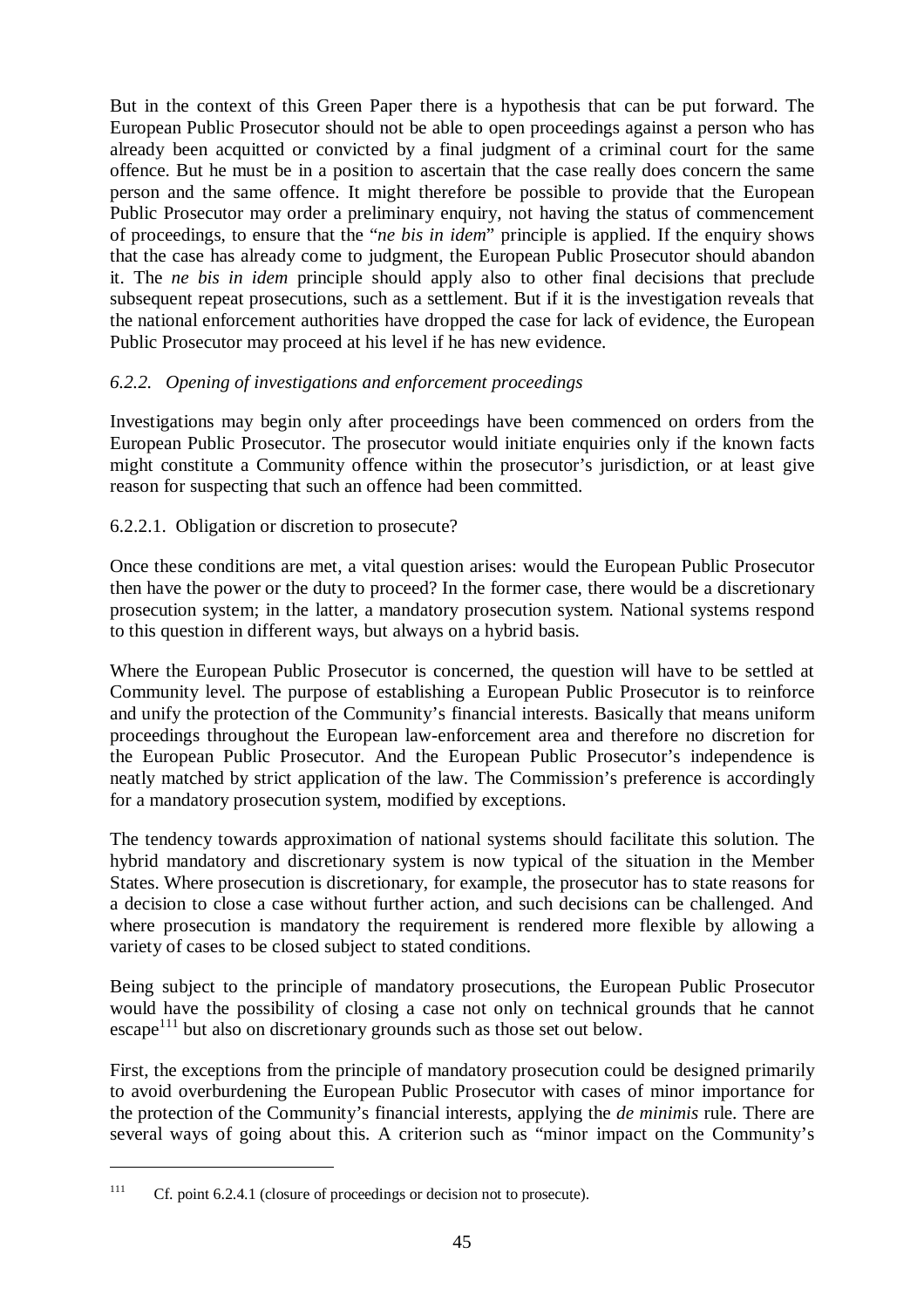financial interests" could be left to the discretion of the European Public Prosecutor, subject to judicial review. More specifically, a value threshold could be set, below which proceedings would be in the European Public Prosecutor's discretion. The first is the more flexible technique; the second is stricter and entails the risk of a threshold effect, though the discretion left to the European Public Prosecutor would reduce the risk.

Secondly, provision might be made for an exception from the mandatory prosecution principle on the basis of the potential impact of the proceedings on the outcome of the case. In particular, the European Public Prosecutor could be given the discretionary power to decide to proceed against a given person only as regards a sufficient proportion of the charges brought against him. This provision could be useful if the investigations already conducted into certain of these charges appeared sufficient to obtain judgment and there are reasonable grounds for believing that further investigation would not have the effect of significantly influencing the outcome.

A third possible objective that an exception from the mandatory prosecution principle would serve is the effectiveness of recovery of sums corresponding to the financial interests that are violated. What is concerned here is the technique of the out-of-court settlement, familiar to certain Member States and at least worth discussing. Here, if the accused has repaired the loss caused, either by repaying the sums he should not have received (in agreement with the authorising department) or by paying the taxes or duties he evaded, he may be given the possibility of entering into an agreement with the European Public Prosecutor to terminate the prosecution. The accused makes a voluntary payment, and no judgment is entered. This possibility might be useful where the prospect of a conviction was small. But it is only really acceptable for offences relating to modest amounts of money. The terms of the settlement would generally have to be conceived in such a way as not to be a means of evading liability or a source of unfairness.

Whatever the grounds for waiving prosecution, it could always be provided that there may be no exception may be made in certain aggravating circumstances, as defined by reference to national law.

If the European Public Prosecutor then decided not to prosecute, he would have to close the case and, if the prosecution has already been launched, take a decision to drop it.<sup>112</sup> He would then send the file for information to the national enforcement authorities, leaving it to them to decide whether such a case, in which prosecution is not mandatory at European level, is nonetheless of interest at the national level for other types of offence (see below).<sup>113</sup> Without violating the *ne bis in idem* principle, this might be the case if the perpetrator is already known to enforcement services for having committed other offences in the national context.

*Question 5 Should the European Public Prosecutor be guided by the mandatory prosecution principle, as proposed by the Commission, or by the discretionary prosecution principle? What exceptions should be provided for in each of these cases?*

<sup>&</sup>lt;sup>112</sup> Cf. point 6.2.4.1 (closure).<br><sup>113</sup> This provision of information by the European Public Prosecutor should be distinguished from referrals to the national prosecution authorities where Community cases are to be shared. Cf. point 6.2.2.2(a).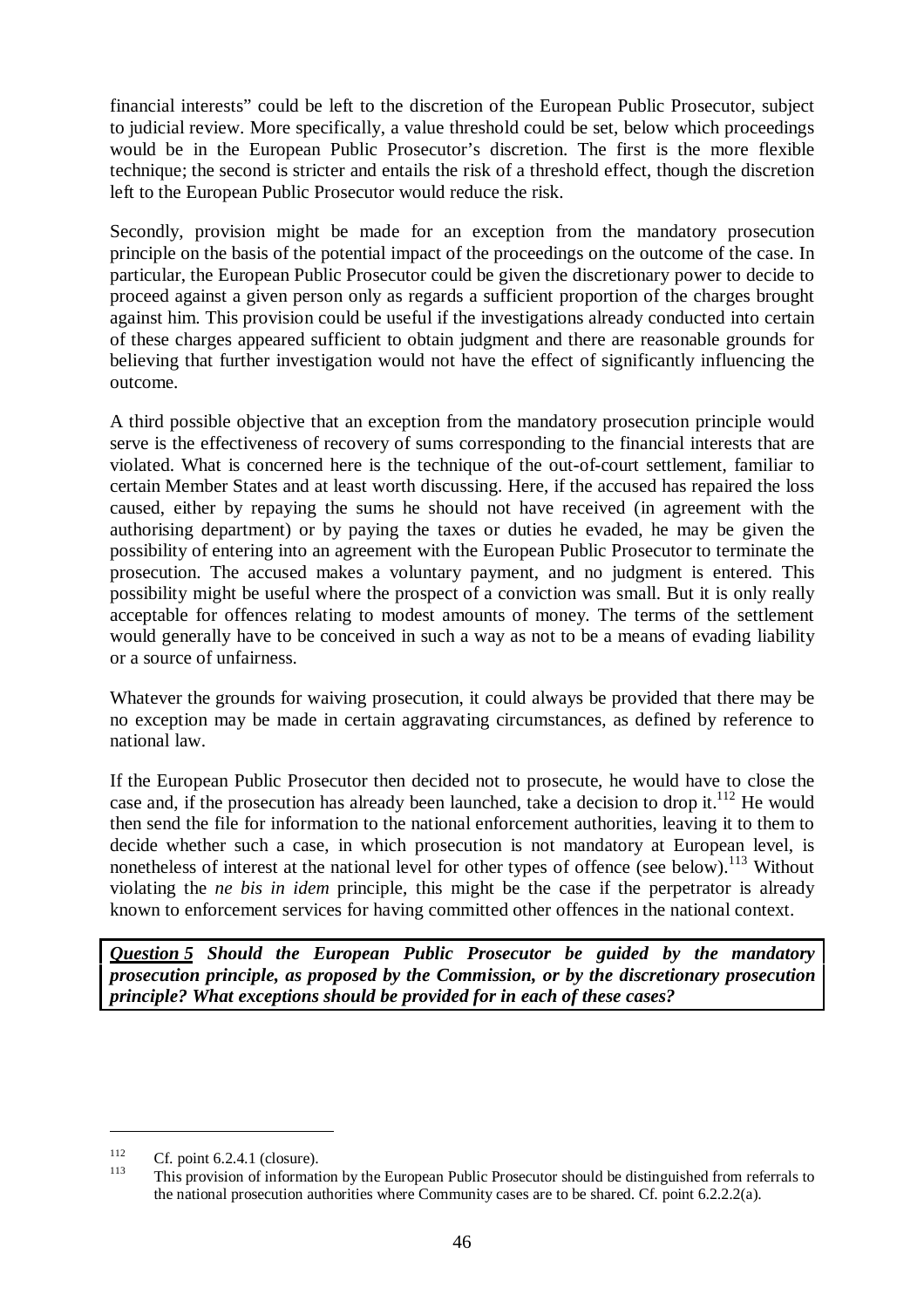6.2.2.2. Distribution of cases between the European Public Prosecutor and the national prosecution authorities

The areas of material jurisdiction of each being demarcated, there is then a need to carefully organise the practical distribution of cases between the European Public Prosecutor and the national prosecution authorities. For the sake of consistency, to limit the cases where the same conduct is prosecuted more than once. For the sake of savings in resources, to limit duplication. Out of a concern for justice, to avoid any violation of the "ne bis in idem" principle and to exclude the risk of negative conflicts of jurisdiction, where nobody asserts jurisdiction to prosecute. Settling this question would also facilitate the subsequent decision who is to present the prosecution case in the trial court.

#### a) Community cases

The principle of the European Public Prosecutor is that he is the person with jurisdiction over offences defined as such for the protection of the Community's financial interests. That leaves the question to what extent this material jurisdiction should have the effect of allocating cases to the European Public Prosecutor on an exclusive basis or shared with the national enforcement authorities.

Rather than exclusive powers, it would be preferable to recognise two principles to enable the European Public Prosecutor to perform his role: systematic referral to him, and his primacy. First of all, as seen above, referral to him should be systematic wherever there are factors linking an offence with the Community's financial interests. Second, the referral to him should in all logic take the case out of the national authorities' hands if the "*ne bis in idem*" rule is applied at the investigation stage.

Subject to these two principles – systematic referral to the European Public Prosecutor and his primacy over the national authorities – the distribution of Community cases could be shared between the European Public Prosecutor and the national prosecution authorities. Under the subsidiarity principle, certain cases relating to the protection of the Community's financial interests could be left in the hands of the national authorities.

- by applying a threshold set by the legislation, expressed for example as an amount concerned by the offence, the European Public Prosecutor being informed even so, in order to give him a full picture of the relevant forms of crime;
- on the basis of a power conferred on the European Public Prosecutor to refer cases to the national enforcement authorities;
- this power would be modulable in practice within the limits of guidelines providing, for example, for referral as the general rule where a case concerns the territory of only one Member State;
- in any case as the consequence of one of the exceptions from the mandatory prosecution principle mentioned above, except where there is a settlement.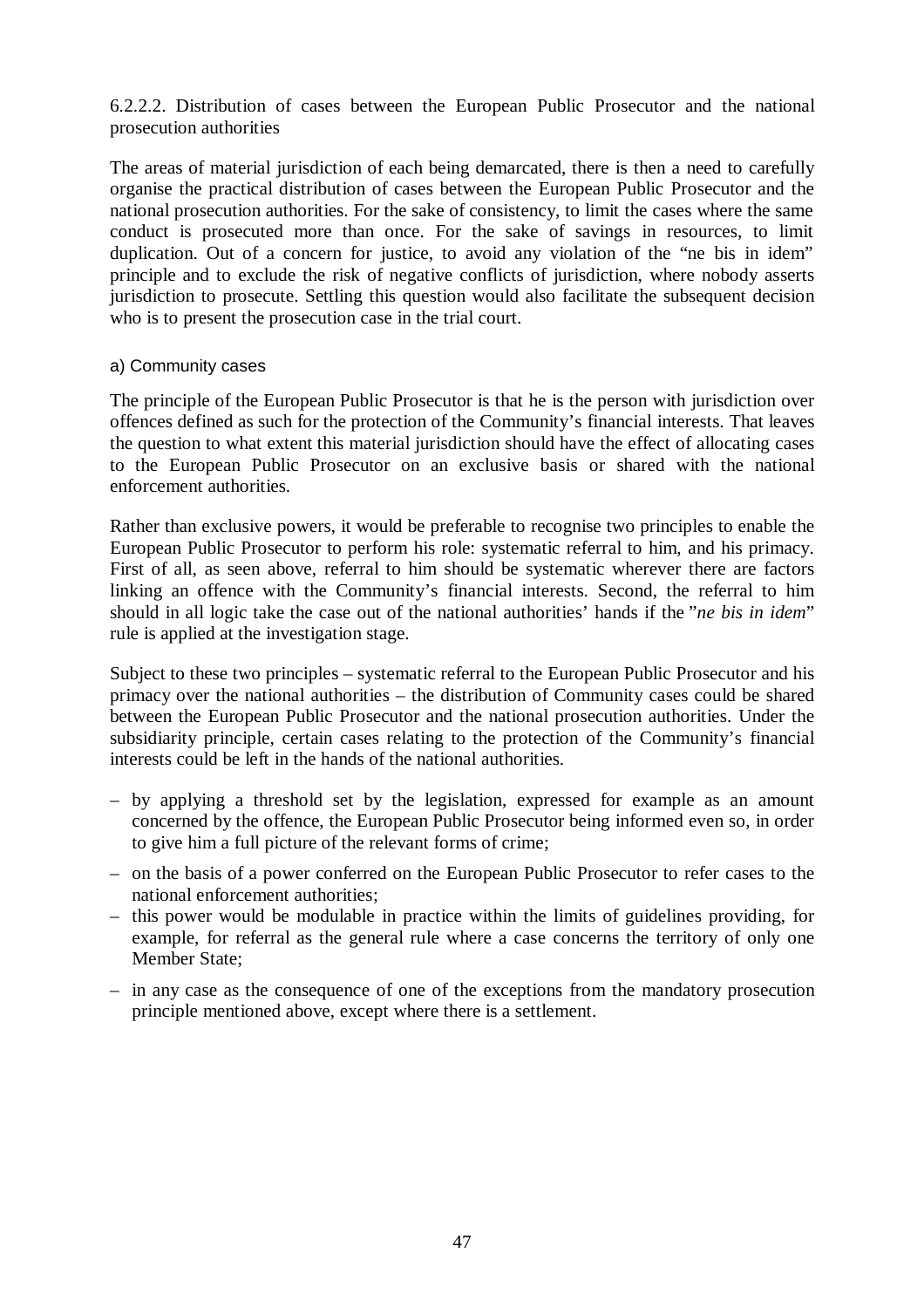#### a) Hybrid cases

The position is different as regards hybrid cases involving both a Community offence and a national offence. How will cases which call for action on the part of the European Public Prosecutor but which extend beyond his jurisdiction be dealt with?

Hybrid cases are common in practice, as most European funds are collected and managed by national authorities.

There are many examples of hybrid cases, such as the diversion of Community grants via corruption of a national civil servant, or smuggling goods and thereby evading both excise duties (national revenue), VAT and customs duties (own resources).

The simplest case is where the offences and therefore the prosecutions can be dealt with separately. The European Public Prosecutor, receiving in formation or a referral, would prosecute only the Community offence, leaving the rest of the case for the national enforcement authorities.

But there are also genuinely hybrid cases where the component facts are more complex. Two situations can be distinguished: a) the same conduct constitutes two offences, one of them a national offence and the other a Community offence, concerning the same interest to be protected; b) two connected forms of conduct (distinct but closely bound up) correspond to two offences, one of them a national offence and the other a Community offence. In both cases, the concentration of prosecutions can be operationally useful.

Hybrid cases cannot be handled by a national enforcement authority on its own, as the function of the European Public Prosecutor would then be devoid of substance. The establishment of Deputy European Public Prosecutors, especially if they combined national with European functions, should make it easier to handle such cases. So would the establishment of the Eurojust Unit, in areas where it is concerned.<sup>114</sup> But it is still necessary to limit the risks of conflict between national and Community policies on crime and between the Community procedure applicable to Community offences and the national procedure applicable to national offences.

c) Organising the dialogue between the European Public Prosecutor and the national prosecution authorities

To settle the foregoing question, but also for more general reasons, a mechanism must be organised for consultations between the European Public Prosecutor and the national prosecution authorities, which on the basis of practical experience would gradually consolidate relations of mutual trust. Introducing an obligation to refer to the European Public Prosecutor, incumbent notably on the national enforcement authorities, should provide the basis for this dialogue.<sup>115</sup> The dialogue between national and European prosecutors should be

<sup>&</sup>lt;sup>114</sup> Cf. point 7.2.1 (Eurojust).<br><sup>115</sup> See in particular Article 18(5) of the Corpus juris. Unlike the obligation for States to cooperate at the investigation stage with the prosecutors at the more recent International Criminal Courts (Article 29 of the Statute of the Court for former Yugoslavia; Article 28 of the Statute of the Court for Rwanda; Article 93 of the Statute of the ICC), assistance here would be provided direct between the European Public Prosecutor and the national enforcement authorities.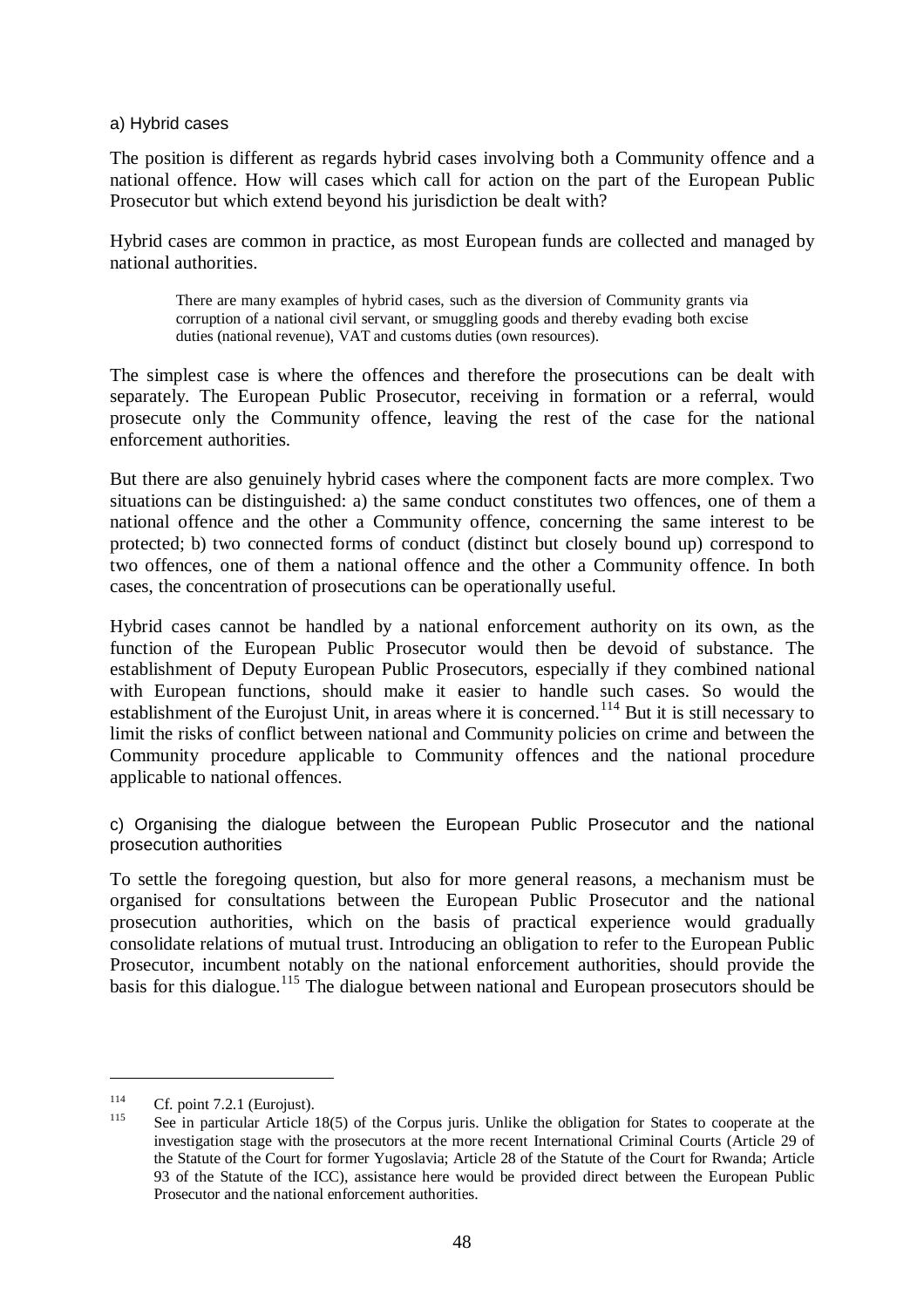subject to the principle of full respect for certainty as to the law. The Deputy European Public Prosecutors would at all events have access to records of prior convictions.<sup>116</sup>

Given the obligation to refer cases to the European Public Prosecutor wherever the Community's financial interests are involved, the European Public Prosecutor would decide in appropriate cases to refer to the national authorities offences which affect "principally" national interests.<sup>117</sup> To specify what "principally" means, the Community legislation could establish a more detailed definition and the European Public Prosecutor could issue guidelines. These should reflect the principles of the primacy of Community law over national law and the primacy of the *lex specialis* over the *lex generalis*.

On the other hand, in cases where the European Public Prosecutor did not refer a hybrid case to the national authorities, he could have recourse to a joint prosecutions scheme, involving the Deputy European Public Prosecutor and the national enforcement authorities, the European Public Prosecutor playing the lead role.

In all cases, if one of the two levels – national or Community – refers a hybrid case in its entirety to the other, the latter should conduct the prosecution in such a way as to have regard for the interests of the former.

Ultimately, if different courts were hearing cases in parallel, there should be a procedure for settling conflicts of jurisdiction in the Court of Justice, as considered below.<sup>118</sup>

*Question 6 Given the ideas put forward in this Green Paper, how should functions be distributed between the European Public Prosecutor and the national enforcement authorities, notably in order to see that hybrid cases are properly treated?*

### *6.2.3. Conducting investigations*

### 6.2.3.1. Investigation measures

The European Public Prosecutor would be responsible for directing and coordinating investigations in his own areas of competence. By virtue of the presumption of innocence, the prosecutor would have to prove that the accused is guilty, examining the evidence for and against. Having jurisdiction over offences that can be quite serious, it would be right to give him access where necessary to the entire range of investigation measures available in the national system to combat this form of financial crime.<sup>119</sup>

He might, for instance, subject to a court warrant where fundamental rights are potentially at stake, gather or seize any useful information, hear witnesses and question suspects, subpoena suspects, conduct searches and seizures, including of correspondence, freeze assets, order phone taps or other high-tech communication interceptions, use special investigation techniques that are useful in financial cases and recognised by Convention-based  $\text{law}^{120}$ 

<sup>&</sup>lt;sup>116</sup> See Title VI (Register of fraud prosecutions) of the Commission draft laid before the Council for the adoption of the Protocol of 19.6.1997 to the Convention of 26.7.1995 (OJ C 83, 20.3.1996, p. 10).<br>See in particular Article 19 of the Corpus juris, Florence version.<br>See in particular Article 28(1) of the Corpus juris and

In this Green Paper, "investigation measure" refers to a general category of individual acts of

investigation.<br><sup>120</sup> Convention of 18.12.1997 on mutual assistance and customs cooperation between customs administrations (Naples II); Convention of 29.5.2000 on mutual judicial assistance in criminal matters between the Member States of the European Union (OJ C 197, 12.7.2000, p. 1).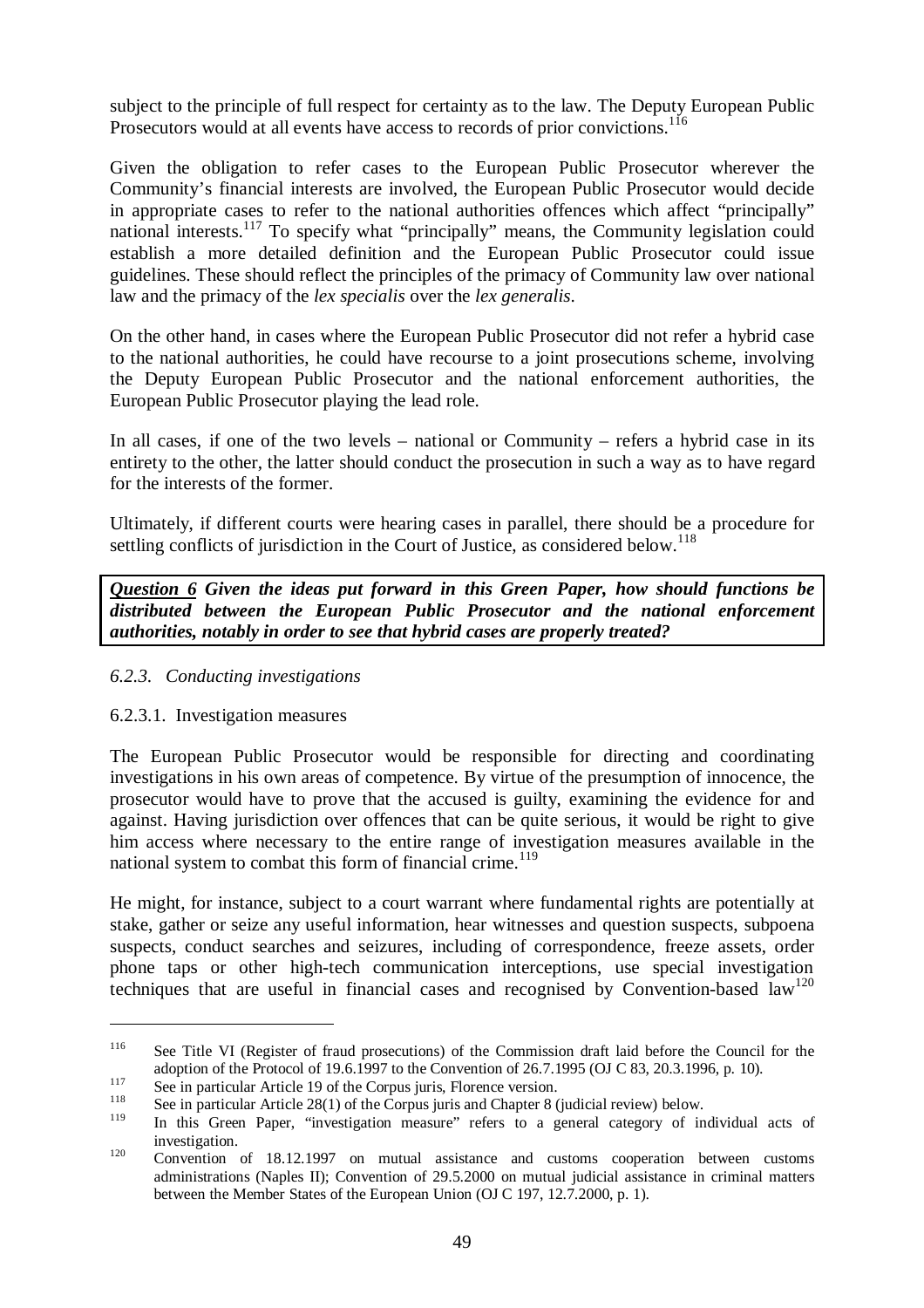(covert investigations, controlled deliveries), request the issuance of arrest warrants, probation orders or custody orders.

This Green Paper is to provide an opportunity to think in greater depth than hitherto about the judicial guarantee at the preparatory stage and on the relevant level – national or Community – at which such measures should be managed and controlled.

The European Public Prosecutor could not operate if he had access to coercive measures defined solely at national level without any mutual recognition. The effect would be that no change was made to the situation involving international letters rogatory and extradition. The common investigation and prosecution area would be substantially devoid of substance.

But, on the other hand, there can be no question of codifying the criminal law in Europe, as that would be out of proportion to the objective. The point is simply to make it easier to prosecute offences affecting the Community's financial interests and not to set up a fully-fledged European judicial system.

Mutual recognition of national coercive measures could suffice for the operation of the European Public Prosecutor provided there is an adequate set of common principles in the Member States. In this respect, apart from the fact that the Member States are subject to respect for fundamental rights, the instruments adopted or in preparation under the third pillar (freezing of assets, $^{121}$  temporary transfer of persons in custody for questioning, questioning by videoconference or teleconference, controlled deliveries, telecommunications interception,<sup>122</sup> European arrest warrant,<sup>123</sup>) suggest that the common core of principles is in the process of consolidation, though it is too early to say just what it will consist of.

Automatic mutual recognition by the Member States of coercive measures implemented by the European Public Prosecutor subject to review by the national judge of freedoms would make it possible to escape the limitations of international letters rogatory and extradition, as the coercive measures would then be valid throughout the Communities in a common area.

To be precise, as regards the national investigation measures available to the European Public Prosecutor [see (b) and (c) above], mutual recognition would mean that, in the event of execution in a Member State of an investigation measure authorised by a court in another Member State, the European Public Prosecutor would not have to seek a fresh authorisation.

This can be illustrated by the example of searches to be conducted at three subsidiaries of the same firm, based in three Member States, A, B and C. (The assumption is that under the relevant national systems of law, searches of business premises require authorisation (warrant) by the courts in States A and B but not in State C.) The European Public Prosecutor could apply for a search warrant to the judge of freedoms in Member State A and then use it in Member State B without applying for a second warrant and then proceed to simultaneous searches in A, B and C.

The idea of mutual admissibility would also operate in relation to evidence gathered as a result of such investigation measures, as will be seen below.<sup>124</sup>

<sup>&</sup>lt;sup>121</sup> Initiative by the Governments of the French Republic, the Kingdom of Sweden and the Kingdom of Belgium for the adoption by the Council of a Framework Decision on the execution in the European Union of orders freezing assets or evidence (OJ C 75, 7.3.2001, p. 3.).<br>Convention of 29.5.2000.<br>COM(2001) 522.<br>Cf. point 6.3.4 (evidence).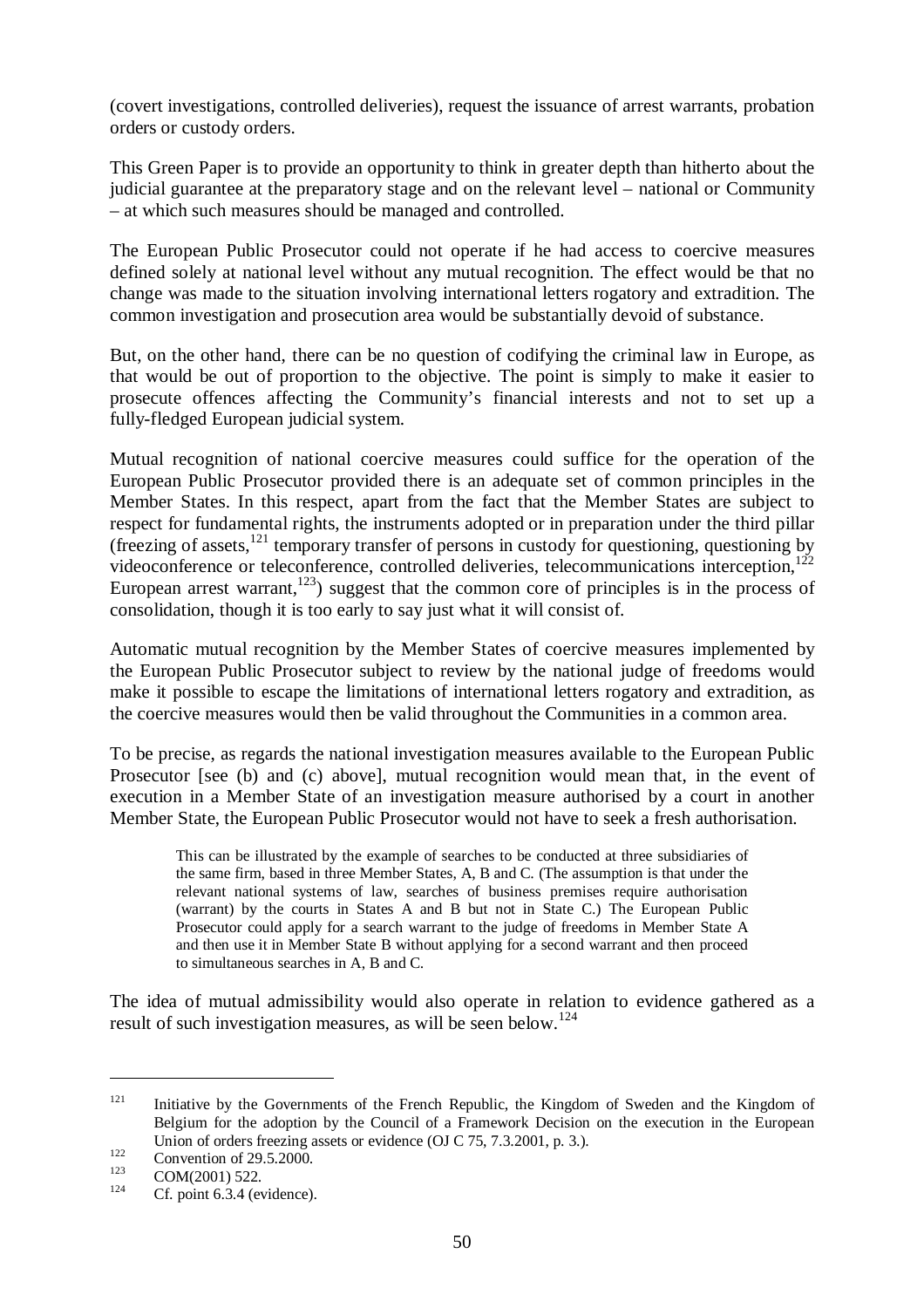But *Community investigation measures,* i.e. acts of the European Public Prosecutor [described under (a)] and therefore by definition Community acts, would have the same legal status throughout the common investigation and prosecution area.

a) Community investigation measures at the European Public Prosecutor's discretion: collecting or seizing information, hearing or questioning persons, etc.

The European Public Prosecutor's investigation measures involve no coercive power: copying or seizing information, hearing witnesses or questioning the accused with his consent. They should therefore be within his discretion. The question further arises whether visits to firms should be included, as a warrant is not required by the law of all the Member States.

In any event, these measures should be subject to a precise procedure laid down by Community law. Defence rights should be fully secured. The rights of the accused here could be inspired by the provisions laid down in the statutes of the most recently-created international criminal courts to protect the accused: assistance of a legal adviser, translation, right to silence, right to plead not guilty, prior information on rights (use of his statements as evidence, notification of charges against him, etc.).

b) Investigation measures subject to review by the courts: subpoenas, house searches, seizures, freezing of assets, interception of communications, covert investigations, controlled or supervised deliveries, etc.

The European Public Prosecutor should also be able to use coercive measures that are valid and executable throughout the Community investigation and prosecution area. But they should be subject to review by the national courts.<sup>125</sup> They would then be executed under the direction of the European Public Prosecutor by the appropriate authorities.<sup>126</sup>

The applicable national law at the warrant stage would be that of the Member State of the forum, and at the execution stage it would be that of the Member State of the place for execution of the investigation measure, assuming that this is a different Member State. On this basis, the warrant and the execution should be mutually recognised and evidence should be mutually admissible as between the Member States.

It will be necessary to check in advance whether the domestic law of each Member State provides for the same coercive measures. Mutual recognition presupposes a minimum degree of harmony between national provisions relating to investigation measures. The idea is not to harmonise national rules here but to check whether at least there are national rules in each Member State to provide a basis for the investigation measures the European Public Prosecutor wishes to take. For example, if Community law is to provide legitimately for the European Public Prosecutor to have the power to intercept communications, there must be national legislation providing for this in each of the Member States.

National law would also be the basis for the decision as to the terms of the warrant issued by the judge of freedoms (prior or post facto authorisation, normal or emergency procedure, etc.). The principle of mutual recognition would apply to the forms but not to the principle of review by the national judge of freedoms.

<sup>&</sup>lt;sup>125</sup> See point 6.4 (guarantee of the involvement of a court).<br><sup>126</sup> Cf. point 6.2.3.2 (working relations with national investigation services) and point 7.3. (future role of OLAF).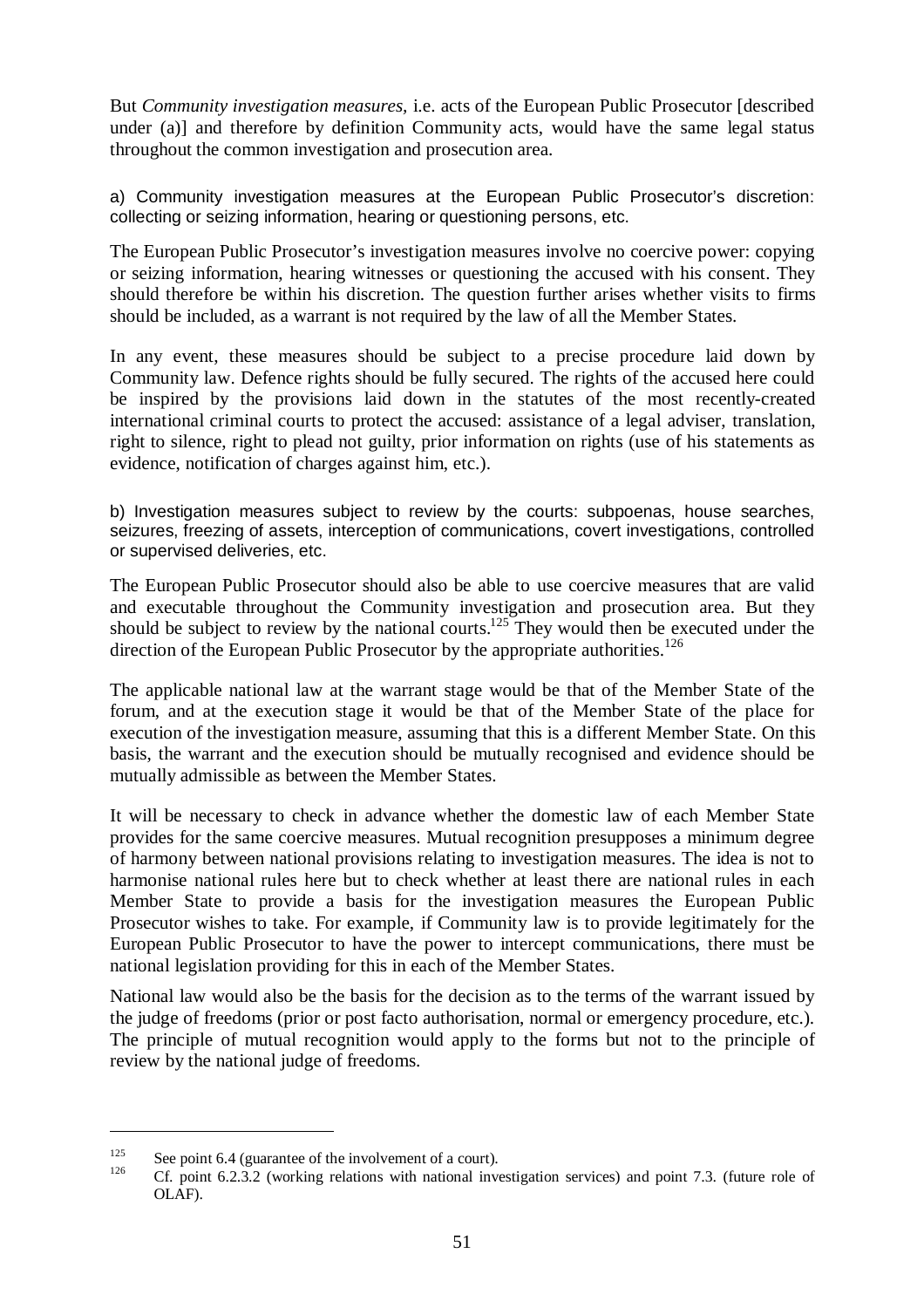In the previous example, the warrant issued by the court in Member State A may have been issued by a summary procedure that does not exist in Member State B but is recognised there under the mutual recognition principle. But the European Public Prosecutor could not simply do without a warrant in both Member States A and B on the sole ground that Member State C authorises searches of business premises without a warrant from the courts.

c) Investigation measures ordered by the judge of freedoms on application from the European Public Prosecutor: arrest warrant, probation order or custody order

The points made in the example above apply *a fortiori* to investigation measures that restrict or remove the accused's liberty. But these measures, unlike the previous ones, would take the form of orders made not by the European Public Prosecutor but by the national judge of freedoms, given their seriousness.

To obtain an arrest warrant, probation order or custody order, the European Public Prosecutor would have to apply to a court.

In particular, the Commission considers that the European Public Prosecutor should be able to apply to any relevant national judicial authority for the issuance of an arrest warrant in accordance, *mutatis mutandis*, with the Commission proposal for a framework decision on the European arrest warrant. $^{127}$ 

This warrant would be executable throughout the common investigation and prosecution area and would enable the European Public Prosecutor to apply for an identified person to be sought, arrested and surrendered on the basis of a suspected offence. Every European arrest warrant would be listed in the Schengen Information System (SIS). To protect his rights, the person arrested could oppose the execution of the warrant in the courts of the Member State of execution.

The European arrest warrant would render the extradition procedure superfluous in the areas within the European Public Prosecutor's jurisdiction. In particular, the principles of double jeopardy and the ban on extraditing nationals would as a matter of principle cease to operate in this context. This follows on from the Tampere conclusions, which aim to reduce the frequency of extradition requests and to develop a European enforcement order.<sup>128</sup>

*Question 7 Does the proposed list of investigation measures for the European Public Prosecutor seem to you to be adequate, particularly as a means of overcoming the fragmentation of the European criminal-law area? What framework (applicable law, review - see point 6.4) should be envisaged for investigation measures?*

6.2.3.2. Working relations with national investigation services

The proposal to establish a European Public Prosecutor does not involve establishing a Community law officer to conduct all investigation measure in the Member States.<sup>129</sup> The European Public Prosecutor should be able to call on the national investigation, police and

 $127 \tCOM(2001) 522.$ <br>128 Conclusions, points 35 and 37.

Cf. point 7.3 as regards the more specific question of investigation measures within the Community institutions.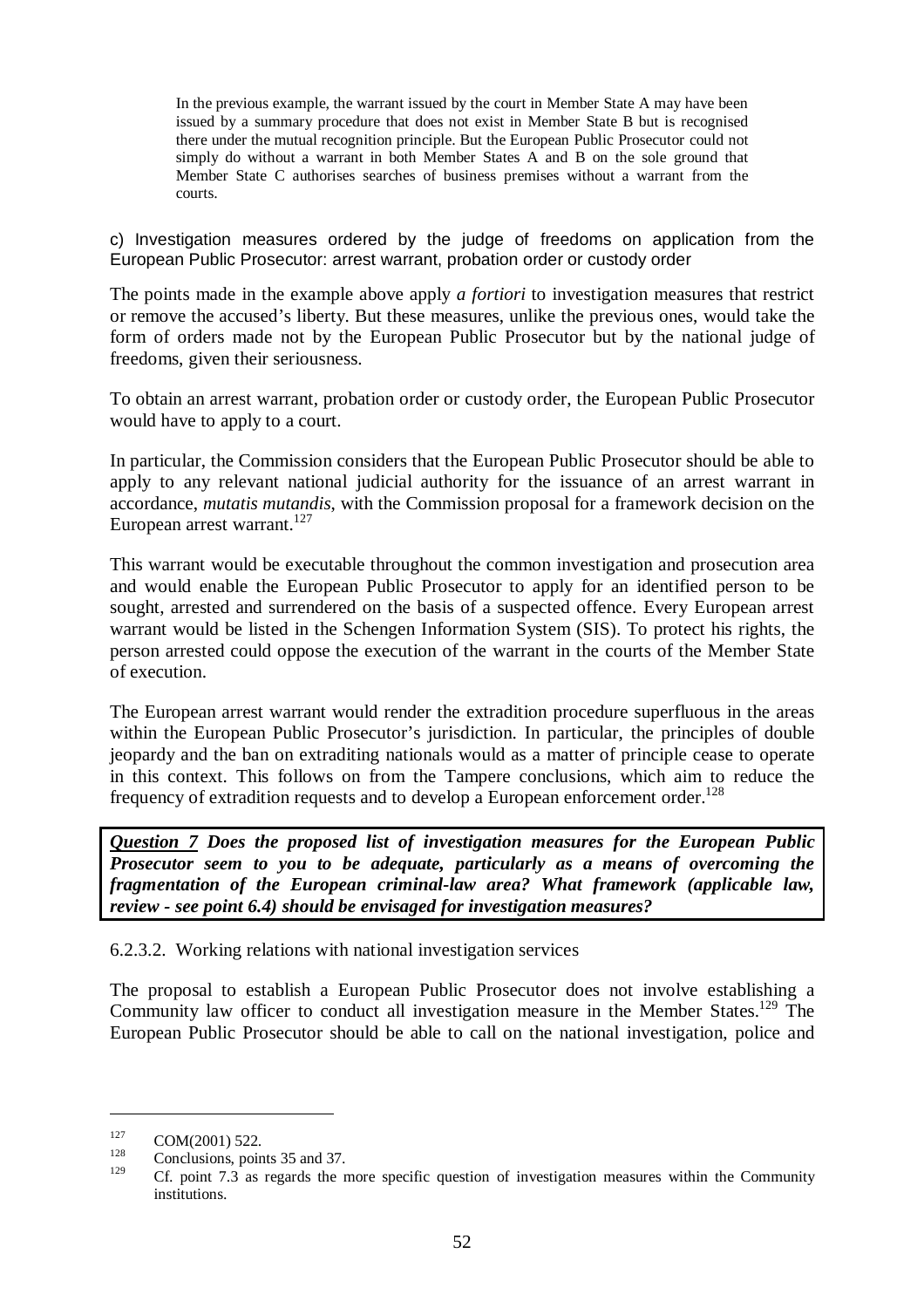judicial services, possibly organised as joint investigation teams,<sup>130</sup> to execute measures taken or authorised by a court.<sup>131</sup>

There are several possible bases for the working relations.

In the first option, the European Public Prosecutor would enjoy a direct investigation power for the purposes of discharging his functions in relation to the Member States' investigation services.

A second option would be to provide in more general terms for an obligation for the Member States'services to assist the European Public Prosecutor. The European Public Prosecutor would be entitled to ask for the assistance of the police in the relevant Member States to undertake a search, and the police would not be entitled to refuse.

A third option would be to comply in each Member States with the system of relations between national prosecuting authorities and national investigation authorities.

By way of illustration, in this last hypothesis, the Deputy European Public Prosecutor in Member State A could ask direct for the assistance of the police like that Member State's own prosecution service, whereas in Member State B, where the national prosecution authorities have no powers to order police investigations, the European Public Prosecutor could make only suggestions to them.

The Commission's preference is for this third solution, provided the freedom of internal organisation it allows does not jeopardise the Community principles of effectiveness and equivalence. In this case the Deputy European Public Prosecutors would have the same powers in relation to the national investigation services as the national prosecution authorities.

*Question 8 What solutions should be envisaged to ensure the execution of investigation measures undertaken by the European Public Prosecutor?*

*6.2.4. Outcome of prosecution*

6.2.4.1. Case closed or not pursued

If he waives the prosecution, the European Public Prosecutor should take a formal decision to close the case or refrain from prosecuting. In all cases, this should be possible at any time during the preparatory stage. There may also be cause for abandoning the prosecution, beyond the prosecutor's control, at any time, including during the preparatory stage.<sup>132</sup>

It is not necessary to return to the situation where the European Public Prosecutor decides on a discretionary basis that the case should be dropped under one of the exceptions from the

<sup>130</sup> Article 13 of the Convention of 29.5.2000 on mutual judicial assistance in criminal matters.<br>
131 Although this is not the point of this Green Paper, it should be pointed out that in certain cases, strictly

limited by the subsidiarity principle , the existence of investigation powers exercised at European level could help boost the effectiveness of the European Public Prosecutor. In particular this affects transnational cases concerning direct expenditure (managed by the Communities, the administrative departments of the Member States not being involved), for example where the Commission's contractors

or subcontractors are in several Member States. See also point 7.3 (future role of OLAF).<br>132 Cf. point 6.3.5 (causes for abandoning prosecutions at the trial stage).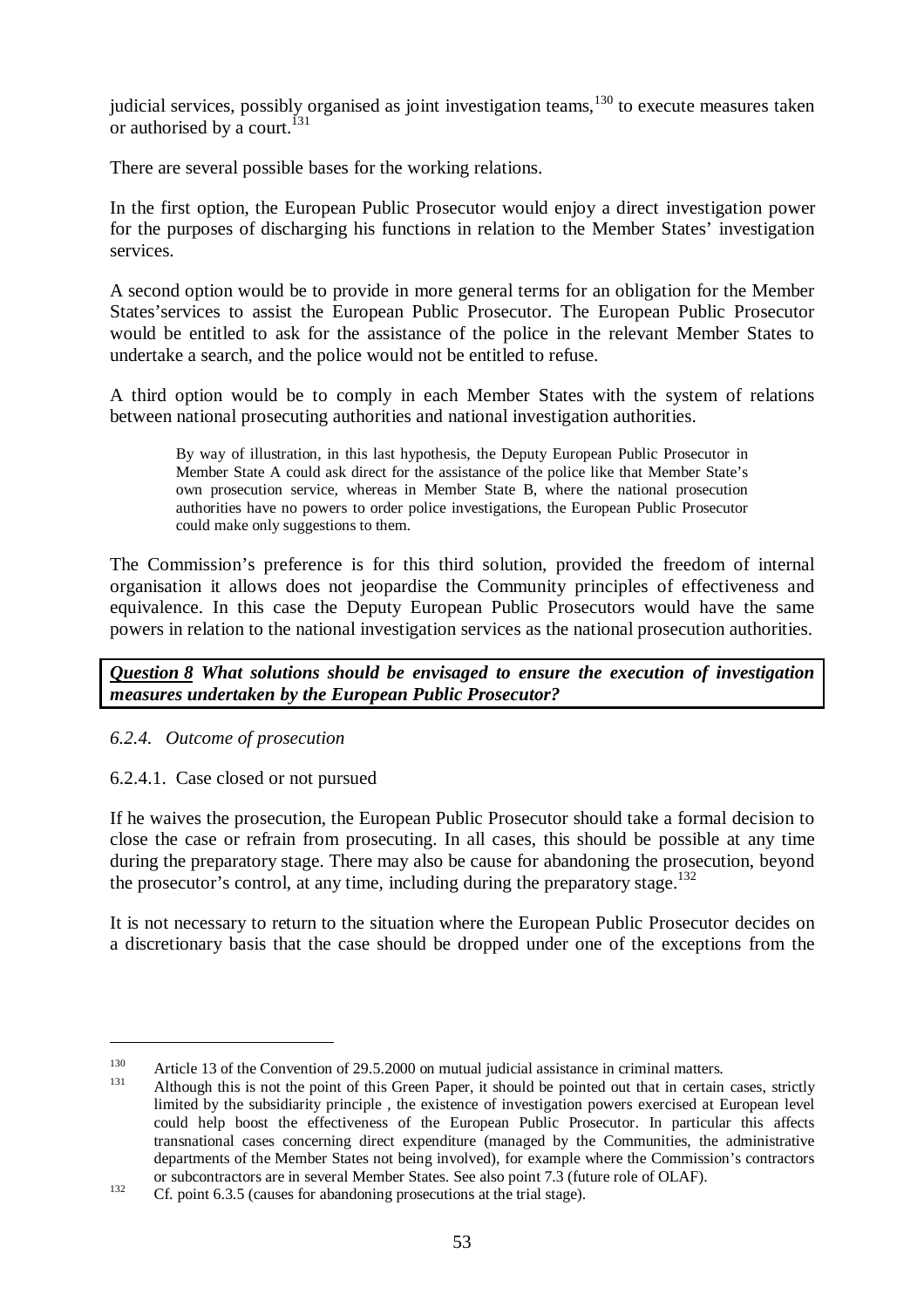mandatory prosecution principle mentioned above, $133$  which may arise without the prosecution actually having been launched.

The European Public Prosecutor may also be minded to take a closure decision in the course of a prosecution he has already launched.

- This would become mandatory where there was any cause for abandoning the prosecution: the limitation period has expired,<sup>134</sup> the accused disappears or dies or a general national measure such as an amnesty or pardon is taken.
- It should also be provided that a case may be dropped in a number of specified situations the offence is not completed, the evidence is lacking or the perpetrator remains unidentified.

The form of the decision should be determined by a Community procedure. Provision could be made for an obligation on the European Public Prosecutor to give reasons for his decision. It would be served on the accused, the victim – meaning the Commission as representing the Communities – and the national prosecution authorities in the context of the dialogue mentioned earlier.

As has been seen, where the "*ne bis in idem*" principle allows, the discretionary closure of a case by the European Public Prosecutor would not have the effect of preventing the national prosecution authorities from prosecuting for national offences.<sup>135</sup> This raises the question of the effect on those authorities of the European Public Prosecutor's decision to drop a prosecution at the end of the road. It might be logical enough to provide that where new evidence emerges the national authorities must inform the European Public Prosecutor.

### 6.2.4.2. Committal for trial

Alternatively, on completion of the investigation, the European Public Prosecutor could take a decision to commit for trial. For that purpose, having acted impartially and diligently, he should have acquired sufficient evidence to support an allegation that the accused has committed an offence within his jurisdiction. Having regard to the charges laid, conviction should now be more probable than acquittal.

As for the forms of the committal, the relevant Deputy European Public Prosecutor should operate in accordance with the national criminal procedure. Generally, in criminal systems, a bill of indictment states the accused's identity, the alleged facts and the charges against him.<sup>136</sup> The form, the content and the review of the bill by the courts would be governed exclusively by national law.<sup>137</sup> So would the whole of the trial stage.

*Question 9 On what terms should the European Public Prosecutor be able to take a decision to close a case or commit it for trial?*

<sup>&</sup>lt;sup>133</sup> Cf. point 6.2.2.1 (obligation or discretion to prosecute).<br>
1<sup>34</sup> Cf. point 5.5 (limitation).<br>
1<sup>35</sup> Cf. point 6.2.2.2 (b) and (c) (distribution of cases between the European Public Prosecutor and the national prosecution authorities).<br>
See, for example, Article 58(3) of the Statute of the International Criminal Court.<br>
Cf. point 6.4 (court reviewing committal proceedings).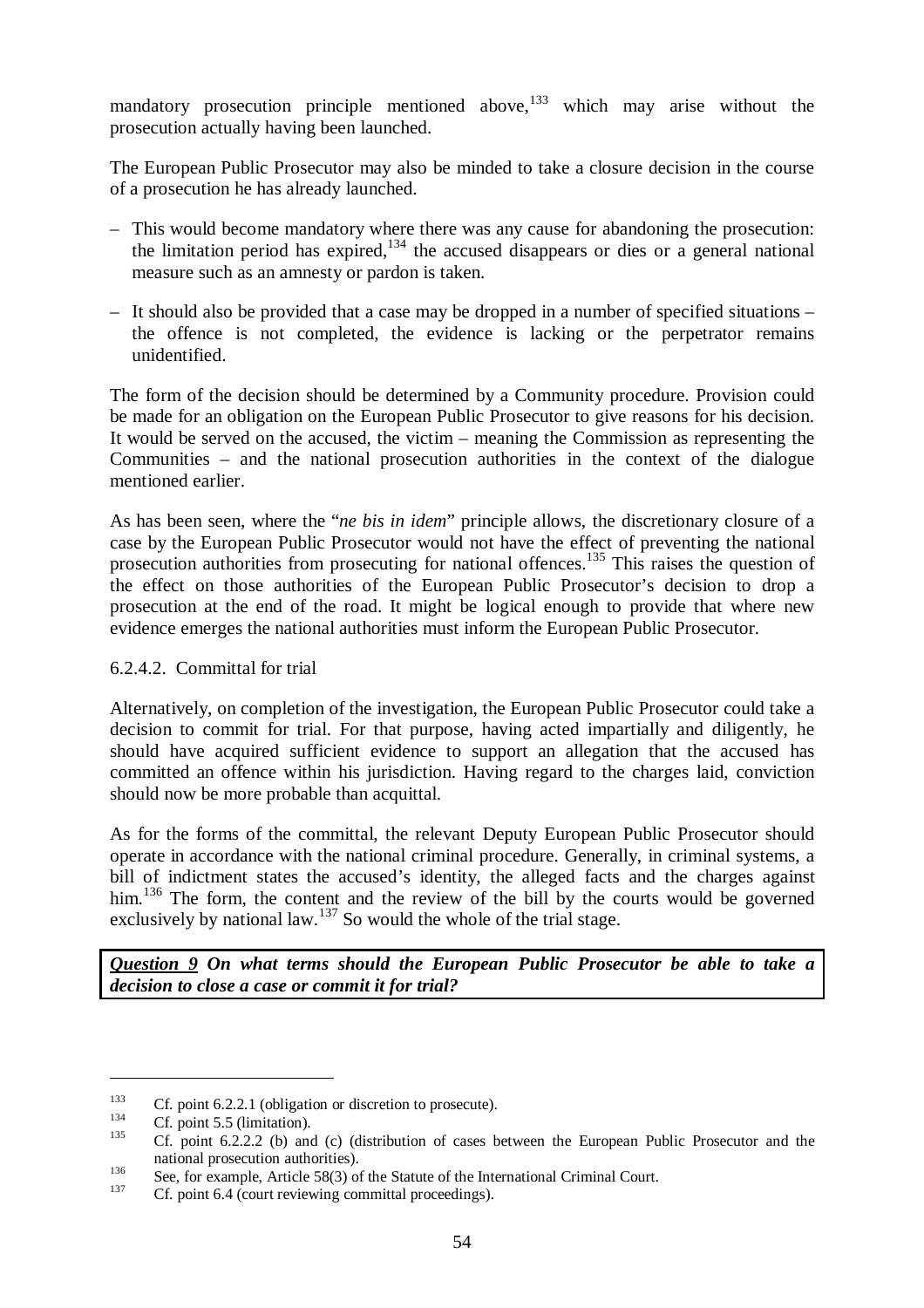### **6.3. Trial stage**

Under Article 280a of the EC Treaty as proposed by the Commission, the European Public Prosecutor would be "*responsible for ... exercising the functions of prosecutor in the national courts of the Member States in relation to such offences [against the Community's financial interests] in accordance with the rules provided for by"* the relevant Community legislation.<sup>138</sup>

#### *6.3.1. Choice of Member State of trial*

In complex cases involving several Member States, the European Public Prosecutor should determine the Member State in which the case is to be committed for trial.

Even when the Convention of 25 July 1995 and its Protocols have been ratified,  $^{139}$  jurisdiction to try the same offence against the Community's financial interests could still be claimed by several Member States at once. The criteria for jurisdiction adopted by the Union Member States in the context of the third pillar aim chiefly to ensure that there is at least one Member States that has jurisdiction to try the offences defined.<sup>140</sup> But these criteria do not necessarily determine a *single* Member State that the European Public Prosecutor would see as the obvious State for the trial.

The logical sequel of the principle of centralised management of prosecutions is that the European Public Prosecutor should choose one of the Member States that have jurisdiction under the convention-based instruments as the one in which the case would be sent for trial. This would avoid the risk of positive conflicts of jurisdiction, where several Member States conduct their own trials. The European Public Prosecutor should be able to concentrate the committals for trial on a single Member State. He should also be able to sever the prosecution so as to send different components of a complex case for trial in as many different Member States as may be necessary. It should be possible to combine the two options.

But the choice of the Member State in which a case is sent for trial is not a neutral one in a partly harmonised law-enforcement area, since that choice determines not only the language or languages that will be used, the practicalities (witnesses, transport etc.) and the court that has jurisdiction but also the applicable national law in matters not within the common set of rules. Consequently there are two essential questions – the criteria for and the review of the choice of Member State.

The choice should be based on certain criteria, while leaving the European Public Prosecutor with some room for manoeuvre to take account of the needs of the individual case. These criteria, which should be laid down in the Community legislation, might be the place where the offence was committed, the accused's nationality or place of residence (natural persons) or of headquarters (legal persons), the place where the evidence is to be found or the place where the accused is held. In any event, the choice of a national court at the preparatory stage should not predetermine the Member State of trial.<sup>141</sup>

 $\frac{138}{139}$  See Annex 2, third procedure.

The proposal for a directive of 23.5.2001 does not take over those provisions of the Convention and its Protocols which are covered by the exception provided for by Article 280(4) of the EC Treaty relating to the application of national criminal law and the administration of justice in the Member States. These

provisions will enter into force only after ratification by all the Member States.<br>
140 Article 4 of the Convention of 25.7.1995 and Article 6 of the Protocol of 27.9.1996.<br>
141 See point 6.4 (freedom secured by the courts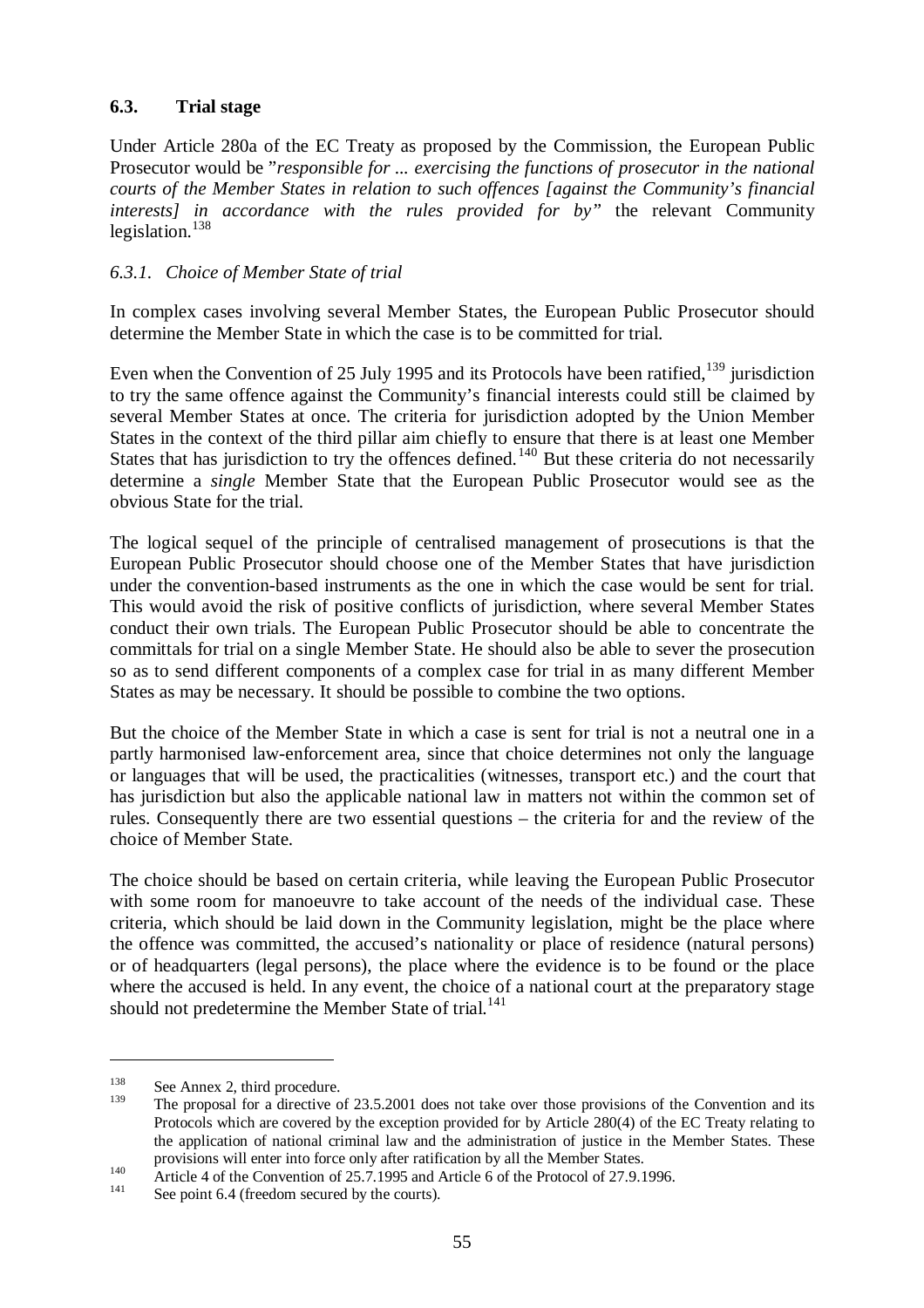The criteria should be weighted, as one and the same criterion might point to several places. Rather than being ranked on a hierarchical basis, they should be combined as a set of concordant items of evidence. The court chosen ought on principle to be related to the offence committed, but the European Public Prosecutor ought to enjoy flexibility to choose the forum that appears most appropriate for the proper administration of justice.<sup>142</sup>

On the question of the review of the choice of Member State of trial, a possible first option might be to leave the European Public Prosecutor wholly responsible for the choice. The principle of mutual recognition in the European Union is now based on trust in all the national legal systems. They are based on a solid set of common principles, among which are not only the "non bis in idem" rule, applied here to the trial and judgment stage, but also the principles that offences and penalties must be defined by law, on a non-retroactive basis, and the penalties must be in proportion to the offence.<sup>143</sup>

The foundations of adversarial court procedure are accepted by all Member States. The rights to redress and to access to an independent and impartial tribunal established by law are recognised.<sup>144</sup> In addition to the fundamental rights mentioned above as regards the preparatory stage, there are at the trial stage the principles of the benefit of the doubt and of the degree of certainty – evidence beyond all reasonable doubt – needed for a conviction.

The rights of the accused, the victims and the witnesses are guaranteed in all national systems: In particular there is the right to remain silent to avoid self-incrimination<sup>145</sup> and the right to be advised, defended and represented.<sup>146</sup>

But certain arguments might militate in favour of a review of the choice of Member State of trial. If the general criminal law is not harmonised and the European Public Prosecutor enjoys the discretionary margin he needs, the Prosecutor should not be able to select a court on an unfair basis, for instance regularly avoiding sending cases for trial in Member States where the judicial system seems less promising to him. If it was felt useful to review the choice of forum, this would have to be a judicial review.

The second option consists of reviewing the European Public Prosecutor's choice of Member State of trial and entrusting the review function to a national court. The court reviewing the accusation would obviously review its legality, notably in terms of jurisdiction, by reference to national law. The question arises whether the review should be extended to manifest errors in the choice of Member State in terms of Community law (criteria mentioned above). Even without giving the national court the power to rule against the European Public Prosecutor's discretionary choice of forum, review of abuse or manifest error raises the possibility that one or more Member State might decline the same case in whole or in part. The jurisdiction criteria of the Convention of 25 July 1995 ought theoretically to make this kind of situation impossible. But in practice this second option does suggest that there could be a few cases of

<sup>&</sup>lt;sup>142</sup> The concept of the proper administration of justice embraces the principles of a reasonable period of time, fairness and effectiveness.<br><sup>143</sup> Article 49 of the Charter of Fundamental Rights of the European Union and Article 7 of the European

Convention for the Protection of Human Rights and Fundamental Freedoms.<br>Article 47(1) and (2) of the Charter and Article 6(1) of the Convention.<br>In particular, the right against self-incrimination presupposes that the Eur

use any evidence obtained under duress or constraint contrary to the accused's own free will (ECHR, *Funke v France*, 25.2.1993, paragraph 44). But the European Public Prosecutor would be able to use data obtained form the accused by means of coercive powers but which exist irrespective of the suspect's will (ECHR, *Saunders v United Kingdom*, 17.12.1996, para 69).<br>
<sup>146</sup> Article 47(2) of the Charter and Article 6(3) of the Convention.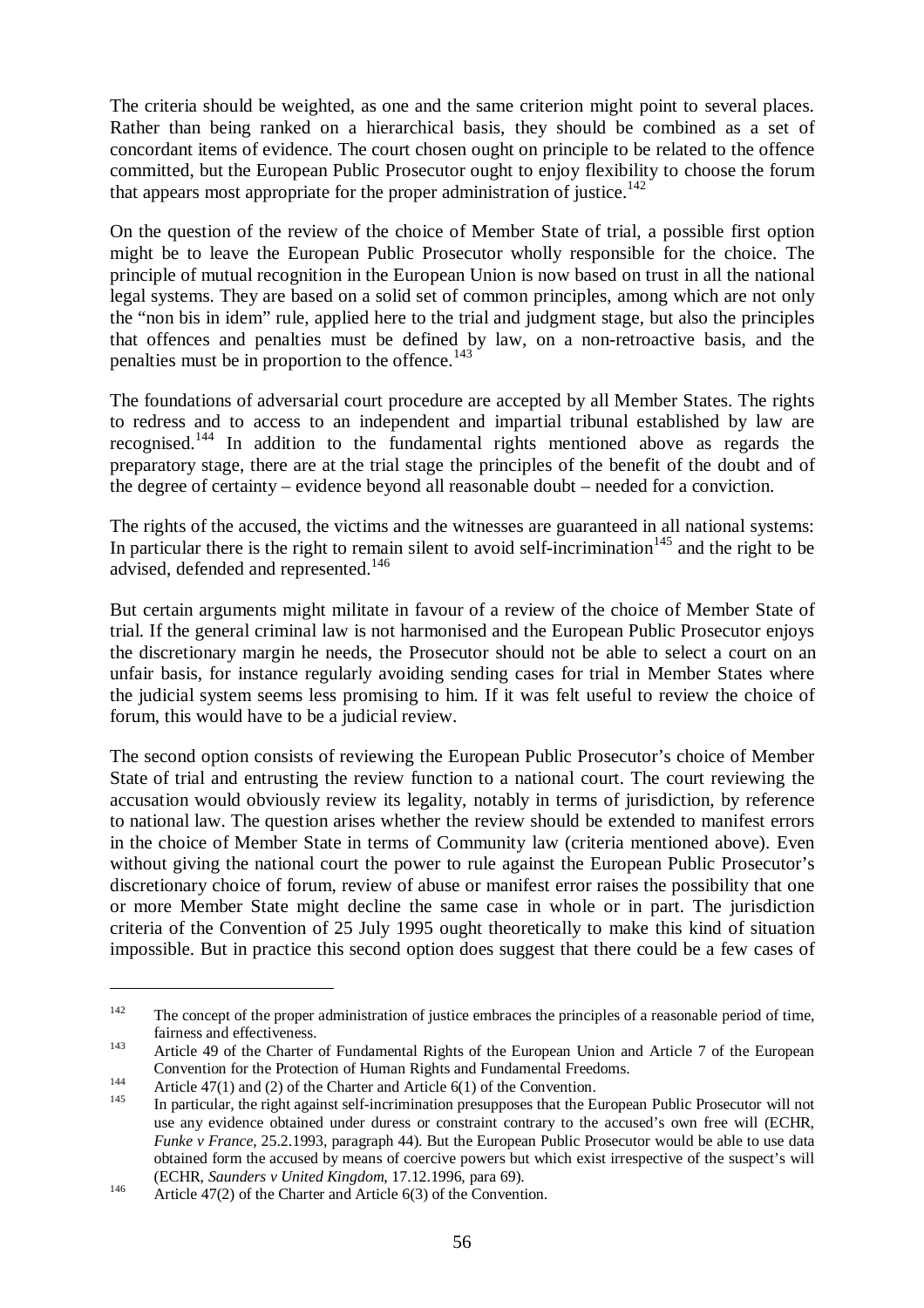declined jurisdiction and possibly even of negative conflicts of jurisdiction. They should be settled by a Community court, and as matters stand that can only mean the Court of Justice.<sup>147</sup>

There is also a third option of establishing a special Community court to review the European Public Prosecutor's choice of Member State of trial, but that goes far beyond the ambitions of the Commission proposal. But to ensure that the debate is complete, the hypothesis is considered below in conjunction with the question of reviewing the committal order itself.<sup>148</sup>

*Question 10 By what criteria should the Member State or States of trial be chosen? Should the European Public Prosecutor's choice be subject to review? If so, by whom?*

## *6.3.2. Exercise of the prosecution function*

The European Prosecution Service would conduct prosecutions before the national courts and in accordance with national law.

Just as it does not involve establishing a European court, the Commission proposal does not presuppose the introduction of a specifically European prosecution. It is, moreover, perfectly neutral on the organisation of trial courts. The complexity of cross-border financial cases may, of course, raise doubts as to the ability of non-professional judges to try them.<sup>149</sup> But the Commission regards this as a question for the individual Member States in accordance with the principle of subsidiarity.

The European Public Prosecutor, meaning in practice the Deputy European Public Prosecutor in the Member State of trial, would prosecute in accordance with the national court organisation and procedure. The sources of the law of criminal procedure are different from one Member State to another, but the differences are a lot smaller at the trial stage than at the preparatory stage.

The need for centralised management on grounds of effectiveness consequently does not apply at the trial stage. National law would basically remain applicable, subject to minor changes to provide for prosecution by the European Public Prosecutor in cases where the Community's financial interests are at stake.

### *6.3.3. The European Communities, victims in accordance with the ordinary law*

The place of the victim in criminal proceedings varies sharply from one Member State to another. Some of them allow *partie civile* proceedings for compensation for loss sustained, and this procedure can go so far as to prompt the commencement of a prosecution at the victim's initiative. The advantage of the *partie civile* procedure is that there is no need for subsequent civil proceedings. In other Member States the victim can give evidence as *amicus curiae* at the trial.

In the system outlined here, criminal proceedings could be initiated only by the European Public Prosecutor, but the Community might nevertheless have an interest in being a party to the trial, given that the Prosecutor will be acting independently. There are several hypotheses worth considering as regards the defence of the Community's finances, such as *partie civile*

<sup>&</sup>lt;sup>147</sup> Cf. point 8 (judicial review).<br>
Cf. point 6.4.3 (court reviewing committal proceedings).

See, for instance, Article  $26(1)$  of the Corpus juris.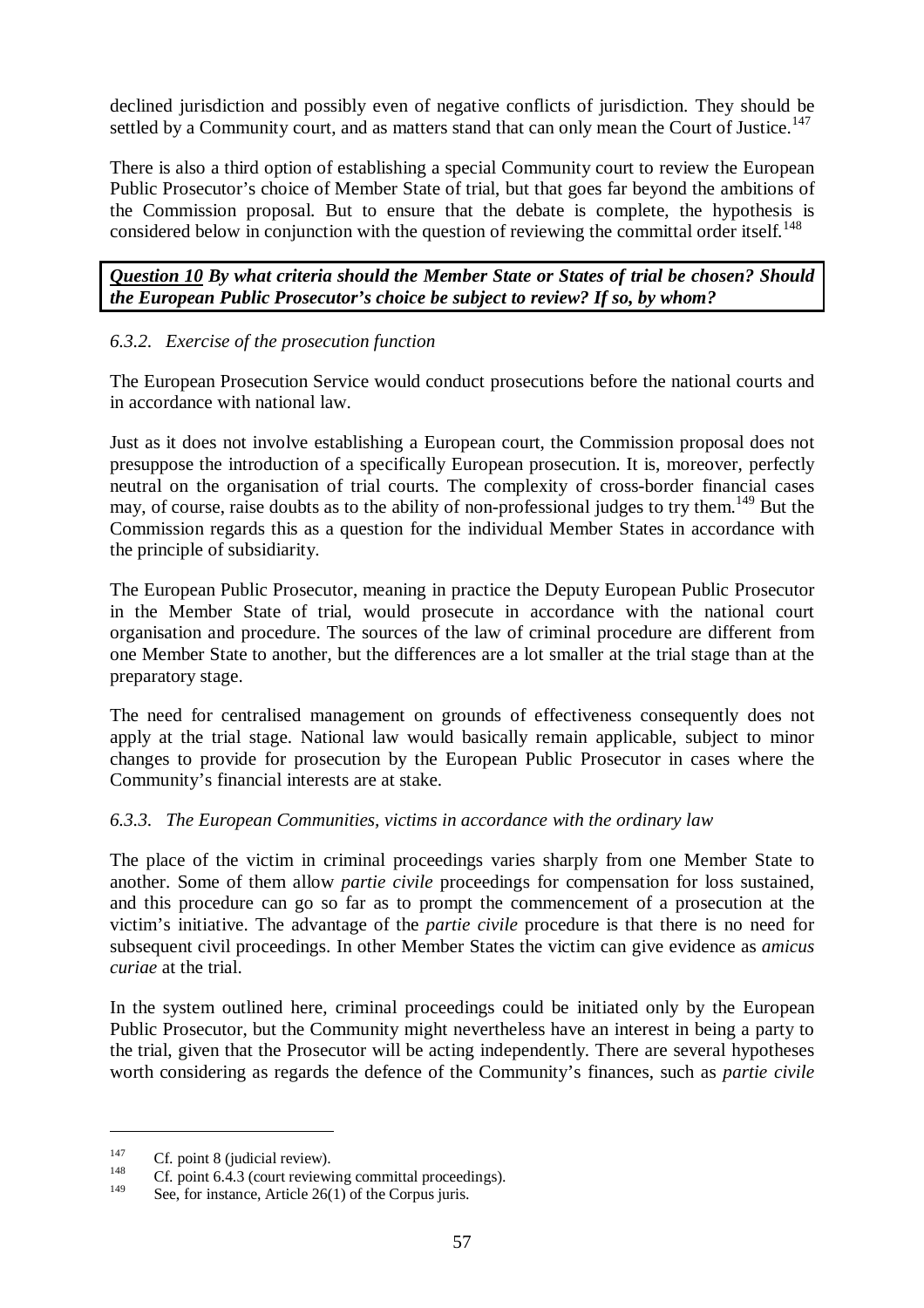proceedings brought by the Commission on behalf of the European Communities, or an expert or ordinary witness function for staff from OLAF or other departments.

The Commission does not accept the hypothesis of a uniform role for the Communities as victim in all cases involving the Community's financial interests. What it would simply like is for the Communities to be sure of enjoying the same rights as an ordinary victim in all the Member States.

## *6.3.4. Law of evidence*

The fact that evidence gathered in one Member State is not automatically recognised throughout the Union is all too often an obstacle to effective prosecution in transnational cases. This situation makes it more difficult to make use of the findings of investigations when a case comes to criminal trial. Preserving it would ruin all efforts made to centralise the management of prosecutions with the establishment of the European Public Prosecutor. The effectiveness of the European Public Prosecutor, measured by the possibility of using at trial the evidence gathered by him, depends on this difficulty being overcome.

### 6.3.4.1. Admissibility of evidence

A simple reference to national law is by definition incapable of settling the question of the admissibility of evidence in a European investigation and prosecution area. It must be possible for evidence gathered in one Member State to be admitted in the courts of any other Union Member State so that prosecutions can be concentrated in the Member State where it has been decided to send the case for trial. The rules of evidence, being based on a set of comparable principles, are still too different in matters of detail for the European Public Prosecutor to be able to take them as a basis.

The European Public Prosecutor would also have the regrettable duty to choose between an abusive form of forum shopping (concentrating committals for trial in the Member State or States offering the greatest flexibility in the rules of evidence) and impunity and iniquity in prosecutions (ineffectiveness of a large number of prosecutions on account of variations in the rules of evidence).

The impasse here cannot reasonably warrant the Community unification of the rules of evidence. This hypothesis, which would be tantamount to general codification of criminal law in Europe, would be right out of proportion to the specific objective, which is solely to seek effectiveness in proceedings against certain basically common interests. There would be a danger of complexity if two systems of evidence were to coexist, one operating in Community matters and one in domestic matters.

Neither unification in the form of a complete code on the admissibility of evidence, nor a simple reference to national law but mutual admissibility of evidence is the most realistic and satisfactory solution here. Under this principle, any national court trying a criminal case in which the Community's financial interests were at stake would have to admit any evidence lawfully obtained in accordance with the law of another Member State. Under the idea of mutual admissibility of evidence posited by the Tampere European Council, "*evidence lawfully gathered by one Member State's authorities should be admissible before the courts of other Member States*".<sup>150</sup>

<sup>150</sup> Tampere Conclusions, point 36.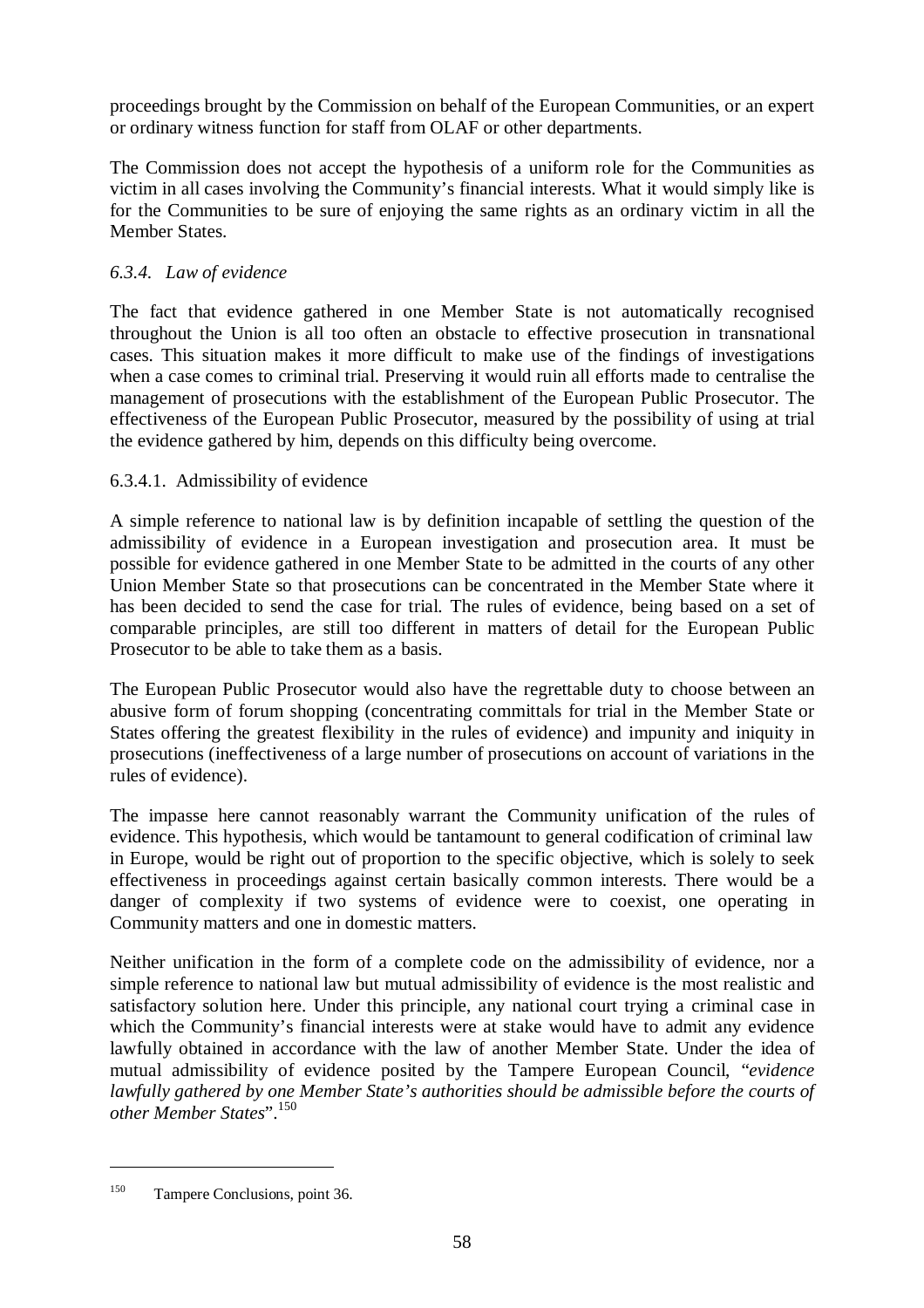In addition, it would be worth evaluating whether there is a need for a European record of questioning to serve as a model for the European Public Prosecutor where he questions witnesses himself without going through the national investigation authorities. To respect the rights of the accused, Community law should provide for the European Public Prosecutor to have the possibility of applying specific procedures reflecting cross-border situations: European record of questioning of witnesses on the basis of testimony given, and European record of questioning of the accused, including videoconferences in both cases.<sup>151</sup>

### 6.3.4.2. Exclusion of evidence unlawfully obtained

The prior condition for any mutual admissibility of evidence is that the evidence must have been obtained lawfully in the Member State where it is found. The question of the exclusion of evidence obtained contrary to the law therefore has to be considered.

The law that must be respected if evidence is not to be excluded is first and foremost the national law of the place where the evidence is situated, which integrates in all Member States the principles of Article 6 of the Union Treaty, the Charter of Fundamental Rights of the European Union and the European Convention for the Protection of Human Rights and Fundamental Freedoms. It would include certain Community rules such as those governing the European arrest warrant or record of questioning where they are used as evidence.

The Commission would prefer the exclusion decision to be taken by the court review with jurisdiction to the committal (whoever that may be in the relevant Member State).<sup>152</sup> The rules governing exclusion would be those of the Member State in which the evidence was obtained. The effect of this would be that any national court having jurisdiction in cases involving the criminal protection of the Community's financial interests would have to be familiar with the rules of evidence in the other Member States. This is a common situation in private international law. The practical difficulties here should be cleared up by progress in facilitating networking among the Member States' judicial systems (liaison judges, European Judicial Network).

Likewise, where evidence obtained in the course of a Community administrative procedure is to be used in a criminal trial, this should be conditional on compliance – right from the administrative stage if there are grounds for believing that there is a link to a criminal offence – with the constraints of criminal procedure (defence rights). Evidence gathered in the course of an internal administrative enquiry (within the Community institutions) could be made admissible on a mandatory basis in the national courts if it has been gathered without any human rights violations. $153$ 

As for the validity of evidence (its credibility in the eyes of the court), this will obviously be within the discretion of the courts themselves, on the basis of the applicable national law.

*Question 11 Do you think that the principle that evidence lawfully obtained in a Member State should be admissible in the courts of all other Member States is such as to enable the European Public Prosecutor to overcome the barrier raised by the diversity of rules of evidence?*

<sup>&</sup>lt;sup>151</sup> See in particular Article 32 of the Corpus juris.<br>
152 Cf. point 6.4.3 (court reviewing committal proceedings).<br>
153 For example, the obligation on Community staff to cooperate with OLAF in its internal administrati investigations must be interpreted as raising no barriers to the fundamental right, already mentioned, against self-incrimination (ECHR, *Saunders*, *supra*).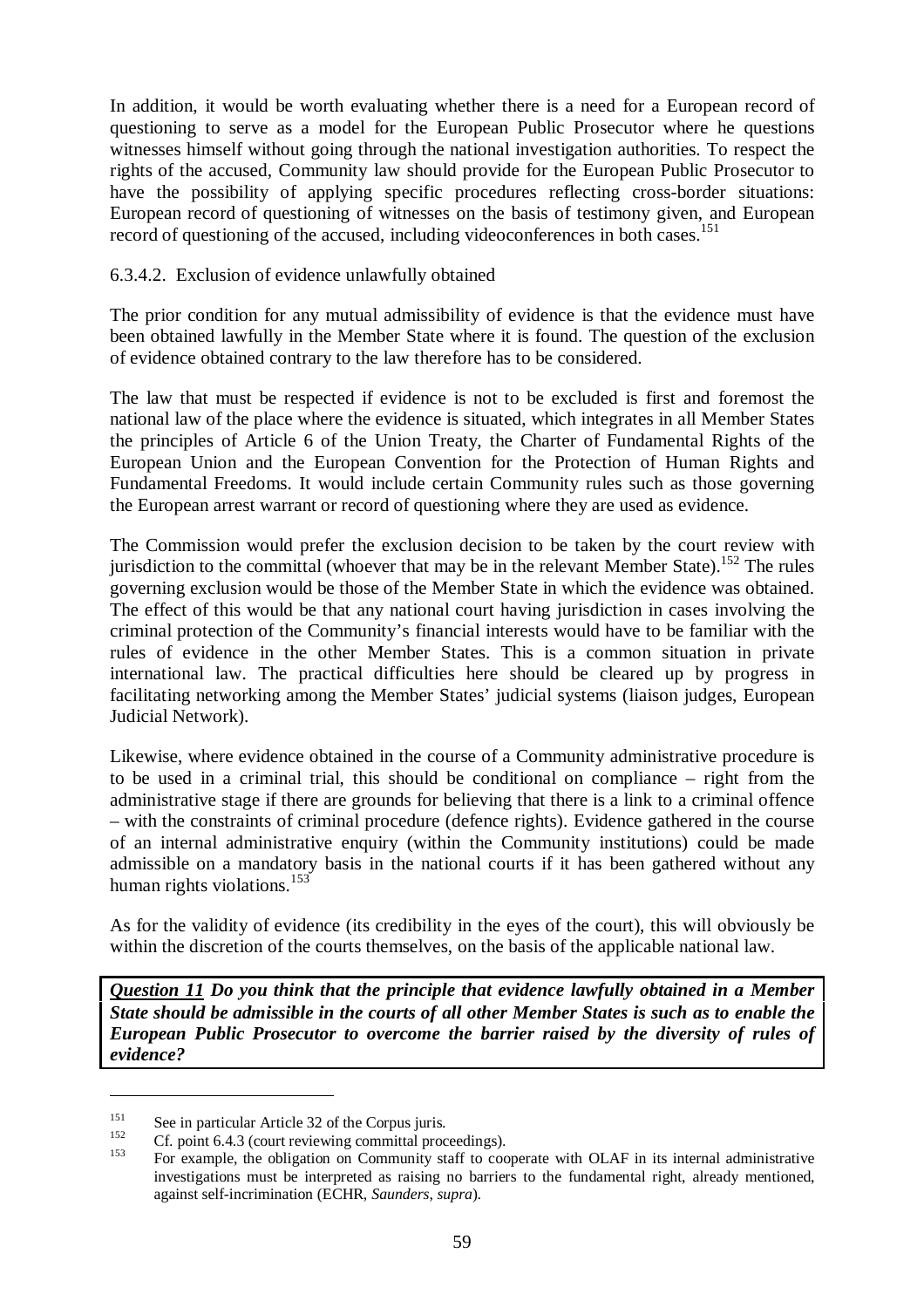### *6.3.5. Factors causing early termination of prosecution*

Unless the European Public Prosecutor decides to close a case without further action,  $154$  the prosecution brought will as a general rule end with a conviction or an acquittal.

But during the trial the prosecution can always be terminated for the reasons considered already in relation to the preparatory stage. For instance, the limitation period may expire.<sup>155</sup> The accused may die (if he is a natural person) or be dissolved (if it is a legal person). There may be national measure that precludes further prosecutions, such as an amnesty or a pardon. In general terms, the grounds for terminating the prosecution at the trial stage would be determined by the national law applicable to the trial.

## *6.3.6. Execution of the judgment*

The Commission does not envisage giving the European Public Prosecutor a role to play in the execution of the judgment given on the merits, unlike the approach generally taken in the Member States.<sup>156</sup> The reference to national law on this point should be facilitated by the progress made since Tampere.

## **6.4. Guarantee of the involvement of a court**

Since acts done by the European Public Prosecutor have an impact on fundamental human rights, they should be subject to review by the courts, whose role should be specified. The Commission has proposed providing in the EC Treaty that the Community legislation should lay down "*the general conditions governing the performance of the functions of the European Public Prosecutor and ... in particular … (c) rules applicable to the judicial review of procedural measures taken by the European Public Prosecutor in the exercise of his functions*."

### *6.4.1. Functions of the court*

In general terms, any court with jurisdiction to review acts done by the European Public Prosecutor should offer all the assurances expected from a court. It should be competent, independent and impartial in accordance with the general principles recognised by all the Member States.<sup>157</sup>

The role of the court reviewing acts done by the European Public Prosecutor would be to provide the guarantee of judicial intervention. There are two distinct functions here:

- during the preparatory stage, the court reviewing coercive acts, known here as the judge of freedoms, issues or authorises, after reviewing them for legality and proportionality, those measures taken by the European Public Prosecutor involving a restriction of fundamental rights (see question in point 6.4.2);
- at the end of the preparatory phase, acting on the basis of the European Public Prosecutor's decision to commit the case to trial, the court confirms the charges on the basis of which the European Public Prosecutor intends to proceed and the validity of the committal to the

<sup>&</sup>lt;sup>154</sup> Cf. point 6.2.4.1 (withdrawal of prosecution).<br>
Cf. point 5.5 (limitation).<br>
The alternative option is taken by Article 23 of the Corpus juris.<br>
Article 47 of the Charter of Fundamental Rights of the EU; Article 6(1 the Protection of Human Rights and Fundamental Freedoms.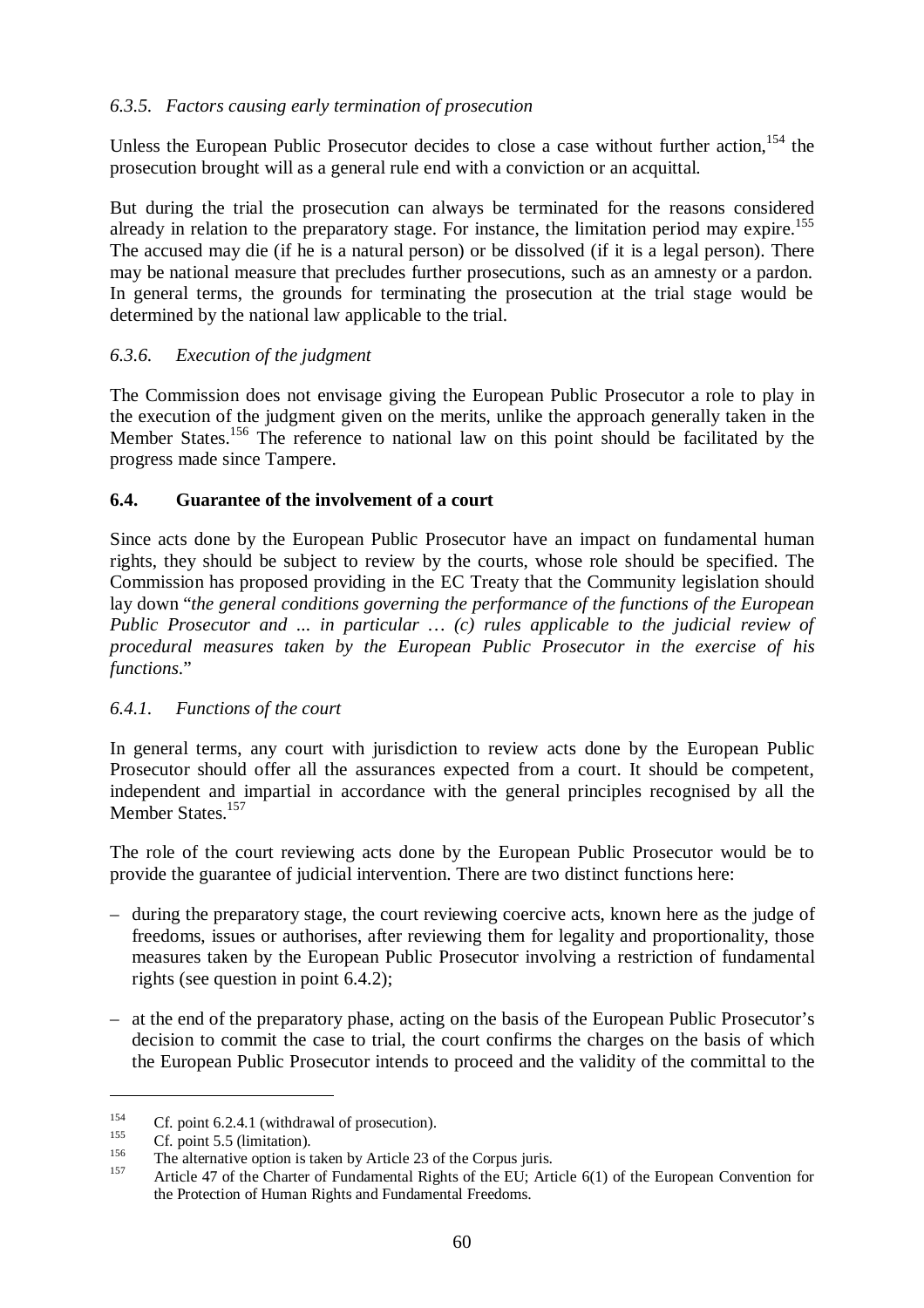trial court. The aim is to consider whether the evidence is sufficient and admissible and a proper procedure has been followed so as to avoid a flawed trial and the risk of stigmatisation of the accused (see point 6.4.3.).

### *6.4.2. The designation of the judge of freedoms*

In institutional terms it is theoretically conceivable that the establishment of the European Public Prosecutor might be accompanied by the establishment of a Community judge of freedoms. But in what legal system, if not in the Community system? This solution would effectively generate an obligation to enact a full body of common European legislation governing investigations, applying to searches, seizures, interceptions of communications, subpoenas, arrest, judicial review, preventive custody etc. That is not the Commission's preference.

The judge of freedoms could very well be in the national system.<sup>158</sup> There is no need to establish a European indictments court. The Member States remain entirely free to determine the number of such courts and the way they are organised. They might, for instance, be designated in each Member State from among courts sitting in the places where the Deputy European Public Prosecutors are based. In accordance with the case law of the European Court of Human Rights, its functions should be made incompatible with those of the trial  $count<sup>159</sup>$ 

From a functional point of view, the competent court would be the court the Member State to which the relevant Deputy European Public Prosecutor belongs. Several national courts may therefore be involved in the same case where action by the European Public Prosecutor in several Member States is involved.

There are three options. The first is that the European Public Prosecutor should apply to the judge of freedoms in the Member State in which he wishes to undertake some act of investigation.

The second is that the European Public Prosecutor could apply to only one judge of freedoms, who would issue or authorise all the acts needed for the investigation, executable throughout the Communities on the basis of the mutual recognition principle.

The third would be to leave the European Public Prosecutor free, within the limits set by the legislation, to combine these two possibilities. Where the European Public Prosecutor is to apply for the issuance or authorisation of acts whose place of execution is known in advance, he would have to apply to the national judge of freedoms in the Member State where execution is to take place. On the other hand, as regards acts whose place of execution is not determined in advance, the European Public Prosecutor could choose to concentrate his applications on a single national judge of freedoms, which would take a decision recognised throughout the Communities.

Take the example of a case in which the European Public Prosecutor needs to search the accused's car and home in Member State A and to intercept certain calls made from a mobile telephone. He could apply to the court for Member State A for authorisation of all these measures and search the premises in Member State A. On the basis of the same

<sup>&</sup>lt;sup>158</sup> Subject to compliance with the provisions of Article 234 EC and the judgement of the Court of Justice in *Foto-Frost* (Case C-314/85 [1987] ECR 4199.

<sup>159</sup> See, inter alia, judgments of the ECHR of 24 May 1989 in *Hauschildt v Denmark*, Series A, No 54, and of 24 August 1993 in *Nortier v Netherlands*, Series A, No 267.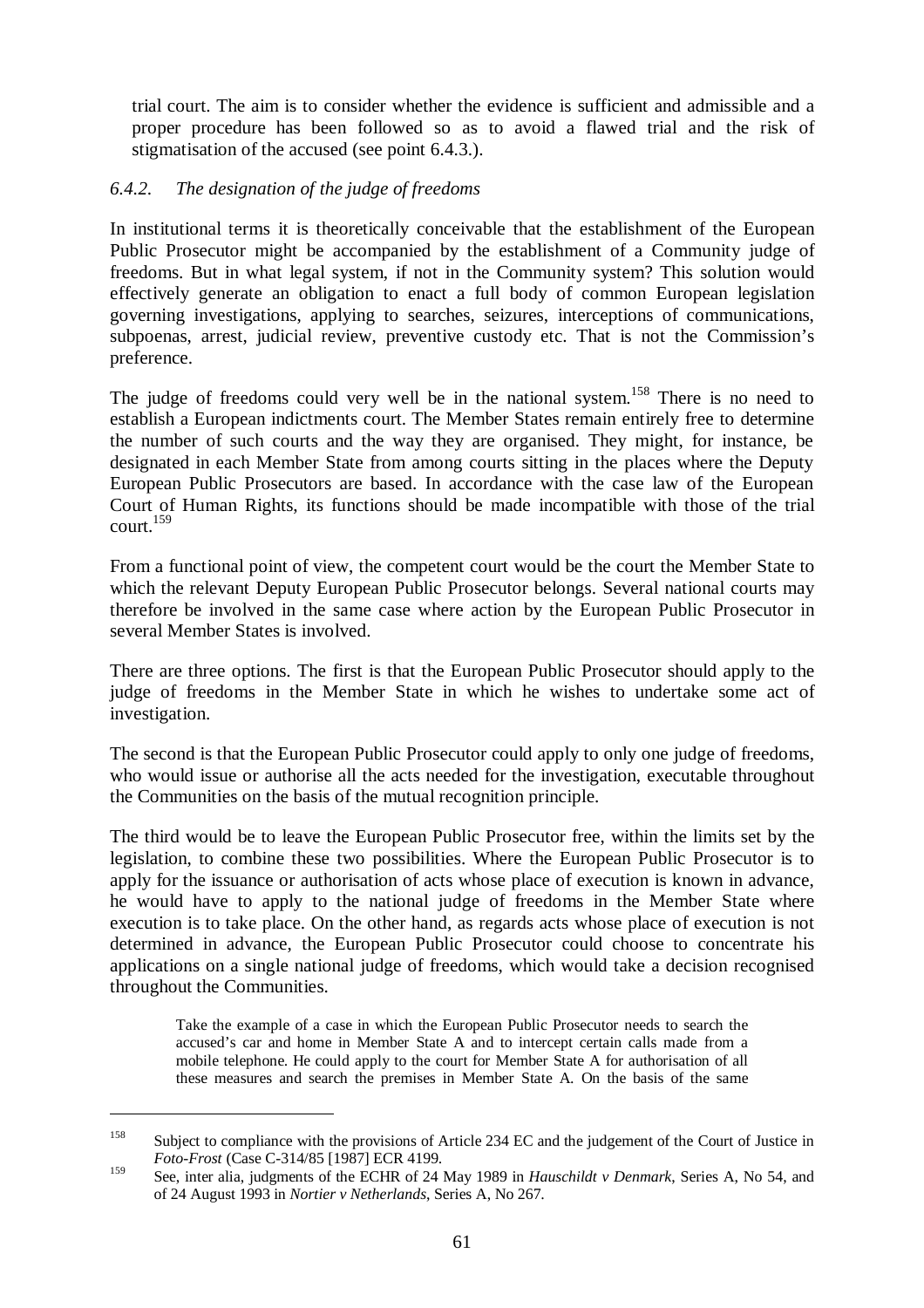authorisation, mutually recognised, he could then search the accused's vehicle and intercept his telephone calls even though he has now travelled to Member State B.

The Commission's preference is for one or other of the last two options. They alone correspond to the principle of establishing a common investigation and prosecution area. For the sake of investigative efficiency, decisions by the review courts in all Member State should be recognised throughout that area. The mutual recognition principle applies to the operation of the national court. To ensure that the European Public Prosecutor's acts of investigation have territorial effect throughout Europe, acts issued or authorised by the national courts should be enforceable everywhere in the Community.

Once again, mutual recognition is possible because of the common core of legal principles in the Member States. The investigation measures envisaged here are provided for by the law of criminal procedure in all the Member States. They are always subject to compliance with the principles recognised by the Charter of Fundamental Rights of the European Union and the European Convention for the Protection of Human Rights and Fundamental Freedoms. The juxtaposition of national legal systems is therefore no obstacle to mutual recognition of decisions by national courts.

International letters rogatory will no longer serve any purpose in cases involving the protection of the Community's financial interests. European law would do no more than extend the validity of decisions by the national courts throughout the Union. For the rest, domestic law would govern the procedure for issuing and reviewing decisions.

By way of example, if a search is to be made in Member State A under a warrant issued by a court in Member State B, it cannot be refused, but it must be conducted in accordance with the law of Member State A.

*Question 12 To whom should the function of reviewing acts of investigation executed under the authority of the European Public Prosecutor be entrusted?*

### *6.4.3. Designation of the court to review the committal*

Several options as to the court to review the committal are conceivable in institutional terms. There are actually two basic possibilities, depending whether the court is to be European or national.

The first possibility for organising the committal review function is to establish a European Pre-Trial Chamber. This possibility was already considered above in relation to the review of the choice of Member State.<sup>160</sup> This solution might echo some of the mechanisms adopted by various international criminal bodies (the Pre-Trial Judge of the International Criminal Tribunal for the former Yugoslavia<sup>161</sup> and even more so the Pre-Trial Chamber of the future International Criminal Court<sup>162</sup>).

The Chamber would have jurisdiction to review the European Public Prosecutor's decision to send a case for trial. The European Pre-Trial Chamber's review could relate not only to the choice of forum but also to the adequacy of the evidence. It could take up cases of its own motion or on application from the accused.

<sup>&</sup>lt;sup>160</sup> Cf. point 6.3.1 (choice of State of trial).<br><sup>161</sup> Article 65 ter of the Rules of Procedure and Evidence of the ICTY of 11 February 1994, as amended on 10 July 1998. <sup>162</sup> Articles 56 *et seq*. of the Statute of the International Criminal Court.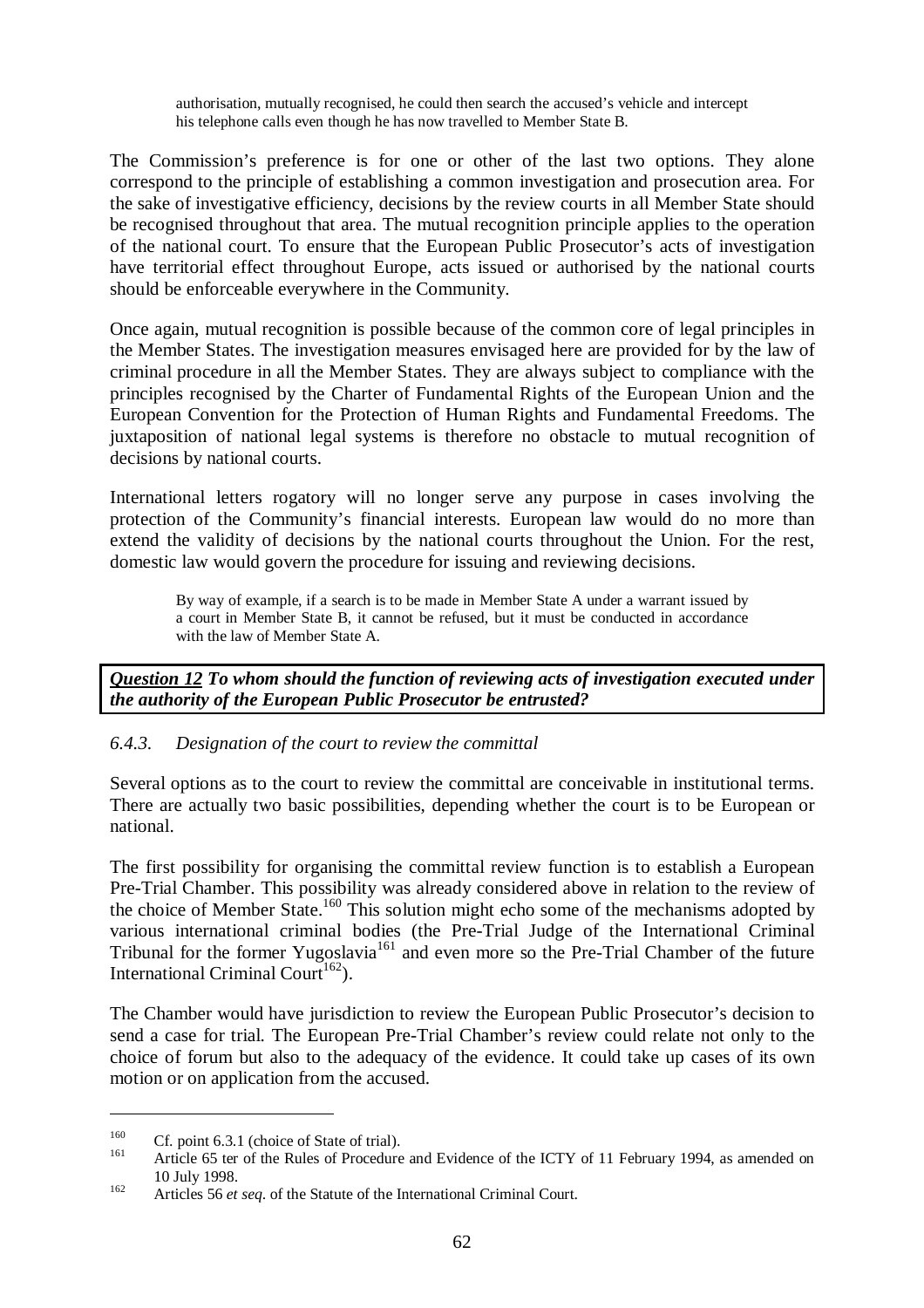The establishment of a Community committals court, possibly as a specialised chamber of the Court of Justice, would have the advantage of placing the review of committals in the hands of a single, specialised court and thus securing the unity of the relevant law and practice. But the Treaty amendment needed to establish this chamber goes well beyond the Commission's contribution to the Intergovernmental Conference. So another solution must be considered.

The second possibility would be for the committal review function to be exercised by a national court designated by each Member State for the purpose. This solution would not entail establishing a new court. The type of court designated might vary very considerably from one Member State to another. Depending on the Member State, the court exercising the committal review function may be an *ad hoc* court or the trial court itself. This solution respects the variety of judicial systems and allows all manner of courts to be designated as committal review courts in the Member States.

The Commission's preference is for the second possibility. Establishing a new Community court should be avoided, provided there is an arrangement for the Court of Justice to settle conflicts of jurisdiction, which ought to be rare in practice. In any event, provision should be made for flexibility in the choice of committal review court, which should be in a different Member State from the original committal court.

In functional terms the European Public Prosecutor would apply to the committal review court in the Member State in which he is minded to send the case to trial. His choice must correspond to the Community criteria discussed above for the choice of Member State of trial, amplified as appropriate by the applicable national law, subject to *a posteriori* review by the Court of Justice. $1$ 

*Question 13 To whom should the committal review function be entrusted?*

\*\*\*

*Question 14 Do you feel that fundamental individual rights are adequately protected throughout the proposed procedure for the European Public Prosecutor? In particular, is the double jeopardy principle properly secured (see point 6.2.1)?*

<sup>&</sup>lt;sup>163</sup> Cf. point 8 (judicial review).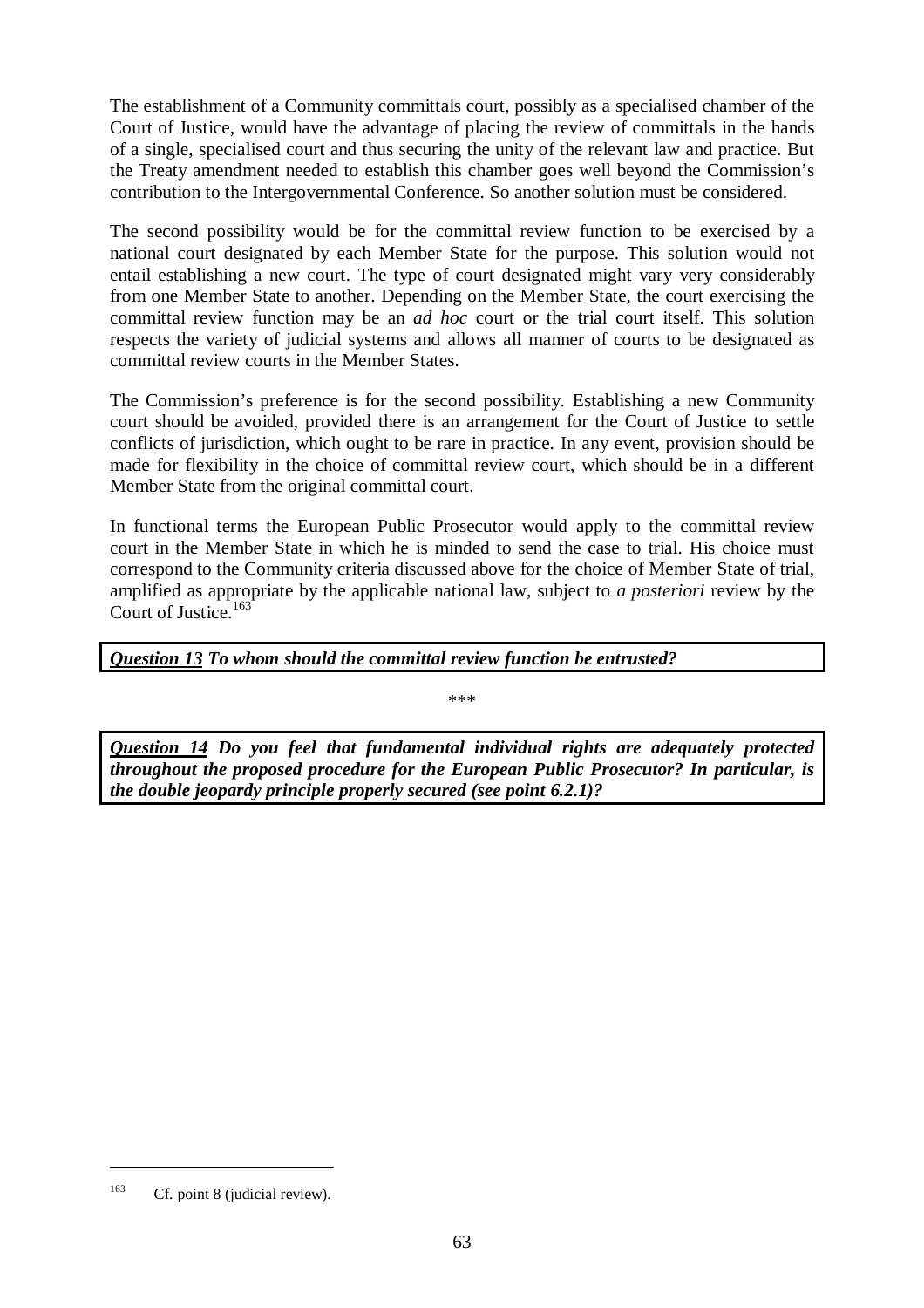### **7. RELATIONS WITH THE OTHER PARTIES INVOLVED**

Inserting the European Public Prosecutor into the existing institutional context must be handled with care, especially in view of current developments in the European Union.

### **7.1. Cooperation with Member States' authorities**

The establishment if the European Public Prosecutor would cause no upheavals in national investigation and prosecution systems. It should be remembered that the following functions would remain purely national:

- criminal investigation police forces;
- judicial review functions (judge of freedoms and committal review court);
- the administration of justice; and
- enforcement.

Consequently, above and beyond the distribution of jurisdiction considered here, there would have to be permanent cooperation between the European Public Prosecutor and the authorities of the Member States. Community secondary legislation would have to determine the nature of the relationship between the European Public Prosecutor and the national police and judicial authorities.

For one thing, the dialogue already mentioned between the European Public Prosecutor and the national prosecution authorities would have to be organised, and practical input must be provided, notably in the handling of hybrid cases, to facilitate mutual consultations, information exchange and assistance.<sup>164</sup>

For another, regarding the execution of acts of investigation issued or authorised by the relevant national court, several options were set out above,<sup>165</sup> the objective being that the European Public Prosecutor can obtain the assistance of the national investigation authorities.

### **7.2. Relations with those involved in cooperation in criminal matters in the European Union**

Since the powers of the European Public Prosecutor would be limited to the protection of the Community's financial interests, there should not be any difficulties in ensuring that his/her functions, which are both more integrated and more specialised, complement those of the bodies active in the area of cooperation on criminal matters. At this stage, given current developments within the third pillar of the European Union, it is only possible to identify possible food for thought. In particular, consideration should be given to developing a balanced and coherent system with the following partners.

<sup>&</sup>lt;sup>164</sup> Cf. point 6.2.2.2 (allocation of cases).<br><sup>165</sup> Cf. point 6.2.3.2 (working relations with national investigation services).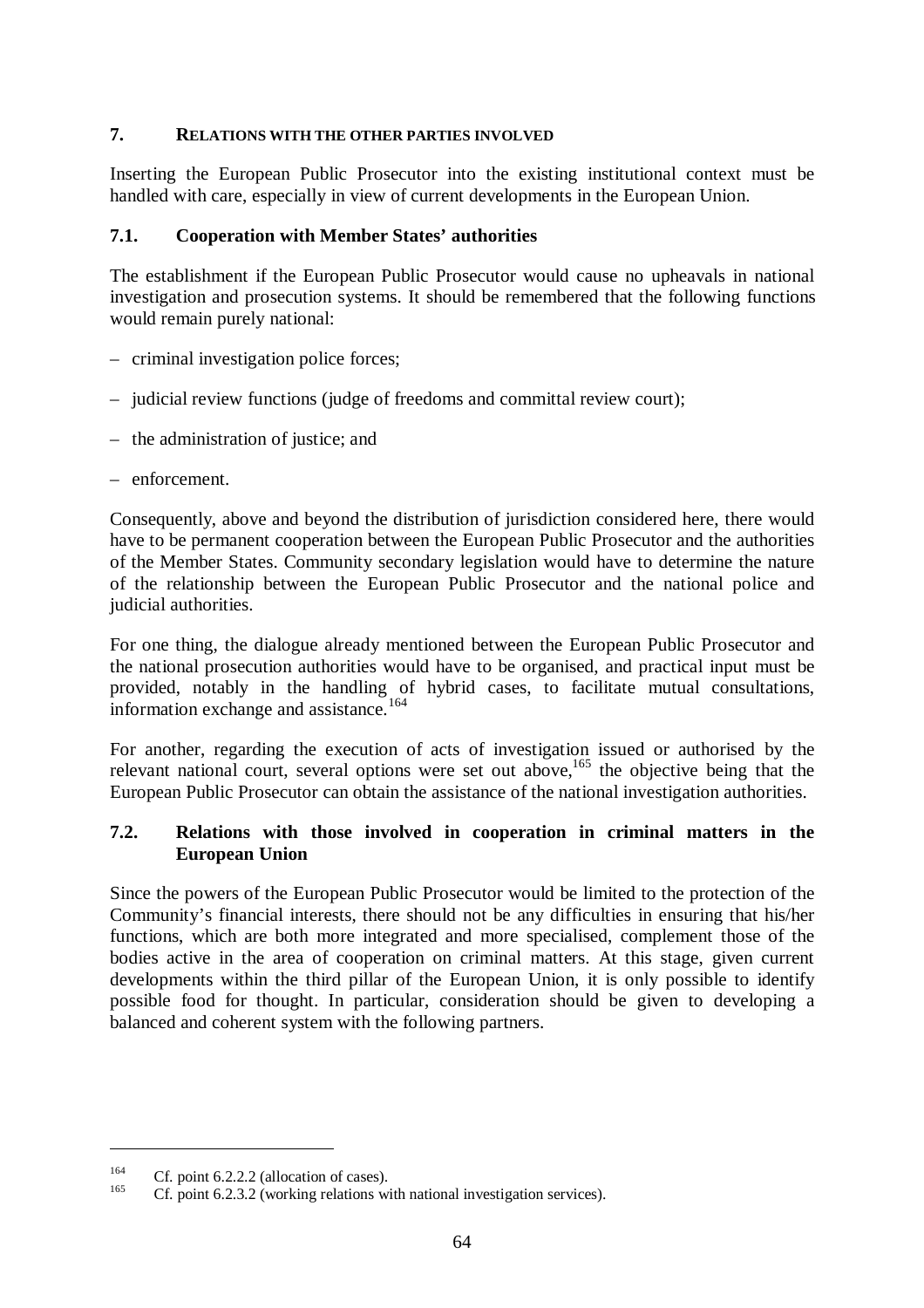### *7.2.1. Eurojust*

A European Judicial Cooperation Unit (Eurojust) should be set up shortly in the context of the third pillar with the purpose of facilitating cooperation between Member States' judicial authorities and contributing to proper coordination of prosecutions in the area of serious, and in particular organised, crime. The establishment of Eurojust is provided for by the conclusions of the Tampere European Council<sup>166</sup> and the Nice Treaty.<sup>167</sup> A provisional Unit ("Pro-Eurojust") was set up by Council Decision of 14 December 2000 and came into being on 1 March 2001.<sup>168</sup> This Green Paper cannot prejudge the precise role of Eurojust; the most it can do is offer a few points for reflection.

Whereas the European Public Prosecutor would be a Community authority with his/her own prosecuting powers in matters specifically relating to the protection of the Community's financial interests, Eurojust will be given responsibilities in inter-Governmental cooperation within a very broad remit.<sup>169</sup> In all logic, the establishment of the European Public Prosecutor would enable Eurojust's powers in relation to financial crime to be preserved, as long as the European Public Prosecutor's priority jurisdiction regarding the protection of the Community's financial interests was acknowledged. Alongside this clear distribution of jurisdiction, there should be active cooperation in the event of cross-pillar cases.<sup>170</sup> Consequently their functions would be complementary, the European Public Prosecutor and Eurojust, applying first- and third-pillar techniques respectively, working in their own areas for the attainment of the area of freedom, security and justice.

This complementarity means in practical terms that the European Public Prosecutor and Eurojust would have to cooperate with each other closely and on a regular basis within the limits of their respective powers, including through the exchange of relevant information. The exchange should operate in respect for data-protection principles.

Without doubt, cross-pillar cases can arise, as where there are both trafficking in drugs (third pillar) and cigarette smuggling to the detriment of the Communities' own resources (first pillar).

In the event of cross-pillar cases extending beyond the protection of the Community's financial interests, each party will have to provide value added on the basis of an exchange of information, the dialogue between the European Public Prosecutor and the national prosecuting authorities then being widened to include Eurojust.<sup>171</sup>

<sup>&</sup>lt;sup>166</sup> Presidency Conclusions, point 46.<br>
Articles 29 and 31 of the Union Treaty, as amended (OJ C 80, 10.3.2001).<br>
OJ L 324, 21.12.2000, p. 2.<br>
Option the property of the extending of Francisco

<sup>169</sup> Commission Communication concerning the establishment of Eurojust, 22.11.2000 (COM(2000)746). Draft Council Decision establishing Eurojust of 19.10.2001 (Document EUROJUST 12 No 12727).<br><sup>170</sup> In this Green Paper a distinction is made between hybrid cases, which concern offences defined for the

protection of the Community's financial interests at the same time as national offences, and cross-pillar cases, which concern the Community's financial interests but also third-pillar offences for which Eurojust is given jurisdiction. Cross-pillar cases are thus a specific category of hybrid cases: cooperation with the national prosecution authorities is always necessary, but in cross-pillar cases there will also have to be cooperation in Eurojust.<br><sup>171</sup> Cf. point 6.2.2.2(c) (dialogue between the European Public Prosecutor and the national prosecution

authorities).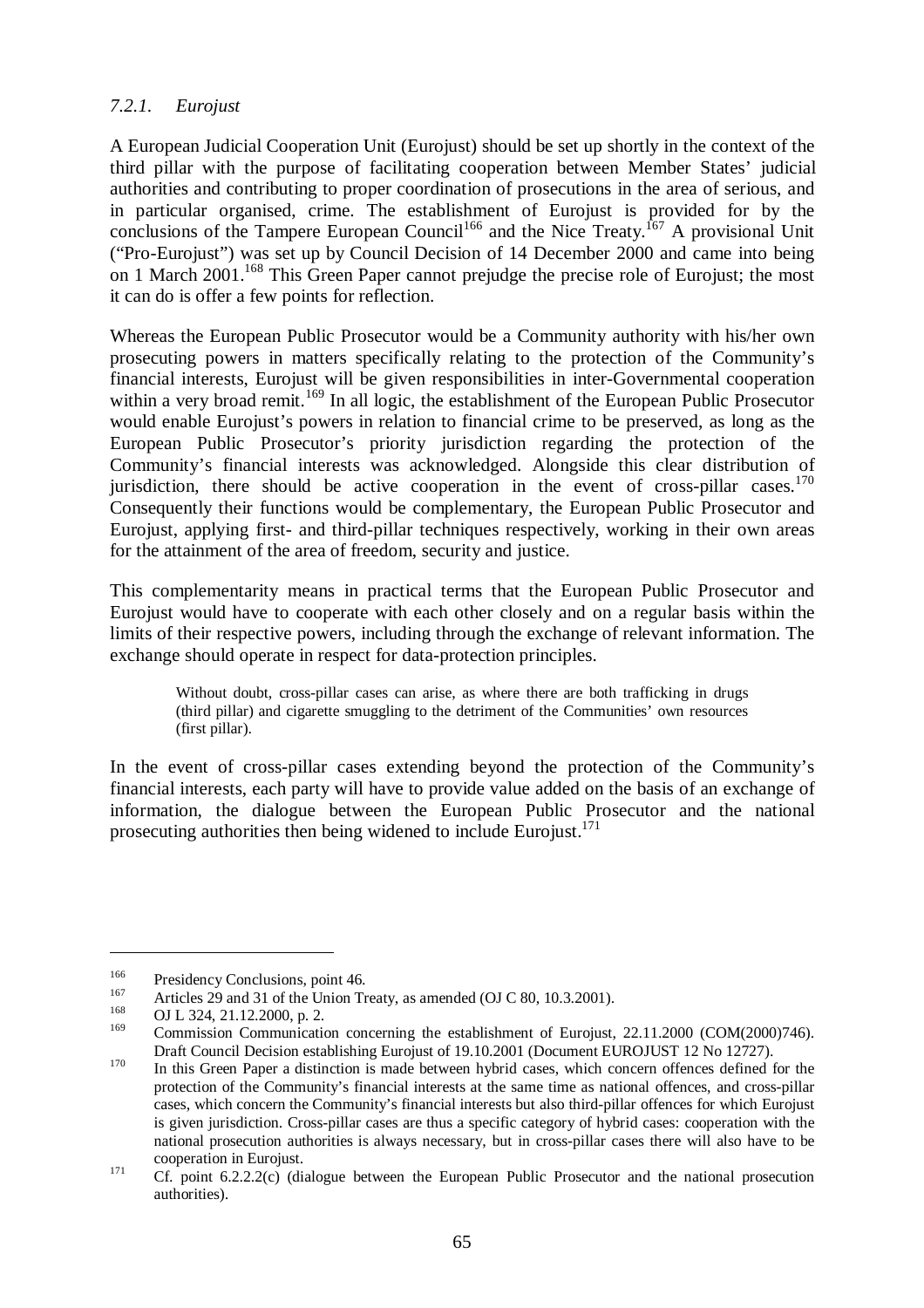#### *7.2.2. Europol*

The European Police Office (Europol), set up under the third pillar by the Europol Convention of 26 July 1995.<sup>172</sup> and which came into being on 1 July 1999, is charged with preventing and combating organised crime, in particular by exchanging and analysing information received from the Member States' police authorities. Discussions are in progress to extend Europol's powers and give it more operational tasks. For the moment, therefore, it is not possible to predict the precise role that Europol will be given.

Cooperation between Europol and the Commission, including OLAF, is planned with a view to ensuring an exchange of information and complementarity between their respective functions. Complementarity between the European Public Prosecutor and Europol must also be envisaged.

The exchange of information should be carefully designed and should operate in respect for data-protection principles. Sound cooperation should allow the European Public Prosecutor to enjoy access to all relevant data in matters of protection of the Community's financial interests.

By way of example, it is possible to imagine the case of a criminal organisation identified by Europol and engaging in illegal activities such as trafficking in human beings but also smuggling spirits; the European Public Prosecutor would need to have information on the aspects of the case concerning Community own resources.

But in return the European Public Prosecutor should supply Europol with any information that is relevant to it.

For example, when dealing with a case of smuggling of agricultural produce combined with a system for gathering and laundering illicit profits, the European Public Prosecutor should inform the European Police Office of the existence of such a system if there was a suspicion that it was being used for other illegal purposes, such as trafficking in stolen vehicles.

#### *7.2.3. European Judicial Network*

Via the Deputy European Public Prosecutors, the European Public Prosecutor should build up a specialised judicial network enabling to meet the demands placed on him. But every possible form of synergy with existing general schemes should be sought. The European Public Prosecutor could establish cooperation on a case-by-case basis with the liaison judges acting under the Joint Action of 22 April 1996.<sup>173</sup>

A special relationship with the European Judicial Network might be even more helpful. The main task of the Network is to facilitate contacts and cooperation between the authorities with direct local jurisdiction, by participating in the dissemination of general information on the law and procedures applicable in transnational investigations. The Network, set up under the third pillar by means of a Joint Action adopted by the Council on 29 June  $1998$ ,  $174$  is made up of a series of contact points. These are officials of competent authorities within the Member States responsible for all or part of the Member State in question.

<sup>&</sup>lt;sup>172</sup> OJ C 316, 27.11.1995, p. 1.<br><sup>173</sup> The Joint Action of the Council of 22 April 1996 formalised the practice of exchanging judges and officials with expertise in judicial cooperation procedures on the basis of bilateral or multilateral arrangements (OJ L 105, 27.4.1996, p. 1).<br>
OJ L 191, 7.7.1998, p. 4.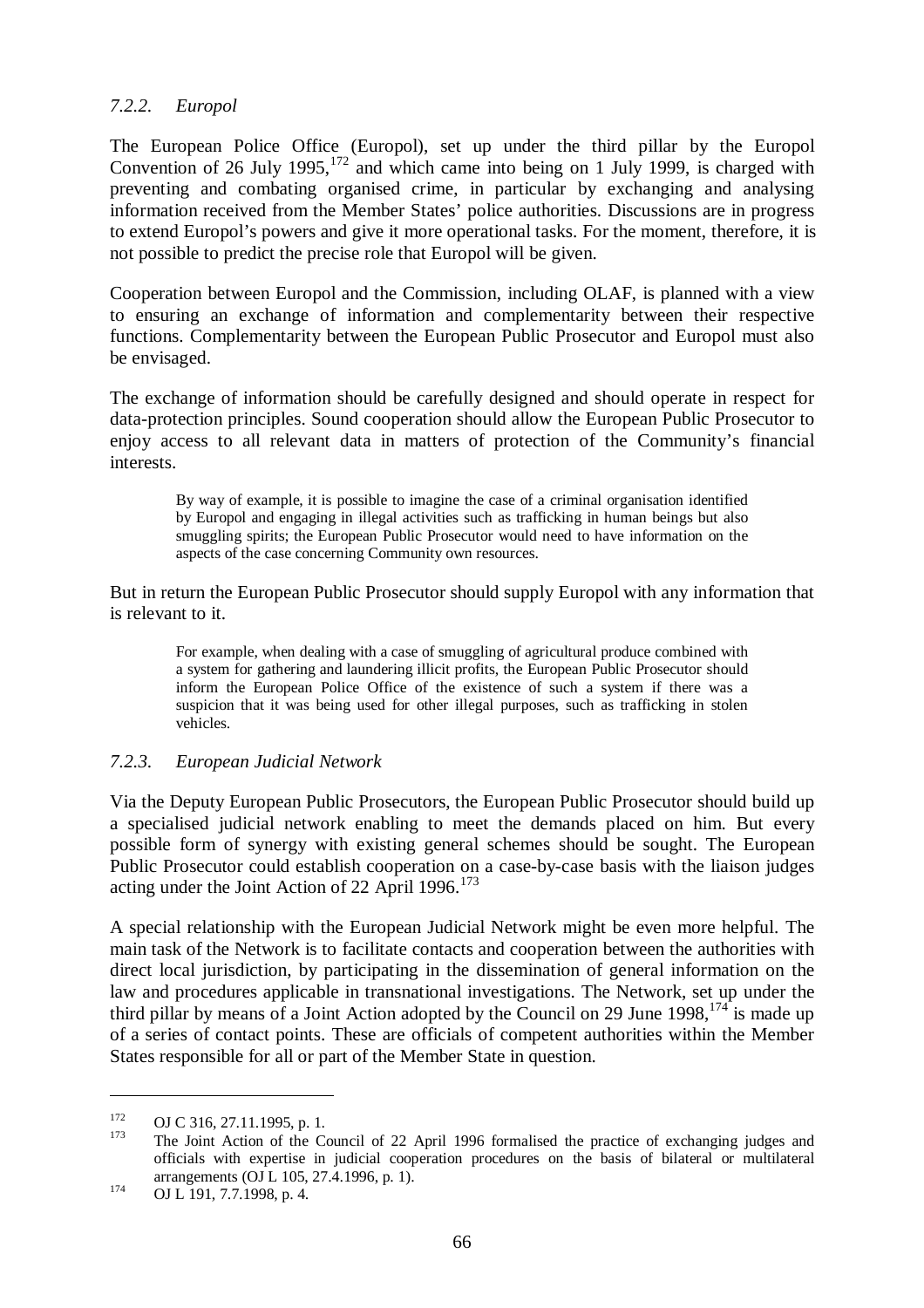Since the European Judicial Network is concerned primarily with direct bilateral relations between competent authorities, its functions are both different from and complementary to those of the European Public Prosecutor. The Network's contact points could be valuable partners for the European Public Prosecutor, especially the Deputy European Public Prosecutors, in hybrid cases combining Community and national interests.<sup>175</sup> In practice, it is possible to envisage the Deputy European Public Prosecutors attending certain meetings of the Network (if invited).

*Question 15 How would the relationship between the European Public Prosecutor and those involved in cooperation in criminal matters in the European Union be best organised?*

### **7.3. Relations with Community institutions and other bodies**

### *7.3.1. General*

The institutions and other bodies set up by the EC and Euratom Treaties and their staff should be under an obligation to refer to the European Public Prosecutor or inform him of any fact that might constitute an offence within his jurisdiction that comes to their knowledge.<sup>176</sup>

The question arises how far this information should still be sent to OLAF as the current legislation provides.<sup>177</sup>

### *7.3.2. Future role of OLAF*

The responsibility incumbent on the European Anti-fraud Office under the legislation concerns the protection of the Community's financial interests against unlawful conduct for which administrative or criminal proceedings can be taken. From its inception OLAF has enjoyed administrative investigation powers, a portion of the findings of its operational activity being intended for the national judicial authorities. The decision establishing OLAF provides: "*The Office shall be in direct contact with the police and judicial* authorities."<sup>178</sup>

The establishment of a European Public Prosecutor responsible for protecting the Community's financial interests would significantly affect OLAF's current role in that investigations and prosecutions in this area would be carried out at Community level. The substantive jurisdiction (compilation of facts) of the Office and the European Public Prosecutor would partly overlap, and the relationship between them must be clearly defined. $179$ 

The current obligations to inform OLAF would have to be adapted in line with the duty to refer cases to the European Public Prosecutor. And to avoid unnecessary wasted investigation efforts, the European Public Prosecutor should be able to use OLAF's findings for his own

<sup>&</sup>lt;sup>175</sup> Cf. point 6.2.2.2 (allocation of cases).<br><sup>176</sup> The institutions are defined by Article 7 of the EC Treaty as the European Parliament, the Council, the Commission, the Court of Justice and the Court of Auditors. Other bodies means all the other bodies.<br>
177 Article 7 of Regulations Nos 1073/99 and 1074/99; Article 2 of the model decision annexed to the

inter-institutionnel Agreement of 25.5.1999.<br>Article 2(6) of the Commission decision of 28.4.1999.

Cf. point 6.1 (information and referrals).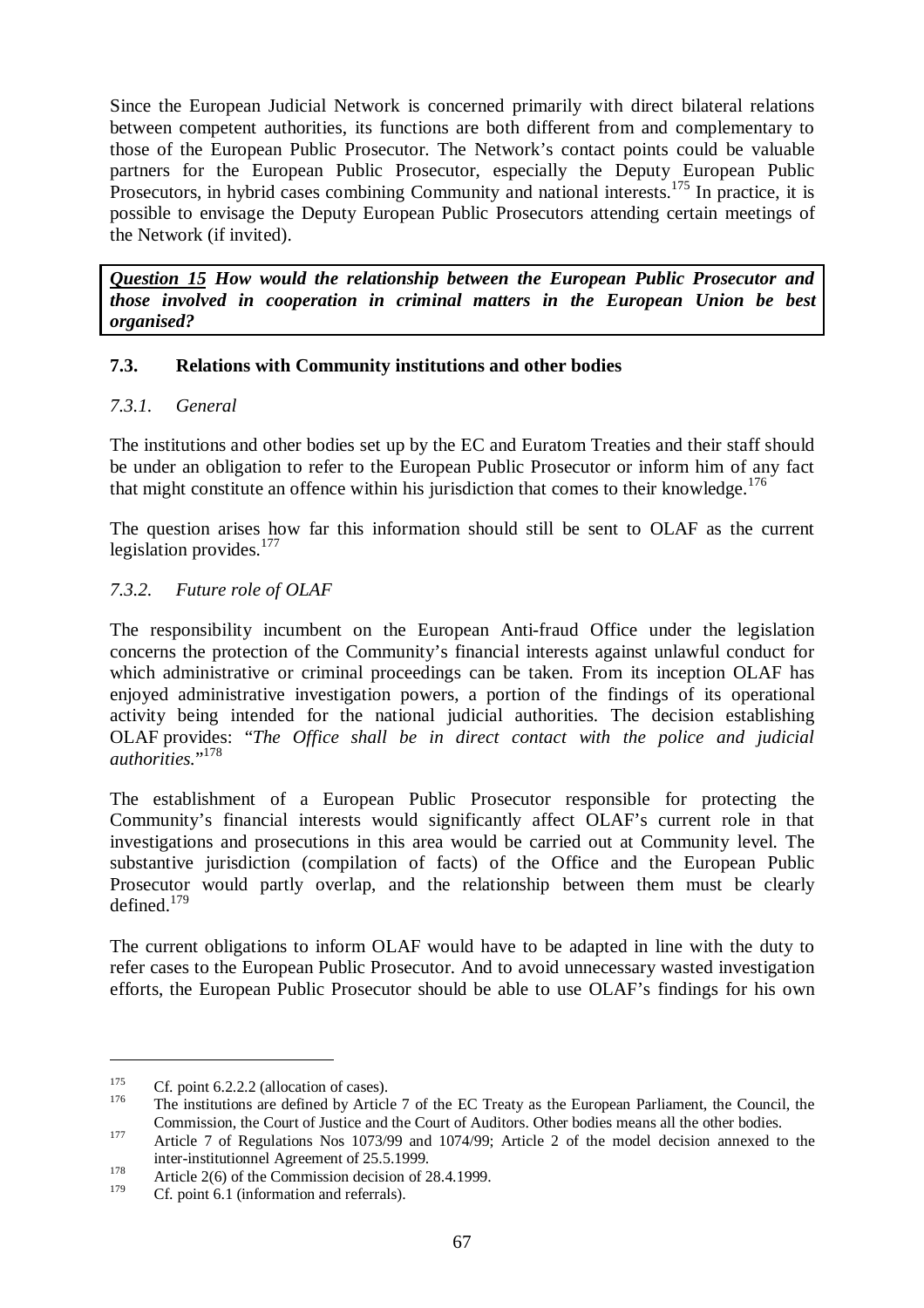purposes.180 This means there must be an obligation for the Office to transmit information to the European Public Prosecutor.

While preserving the acquis communautaire relating to administrative checks and inspections, OLAF's status and functions would have to be reviewed in the light of the powers conferred on the European Public Prosecutor. Several options are conceivable, though detailed presentation would be out of place in this Green Paper. The Commission wishes first to evaluate the current arrangements, as required by the legislation.<sup>181</sup> All that will be set out here is a few basic choices that will have to be made.

First, there is the question whether OLAF should be given judicial investigation powers within the Community institutions and bodies, for the establishment of a European Public Prosecutor guaranteed by a national judge of freedoms or a special chamber of the Court of Justice would open the possibility of judicial review over the Office.

Depending on the answer to that question, it will be necessary to consider whether OLAF's functional duality – currently a Commission department enjoying independence in its investigative function – should be preserved or whether part of the Office should be fully detached from the Commission. In any event, these questions cannot be answered before the evaluation of the current rules governing OLAF which the legislation requires the Commission to produce.

*Question 16 In the run-up to the Commission's evaluation of the rules governing OLAF, what factors related to the relationship between the Office and the European Public Prosecutor seem most meaningful to you?*

# **7.4. Relations with third countries**

Within the bounds of his/her area of competence, the European Public Prosecutor would have to deal directly with third-country competent authorities in the area of mutual judicial assistance.

But mutual judicial assistance with third countries is governed by conventions to which the Member State but not the Communities are parties. The hypothesis of conventions to which the Communities themselves are parties cannot be excluded. It would be helpful if such agreements allowed the European Public Prosecutor to issue international letters rogatory to the signatory countries' judicial authorities.

But as matters stand the simplest solution is to allow the European Public Prosecutor to ask the prosecution authorities of the Member States to issue direct requests for judicial assistance to the third country in accordance with the relevant rules of international law. These authorities could be placed under an obligation to act accordingly.

Where there is routine cooperation with a given third country, it would be helpful if the European Public Prosecutor had a central contact point there for all cases linked to the protection of the Community's financial interests.

<sup>&</sup>lt;sup>180</sup> Cf. point 6.3.4 (evidence).<br><sup>181</sup> This Green Paper is without prejudice to the report evaluating the application of Regulations Nos 1073/99 and 1074/99 provided for by Article 15 of those Regulations, which the Commission will prepare in the light of the prospect of the establishment of the European Public Prosecutor.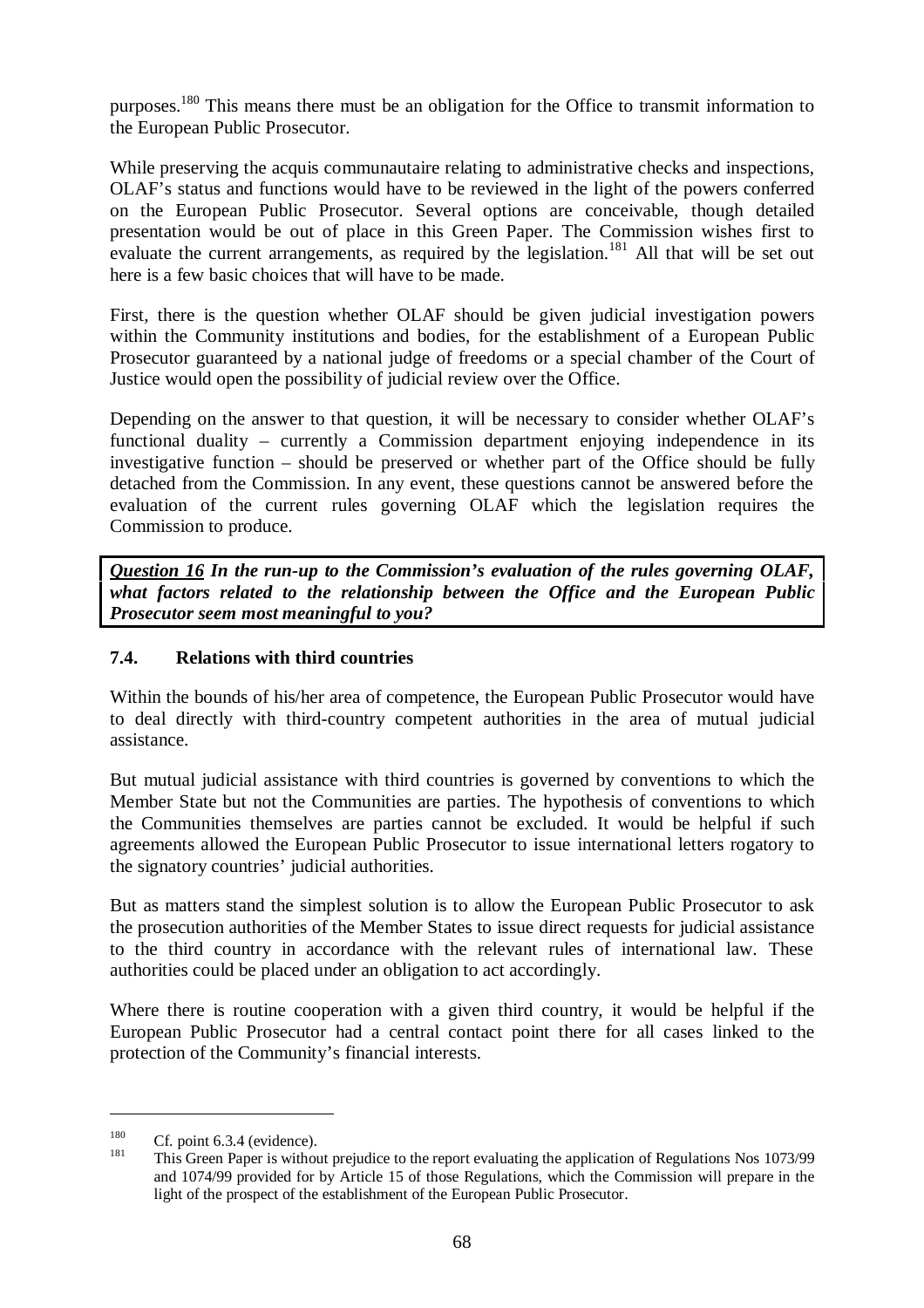Of all the Community' relations with third countries, those with the countries which have applied for accession are of particular importance. They receive and will continue to receive significant levels of aid from the Community budget. The experts from the applicant countries have accordingly been involved in the preparatory work i.e. the Corpus Juris.<sup>1</sup>

*Question 17 What type of relations should the European Public Prosecutor maintain with third countries, and in particular applicant countries, in order to improve efforts to combat activities which damage the Community's financial interests?*

<sup>182</sup> Study on criminal and administrative penalties, recovery, denunciation and the Corpus juris in the applicant countries, general report, Ch. Van den Wingaert, 19.9.2001 (forthcoming).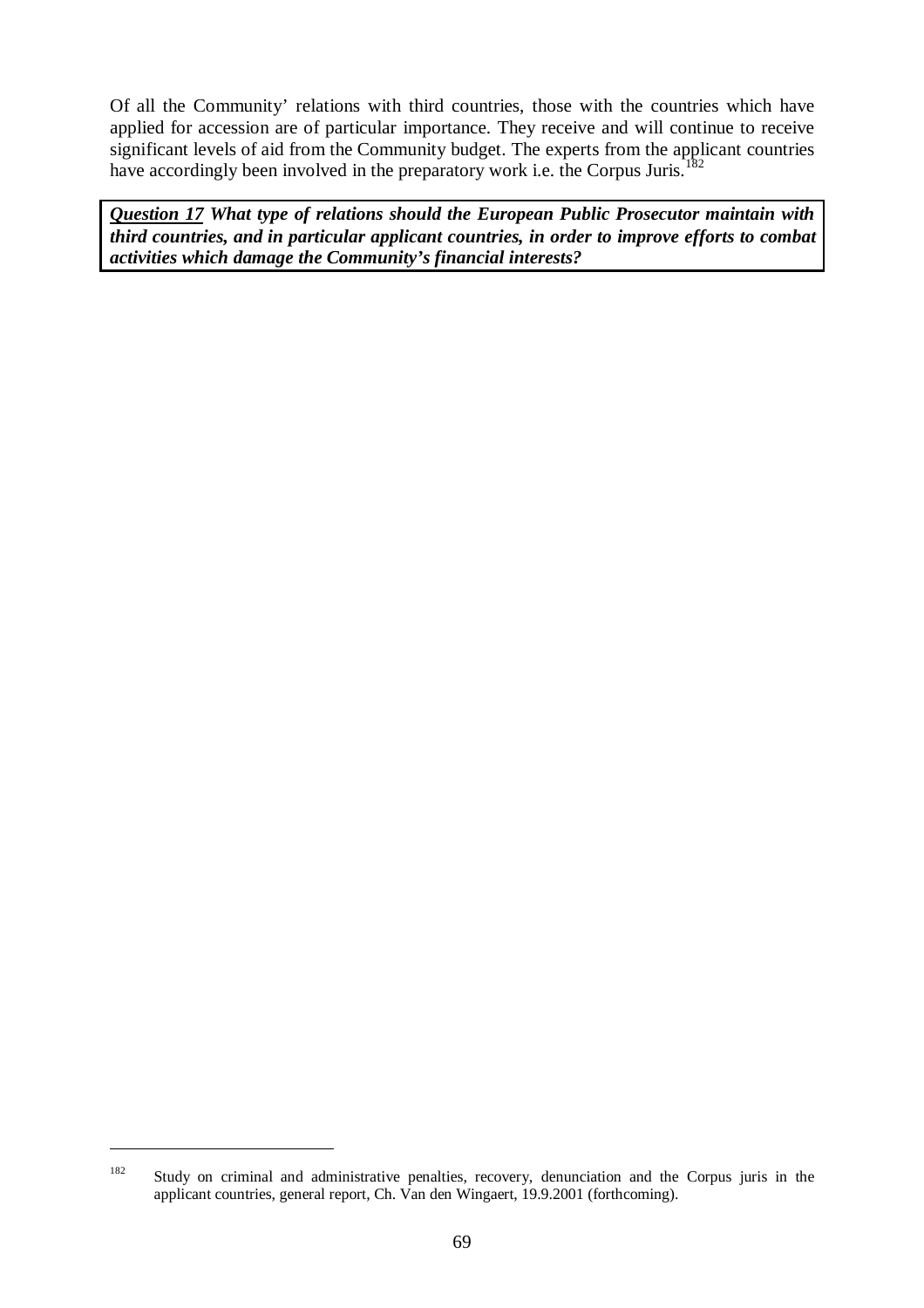### **8. JUDICIAL REVIEW OF ACTS OF THE EUROPEAN PUBLIC PROSECUTOR**

The Commission has proposed providing in the EC Treaty that the Community legislation should lay down "*the general conditions governing the performance of the functions of the European Public Prosecutor and ... in particular … (c) rules applicable to the judicial review of procedural measures taken by the European Public Prosecutor in the exercise of his functions*."

As seen above, the European Public Prosecutor would be subject to several types of review. For one thing, the judicial guarantee would be provided by the *a priori* review by the national judge of freedoms and the committal review court.<sup>183</sup> For another, the European Public Prosecutor could be held liable in disciplinary proceedings.<sup>184</sup> Judicial review arrangements remain to be determined.

A judicial review procedure should be available against any act done by the European Public Prosecutor that restricts individual fundamental rights.

#### **8.1. Reviewable acts of the European Public Prosecutor**

#### *8.1.1. Acts of investigation entailing a restriction or deprivation of personal liberty*

Of all the acts of investigation done by the European Public Prosecutor, those entailing a restriction or deprivation of individual liberty should at least be reviewable. These are acts ordered by the courts on application from the European Public Prosecutor: arrest warrant, preventive custody or release on bail.

In all Member States the accused now always has the right to apply for review of such acts in accordance with the procedures of domestic law, as required by Article 5(4) of the European Human Rights Convention. Establishing the European Public Prosecutor, therefore, would not entail any addition to Community law here, as a simple reference to national law would suffice.

### *8.1.2. Other acts of investigation*

As regards acts of investigation by the European Public Prosecutor authorised by the judge of freedoms (seizure, freezing of assets, interception of communications, covert investigations, controlled deliveries, etc.), the Commission's opinion is that the establishment of the European Public Prosecutor should not constitute the occasion either for increased opportunities for time-saving devices using new review procedures or for abolishing existing national review procedures.

The national review procedures relating to the measures concerned here vary from one Member State to another. Where they exist, they would remain available against the European Public Prosecutor.

By way of example, if a search is to be made in Member State A under an authorisation given to the European Public Prosecutor by the court in Member State B, such judicial

<sup>&</sup>lt;sup>183</sup> Cf. point 6.4.2 (judge of freedoms).<br><sup>184</sup> Cf. points 4.1.2.2 and 4.2.1.1 (disciplinary rules applying to the European Public Prosecutor and the Deputy European Public Prosecutors).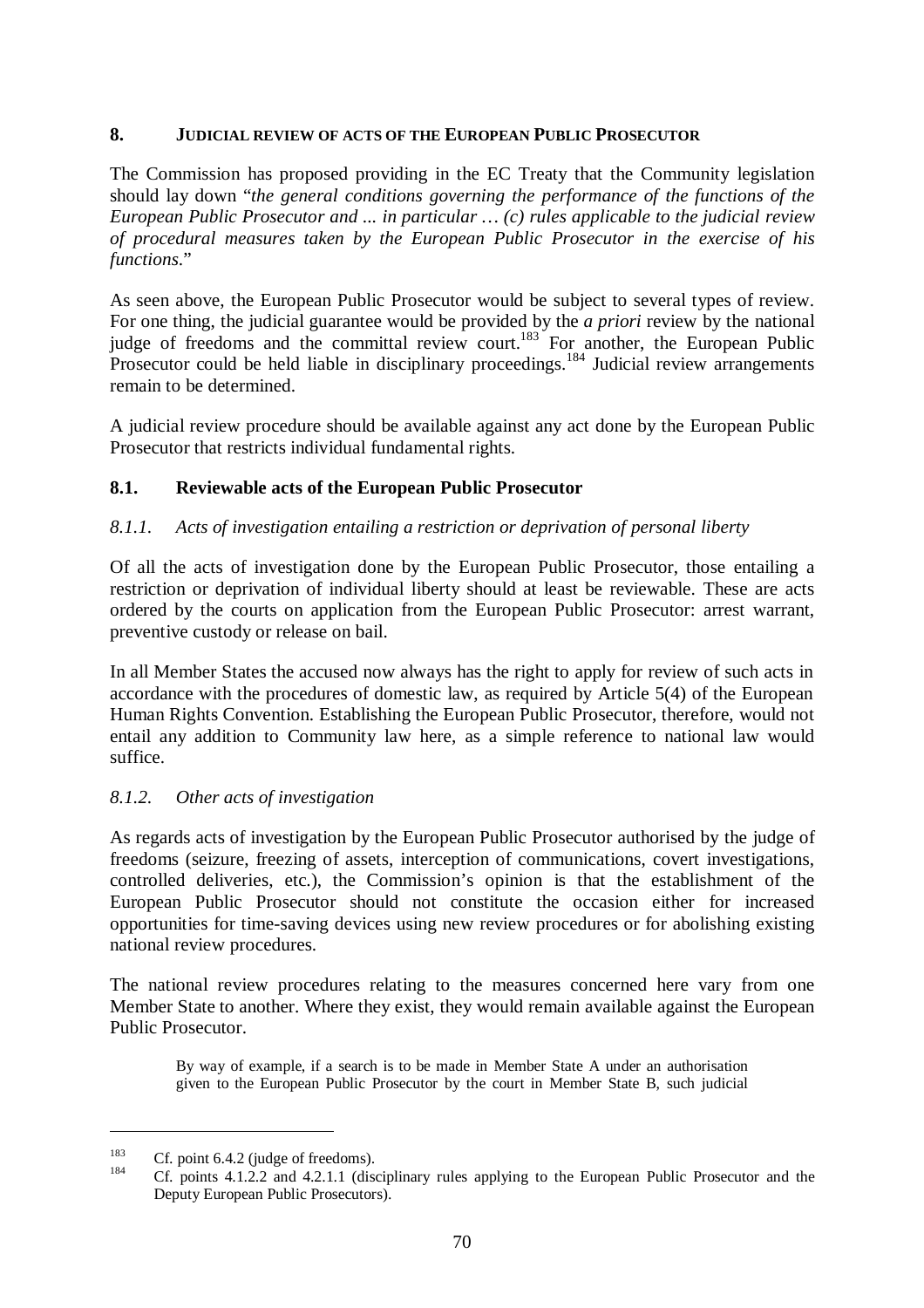review facilities as exist in Member States B and A would be available against the authorisation itself (challenge to the right to search) and acts done under it (time and search procedure).

But for the sake of efficiency in action taken by the European Public Prosecutor, it would be desirable to provide for a minimal measure harmonising judicial review procedures – the principle that applications for review do not have suspensory effect.

Autonomous acts of investigation by the European Public Prosecutor (documentation, hearings and questioning, …) would generally not be open to attack as such.

### *8.1.3. Case closed or not pursued*

The decision to close a case would be in the European Public Prosecutor's discretion. But there is the question whether the Communities as victim should have standing to act against a closure decision taken by the European Public Prosecutor on a discretionary basis, in certain cases at least.

Since the European Public Prosecutor acts fully independently, the Communities might be of the opinion that a case should be prosecuted even though the Prosecutor has concluded that he could close it.

Such a divergence might relate, for example, to the adequacy of the evidence gathered. There is also the possibility that a settlement is reached by the European Public Prosecutor but on a basis which the Communities consider inadequate.<sup>185</sup>

The rights of the Communities as victim are always by definition<sup>186</sup> determined by the national criminal law of the Member State of trial, which raises the question of their substance if no prosecution is brought in any of the Member States. But if the Communities were to have standing to apply for review of the European Public Prosecutor's decisions to close cases, there follows the question of the type of procedure: administrative review? judicial review? and if so, in what court?

#### *8.1.4. Committal for trial*

The committal order would be reviewable on the same basis in the national courts as those provided for by national law regarding committal orders issued by or for national prosecuting authorities. Basically any trial court will verify whether it actually has jurisdiction under the rules of international jurisdiction.

The only specific question regarding committals by the European Public Prosecutor is whether the discretionary choice of Member State of trial where there are several that might be "eligible" should be amenable to judicial review on application by the accused. The accused might claim an interest in the matter as the choice of State will determine the place, the law and the language of the trial. $187$ 

But there are answers to all these arguments. The matter of geographic remoteness is not so important if it is borne in mind that the accused has himself been operating in several Member States and therefore accepting the risk. As for the applicable law, the principle of mutual

<sup>&</sup>lt;sup>185</sup> Cf. point 6.2.2.1 (settlement).<br><sup>186</sup> Cf. point 6.3.3 (the Communities as ordinary victims).<br><sup>187</sup> Cf. Article 28(1)(d) of the Corpus juris.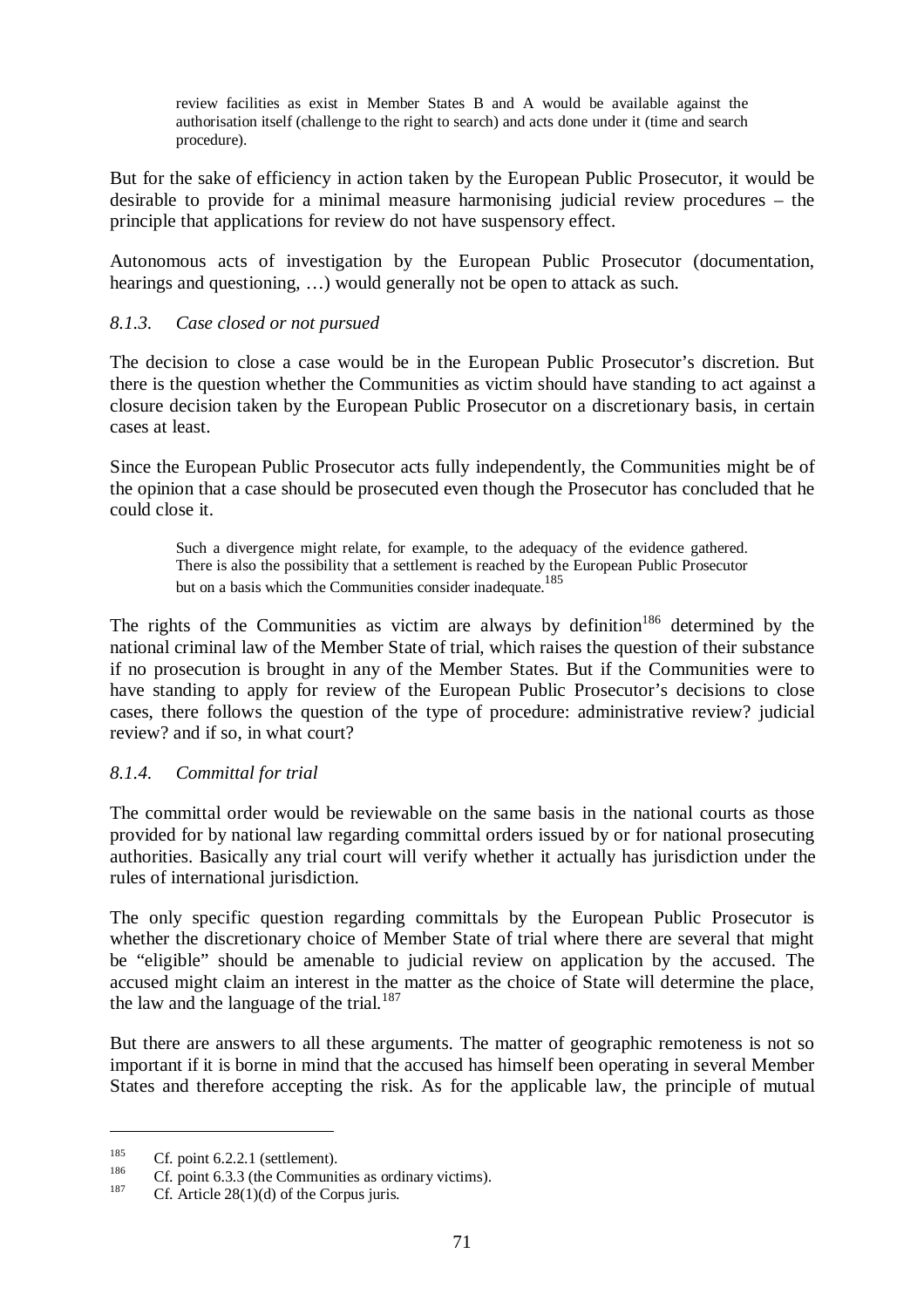recognition and the common core of fundamental rights shared by the law of criminal procedures in the Member States mean that the objection is not insurmountable. And on the language question, the right to an interpreter secured for the accused by Article 6(3)(e) of the European Human Rights Convention provides a simple answer.

Conversely, there are many drawbacks to offering the accused the discretionary right to choose the Member State of trial. The competent court would have to be determined, which once again raises the question of establishing a special Community court. It does not go without saying that the committal order directly and individually concerns the accused – which is a general condition for the admissibility of an individual action. Basically, introducing review on this basis would weaken the principle of a common investigation and prosecution area. It would open the way to systematic challenges by the defence for potential dilatory purposes. This hypothesis could therefore be entertained only within very strict legal limits.

*Question 18 What procedures should be available for judicial review of acts done by the European Public Prosecutor or under his authority in the exercise of his functions?*

## **8.2. Right to review**

More generally, it is necessary to locate the entire scheme (European Public Prosecutor, judge liberties, committal review court, trial court) within the existing court systems both nationally and in the Community.

### *8.2.1. Review under domestic law*

### 8.2.1.1. At the preparatory stage

In all logic, the possibilities for seeking review of decisions by the national judge of freedoms would be those provided for by domestic law. The same applies to challenges addressed not to the investigation measure as authorised by the court but to the way in which it is executed by the European Public Prosecutor. And review should be available on application by a third party affected by the measures who has no possibility of making his views known to the judge of freedoms (such as the author of correspondence that is seized).

The possibilities for review of decisions by the committal review court would be those provided for by domestic law under the options for a national court or those for Community actions under the option of a Community Pre-Trial Chamber, as the case may be.

Given the preferences expressed by the Commission, the general principle would be to refer to national law.

### 8.2.1.2. At the trial stage

The proposal to establish a European Public Prosecutor should not cause upheavals in the national judicial systems. The Commission is of the opinion that domestic review procedures should not be affected.

The need for equivalent protection of the Community's financial interests might justify an attempt to align the organisation of the various review procedures available in the Member States in this area. It might thus be possible to lay down a number of common principles at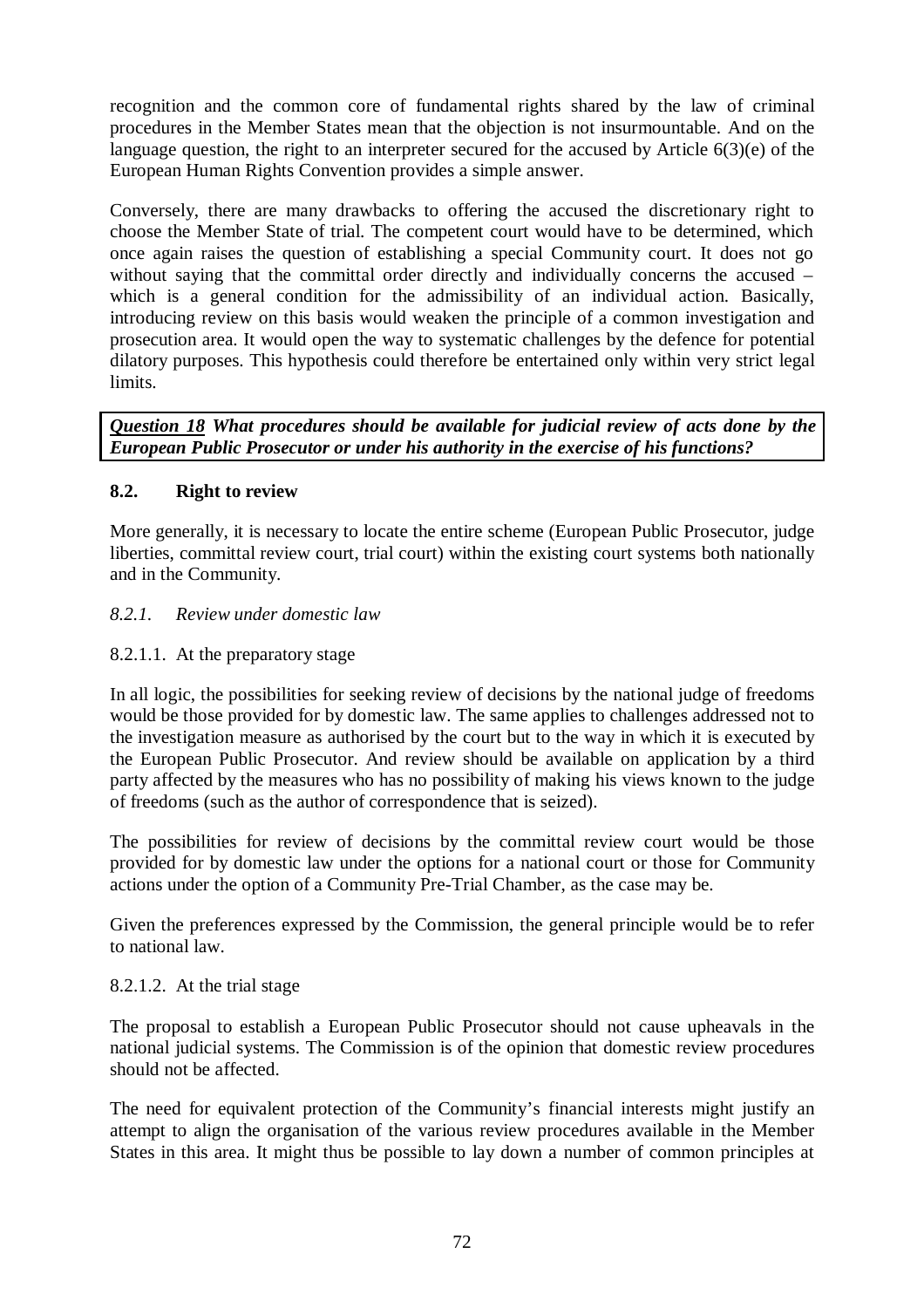Community level.<sup>188</sup> The Member States could, for example, undertake to make provision for appeal against any first-instance judgment or, in the event of an appeal by the sentenced person, the exclusion of any more severe penalty being imposed than the one already handed down. But this would not be indispensable for the efficient operation of the European Public Prosecutor; the Commission would like, in its proposals, to concentrate on the pre-trial phase.

To stay more proportionate to the objective pursued, the European Public Prosecutor should slot into the national judicial systems. This should result in provision being made for the same possibilities of review as are open to domestic prosecuting bodies. In particular, the European Public Prosecutor should in principle be able to appeal against any acquittal decision.

# *8.2.2. Review by the Court of Justice*

In order to preserve the existing balance between Community and national powers, the Commission takes the view that the Court of Justice should have no power to contest decisions given by national criminal courts. The proposed arrangements must be situated in relation to the Community court system, as the former are not entirely without impact on the latter. $189$ 

Under the Treaty, the Court of Justice is charged with ensuring that, in the interpretation and application of Community law, the law is observed. Consequently, as far as the European Public Prosecutor is concerned, the Court of Justice should have the power to issue a preliminary ruling under Article 234 of the EC Treaty on the interpretation of Article 280a and any Community rules adopted to implement it.

The establishment of a European Public Prosecutor would not affect review procedures in respect of a failure to fulfil obligations by a Member State (Articles 226 to 228 of the EC Treaty) or a Community institution (Article 232 of the EC Treaty) insofar as the European Public Prosecutor is not regarded as a Community institution but rather as a Community body and, moreover, the Commission retains its role as guardian of the Treaties. A dispute concerning the application of Article 280a of the EC Treaty and rules implementing it could therefore be referred to the Court of Justice solely by the Commission or the Member States, as is currently the case.

Finally, as things stand with Articles 178 and 288 of the EC Treaty regarding the Community's non-contractual liability, the Community must make good any damage caused by the European Public Prosecutor and his/her staff.<sup>190</sup>

If actions for *annulment* under Article 230 EC were extended to certain acts of the European Public Prosecutor, the Treaty would have to be amended accordingly. But the Commission takes the view that judicial review should, as far as possible, occur at Member State level and that, consequently, review procedures vis-à-vis the acts of the European Public Prosecutor should be organised at the level of the national judge of freedoms (see section 7.1 above).<sup>191</sup>

The fact remains that, depending on the option selected, the jurisdiction of the Court of Justice could be extended to certain types of litigation. An initial hypothesis was to give the

<sup>&</sup>lt;sup>188</sup> See in particular Article 27 of the Corpus juris.

<sup>&</sup>lt;sup>189</sup> COM (2000) 34, point 5 (the Union court system), *supra*.<br><sup>190</sup> Court of Justice, Case C-370/89 *SGEEM and Etroy v EIB* [1992] ECR 6211 (judgment given on 2.12.1992).

<sup>&</sup>lt;sup>191</sup> Cf. point 6.4.2 (judge of freedoms).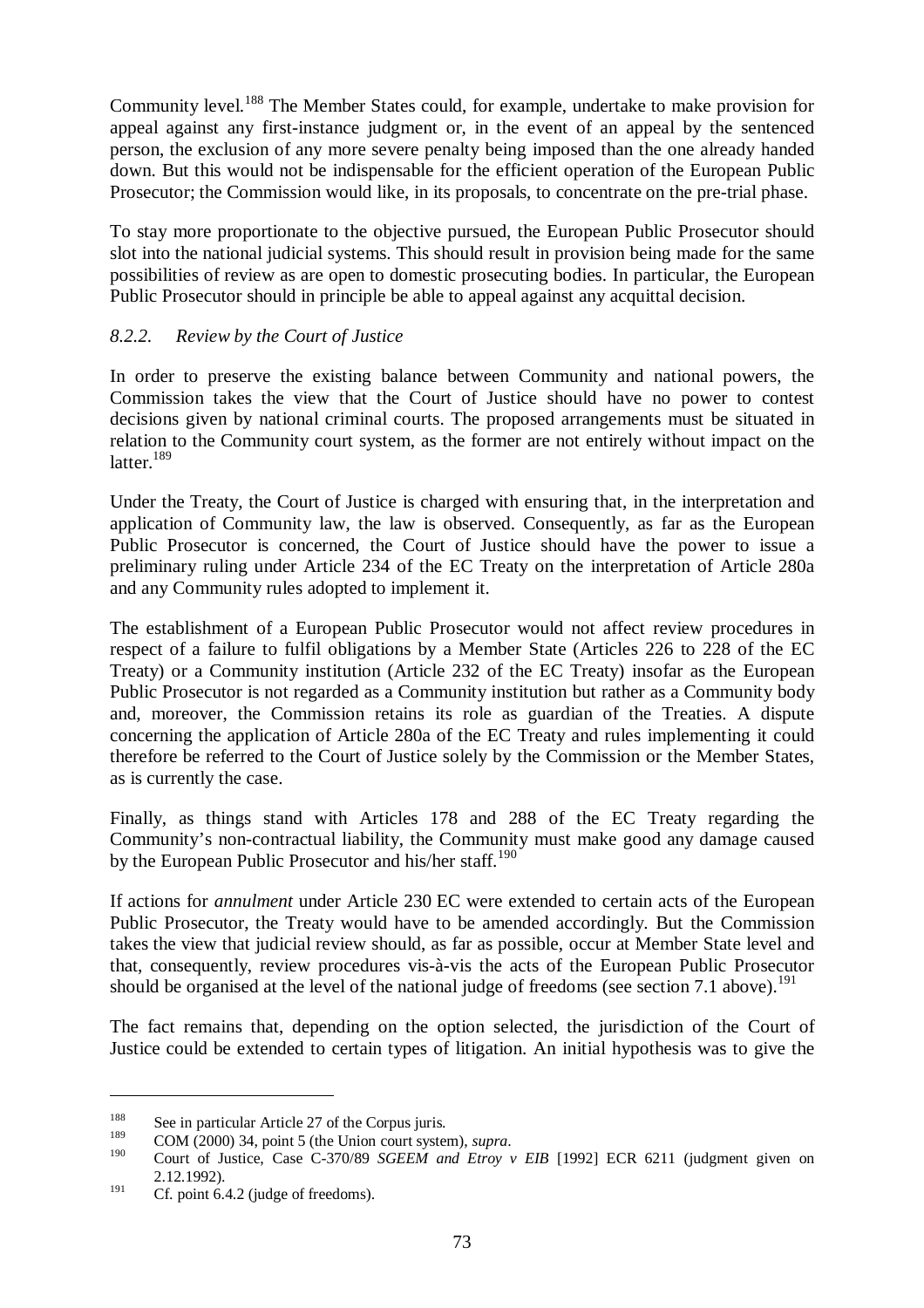accused the possibility of challenging the European Public Prosecutor's *choice of Member State of trial*, a direct action being provided for, presumably in the Court of First Instance of the European Communities.

A second hypothesis was that the Court of Justice should have jurisdiction to deal with conflicts of jurisdiction raised by the European Public Prosecutor or the national courts, whether between Member States or between the latter and the Community. In particular, if the national committal review court had jurisdiction to review manifest errors in the European Public Prosecutor's choice of forum, the Court of Justice should be available to hear actions by the European Public Prosecutor in the event of jurisdiction being declined or of negative conflicts of jurisdiction subject to the principle of cases being concluded within a reasonable period of time.

In any event, none of these hypotheses would violate the principle jurisdiction to hear criminal cases on the merits lies with the national courts.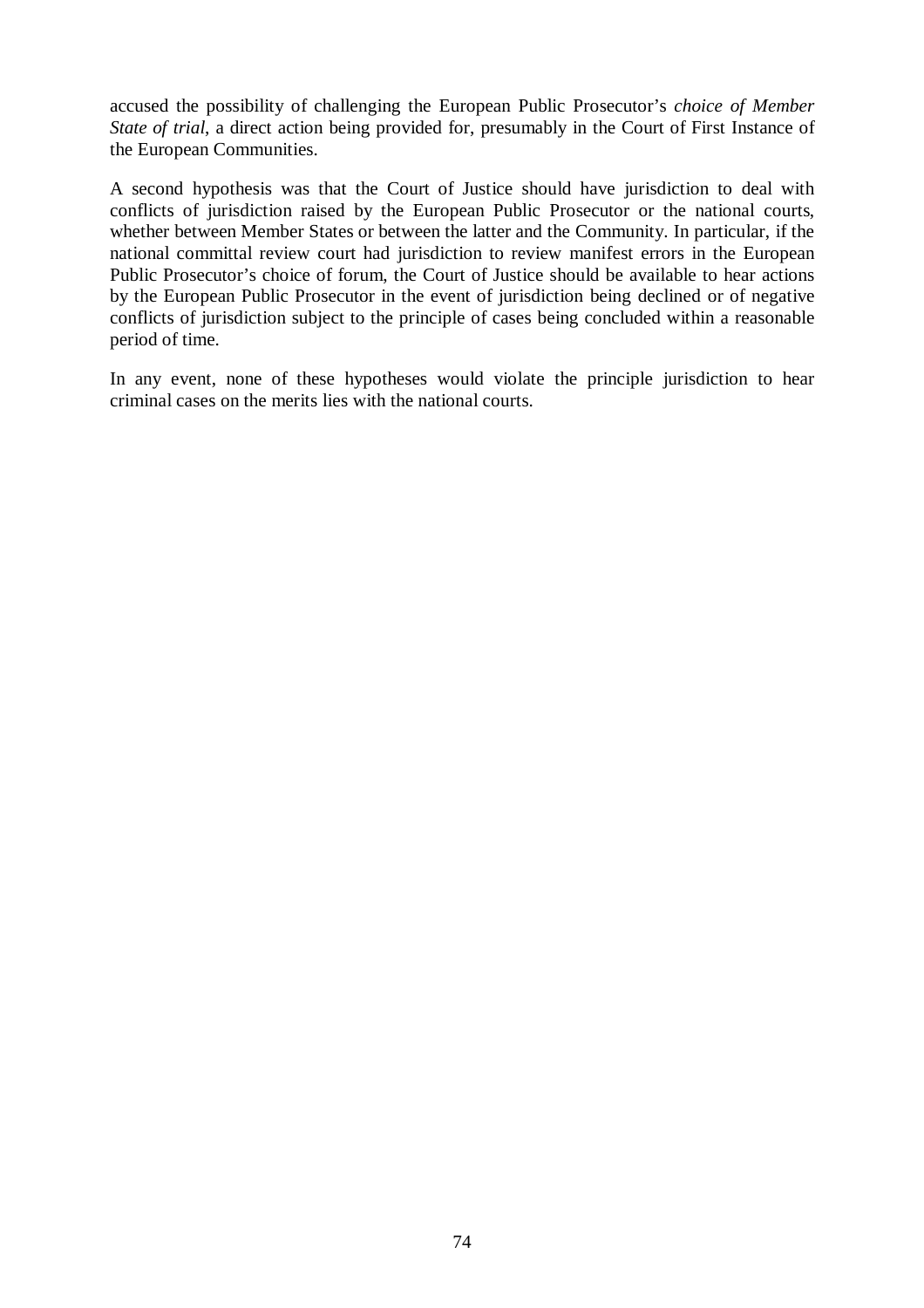# **9. CONCLUSION**

By way of conclusion, the Commission wishes to know the opinions of all circles concerned regarding the implementation of its proposal so that it can draw conclusions and, if necessary, present a fresh contribution in the preparations for the next round of Treaty amendments.

This Green Paper will have clarified the proposal made by the Commission in 2000. The preferences at this stage for certain options might prompt the Commission to propose adding new provisions to the Treaty to provide a legal basis for:

- the appointment of an independent European Public Prosecutor centralising the management of investigations and prosecutions and exercising the prosecution function in the competent courts in the Member States in cases concerning the protection of the Community's financial interests; and
- the adoption of a set of specific rules determining among other things:
- the rules applicable to him, typified by a highly decentralised organisation based on Deputy European Public Prosecutors and the assistance of national investigation services in the Member States;
- the rules of substantive criminal law to be applied by him, with a trend towards unification of the more specific among them (offences within his jurisdiction, the corresponding penalties, limitation periods) or simply towards harmonisation (liability of legal persons), and a reference to national law for the remainder, representing in fact the bulk;
- the criminal procedure applied by the European Public Prosecutor in full respect for fundamental rights on the basis principally of mutual recognition of measures of investigation provided for by national law (searches etc.), in some cases harmonised at European level (European arrest warrant etc.), subject to review by the national judge of freedoms, and secondarily of certain Community rules (opening, closure, European model reports etc.);
- exceptions from the mandatory prosecution principle and the distribution of cases, particularly hybrid cases, with the national prosecution authorities;
- rules governing the admissibility of evidence, based on the principle that evidence that is admissible in one Member State should be admitted by the courts of all the other Member States:
- relations between the European Public Prosecutor and others involved internationally, in particular the possibilities for exchanging information with respect for data protection;
- procedures for reviewing acts done under the authority of the European Public Prosecutor, principally those of domestic law and secondarily those to be provided for, if necessary, in the Court of Justice.

The organisation of the courts (judge of freedoms, committal review court, trial court) and the trial stage, and the execution of penalties would remain entirely governed by national law, subject to the principle that the prosecution is in the hands of the European Public Prosecutor.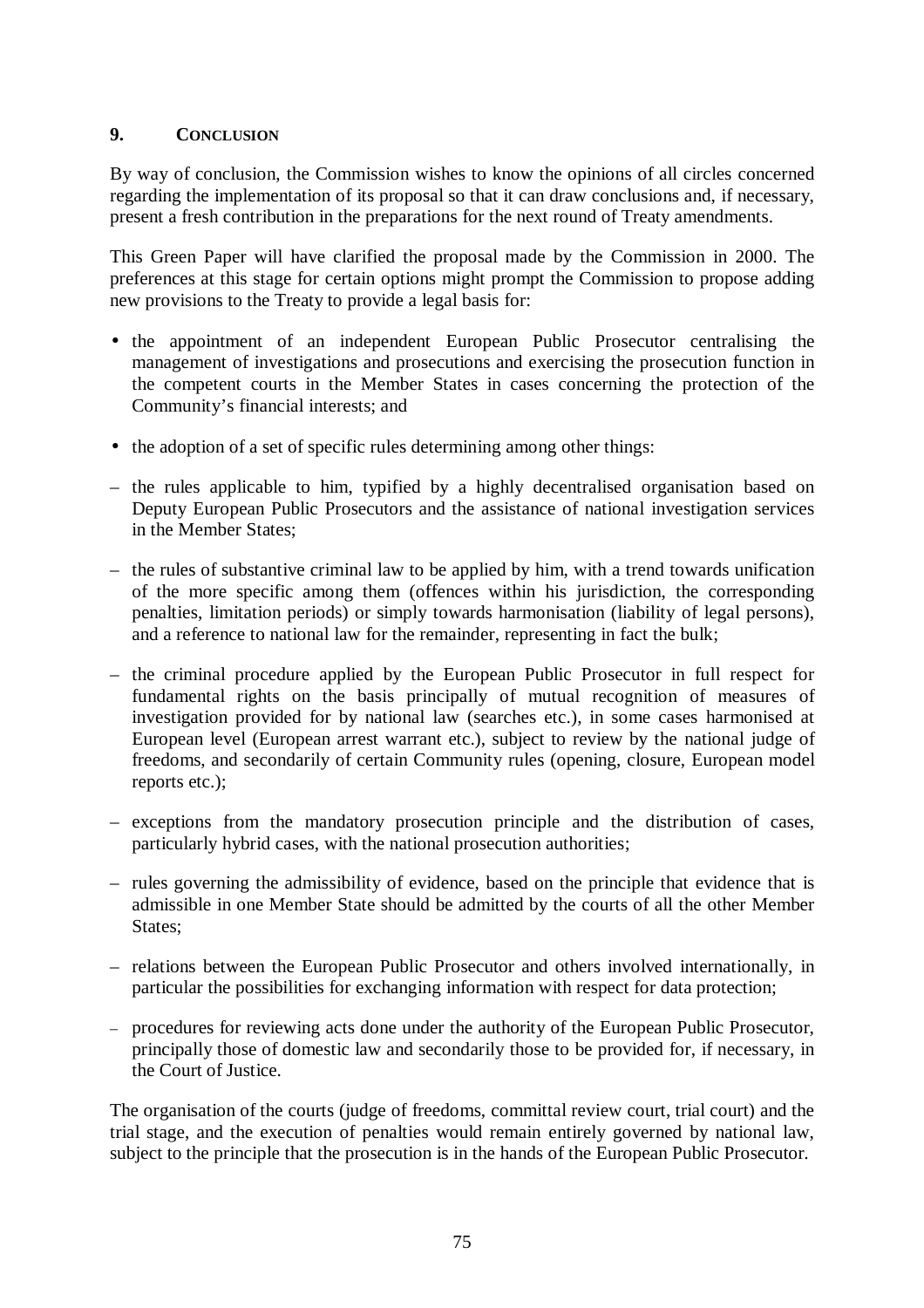The proposal for Community centralisation of the management of investigations and prosecutions in the field of the protection of the Community's financial interests in order to guarantee efficient and equivalent enforcement in a common area is now opened to a great debate unconstrained except by respect for fundamental rights and the principles of subsidiarity and proportionality.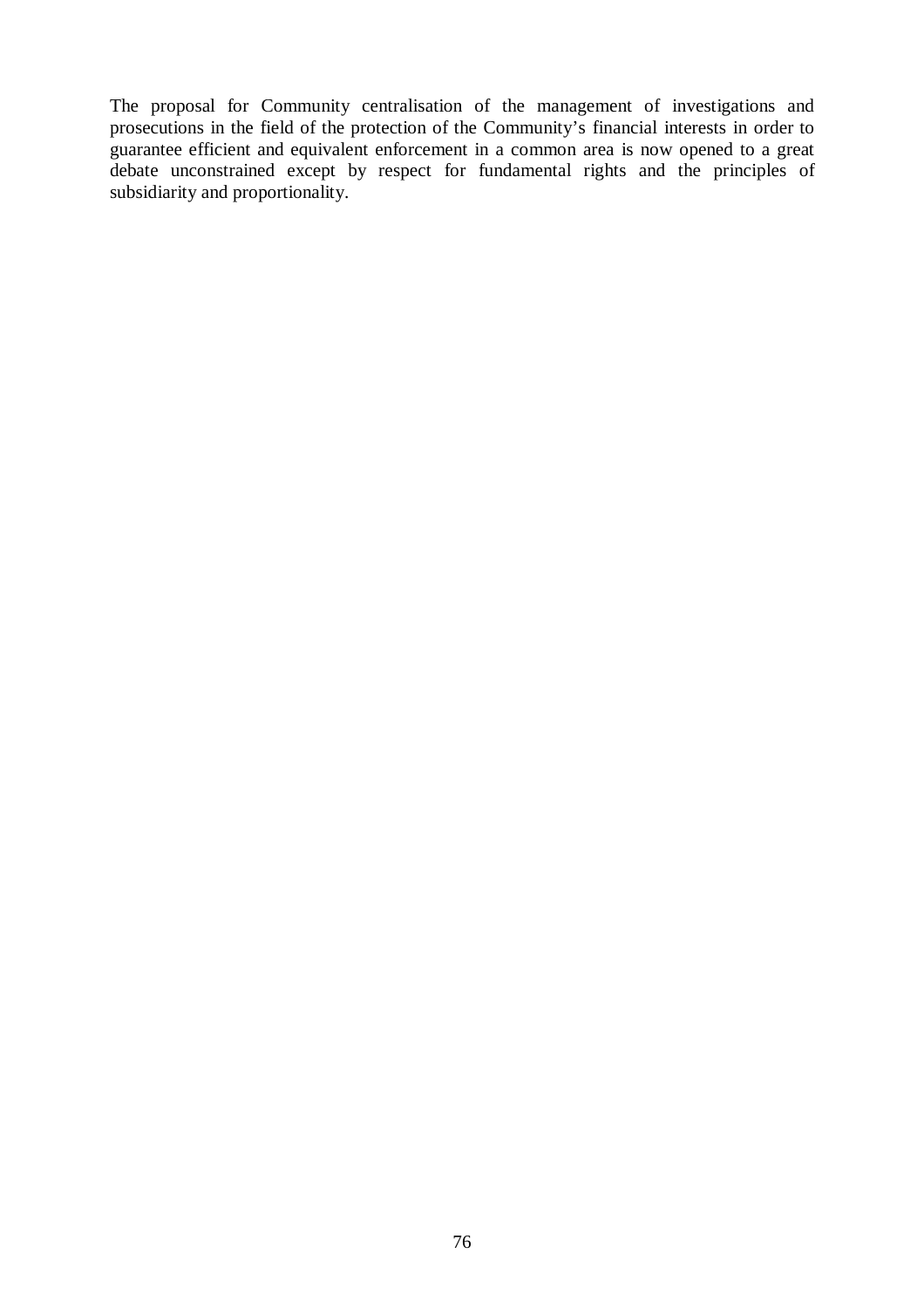## **ANNEX 1 Additional Commission contributionto the Intergovernmental Conference on institutional reforms of 29 September 2000**

# **The criminal protection of the Community's financial interests: a European Prosecutor**<sup>192</sup>

# **Introduction**

In its opinion of 26 January 2000 "Adapting the institutions to make a success of enlargement", $\frac{193}{1}$  the Commission suggests in connection with the protection of the Community's financial interests that a legal basis be created in the Treaty for setting up a system of rules relating to offences and the penalties that they incur, to the requisite procedural provisions for the prosecution of these offences and to the powers and tasks of a European Public Prosecutor responsible for detecting fraud offences throughout European territory and for prosecutions in the national courts. In the framework of its new anti-fraud strategy, the Commission has confirmed its wish to strengthen the protection of the Community's financial interests in this respect.

In 1998 fraud and other irregularities affecting to the Community's financial interests accounted for a total estimated by the Member States and by the Commission at over a billion euros.<sup>194</sup> The involvement of organised crime in fraud to the detriment of the Community's financial interests and the transnational character of such crime presuppose cooperation with fifteen legal orders applying different rules of both substance and procedure. The current methods of cooperation often prove insufficient to overcome the difficulties faced by the judicial and police authorities in their fight against such fraud.

These difficulties will increase as the number of Member States and the number of operators and administrations involved in the management of Community funds rise.

The powers which this Communication proposes should be vested in a European Public Prosecutor would be limited strictly to the protection of the Community's financial interests as already defined and circumscribed in Article 280(1) of the EC Treaty.

The Communication proposes that only the essential characteristics of the office would be laid down in the Treaty (appointment, removal, duties, and independence), leaving the rules and mechanisms governing its operation to be regulated by secondary legislation.

# **1. THE COMPLEXITIES TO BE OVERCOME IN VIEW OF THE COMMUNITY'S SPECIFIC RESPONSIBILITIES FOR THE PROTECTION OF THE COMMUNITY'S FINANCIAL INTERESTS**

The shortcomings of the current mechanism are due mainly to the fragmentation of the European criminal law-enforcement area, which results from the fact that the national police and judicial authorities are empowered to act only on their own territory. The traditional methods of mutual judicial assistance and cooperation between police forces remain

 $^{192}$  COM (2000) 608.

<sup>&</sup>lt;sup>193</sup> COM (2000) 34, http://europa.eu.int/comm/igc2000/offdoc/opin\_igc\_en.pdf.

<sup>194</sup> European Commission, Annual report 1998: protection of the Communities' financial interests and the fight against fraud (COM (99) 590), point 1.3.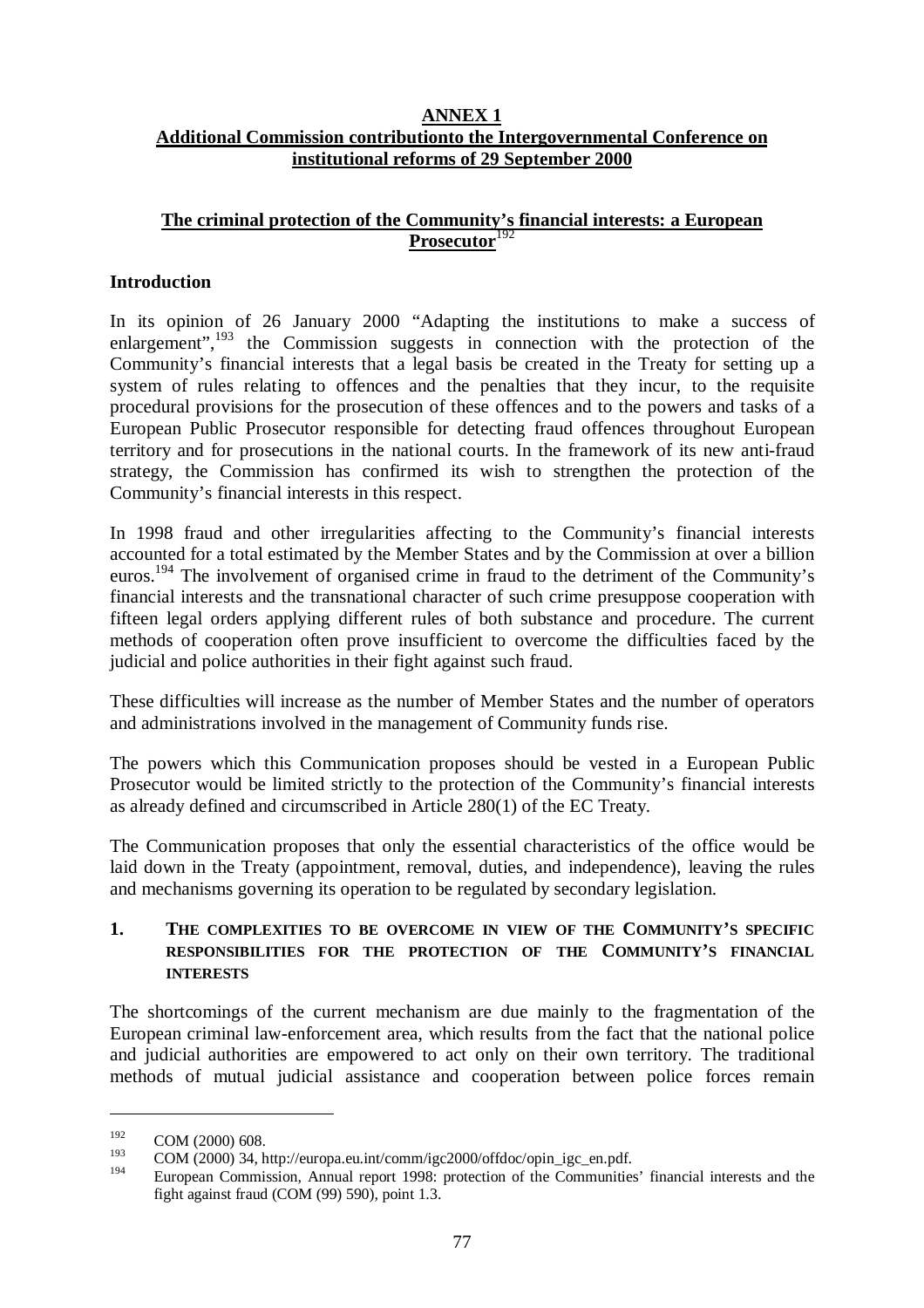cumbersome and are often unsuited to an effective fight against transnational fraud. And experience has shown the difficulties of making a success of administrative inquiries in terms of prosecutions.

But the Community's financial interests ought to be protected especially rigorously and in equivalent fashion in all the Member States, since the money involved represents pooled resources. Responsibility for ensuring that the Community's financial interests are protected rests on the Member States and the Community both. In these circumstances, the European Union must be able to guarantee the Member States and their citizens that offences of fraud and corruption are genuinely prosecuted in the courts.

# **1.1 The fragmentation of the European law-enforcement area**

Article 280 EC states that measures adopted by the co-decision procedure to counter fraud and any other illegal activities affecting the financial interests of the Community "*shall not concern the application of national criminal law or the national administration of justice*". The EC Treaty as its stands, therefore, confers no powers to set up a European criminal law-enforcement area comprising a common judicial body such as a prosecutor.

The signing of the Convention on the protection of the financial interests of the European Communities of 26 July 1995 and of its additional protocols constitutes a first step towards the criminal protection of the Community's financial interests. These documents, which are the fruit of cooperation between governments under the "third pillar", are an important asset since they define fraud, misapplication of funds and corruption as offences incurring criminal penalties in all Member States.

But the Convention and its protocols have not yet entered into force as they have not been ratified by all the contracting parties. When they are in force, there will still be a degree of uncertainty as to the way in which they will be transposed into national criminal law by all the parties. What is more, these provisions alone will not suffice to eliminate the fragmentation of the European law-enforcement area as prosecutions will still be brought at national level.

Thus, given that there are fifteen different systems of criminal law, the Community has only very limited means to ensure effective and equivalent protection of the Community's financial interests in the Member States, as required by the Treaty. In the current situation, however effective the administrative coordination that the European Anti-fraud Office can generate, criminal proceedings remain uncertain. The Community does not have the instruments to supplement preventive action and administrative inquiries with a prosecution function.

Example:

The effect of the fragmentation of judicial authorities between the Member States is that there can be competing, partial or non-existent proceedings.

The ban on beef and veal exports from certain areas of the Community owing to BSE infection was circumvented by operators in three Member States when exporting to a non-member country. Commission action and the exposure of this scheme to defraud the agricultural subsidy system led thereafter to the opening of competing prosecutions in several Member States against the same offenders for the same offences. Yet although the proceedings began in mid-1997, the case has come to judgment in only one Member State.

This situation is unacceptable, in particular in areas of Community activity where subsidies are the rule, such as the common agricultural policy.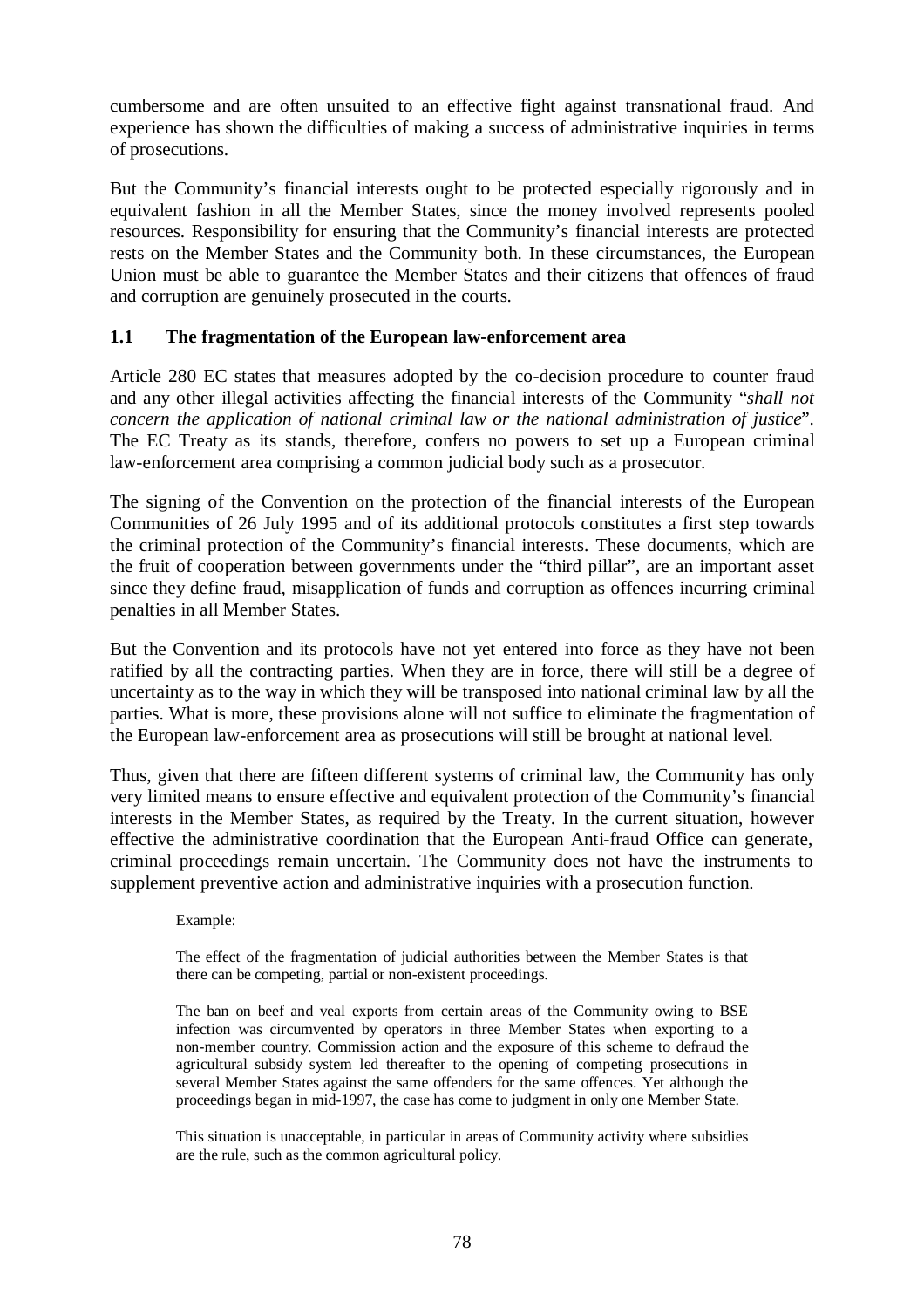# **1.2 The traditional methods of judicial cooperation between the Member States are cumbersome and inappropriate**

National mechanisms are the basis for criminal protection against transnational crime and remain essential. There are also international forms of cooperation in criminal matters, now boosted by the strengthened provisions for judicial cooperation under the third pillar.

But the development of organised crime to the detriment of the Community's financial interests makes the traditional instruments of mutual judicial assistance inadequate, and the progress achieved in judicial cooperation is also insufficient. There is no possibility of providing an interface between the Community level and the national judicial authorities in the Treaty as it stands.

#### Example:

The inadequacy of cooperation between Member States in criminal matters generates delays, dilatory actions and unpunished offences. In transnational financial fraud cases it all too often allows evidence to be destroyed and suspects to disappear. This is particularly prejudicial when it comes to reconstructing downstream financial channels used in cases of fraud against the Community's financial interests.

To take but one example, on the occasion of a public hearing before the European Parliament, a prosecutor from a Member State stated that he had had to deal with as many as 60 successive actions in the requested State in a single case likely to affect the Community's financial interests. The actions were brought one after the other to benefit in each instance from the time needed by the judge to dismiss them. It follows that, when the international letters rogatory are executed, they will generally be of no real use.

#### **1.3 Difficulties in making administrative inquiries culminate in successful prosecutions**

Numerous cases based on the Community experience in recent years thus testify to persistent obstacles in a field where precisely the specific responsibilities of the Community and the Member States create the need for a clear perception of the interests to be protected and for greater efficiency in proceedings in terms of the Community territory.

#### Example:

The transmission of information between Member States and between them and the European Anti-fraud Office (OLAF) is hampered by differences in the rules governing prosecutions in each Member State. If, for the same offence, the inquiry is handled in some Member States by a judge but in others by an administrative authority, direct contact between the two is generally impossible in both fact and law. Moreover, not all the relevant national authorities even have access to information under the various national rules, in particular those concerning the secrecy of tax and business information or the confidentiality of criminal investigations.

#### Example:

An attempt to prosecute the organisers of an major transnational fraud detrimental to the Community's own resources in two Member States, A and B, is an exemplary real case in this respect. A judge in a third Member State (C), where the accused actually resided, to whom the case was referred by the national customs authorities declared their action inadmissible on the specific ground that the certificate provided by the authorities of Member State A was insufficient for the purpose of proceedings in Member State C. This certificate confirmed, however, that the offence was punishable under the law of Member State A and referred to the penalties incurred by offenders in that State. Under the rules of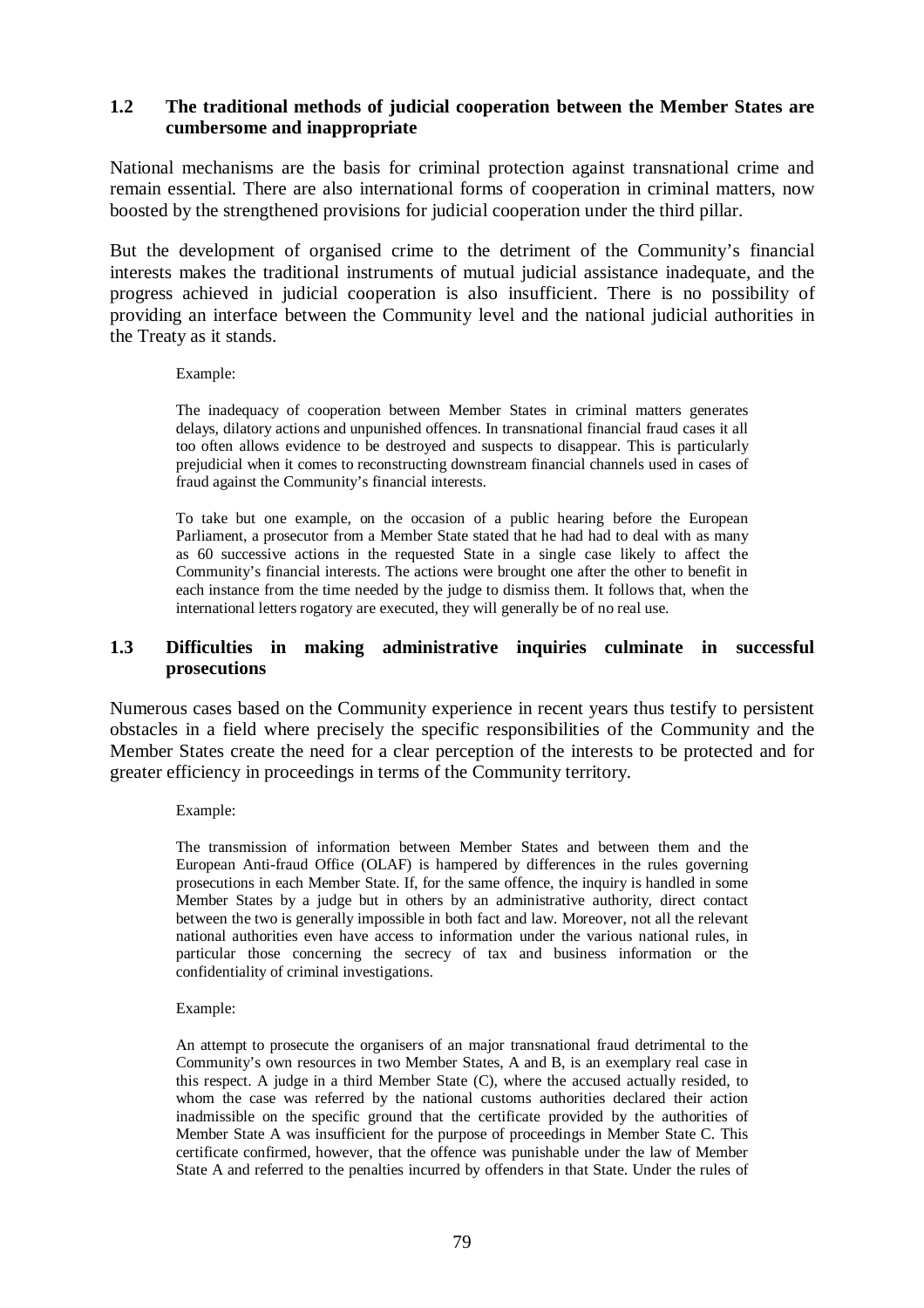Member State C, however, the judge was unable to admit the certificate issued by the customs authorities of Member State A as valid evidence.

\*\*\*

# **2. THE PROPOSED MECHANISM**

In the absence of a specific Community institutional structure the existing mechanisms, however legitimate and irreplaceable they may be, amount to obstacles to prosecution by the police and the courts and advantages for the criminal. Given the design of the Treaty, therefore, the Commission recommends that in order to respond to the current situation the primary legislation should be amplified to allow the creation of an office of European Public Prosecutor, its organisation and operation being governed by secondary legislation. This amendment would be confined to protection of the Community's financial interests.

# **2.1 Mature and detailed preparatory study**

The Commission proposal to the Intergovernmental Conference is based on detailed preparatory work. For nearly ten years now, at the request of the European Parliament and the Commission, a group of experts in criminal law from all the Member States has been working on the criminal protection of the Community's financial interests. Their work produced the proposal for a set of rules for the criminal protection of the Community's financial interests, the well-known Corpus Juris.<sup>195</sup> It recommends the creation of a unified Community law-enforcement area as regards the preparatory stages of court proceedings precisely by the harmonious insertion in the national systems of a European Public Prosecutor, excluding any communitarisation of the administration of criminal justice.<sup>196</sup>

The authors of the Corpus Juris specified the possible architecture of an independent European Public Prosecutor, responsible in matters of the protection of the Community's financial interests for directing investigations and prosecuting cases in the relevant national courts and for coordination with national procedures.

The organisation would be highly decentralised. The European Public Prosecutor would be supported by Deputy European Prosecutors in the Member States so as to secure the link between the Community mechanism and the national legal systems.

# **2.2 The object of the reform**

In this spirit, the Commission recommends the institution of an independent European Public Prosecutor to protect the Communities' financial interests.

This would supplement the reform of the Community courts as proposed by the Commission in its additional contribution to the Intergovernmental Conference of 1 March  $2000^{197}$  by

<sup>&</sup>lt;sup>195</sup> Corpus Juris introducing penal provisions for the purpose of the financial interests of the European Union, under the responsibility of Ms Delmas-Marty, Economica, Paris, 1997. The Corpus Juris is also available on the Internet (http://www.law.uu.nl/wiarda/corpus/index1.htm).

<sup>&</sup>lt;sup>196</sup> In response to these recommendations, the experts more recently completed a comparative study on the need for and legitimacy and feasibility of the Corpus Juris, analysing the potential impact of a European Prosecutor on national prosecution systems: The Implementation of the Corpus Juris in the Member States, Ms Delmas-Marty / J.A.E. Vervaele, Intersentia, Utrecht, 2000.

<sup>197</sup> Additional Commission contribution to the Intergovernmental Conference on institutional reform: Reform of the Community courts (COM (2000) 109 final).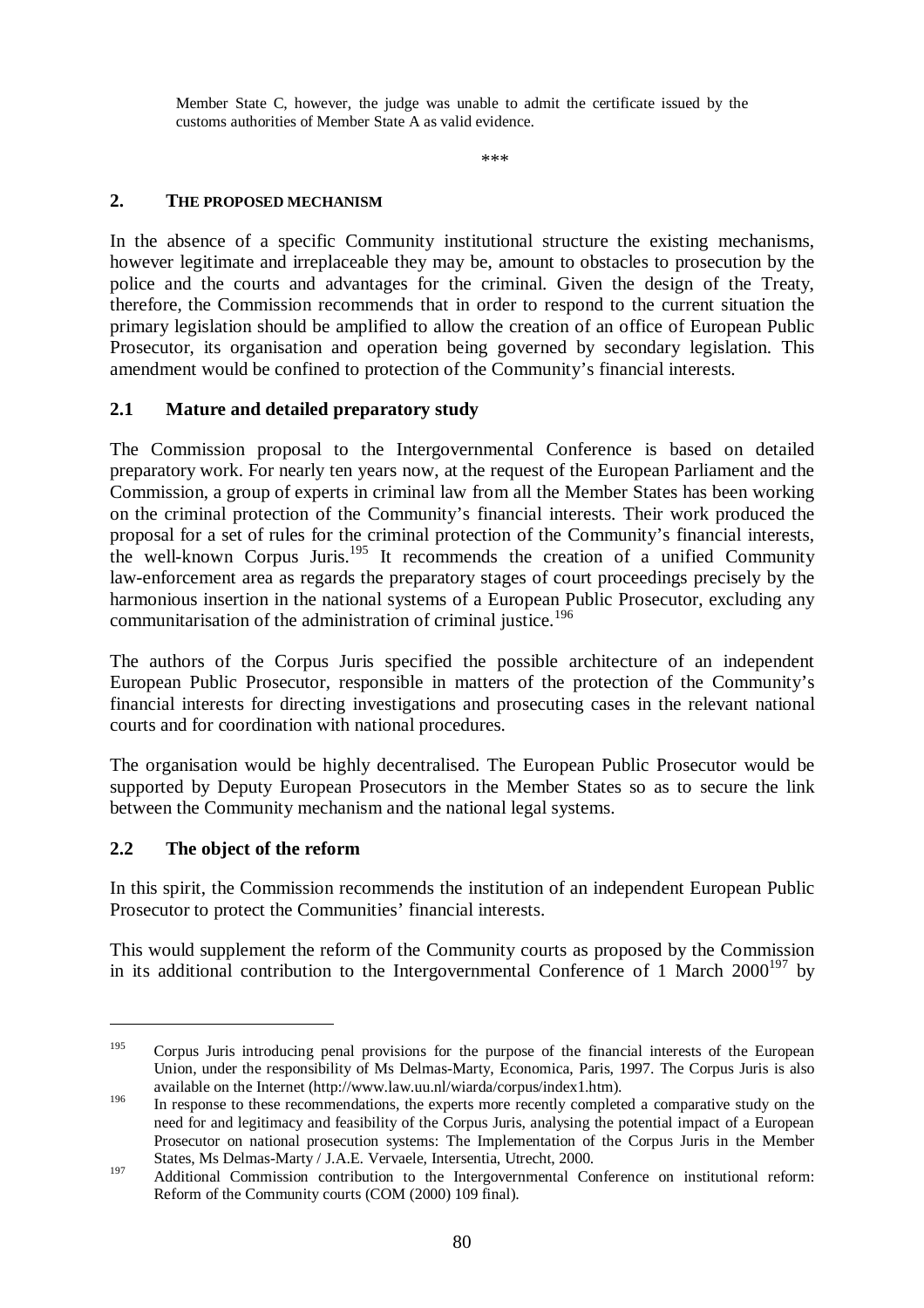adding a judicial body with the function of bringing prosecutions in the courts of the Member States and of exercising ongoing control of criminal investigations across the Community territory in order to enforce the law and protect the Community's finances. The point is not to communitarise the administration of criminal justice, which would remain within national powers.

# **2.3 The methods of the reform**

In the Commission's view, the Treaty will need amending only as regards the European Public Prosecutor's appointment and removal from office and the definition of his main tasks and the principal characteristics of his function, to be set out in a new Article 280a. The Treaty would provide for secondary legislation to lay down the regulations applicable to him and govern his operation.

# *2.3.1 The appointment of the European Public Prosecutor (paragraphs 1 and 2 of the new Article 280a)*

The Commission proposes that the European Public Prosecutor be appointed by the Council, acting by a qualified majority on a proposal from the Commission with the assent of the European Parliament. The proposal, which should be made by the Commission in view of its specific responsibility for protecting the Community's financial interests, would be submitted, for example, in the form of a list of candidates from which the Council could select the European Public Prosecutor. The Commission further considers that conditions governing the removal from office of the European Public Prosecutor should be laid down (*paragraph 2 of new Article 280a*). Regarding the term of the office, the Commission proposes a non-renewable term of six years (*paragraph 1 of new Article 280a*). An essential characteristic of the European Public Prosecutor must in particular be stressed: his independence as a judicial officer (*paragraph 2 of new Article 280a*). Apart from these essential elements, the revised Treaty would leave the regulations governing the Prosecutor in respect of such things as structure, location of offices, etc. to be determined by Community secondary legislation in accordance with the procedure laid down in Article 251 of the Treaty, which calls for a qualified majority in the Council and co-decision with Parliament.

# *2.3.2 Conditions for the exercise of the European Public Prosecutor's functions (paragraph 3 of the new Article 280a)*

With regard to the conditions for the exercise of the European Public Prosecutor's functions, a specific mechanism confined to activities detrimental to the Community's financial interests is necessary to ensure smooth operation in terms of both substantive criminal law and criminal procedure. These rules should be adopted by the Council by the co-decision procedure.

To clarify the Prosecutor's powers, offences relating to activities prejudicial to the Community's financial interests (fraud, corruption, money laundering etc.) and the relevant penalties should be defined more explicitly at Community level. It is difficult to reconcile the rigour of the criminal law with the existence of differences throughout the Community if the point is to ensure the effective and equivalent protection of the Community's financial interests. The definitions of these common offences should therefore be uniformly applicable in the national legal systems by the national criminal courts, as the ordinary courts of Community law, and this implies the adoption of specific rules. The provisions drawn up under the Convention of 26 July 1995 referred to above and its additional protocols already provide a solid basis that has the agreement of the Member States.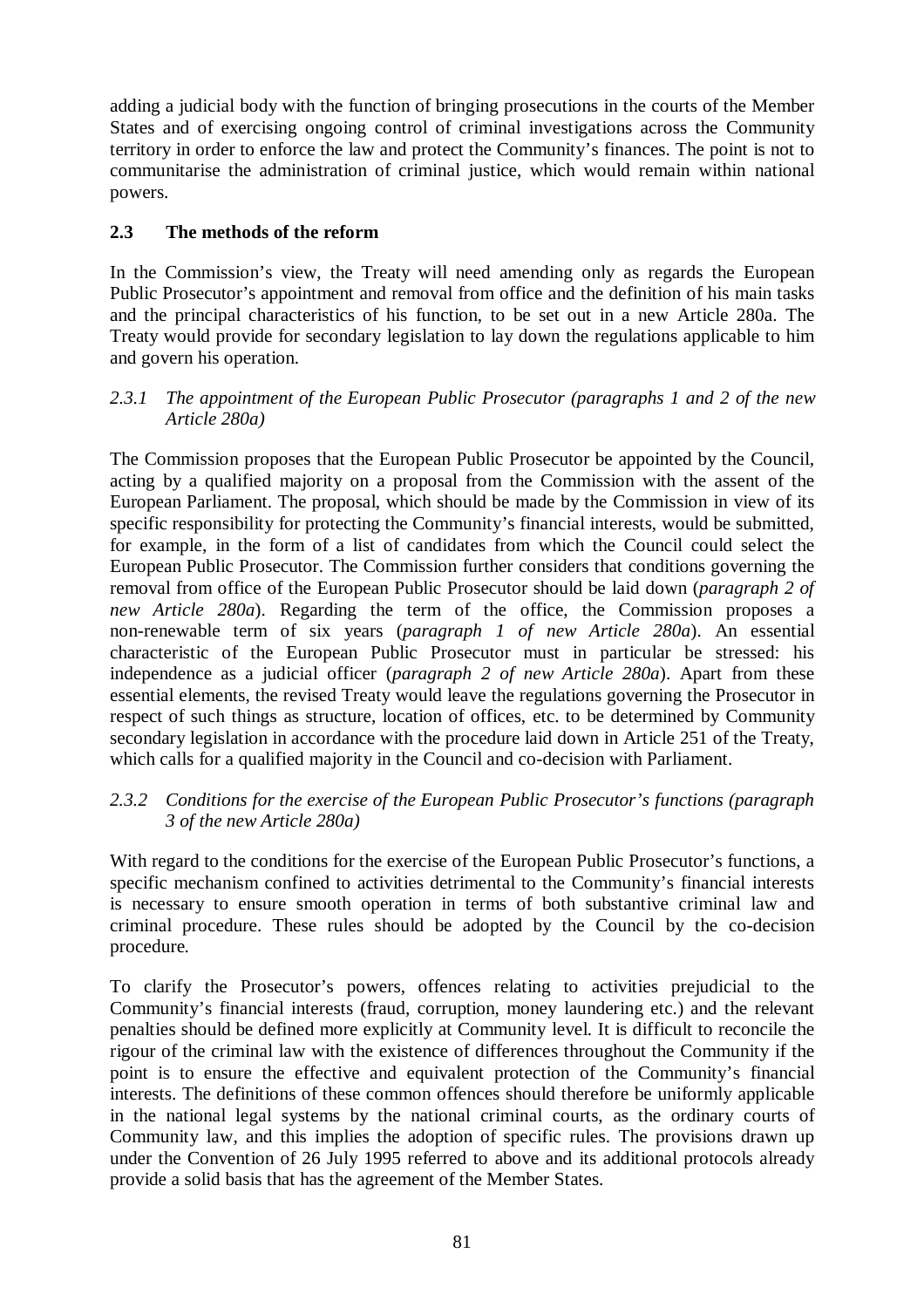Moreover, the performance of the Prosecutor's duties will have to be made subject to rules of procedure (on such points as the mechanisms for referring cases to the Prosecutor, the Prosecutor's powers of investigation, or the initiation and termination of enquiries) and rules of judicial review (on such points as the review of acts done by the Prosecutor, whether or not under a warrant granted by a national judge). The Corpus Juris describes some possible options for rules of procedure and coordination with the national authorities. Rules of this kind will in any event have to be spelt out in proposals for secondary legislation, which will have to respect the national legal systems and traditions. Provision must therefore be made for the enactment of the following, by the procedure laid down in Article 251 of the Treaty:

- rules concerning offences (subparagraph 3(a) of the new Article 280a);
- rules of procedure applicable to the activities of the Prosecutor and rules governing the admissibility of evidence (subparagraph 3(b) of the new Article 280a);
- rules for the judicial review of the Prosecutor's actions, such rules being essential for the performance of his duties (subparagraph 3(c) of the new Article 280a).

These provisions of secondary legislation should also determine how this Community mechanism meshes with the national legal systems.

\*\*\*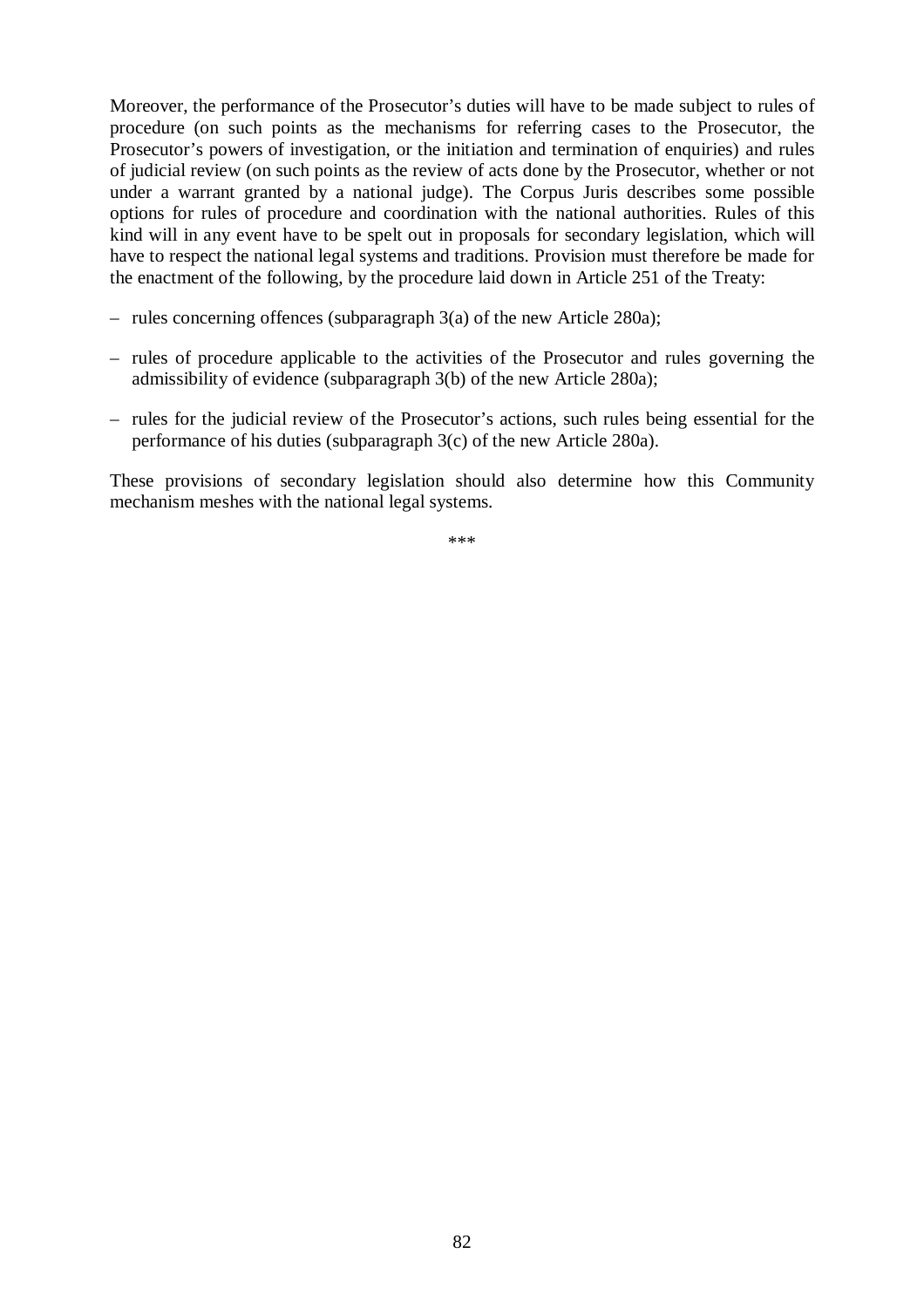In conclusion, the Commission proposes that the Conference supplement the current provisions concerning the protection of the Community's financial interests with a legal basis allowing:

- the appointment of an independent European Public Prosecutor exercising the prosecution function in the courts of the Member States in the field of the protection of the Community's financial interests and within the framework of specific rules adopted for this purpose; and
- the subsequent adoption through secondary legislation of:
	- the regulations applicable to his office,
	- rules of substantive law concerning the protection of financial interests by the European Public Prosecutor (offences and penalties),
	- rules governing criminal procedure and the admissibility of evidence,
- (c) rules applicable to the judicial review of procedural measures taken by the European Public Prosecutor in the exercise of his functions.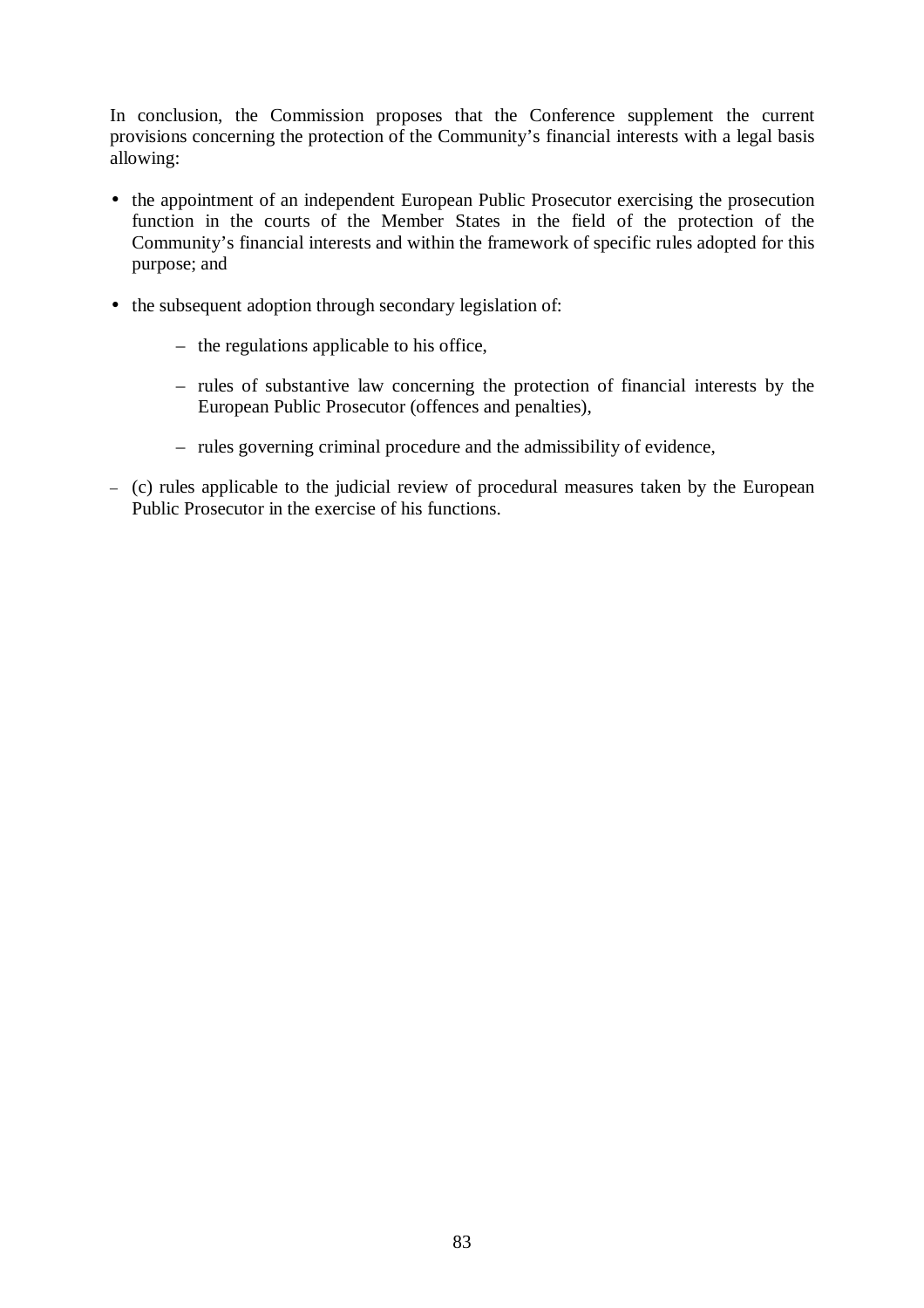| <b>Current text of EC Treaty</b>                                                 | <b>Proposed text</b>                                                             |
|----------------------------------------------------------------------------------|----------------------------------------------------------------------------------|
| Article 280                                                                      | Article 280                                                                      |
| 1. The Community and the Member States shall counter fraud and any other         | 1. The Community and the Member States shall counter fraud and any other         |
| illegal activities affecting the financial interests of the Community through    | illegal activities affecting the financial interests of the Community through    |
| measures to be taken in accordance with this Article, which shall act as a       | measures to be taken in accordance with this Article, which shall act as a       |
| deterrent and be such as to afford effective protection in the Member States.    | deterrent and be such as to afford effective protection in the Member States.    |
| 2. Member States shall take the same measures to counter fraud affecting the     | 2. Member States shall take the same measures to counter fraud affecting the     |
| financial interests of the Community as they take to counter fraud affecting     | financial interests of the Community as they take to counter fraud affecting     |
| their own financial interests.                                                   | their own financial interests.                                                   |
| 3. Without prejudice to other provisions of this Treaty, the Member States       | 3. Without prejudice to other provisions of this Treaty, the Member States       |
| shall coordinate their action aimed at protecting the financial interests of the | shall coordinate their action aimed at protecting the financial interests of the |
| Community against fraud. To this end they shall organise, together with the      | Community against fraud. To this end they shall organise, together with the      |
| Commission, close and regular cooperation between the competent                  | Commission, close and regular cooperation between the competent                  |
| authorities.                                                                     | authorities.                                                                     |
| 4. The Council, acting in accordance with the procedure referred to in           | 4. The Council, acting in accordance with the procedure referred to in           |
| Article 251, after consulting the Court of Auditors, shall adopt the necessary   | Article 251, after consulting the Court of Auditors, shall adopt the necessary   |
| measures in the fields of the prevention of and fight against fraud affecting    | measures in the fields of the prevention of and fight against fraud affecting    |
| the financial interests of the Community with a view to affording effective      | the financial interests of the Community with a view to affording effective      |
| and equivalent protection in the Member States. These measures shall not         | and equivalent protection in the Member States. Without prejudice to             |
| concern the application of national criminal law or the national                 | Article 280a, these measures shall not concern the application of national       |
| administration of justice.                                                       | criminal law or the national administration of justice.                          |
| 5. The Commission, in cooperation with Member States, shall each year            | 5. The Commission, in cooperation with Member States, shall each year            |
| submit to the European Parliament and to the Council a report on the             | submit to the European Parliament and to the Council a report on the             |
| measures taken for the implementation of this Article.                           | measures taken for the implementation of this Article.                           |
|                                                                                  | Article 280a                                                                     |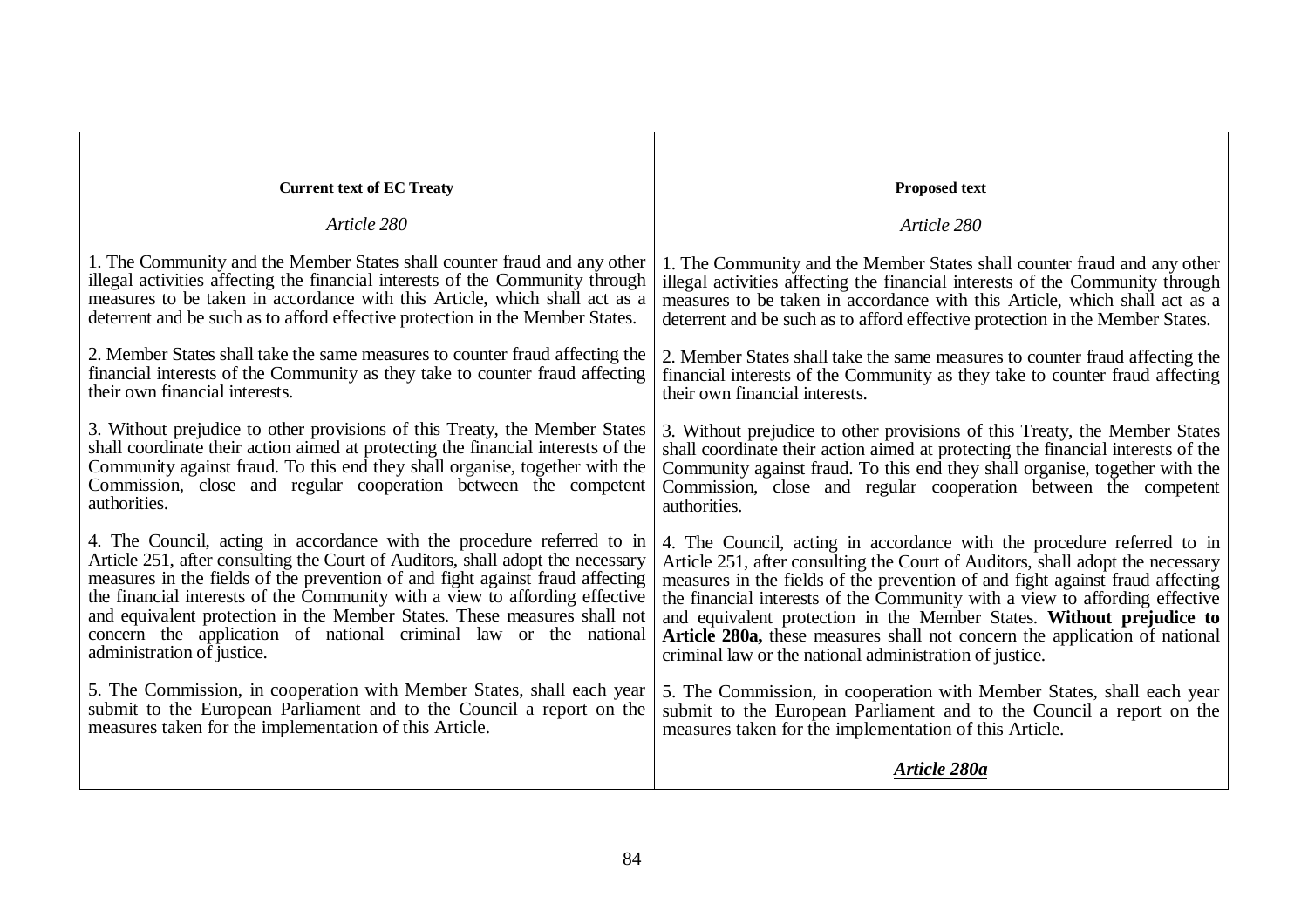1. To contribute to the attainment of the objectives of Article 280(1), the **Council, acting on <sup>a</sup> proposal from the Commission by <sup>a</sup> qualified majority with the assent of the European Parliament, shall appoint <sup>a</sup> European Public Prosecutor for <sup>a</sup> non-renewable term of six years. The European Public Prosecutor shall be responsible for detecting, prosecuting and bringing to judgment the perpetrators of offences prejudicial to the Community's financial interests and their accomplices** and for exercising the functions of prosecutor in the national courts of the Member States in relation to such offences in accordance with the **rules provided for by paragraph 3. 2. The European Public Prosecutor shall be chosen from persons whose independence is beyond doubt and who possess the qualifications required for appointment to the highest judicial offices in their respective countries. In the performance of his duties, he shall neither** seek nor take any instructions. The Court of Justice may, on application **by the European Parliament, the Council or the Commission, remove** him from office if he no longer fulfils the conditions required for the performance of his duties or if he is guilty of serious misconduct. The **Council, acting in accordance with the procedure laid down by Article** 251, shall lay down the regulations applicable to the European Public **Prosecutor. 3. The Council, acting in accordance with the procedure laid down by Article 251, shall lay down the general conditions governing the performance of the functions of the European Public Prosecutor and shall adopt, in particular: (a) rules defining the facts constituting criminal offences relating to fraud and any other illegal activity prejudicial to the Community's financial interests and the penalties incurred for each of them; (b) rules of procedure applicable to the activities of the European Public Prosecutor and rules governing the admissibility of evidence; (c) rules applicable to the judicial review of procedural measures**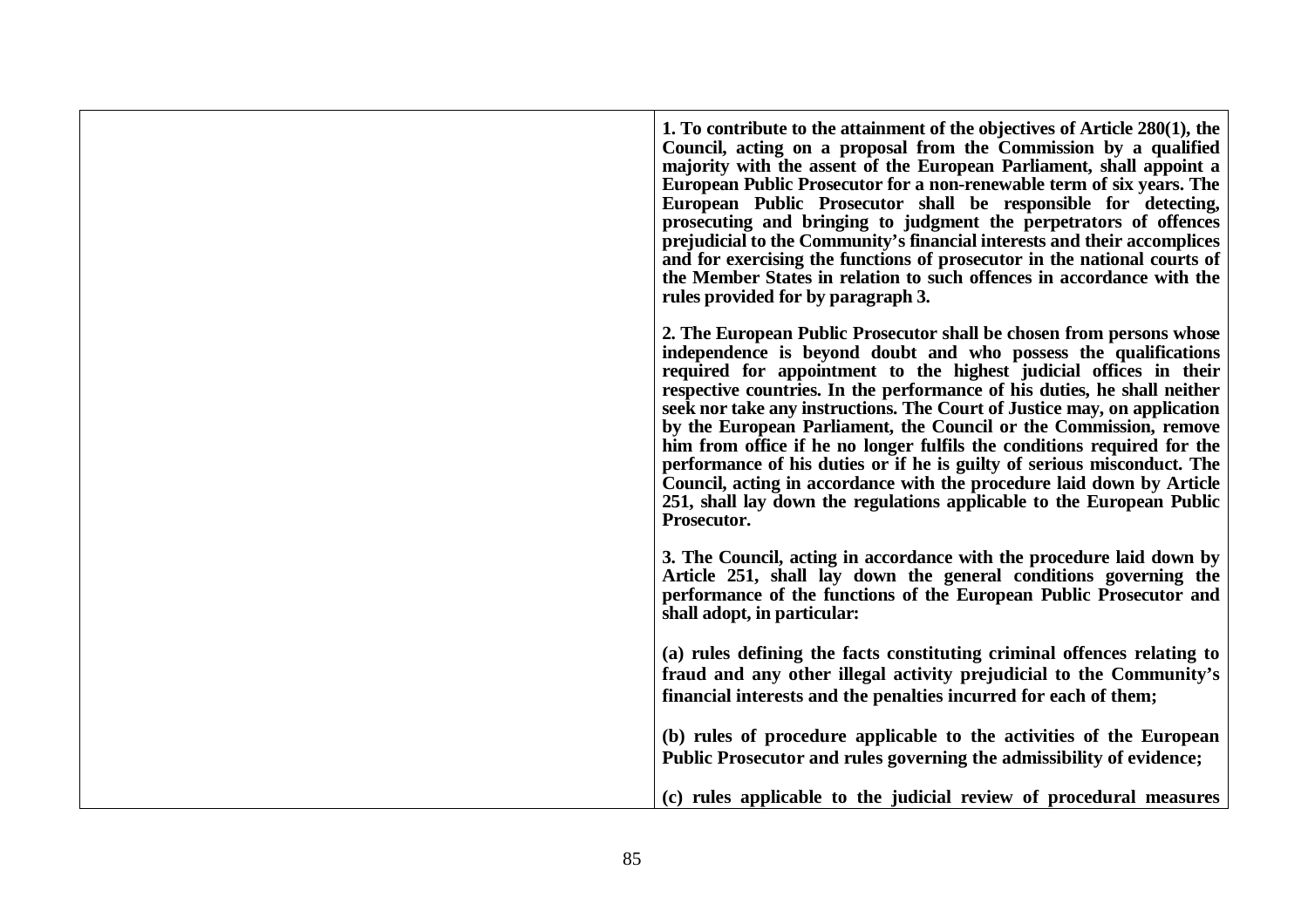|  | in<br>the<br>taken<br>Prosecutor<br>exercise<br>$-$ by<br>the<br>European<br>Public<br>his<br>ОĪ<br>functions. |
|--|----------------------------------------------------------------------------------------------------------------|
|--|----------------------------------------------------------------------------------------------------------------|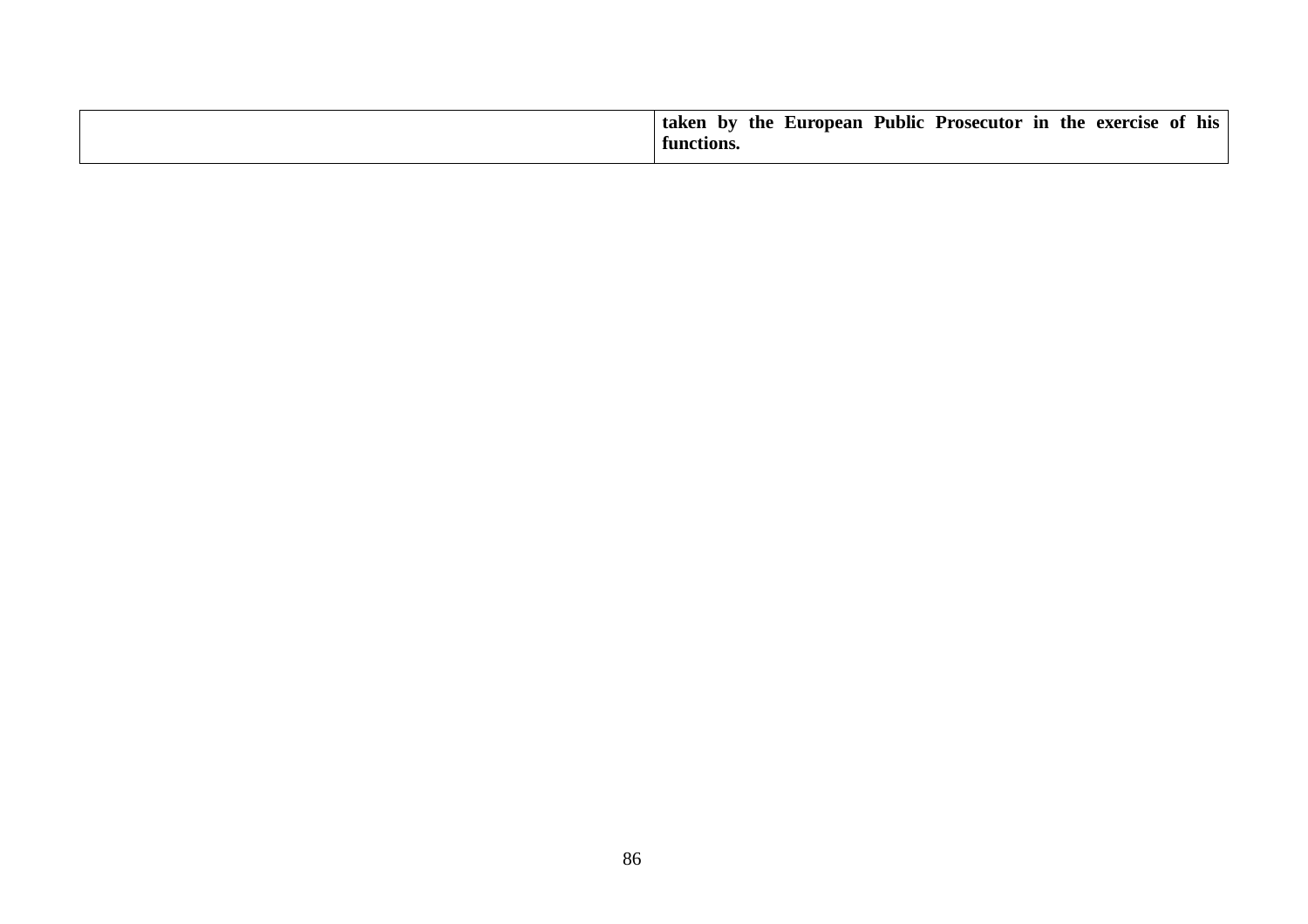# **ANNEX 2**

# Simplified procedures

*The charts below display some of the main features of the procedure that the European Public Prosecutor might follow. They reflect neither all the situations nor all the options envisaged in the Green Paper. They are here to help the reader understand the text, not to replace it.*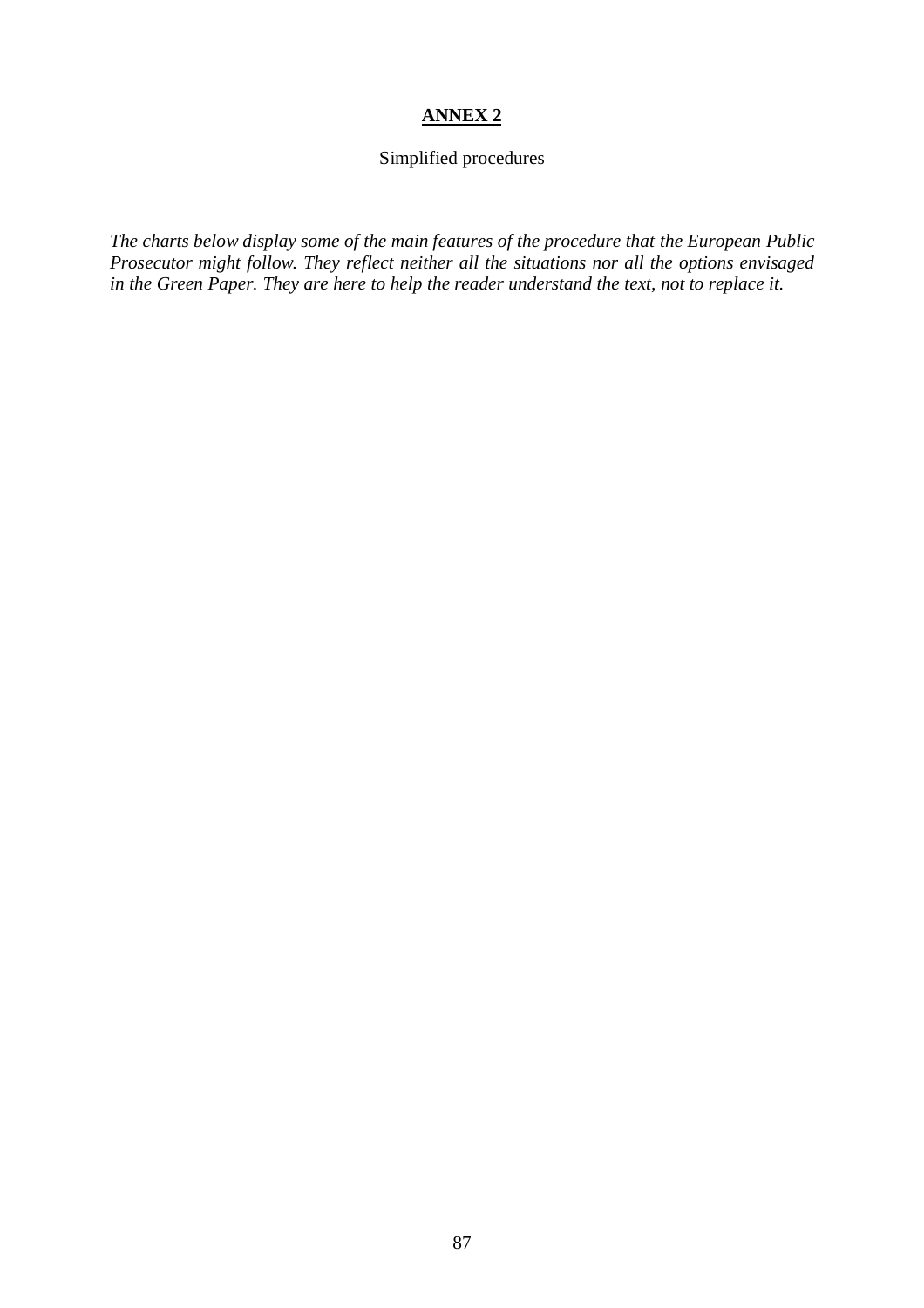# Structure of European Public Prosecutor

1. Information/Referral



This table does not reflect <sup>a</sup> specific institutional structure but <sup>a</sup> functional structure in the Member States. It does not Express <sup>a</sup> view on the authority exercising the national prosecution function or the judge of freedoms.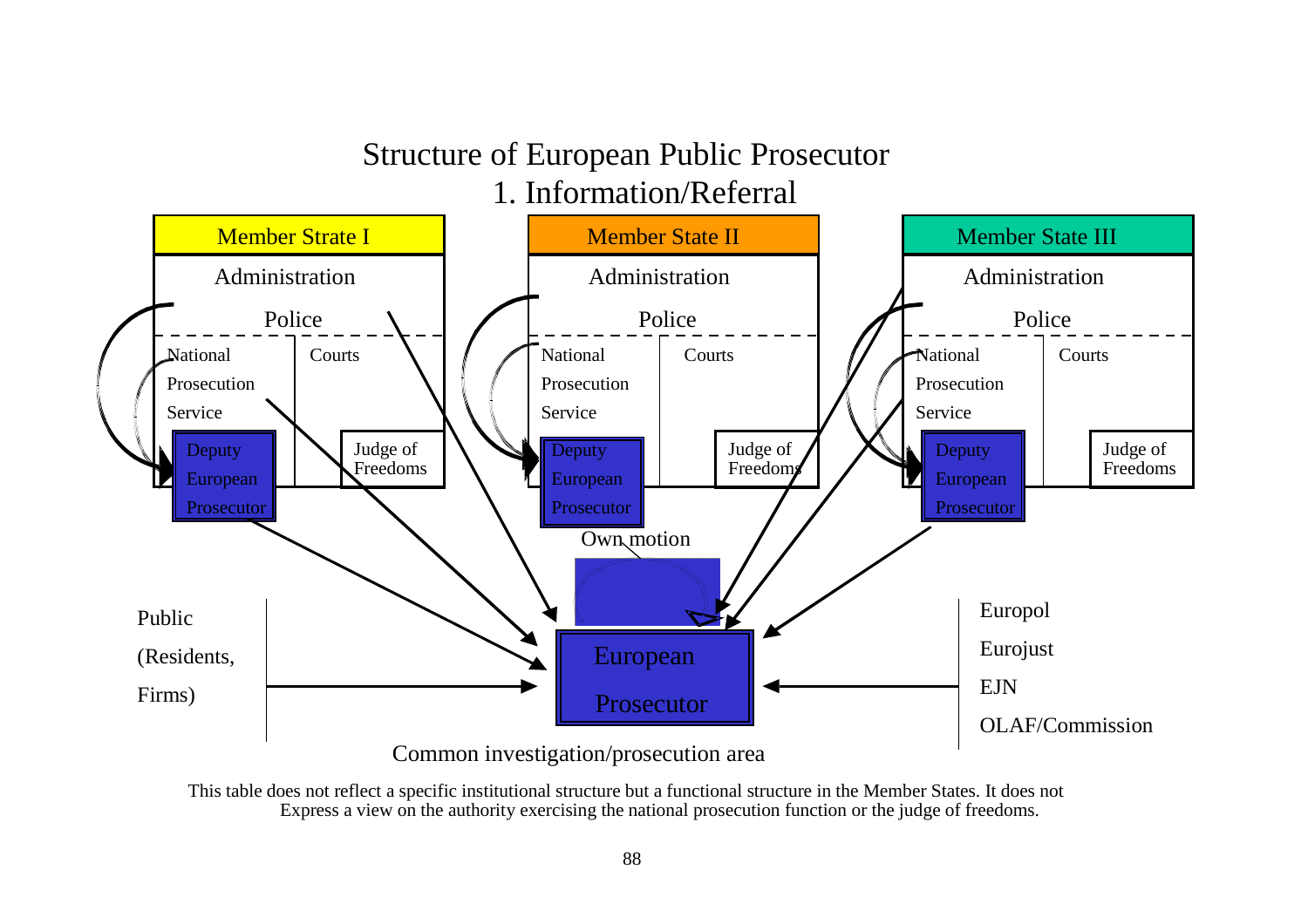# 2. Investigation stage



Common investigation/prosecution area The acts of investigation are given by way of example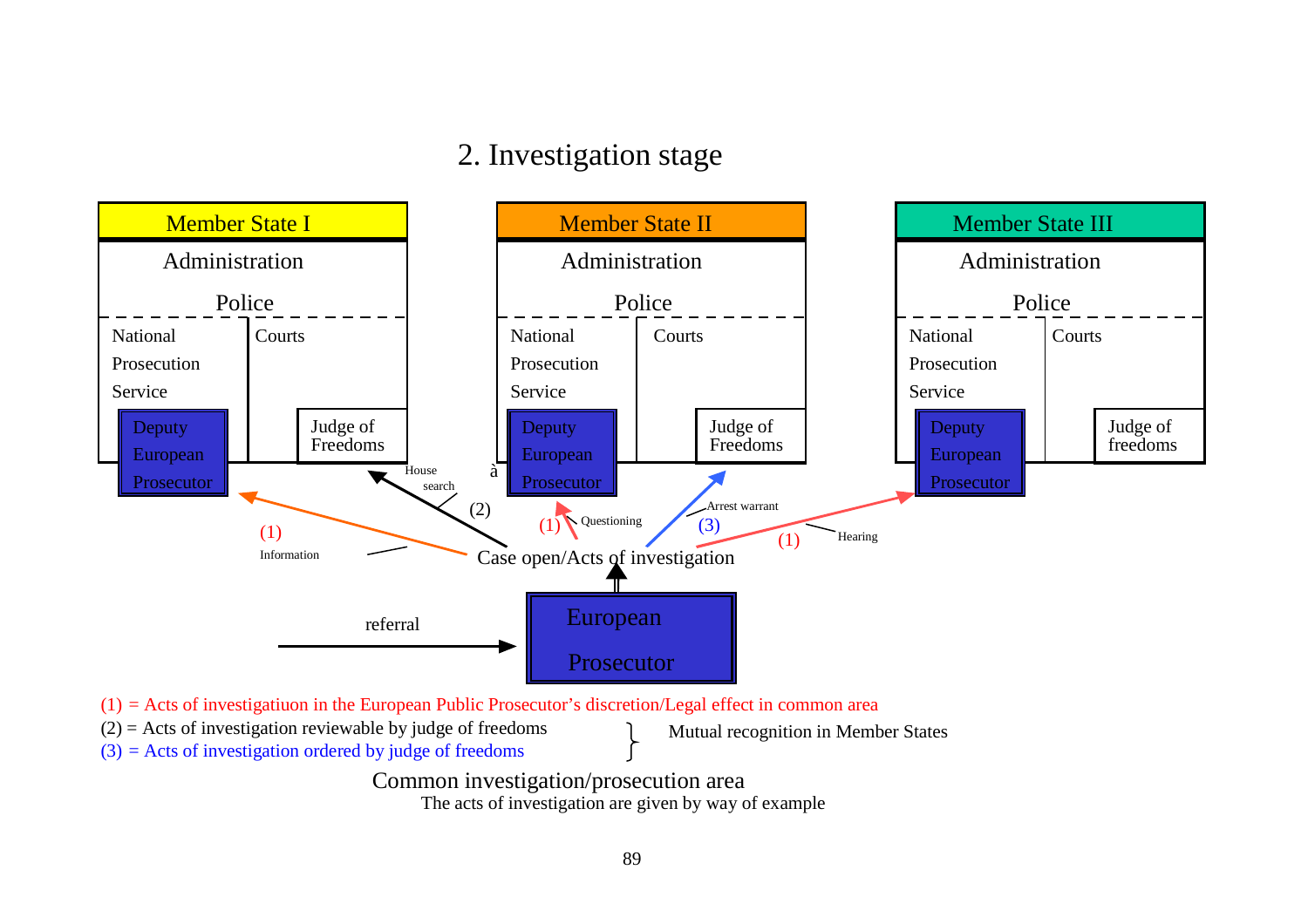# 3. Prosecution stage



Common investigation/prosecution area

Preferred solution: single court. The European Public Prosecutor could also commit for trial in several Member States.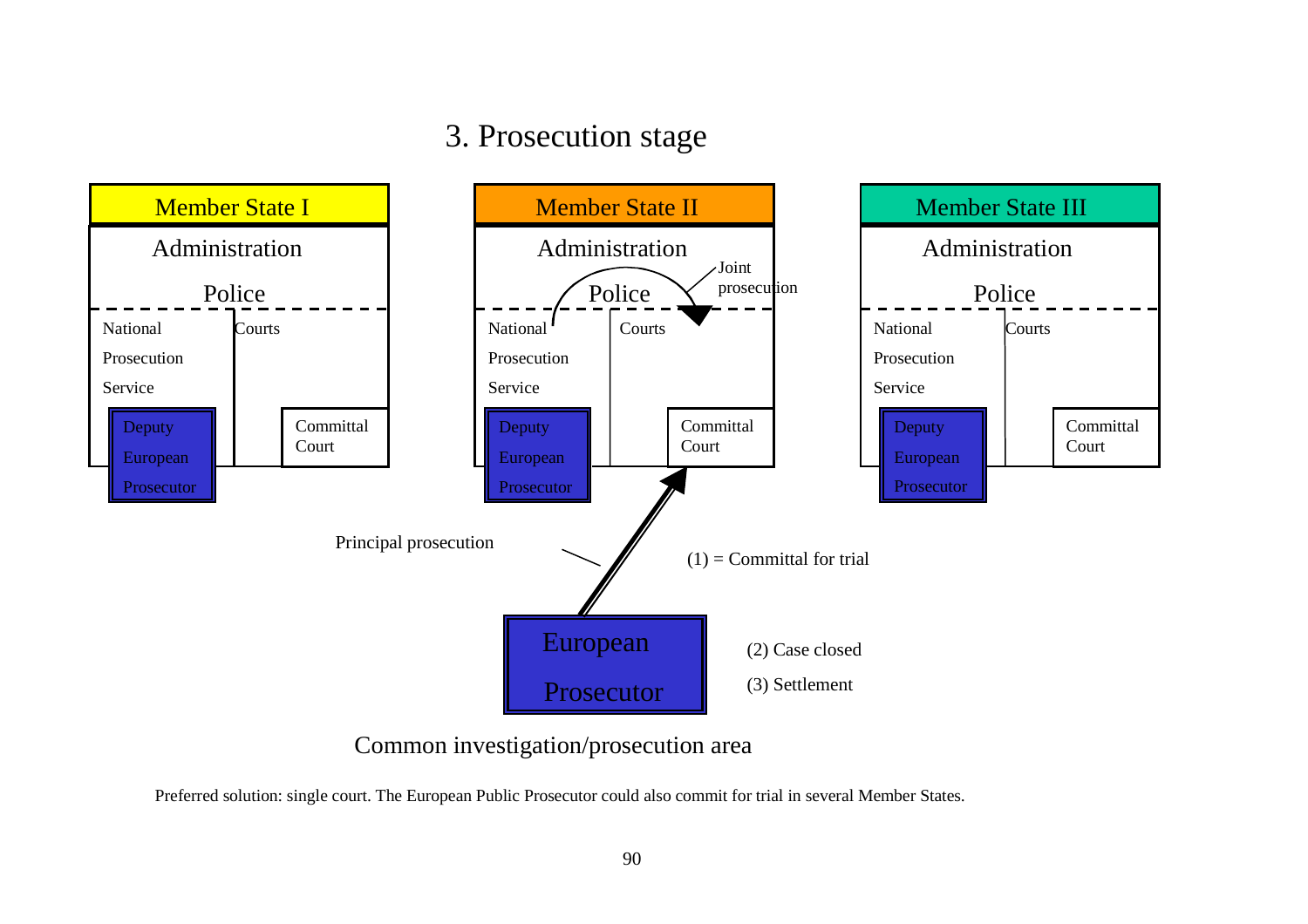# **ANNEX 3**

# **Hypothetical fraud case handled by the European Public Prosecutor**

*The example of a fraud case given here - including all facts and names – is pure fiction and has been imagined solely as an illustration for the Green Paper.*

## **THE FACTS**

Our hypothetical firm, "Meat International", is headquartered in London and has been in the meat import-export business for years. Following a food scare in the business, it has considerably increased its imports of quality meat from Latin America, Brazil and Argentina in particular. In parallel, it has exported significant quantities of Community meat to Russia. It has used the ports of Antwerp and Lisbon for its imports and Rotterdam for exports.

#### *Meat imports*

Meat International has displayed great creativity in evading customs duties (a Community resource) to every possible extent.

- First, it has tried falsifying the nature of the goods. It has declared 20% of its quality meat imports as "offal", subject to very low duty rates.
- Then it has falsified the origin of the goods to enjoy the benefit of preferential tariff arrangements to which it is not entitled. Argentina is entitled to export a quota of Hilton Beef to the Community at a preferential tariff rate (zero or very low customs duties). To obtain this special customs treatment, it must obtain certificates of authenticity from the Argentine Ministry of Agriculture. Meat International has systematically imported lower-quality beef from Paraguay instead of Hilton Beef. For this purpose it has used certificates issued illegally by an Argentinean civil servant, to whom they have paid US\$ 5000 per container.
- The containers were imported and released on the European Union market via the ports of Antwerp and Lisbon. Meat International Antwerp and Meat International Lisboa have filed customs declarations in their capacity as consignors. Transeurope, a haulage firm based in Madrid, was responsible for distribution from Antwerp and Lisbon to customers throughout Europe.

#### *Meat exports*

On the export side, Meat International has received subsidies (Community expenditure) to which it is not entitled.

• In Britain it has bought British meat that cannot be sold elsewhere on the Community market or exported from the Community (embargo), in large quantities at knock-down prices. The meat has been frozen and then carried illegally to Antwerp, where Label International has labelled it as meat from Belgium. It has then been exported to Russia, such exports being subsidised by the Community by its export refund scheme.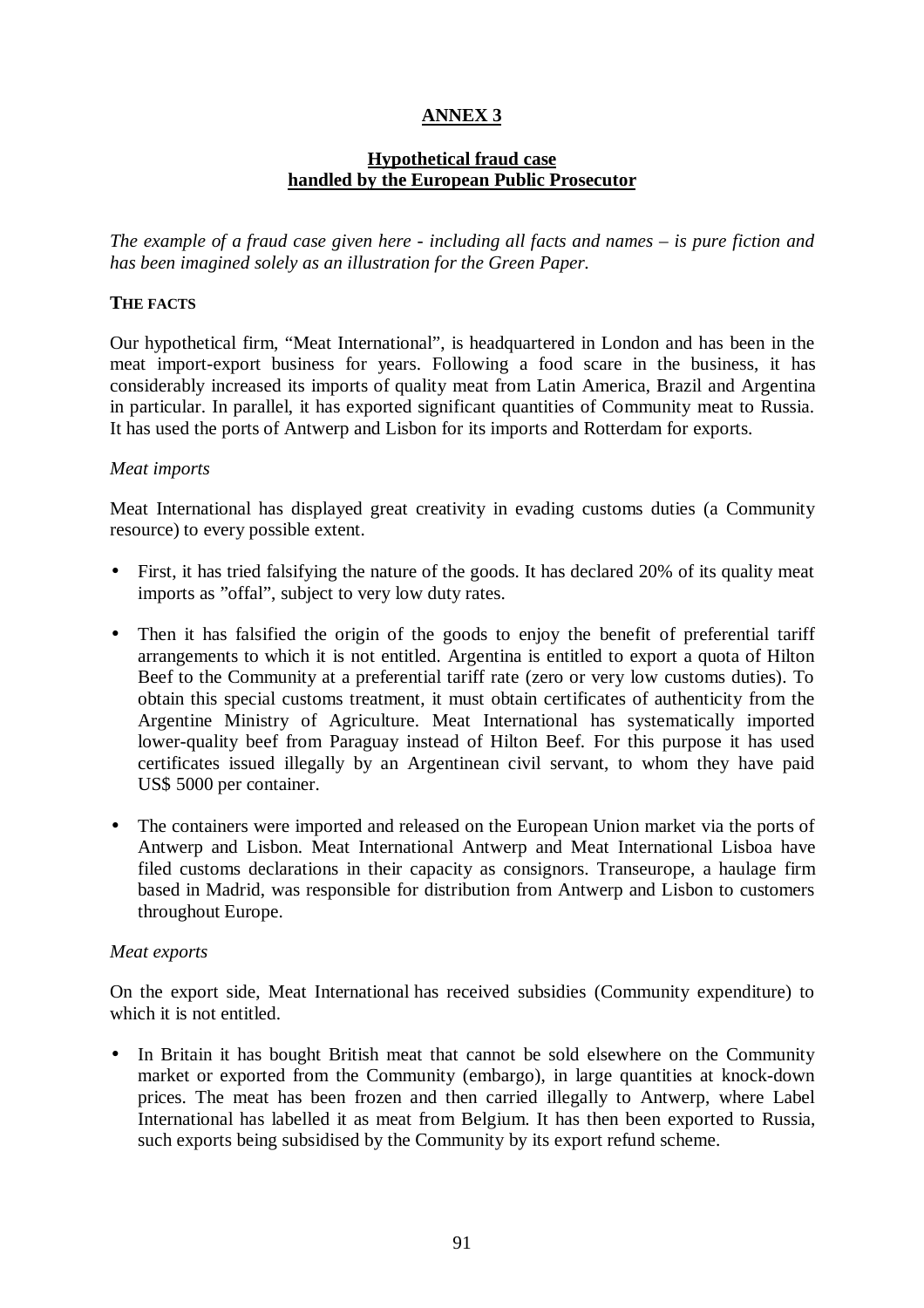• Customs declarations have been prepared by the consignor, Meat International Antwerp. Part of the meat has been exported to Russia by sea from the port of Rotterdam, the rest being carried by road by Transeurope.

# *The financial loss*

The gain to the firm was considerable, given the amount of customs duties evaded and refunds received. To conceal the scale of its wrongdoing, the firm set up a series of companies with no real business activity in Argentina, Europe and the Caribbean so that false invoices could be made out. The firm used these companies to make large-scale investments on the London Stock Exchange and the Lugano real-estate market. Considerable amounts of corporate income taw were thus also evaded.

### **CRIMINAL PROCEEDINGS WITHOUT A EUROPEAN PUBLIC PROSECUTOR**

- Customs officers in Antwerp discover a container carrying quality meat from Argentina rather than the offal on the declaration. They begin to suspect that false customs declarations are being filed to evade customs duty. When Meat International Antwerp's accounts are examined, it turns out that they have been trafficking for quite some time.
- The Customs refer the case to the Belgian onderzoeksrechter (juge d'instruction). He asks the criminal investigation police to question the managers of Meat International, London, and the managers and drivers of Transeurope, Madrid; he would also like to order searches of the firms' premises. International letters rogatory are issued. Five months later, the onderzoeksrechter receives the results. He discovers that Transeurope and Meat International Antwerp (the consignor) are owned by Meat International and that there is a network set up on a permanent basis for the purpose of criminal activities.
- The Belgian judicial authorities open criminal investigations into Meat International Antwerp and Meat International. The criminal court at Antwerp convicts the managers of the two firms and sentences them to heavy fines and suspended prison terms.
- But the penalties will be difficult if not actually impossible to enforce. Meat International reacts to the news of the investigations by selling its equity holdings on the London Stock Exchange and reinvesting the proceeds in real estate in Curaçao, using its offshore firms for the purpose. Its manager, who also has Swiss nationality, has settled in Lugano following the searches. The manager of Meat International Antwerp has disappeared; so have the company's available funds.
- Meanwhile the Dutch police, during a routine check on a lorry belonging to Transeurope, discover meat with Belgian labels bound for Russia, and for some reason are suspicious. In view of the circumstances, they seize the meat. Physical checks confirm that the meat is actually of British origin and subject to embargo.
- The Dutch judicial authorities issue international letters rogatory in Belgium and Spain to gather more evidence from Meat International, Meat International Antwerp and Transeurope. They ascertain that Transeurope has links with Meat International Lisboa and that the false labels were affixed by Label International.
- The evidence is passed on to the Portuguese authorities. The Portuguese judicial authorities are informed about the case via the European Judicial Network or Eurojust. The Dutch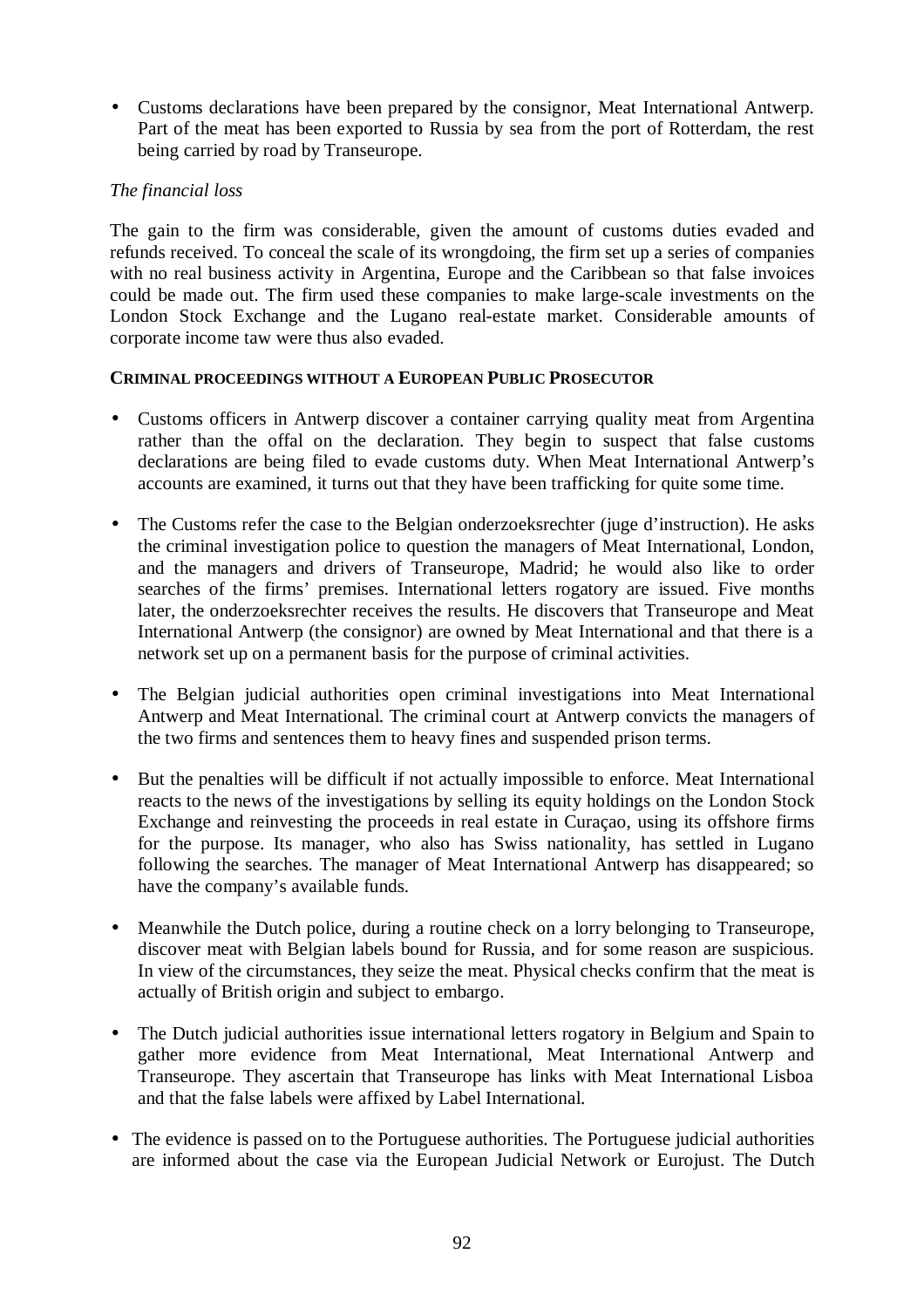authorities decide to drop the case without action as the links with the Netherlands are tenuous and there is no record of previous offences.

- In Portugal, unfortunately, the Prosecution Service is faced with the problem that the evidence was not gathered in the course of action in response to the international letters rogatory in accordance with the requirements of the Portuguese law of criminal procedure. It was gathered by criminal investigation police officers and not by the Prosecution Service or an examining judge, so that the evidence is inadmissible in Portugal.
- And all the British police and judicial authorities do is execute the requests for international letters rogatory. They open no proceedings against Meat International.

## **CRIMINAL PROCEEDINGS WITH THE EUROPEAN PUBLIC PROSECUTOR (ON THE BASIS OF THE EUROPEAN COMMISSION'S PREFERENCES)**

- The Belgian customs authorities inform the European Public Prosecutor on the basis of their suspicions regarding the firms that have filed false declarations to evade duties. The Dutch police also inform the European Public Prosecutor of the facts they have observed with the meat they have discovered, which raises suspicions of fraud against the export refund scheme. In both cases, the firms mentioned in the case are Transeurope, the carrier, Meat International Antwerp, the consignor, and Meat International.
- Because information is coordinated and centralised, the European Public Prosecutor has the advantage that he can combine information from different sources to gain a broader picture of what turns out to be a single case. For one thing, he sees the link between the two sides of the case, if only because the same firms are involved. For another, he now has enough information to realise that there is a major Community fraud case with a cross-border dimension involving transactions in many countries, which warrants investigation by him. He does not refer the case to the national authorities.
- He begins by asking the Deputy European Public Prosecutors in the Member States to seek further information about the firms concerned. The exchange of information available from the national police and judicial authorities fleshes out the file. It becomes clear that Meat International engages in extensive import business via the port of Lisbon, where it uses Meat International Lisboa as consignor. The information exchanged shows that Meat International Antwerp, Meat International Lisboa and Transeurope are all owned by Meat International.
- The European Public Prosecutor consequently suspects that there is a criminal organisation set up to commit business and financial offences to the detriment of the Community budget. To test his suspicions, he decides to order the organisation's communication (telephone, fax, e-mail) to be intercepted. He lays his decision before the judge of freedoms in the United Kingdom, the state where the main firm is headquarters, for review. Having obtained the authorisation of the judge of freedoms, interceptions are executed under the direction of the European Public Prosecutor by the competent authorities in the Member States concerned. The warrant issued by the British court enjoys mutual recognition throughout the common investigation and prosecution area. The interceptions fairly quickly provide firm evidence of the existence of the network, the scale of its criminal activity, the financial flows and the fact that the manager of Meat International is the principal perpetrator.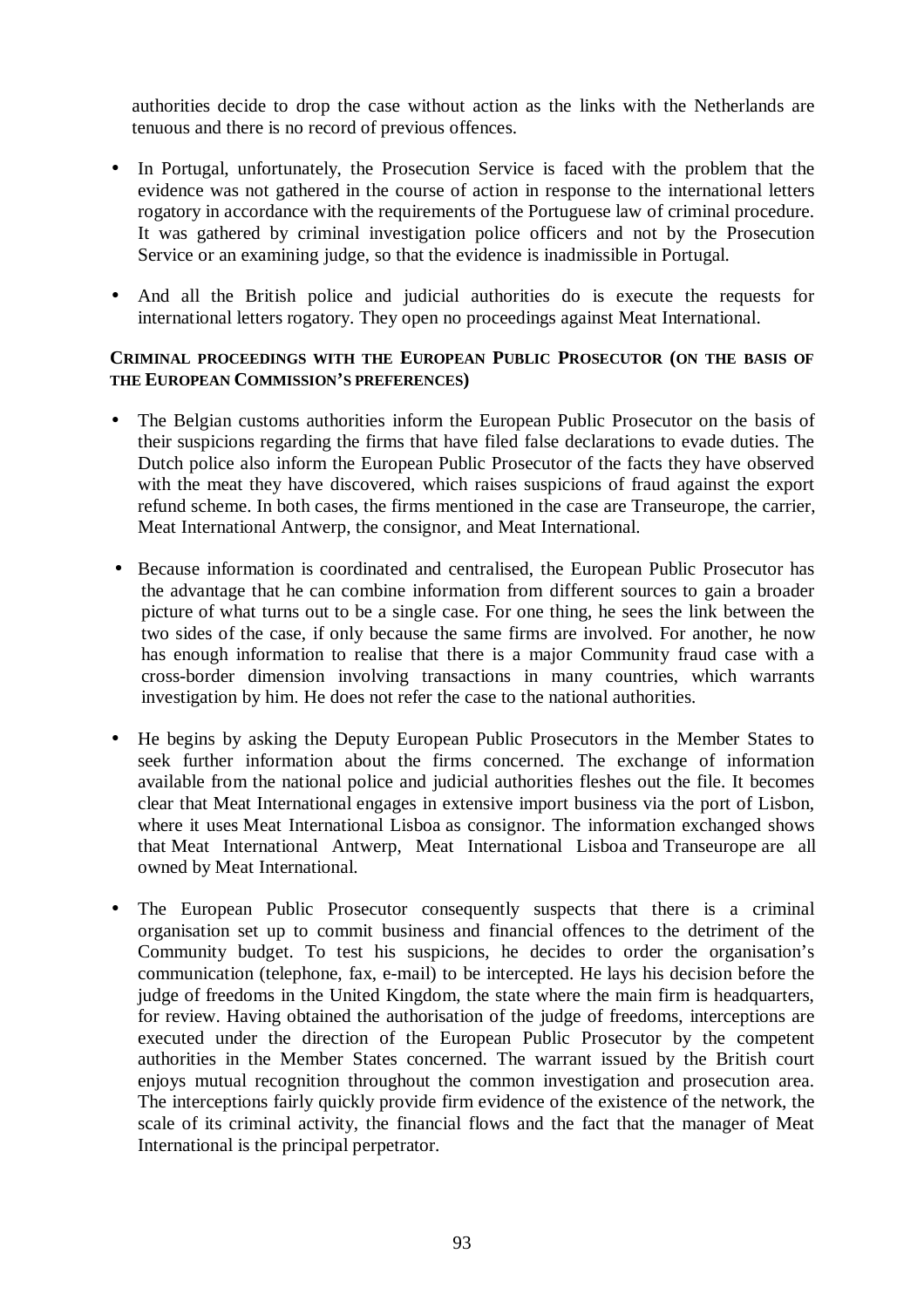- Being responsible for coordinating and directing the judicial investigation, the European Public Prosecutor asks for a cross-border investigation in order to 1) question the persons who matter in the relevant firms; 2) seize the firms' accounting books; 3) freeze the firms' assets; and 4) have the managers of Meat International arrested. The Deputy European Public Prosecutors execute the requisite acts of investigation.
- An application to freeze assets is made to the judge of freedoms in the United Kingdom. He authorises the assets to be frozen and issues a European arrest warrant against the manager of Meat International. The authorisation and the warrant are enforceable throughout the common investigation and prosecution area, wherever the person and the assets concerned are to be found.
- Acts of investigation conducted in several Member States yield documentary evidence of fraudulent import and export operations, a division of labour between the firms, profit-sharing between their managers and profit-laundering. Major assets are frozen in London, while smaller sums are frozen in Antwerp and Lisbon. Documentary evidence shows that Meat International owns real estate in Lugano. To seize these assets, the Deputy European Public Prosecutor in London sends the Swiss authorities an international letter rogatory on the basis of the Council of Europe Convention on mutual judicial assistance in criminal matters and the protocol to it or a (hypothetical) European convention on mutual judicial assistance between the European Public Prosecutor and Switzerland.
- At the end of the preparatory stage, the European Public Prosecutor decides to send the chief perpetrators for trial – the companies (Meat International, Meat International Antwerp, Meat International Lisboa, Transeurope and Label International) and certain persons in positions of responsibility within them. They are accused of Community fraud and money-laundering, with membership of a conspiracy as an aggravating circumstance.
- Since the chief perpetrator has been remanded in custody in the United Kingdom, the parent firm has its head office there and most of its assets are frozen there, the European Public Prosecutor decides on the basis of criteria for assigning priority jurisdiction to prosecute in London. A court designated by the Unite Kingdom exercises the committal review function. He looks into three questions: 1) Was the evidence obtained lawfully? 2) Is such evidence as was obtained lawfully sufficient to justify proceedings in the criminal courts? 3) Do the courts for London have jurisdiction? The national committal review court answers all these questions in the affirmative. Since we are in a common investigation and prosecution area, the European Public Prosecutor can bring the entire case in the London court.
- The European Public Prosecutor prosecutes for the Community offences. The national prosecution service has the option of prosecuting for corporate income tax fraud. The court convicts the firms, sentences them to heavy fines and confiscates their assets. It further sentences the managers of Meat International to four years' imprisonment and the managers of the other firms to two years.
- The sentences passed in the London court are valid throughout the common investigation and prosecution area. They are executed in the United Kingdom and, on the basis of the mutual recognition principle, in Belgium, Portugal and Spain. An application is sent to Switzerland under the existing international conventions for the confiscation of the real estate in Lugano.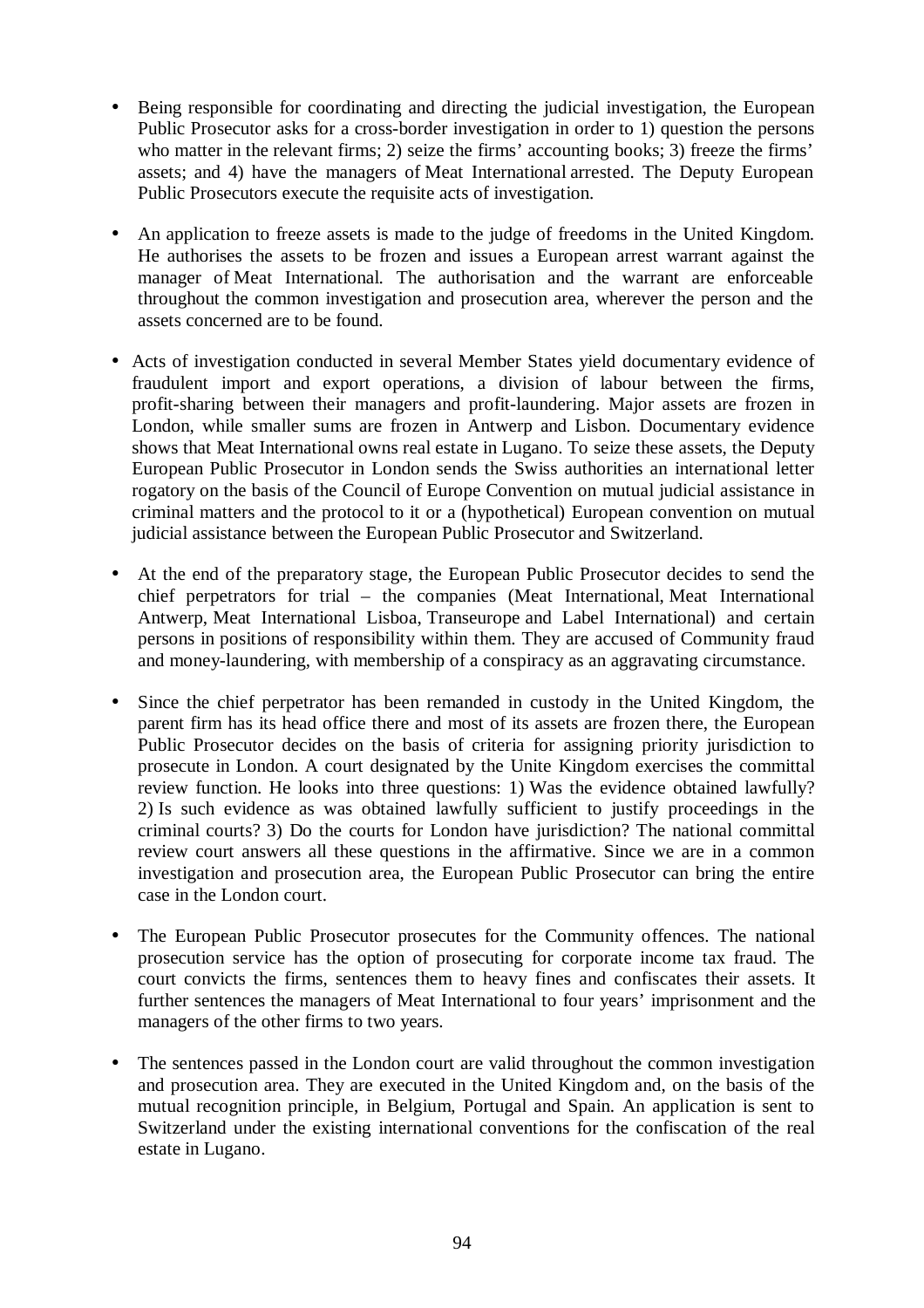# **ANNEX 4**

# **The Questions**

General Question What do you think of the general outline proposed for the European Public Prosecutor, in particular as regards:

- his scope of action (confined to the financial dimension Community interests)?
- his powers?
- his relationship with national systems of criminal law?

Question 1 What are your views on the proposed structure and internal organisation of the European Public Prosecutor? Should the European function conferred on the Deputy European Public Prosecutor be an exclusive function or could it be combined with a national function?

Question 2 For what offences should the European Public Prosecutor have jurisdiction? Should the definitions of offences already provided for in the European Union be amplified?

Question 3 Should the establishment of the European Public Prosecutor be accompanied by certain further common rules relating to:

- penalties?
- liability?
- limitation?
- other matters?

If so, to what extent?

Question 4 When and by whom should cases be referred to the European Public Prosecutor?

Question 5 Should the European Public Prosecutor be guided by the mandatory prosecution principle, as proposed by the Commission, or by the discretionary prosecution principle? What exceptions should be provided for in each of these cases?

Question 6 Given the ideas put forward in this Green Paper, how should functions be distributed between the European Public Prosecutor and the national enforcement authorities, notably in order to see that hybrid cases are properly treated?

Question 7 Does the proposed list of investigation measures for the European Public Prosecutor seem to you to be adequate, particularly as a means of overcoming the fragmentation of the European criminal-law area? What framework (applicable law, review) should be envisaged for investigation measures?

Question 8 What solutions should be envisaged to ensure the execution of investigation measures undertaken by the European Public Prosecutor?